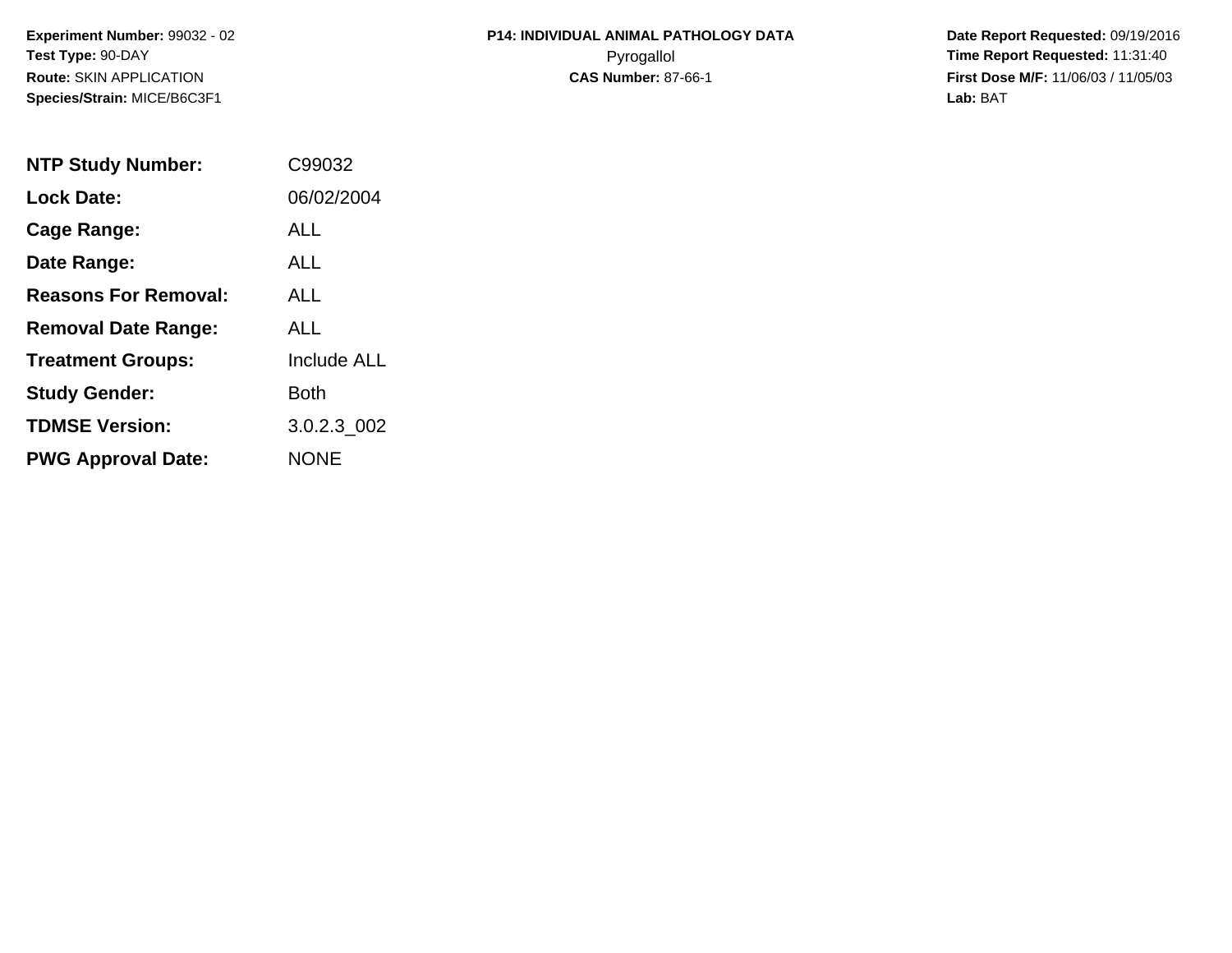| Experiment Number: 99032 - 02<br>Test Type: 90-DAY<br>Route: SKIN APPLICATION<br>Species/Strain: MICE/B6C3F1 | <b>P14: INDIVIDUAL ANIMAL PATHOLOGY DATA</b><br>Pyrogallol<br><b>CAS Number: 87-66-1</b> |                                   | Date Report Requested: 09/19/2016<br>Time Report Requested: 11:31:40<br>First Dose M/F: 11/06/03 / 11/05/03<br>Lab: BAT |  |
|--------------------------------------------------------------------------------------------------------------|------------------------------------------------------------------------------------------|-----------------------------------|-------------------------------------------------------------------------------------------------------------------------|--|
| <b>ANIMAL ID: 1</b>                                                                                          | <b>TRT#: 1</b>                                                                           | <b>SEX: Male</b>                  | DAY ON TEST: 93                                                                                                         |  |
|                                                                                                              | DOSE: 0 MG/KG                                                                            | <b>DISP: Terminal Sacrifice</b>   | <b>HISTO: 0406529</b>                                                                                                   |  |
|                                                                                                              |                                                                                          | ORGAN AND ACCOUNTABLE SITE STATUS |                                                                                                                         |  |
| <b>NORMAL</b>                                                                                                |                                                                                          |                                   |                                                                                                                         |  |
| * Adrenal Medulla                                                                                            | * Blood Vessel                                                                           | * Bone                            | * Bone Marrow                                                                                                           |  |
| * Brain                                                                                                      | * Epididymis                                                                             | * Esophagus                       | * Eye                                                                                                                   |  |
| * Gallbladder                                                                                                | * Harderian Gland                                                                        | * Heart                           | * Intestine Large, Cecum                                                                                                |  |
| * Intestine Large, Colon                                                                                     | * Intestine Large, Rectum                                                                | * Intestine Small, Duodenum       | * Intestine Small, Ileum                                                                                                |  |
| * Intestine Small, Jejunum                                                                                   | * Islets, Pancreatic                                                                     | * Liver                           | * Lung                                                                                                                  |  |
| * Lymph Node, Mandibular                                                                                     | * Lymph Node, Mesenteric                                                                 | * Nose                            | * Pancreas                                                                                                              |  |
| * Pituitary Gland                                                                                            | * Preputial Gland                                                                        | * Prostate                        | * Salivary Glands                                                                                                       |  |
| * Seminal Vesicle                                                                                            | * Skin                                                                                   | * Spleen                          | * Stomach, Forestomach                                                                                                  |  |
| * Stomach, Glandular                                                                                         | * Testes                                                                                 | * Thymus                          | * Trachea                                                                                                               |  |
| * Urinary Bladder                                                                                            |                                                                                          |                                   |                                                                                                                         |  |
| <b>MISSING</b>                                                                                               |                                                                                          |                                   |                                                                                                                         |  |
| * Mammary Gland                                                                                              | * Parathyroid Gland                                                                      |                                   |                                                                                                                         |  |
| <b>OBSERVATIONS</b>                                                                                          |                                                                                          |                                   |                                                                                                                         |  |
| * Adrenal Cortex                                                                                             | Subcapsular                                                                              | Hyperplasia                       | Minimal                                                                                                                 |  |
| * Kidney                                                                                                     | <b>Renal Tubule</b>                                                                      | Vacuolization Cytoplasmic         | Mild                                                                                                                    |  |
| * Skin                                                                                                       |                                                                                          |                                   |                                                                                                                         |  |
| Note: Site of Application Normal                                                                             |                                                                                          |                                   |                                                                                                                         |  |
| * Thyroid Gland                                                                                              |                                                                                          | <b>Infiltration Cellular</b>      | Lymphoid, Moderate                                                                                                      |  |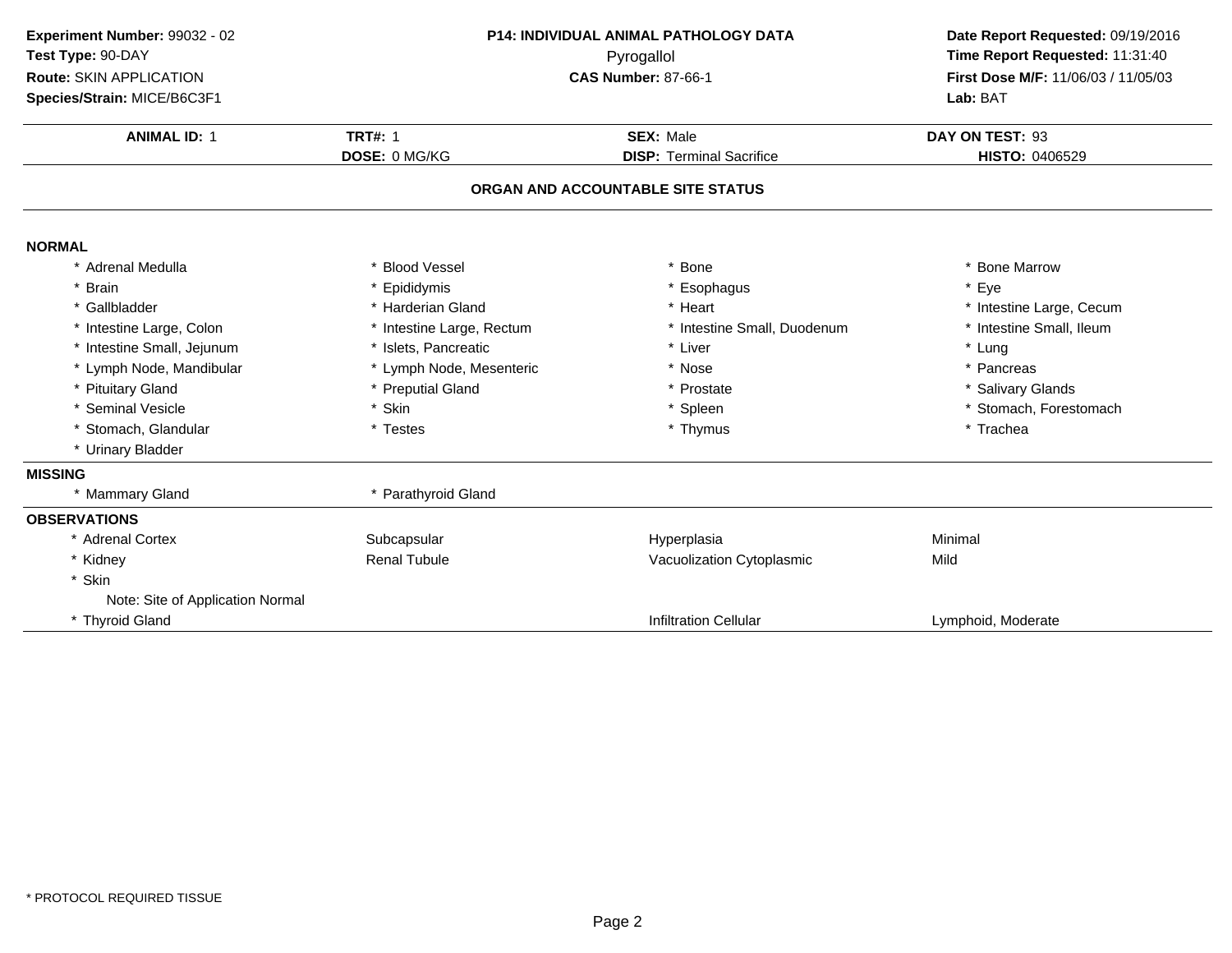| Experiment Number: 99032 - 02    | <b>P14: INDIVIDUAL ANIMAL PATHOLOGY DATA</b><br>Pyrogallol<br><b>CAS Number: 87-66-1</b> |                                   | Date Report Requested: 09/19/2016                                      |  |
|----------------------------------|------------------------------------------------------------------------------------------|-----------------------------------|------------------------------------------------------------------------|--|
| Test Type: 90-DAY                |                                                                                          |                                   | Time Report Requested: 11:31:40<br>First Dose M/F: 11/06/03 / 11/05/03 |  |
| Route: SKIN APPLICATION          |                                                                                          |                                   |                                                                        |  |
| Species/Strain: MICE/B6C3F1      |                                                                                          |                                   | Lab: BAT                                                               |  |
| <b>ANIMAL ID: 2</b>              | <b>TRT#: 1</b>                                                                           | <b>SEX: Male</b>                  | DAY ON TEST: 93                                                        |  |
|                                  | DOSE: 0 MG/KG                                                                            | <b>DISP: Terminal Sacrifice</b>   | <b>HISTO: 0406530</b>                                                  |  |
|                                  |                                                                                          | ORGAN AND ACCOUNTABLE SITE STATUS |                                                                        |  |
|                                  |                                                                                          |                                   |                                                                        |  |
| <b>NORMAL</b>                    |                                                                                          |                                   |                                                                        |  |
| * Adrenal Cortex                 | * Adrenal Medulla                                                                        | * Blood Vessel                    | * Bone                                                                 |  |
| * Bone Marrow                    | * Brain                                                                                  | Epididymis                        | * Esophagus                                                            |  |
| * Eye                            | * Gallbladder                                                                            | * Harderian Gland                 | * Heart                                                                |  |
| * Intestine Large, Cecum         | * Intestine Large, Colon                                                                 | * Intestine Large, Rectum         | * Intestine Small, Duodenum                                            |  |
| * Intestine Small, Ileum         | * Intestine Small, Jejunum                                                               | * Islets, Pancreatic              | * Liver                                                                |  |
| * Lung                           | * Lymph Node, Mandibular                                                                 | * Lymph Node, Mesenteric          | * Nose                                                                 |  |
| * Pancreas                       | * Parathyroid Gland                                                                      | * Pituitary Gland                 | * Preputial Gland                                                      |  |
| * Prostate                       | * Salivary Glands                                                                        | * Seminal Vesicle                 | * Skin                                                                 |  |
| * Spleen                         | * Stomach, Forestomach                                                                   | * Stomach, Glandular              | * Testes                                                               |  |
| * Thymus                         | * Thyroid Gland                                                                          | * Trachea                         | * Urinary Bladder                                                      |  |
| <b>MISSING</b>                   |                                                                                          |                                   |                                                                        |  |
| * Mammary Gland                  |                                                                                          |                                   |                                                                        |  |
| <b>OBSERVATIONS</b>              |                                                                                          |                                   |                                                                        |  |
| * Kidney                         | <b>Renal Tubule</b>                                                                      | Vacuolization Cytoplasmic         | Mild                                                                   |  |
| * Skin                           |                                                                                          |                                   |                                                                        |  |
| Note: Site of Application Normal |                                                                                          |                                   |                                                                        |  |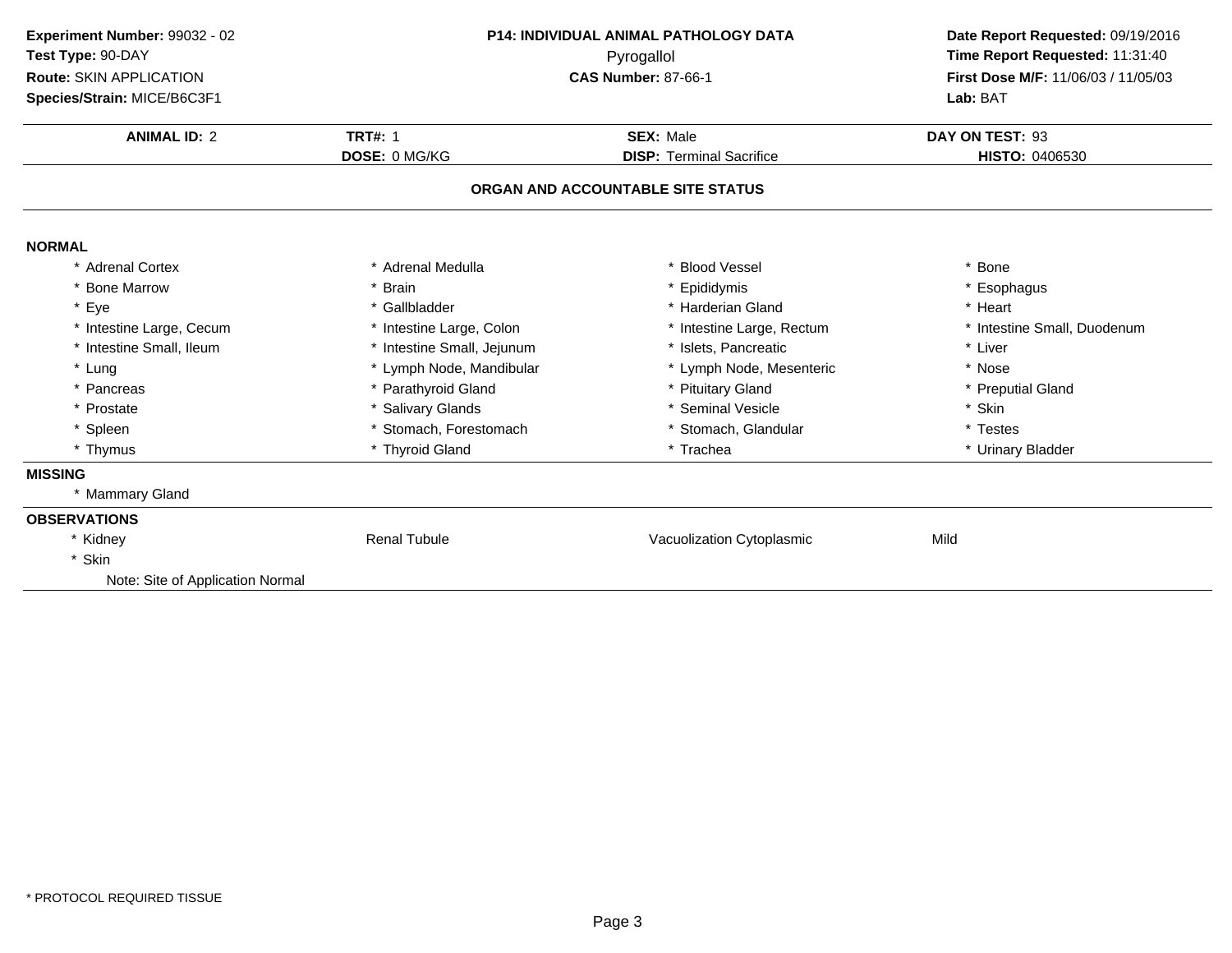| Experiment Number: 99032 - 02<br>Test Type: 90-DAY<br>Route: SKIN APPLICATION<br>Species/Strain: MICE/B6C3F1 | P14: INDIVIDUAL ANIMAL PATHOLOGY DATA<br>Pyrogallol<br><b>CAS Number: 87-66-1</b> |                                                     | Date Report Requested: 09/19/2016<br>Time Report Requested: 11:31:40<br>First Dose M/F: 11/06/03 / 11/05/03<br>Lab: BAT |  |
|--------------------------------------------------------------------------------------------------------------|-----------------------------------------------------------------------------------|-----------------------------------------------------|-------------------------------------------------------------------------------------------------------------------------|--|
| <b>ANIMAL ID: 3</b>                                                                                          | <b>TRT#: 1</b><br>DOSE: 0 MG/KG                                                   | <b>SEX: Male</b><br><b>DISP: Terminal Sacrifice</b> | DAY ON TEST: 93<br>HISTO: 0406531                                                                                       |  |
|                                                                                                              |                                                                                   | ORGAN AND ACCOUNTABLE SITE STATUS                   |                                                                                                                         |  |
| <b>NORMAL</b>                                                                                                |                                                                                   |                                                     |                                                                                                                         |  |
| * Adrenal Medulla                                                                                            | * Blood Vessel                                                                    | * Bone                                              | * Bone Marrow                                                                                                           |  |
| <b>Brain</b>                                                                                                 | * Epididymis                                                                      | * Esophagus                                         | * Eye                                                                                                                   |  |
| * Gallbladder                                                                                                | * Harderian Gland                                                                 | * Heart                                             | * Intestine Large, Cecum                                                                                                |  |
| * Intestine Large, Colon                                                                                     | * Intestine Large, Rectum                                                         | * Intestine Small, Duodenum                         | * Intestine Small, Ileum                                                                                                |  |
| * Intestine Small, Jejunum                                                                                   | * Islets, Pancreatic                                                              | * Lung                                              | * Lymph Node, Mandibular                                                                                                |  |
| * Lymph Node, Mesenteric                                                                                     | * Nose                                                                            | * Pancreas                                          | * Parathyroid Gland                                                                                                     |  |
| * Pituitary Gland                                                                                            | * Preputial Gland                                                                 | * Prostate                                          | * Salivary Glands                                                                                                       |  |
| * Seminal Vesicle                                                                                            | * Skin                                                                            | * Spleen                                            | * Stomach, Forestomach                                                                                                  |  |
| * Stomach, Glandular                                                                                         | * Testes                                                                          | * Thymus                                            | * Thyroid Gland                                                                                                         |  |
| * Trachea                                                                                                    | * Urinary Bladder                                                                 |                                                     |                                                                                                                         |  |
| <b>MISSING</b>                                                                                               |                                                                                   |                                                     |                                                                                                                         |  |
| * Mammary Gland                                                                                              |                                                                                   |                                                     |                                                                                                                         |  |
| <b>OBSERVATIONS</b>                                                                                          |                                                                                   |                                                     |                                                                                                                         |  |
| * Adrenal Cortex                                                                                             | Subcapsular                                                                       | Hyperplasia                                         | Minimal                                                                                                                 |  |
| * Kidney                                                                                                     |                                                                                   | Inflammation                                        | Minimal                                                                                                                 |  |
|                                                                                                              | <b>Renal Tubule</b>                                                               | Vacuolization Cytoplasmic                           | Minimal                                                                                                                 |  |
| * Liver                                                                                                      |                                                                                   | Hematopoietic Cell Proliferation                    | Minimal                                                                                                                 |  |
| * Skin                                                                                                       |                                                                                   |                                                     |                                                                                                                         |  |
| Note: Site of Application Normal                                                                             |                                                                                   |                                                     |                                                                                                                         |  |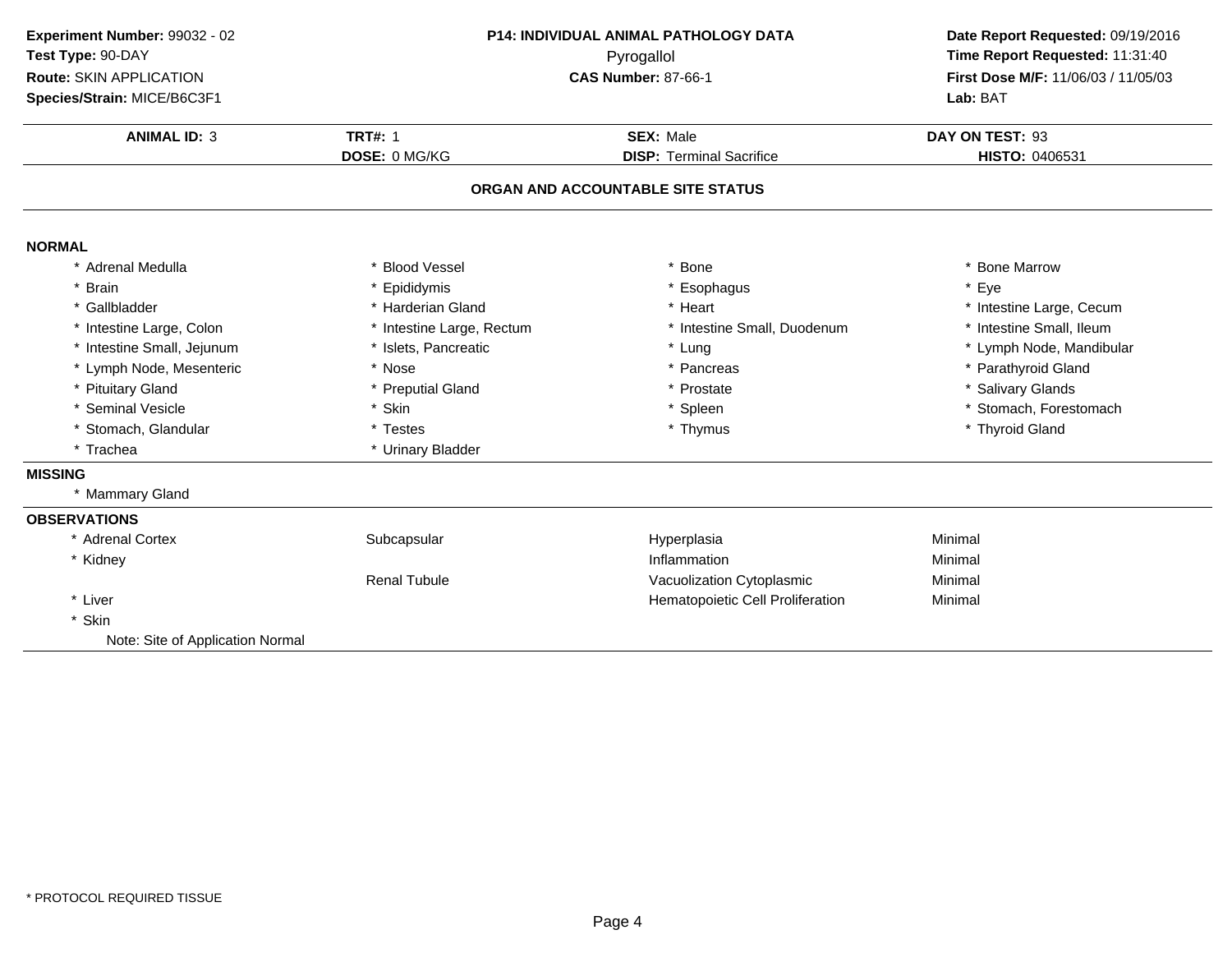| Experiment Number: 99032 - 02<br>Test Type: 90-DAY<br>Route: SKIN APPLICATION<br>Species/Strain: MICE/B6C3F1 | P14: INDIVIDUAL ANIMAL PATHOLOGY DATA<br>Pyrogallol<br><b>CAS Number: 87-66-1</b> |                                   | Date Report Requested: 09/19/2016<br>Time Report Requested: 11:31:40<br>First Dose M/F: 11/06/03 / 11/05/03<br>Lab: BAT |
|--------------------------------------------------------------------------------------------------------------|-----------------------------------------------------------------------------------|-----------------------------------|-------------------------------------------------------------------------------------------------------------------------|
| <b>ANIMAL ID: 4</b>                                                                                          | <b>TRT#: 1</b>                                                                    | <b>SEX: Male</b>                  | DAY ON TEST: 93                                                                                                         |
|                                                                                                              | DOSE: 0 MG/KG                                                                     | <b>DISP: Terminal Sacrifice</b>   | HISTO: 0406532                                                                                                          |
|                                                                                                              |                                                                                   | ORGAN AND ACCOUNTABLE SITE STATUS |                                                                                                                         |
| <b>NORMAL</b>                                                                                                |                                                                                   |                                   |                                                                                                                         |
| * Adrenal Medulla                                                                                            | <b>Blood Vessel</b>                                                               | <b>Bone</b>                       | * Bone Marrow                                                                                                           |
| * Brain                                                                                                      | Epididymis                                                                        | * Esophagus                       | * Eye                                                                                                                   |
| * Gallbladder                                                                                                | * Harderian Gland                                                                 | * Heart                           | * Intestine Large, Cecum                                                                                                |
| * Intestine Large, Colon                                                                                     | * Intestine Large, Rectum                                                         | * Intestine Small, Duodenum       | * Intestine Small, Ileum                                                                                                |
| * Intestine Small, Jejunum                                                                                   | * Islets, Pancreatic                                                              | * Liver                           | * Lung                                                                                                                  |
| * Lymph Node, Mandibular                                                                                     | * Lymph Node, Mesenteric                                                          | * Nose                            | * Pancreas                                                                                                              |
| * Pituitary Gland                                                                                            | * Preputial Gland                                                                 | * Prostate                        | * Salivary Glands                                                                                                       |
| * Seminal Vesicle                                                                                            | * Skin                                                                            | * Spleen                          | * Stomach, Forestomach                                                                                                  |
| * Stomach, Glandular                                                                                         | * Testes                                                                          | * Thymus                          | * Thyroid Gland                                                                                                         |
| * Trachea                                                                                                    | * Urinary Bladder                                                                 |                                   |                                                                                                                         |
| <b>MISSING</b>                                                                                               |                                                                                   |                                   |                                                                                                                         |
| * Mammary Gland                                                                                              | * Parathyroid Gland                                                               |                                   |                                                                                                                         |
| <b>OBSERVATIONS</b>                                                                                          |                                                                                   |                                   |                                                                                                                         |
| * Adrenal Cortex                                                                                             | Subcapsular                                                                       | Hyperplasia                       | Minimal                                                                                                                 |
| * Kidney                                                                                                     |                                                                                   | Inflammation                      | Minimal                                                                                                                 |
|                                                                                                              | <b>Renal Tubule</b>                                                               | Vacuolization Cytoplasmic         | Minimal                                                                                                                 |
| * Skin                                                                                                       |                                                                                   |                                   |                                                                                                                         |
| Note: Site of Application Normal                                                                             |                                                                                   |                                   |                                                                                                                         |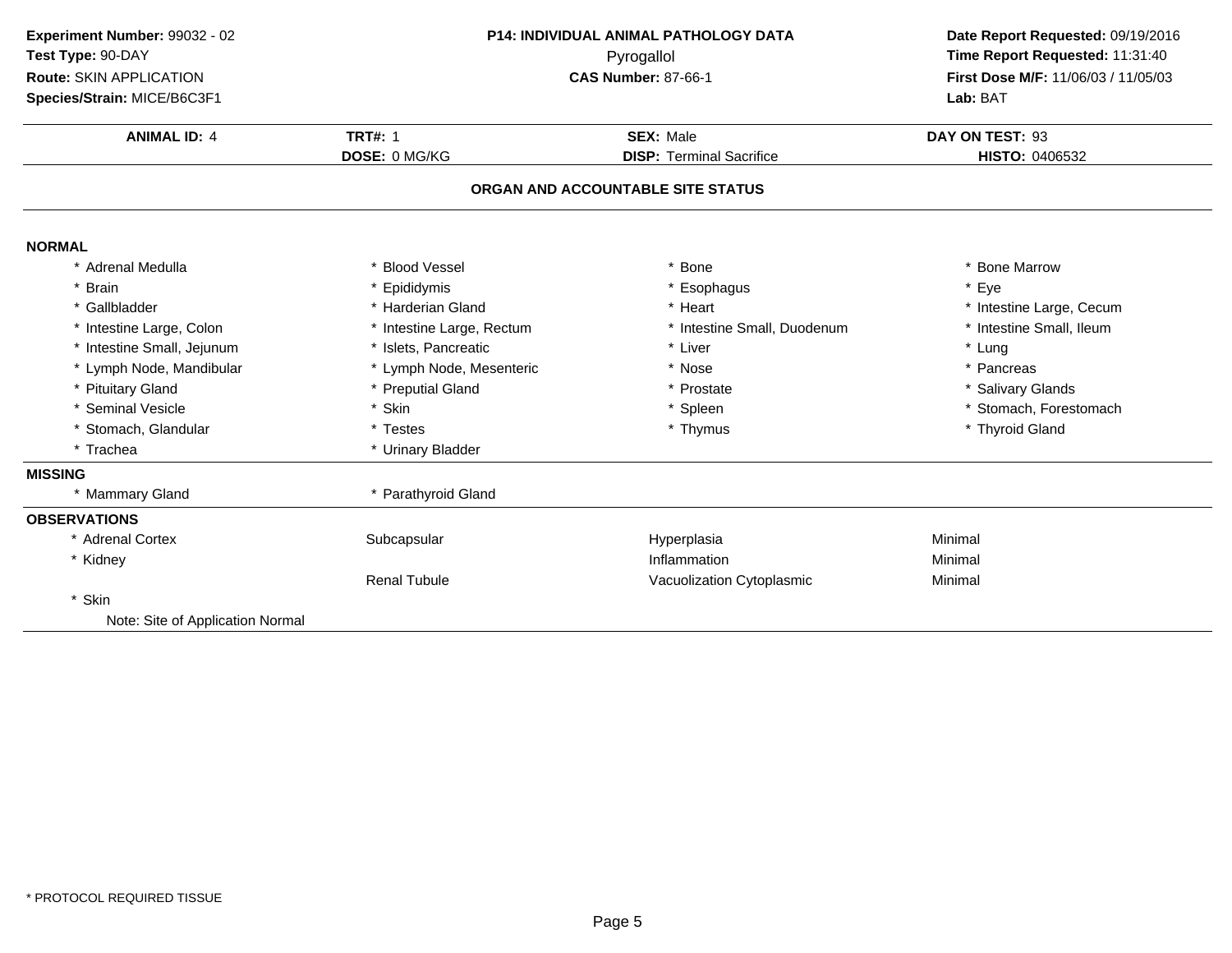| <b>P14: INDIVIDUAL ANIMAL PATHOLOGY DATA</b><br>Pyrogallol |                                 | Date Report Requested: 09/19/2016                               |  |
|------------------------------------------------------------|---------------------------------|-----------------------------------------------------------------|--|
|                                                            |                                 | Time Report Requested: 11:31:40                                 |  |
|                                                            |                                 | First Dose M/F: 11/06/03 / 11/05/03                             |  |
|                                                            |                                 | Lab: BAT                                                        |  |
| <b>TRT#: 1</b>                                             | <b>SEX: Male</b>                | DAY ON TEST: 93                                                 |  |
| DOSE: 0 MG/KG                                              | <b>DISP: Terminal Sacrifice</b> | HISTO: 0406533                                                  |  |
|                                                            |                                 |                                                                 |  |
|                                                            |                                 |                                                                 |  |
| * Adrenal Medulla                                          | * Blood Vessel                  | * Bone                                                          |  |
| * Brain                                                    | * Epididymis                    | Esophagus                                                       |  |
| * Gallbladder                                              | * Harderian Gland               | * Heart                                                         |  |
| * Intestine Large, Colon                                   | * Intestine Large, Rectum       | * Intestine Small, Duodenum                                     |  |
| * Intestine Small, Jejunum                                 | * Islets, Pancreatic            | * Liver                                                         |  |
| * Lymph Node, Mandibular                                   | * Lymph Node, Mesenteric        | * Nose                                                          |  |
| * Pituitary Gland                                          | * Preputial Gland               | * Prostate                                                      |  |
| * Seminal Vesicle                                          | * Skin                          | * Spleen                                                        |  |
| * Stomach, Glandular                                       | * Testes                        | * Thymus                                                        |  |
| * Trachea                                                  | * Urinary Bladder               |                                                                 |  |
|                                                            |                                 |                                                                 |  |
| * Parathyroid Gland                                        |                                 |                                                                 |  |
|                                                            |                                 |                                                                 |  |
| <b>Renal Tubule</b>                                        | Vacuolization Cytoplasmic       | Minimal                                                         |  |
|                                                            |                                 |                                                                 |  |
|                                                            |                                 |                                                                 |  |
|                                                            |                                 | <b>CAS Number: 87-66-1</b><br>ORGAN AND ACCOUNTABLE SITE STATUS |  |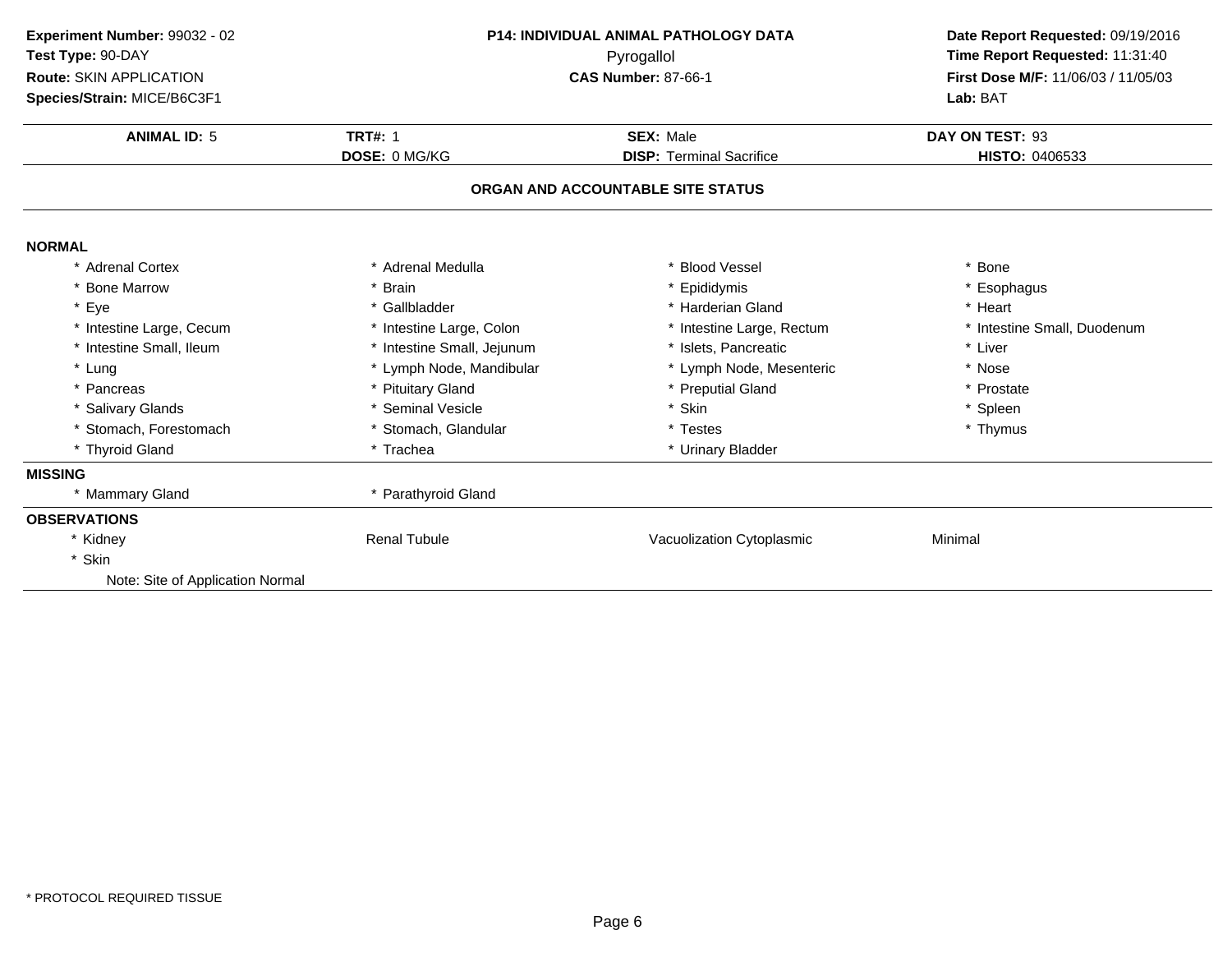| Experiment Number: 99032 - 02<br>Test Type: 90-DAY<br>Route: SKIN APPLICATION | P14: INDIVIDUAL ANIMAL PATHOLOGY DATA<br>Pyrogallol<br><b>CAS Number: 87-66-1</b> |                                   | Date Report Requested: 09/19/2016<br>Time Report Requested: 11:31:40<br>First Dose M/F: 11/06/03 / 11/05/03 |  |
|-------------------------------------------------------------------------------|-----------------------------------------------------------------------------------|-----------------------------------|-------------------------------------------------------------------------------------------------------------|--|
| Species/Strain: MICE/B6C3F1                                                   |                                                                                   |                                   | Lab: BAT                                                                                                    |  |
| <b>ANIMAL ID: 6</b>                                                           | <b>TRT#: 1</b>                                                                    | <b>SEX: Male</b>                  | DAY ON TEST: 93                                                                                             |  |
|                                                                               | DOSE: 0 MG/KG                                                                     | <b>DISP: Terminal Sacrifice</b>   | HISTO: 0406534                                                                                              |  |
|                                                                               |                                                                                   | ORGAN AND ACCOUNTABLE SITE STATUS |                                                                                                             |  |
| <b>NORMAL</b>                                                                 |                                                                                   |                                   |                                                                                                             |  |
| * Adrenal Cortex                                                              | * Adrenal Medulla                                                                 | <b>Blood Vessel</b>               | * Bone                                                                                                      |  |
| * Bone Marrow                                                                 | <b>Brain</b>                                                                      | * Epididymis                      | * Esophagus                                                                                                 |  |
| * Eye                                                                         | * Gallbladder                                                                     | * Harderian Gland                 | * Heart                                                                                                     |  |
| * Intestine Large, Cecum                                                      | * Intestine Large, Colon                                                          | * Intestine Large, Rectum         | * Intestine Small, Duodenum                                                                                 |  |
| * Intestine Small, Ileum                                                      | * Intestine Small, Jejunum                                                        | * Islets, Pancreatic              | * Lung                                                                                                      |  |
| * Lymph Node, Mandibular                                                      | * Lymph Node, Mesenteric                                                          | * Nose                            | * Pancreas                                                                                                  |  |
| * Pituitary Gland                                                             | * Preputial Gland                                                                 | * Prostate                        | * Salivary Glands                                                                                           |  |
| * Seminal Vesicle                                                             | * Skin                                                                            | * Spleen                          | * Stomach, Forestomach                                                                                      |  |
| * Stomach, Glandular                                                          | * Testes                                                                          | * Thymus                          | * Thyroid Gland                                                                                             |  |
| * Trachea                                                                     | * Urinary Bladder                                                                 |                                   |                                                                                                             |  |
| <b>MISSING</b>                                                                |                                                                                   |                                   |                                                                                                             |  |
| * Mammary Gland                                                               | * Parathyroid Gland                                                               |                                   |                                                                                                             |  |
| <b>OBSERVATIONS</b>                                                           |                                                                                   |                                   |                                                                                                             |  |
| * Kidney                                                                      | <b>Renal Tubule</b>                                                               | Vacuolization Cytoplasmic         | Mild                                                                                                        |  |
| * Liver                                                                       |                                                                                   | Inflammation                      | Minimal                                                                                                     |  |
| * Skin                                                                        |                                                                                   |                                   |                                                                                                             |  |
| Note: Site of Application Normal                                              |                                                                                   |                                   |                                                                                                             |  |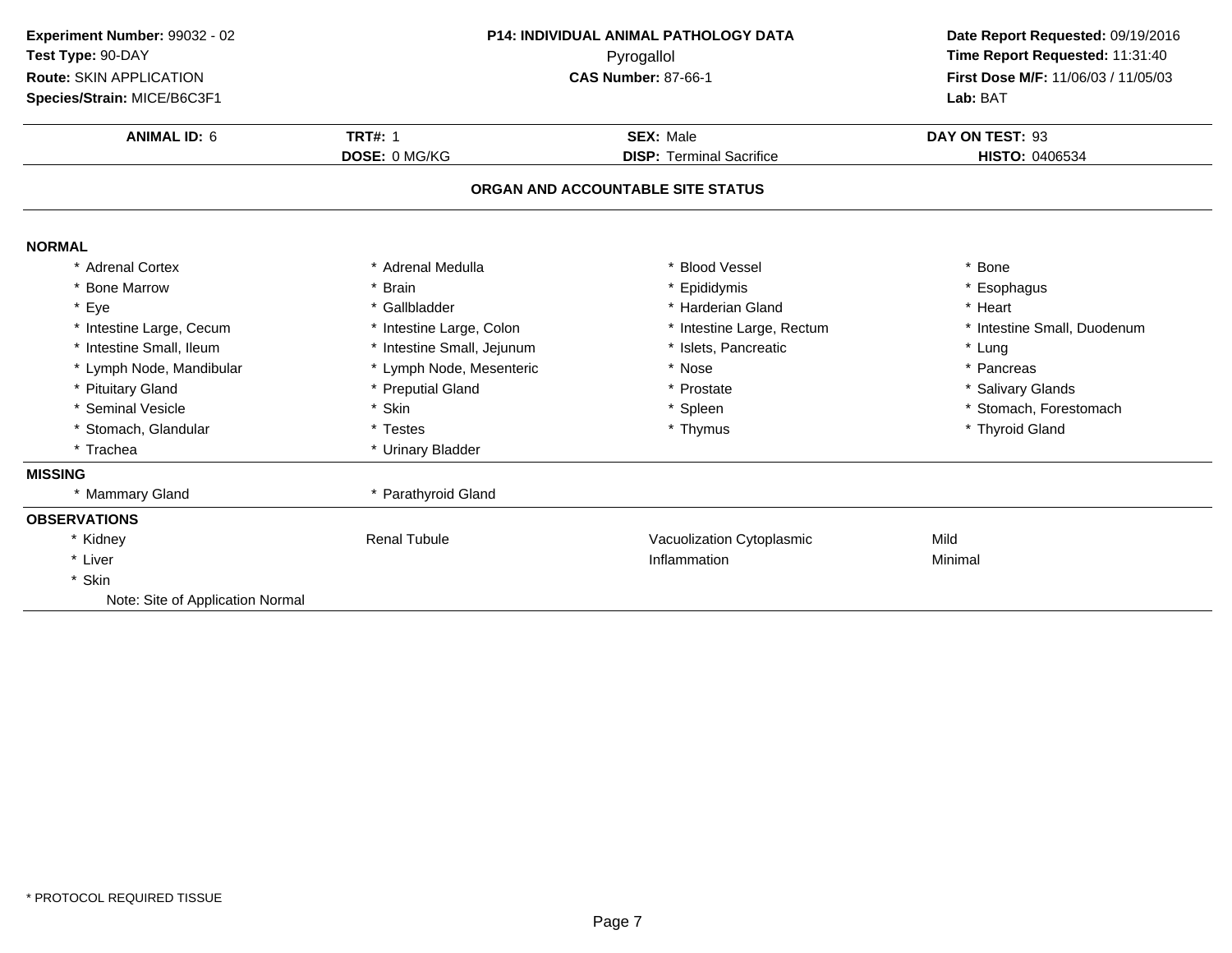| Experiment Number: 99032 - 02<br>Test Type: 90-DAY<br>Route: SKIN APPLICATION<br>Species/Strain: MICE/B6C3F1 | P14: INDIVIDUAL ANIMAL PATHOLOGY DATA<br>Pyrogallol<br><b>CAS Number: 87-66-1</b> |                                   | Lab: BAT                 |  | Date Report Requested: 09/19/2016<br>Time Report Requested: 11:31:40<br>First Dose M/F: 11/06/03 / 11/05/03 |
|--------------------------------------------------------------------------------------------------------------|-----------------------------------------------------------------------------------|-----------------------------------|--------------------------|--|-------------------------------------------------------------------------------------------------------------|
| <b>ANIMAL ID: 7</b>                                                                                          | <b>TRT#: 1</b>                                                                    | <b>SEX: Male</b>                  | DAY ON TEST: 93          |  |                                                                                                             |
|                                                                                                              | DOSE: 0 MG/KG                                                                     | <b>DISP: Terminal Sacrifice</b>   | <b>HISTO: 0406535</b>    |  |                                                                                                             |
|                                                                                                              |                                                                                   | ORGAN AND ACCOUNTABLE SITE STATUS |                          |  |                                                                                                             |
| <b>NORMAL</b>                                                                                                |                                                                                   |                                   |                          |  |                                                                                                             |
| * Adrenal Medulla                                                                                            | * Blood Vessel                                                                    | Bone                              | * Bone Marrow            |  |                                                                                                             |
| <b>Brain</b>                                                                                                 | Epididymis                                                                        | * Esophagus                       | * Eye                    |  |                                                                                                             |
| * Gallbladder                                                                                                | * Harderian Gland                                                                 | * Heart                           | * Intestine Large, Cecum |  |                                                                                                             |
| * Intestine Large, Colon                                                                                     | Intestine Large, Rectum                                                           | * Intestine Small, Duodenum       | * Intestine Small, Ileum |  |                                                                                                             |
| * Intestine Small, Jejunum                                                                                   | * Islets, Pancreatic                                                              | * Liver                           | * Lung                   |  |                                                                                                             |
| * Lymph Node, Mandibular                                                                                     | * Lymph Node, Mesenteric                                                          | * Nose                            | * Pancreas               |  |                                                                                                             |
| * Parathyroid Gland                                                                                          | * Pituitary Gland                                                                 | * Prostate                        | * Salivary Glands        |  |                                                                                                             |
| * Seminal Vesicle                                                                                            | * Skin                                                                            | * Spleen                          | * Stomach, Forestomach   |  |                                                                                                             |
| * Stomach, Glandular                                                                                         | * Testes                                                                          | * Thymus                          | * Thyroid Gland          |  |                                                                                                             |
| * Trachea                                                                                                    | * Urinary Bladder                                                                 |                                   |                          |  |                                                                                                             |
| <b>MISSING</b>                                                                                               |                                                                                   |                                   |                          |  |                                                                                                             |
| * Mammary Gland                                                                                              |                                                                                   |                                   |                          |  |                                                                                                             |
| <b>OBSERVATIONS</b>                                                                                          |                                                                                   |                                   |                          |  |                                                                                                             |
| * Adrenal Cortex                                                                                             | Subcapsular                                                                       | Hyperplasia                       | Minimal                  |  |                                                                                                             |
| * Kidney                                                                                                     | <b>Renal Tubule</b>                                                               | Vacuolization Cytoplasmic         | Minimal                  |  |                                                                                                             |
| * Preputial Gland                                                                                            |                                                                                   | Inflammation                      | Minimal                  |  |                                                                                                             |
| * Skin                                                                                                       |                                                                                   |                                   |                          |  |                                                                                                             |
| Note: Site of Application Normal                                                                             |                                                                                   |                                   |                          |  |                                                                                                             |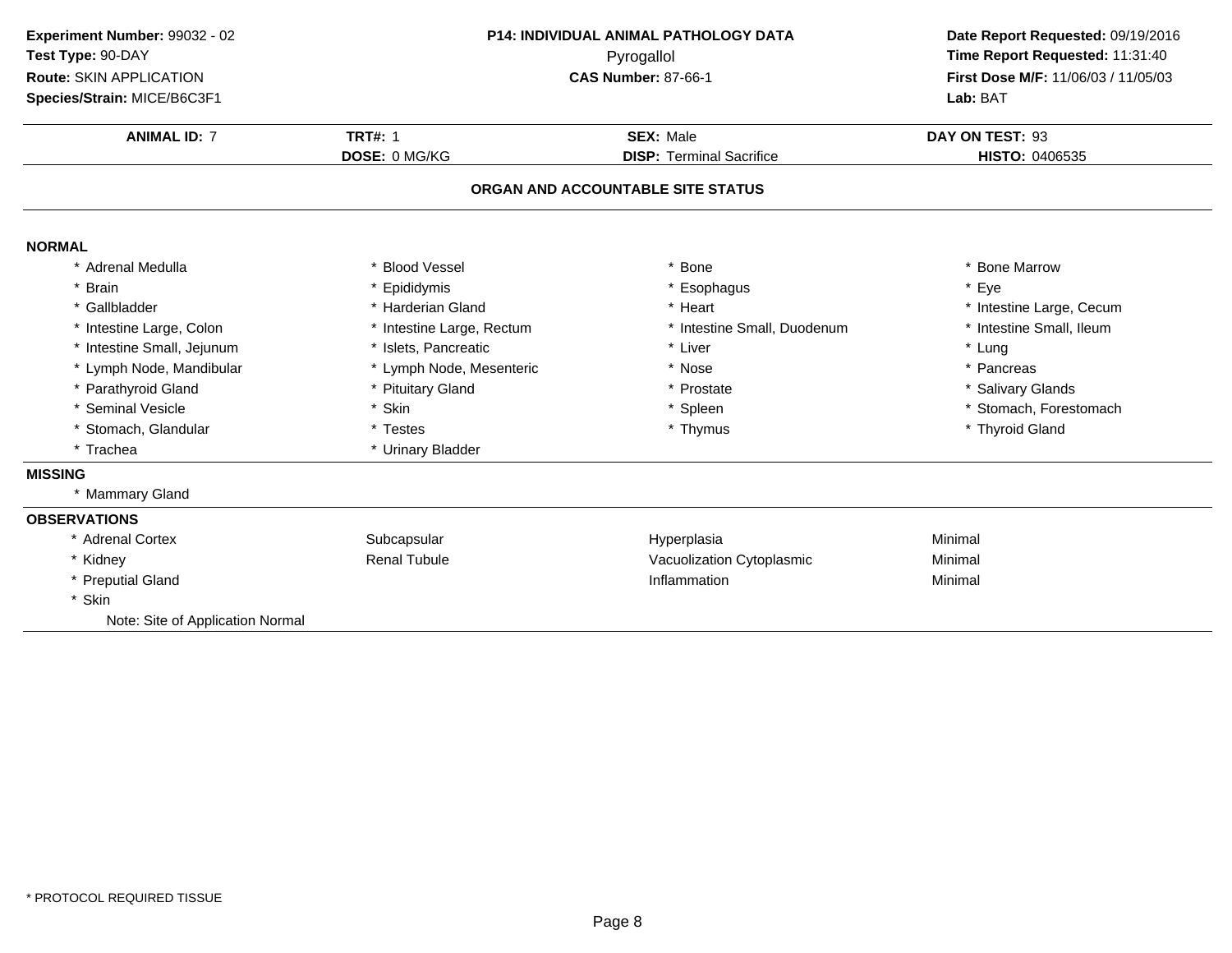| Experiment Number: 99032 - 02<br>Test Type: 90-DAY | <b>P14: INDIVIDUAL ANIMAL PATHOLOGY DATA</b><br>Pyrogallol |                                   | Date Report Requested: 09/19/2016<br>Time Report Requested: 11:31:40 |  |
|----------------------------------------------------|------------------------------------------------------------|-----------------------------------|----------------------------------------------------------------------|--|
| Route: SKIN APPLICATION                            |                                                            | <b>CAS Number: 87-66-1</b>        | First Dose M/F: 11/06/03 / 11/05/03                                  |  |
| Species/Strain: MICE/B6C3F1                        |                                                            |                                   | Lab: BAT                                                             |  |
| <b>ANIMAL ID: 8</b>                                | <b>TRT#: 1</b>                                             | <b>SEX: Male</b>                  | DAY ON TEST: 93                                                      |  |
|                                                    | DOSE: 0 MG/KG                                              | <b>DISP: Terminal Sacrifice</b>   | <b>HISTO: 0406536</b>                                                |  |
|                                                    |                                                            | ORGAN AND ACCOUNTABLE SITE STATUS |                                                                      |  |
| <b>NORMAL</b>                                      |                                                            |                                   |                                                                      |  |
| * Adrenal Cortex                                   | * Adrenal Medulla                                          | * Blood Vessel                    | * Bone                                                               |  |
| * Bone Marrow                                      | * Brain                                                    | * Epididymis                      | * Esophagus                                                          |  |
| * Eye                                              | * Gallbladder                                              | * Harderian Gland                 | * Heart                                                              |  |
| * Intestine Large, Cecum                           | * Intestine Large, Colon                                   | * Intestine Large, Rectum         | * Intestine Small, Duodenum                                          |  |
| * Intestine Small, Ileum                           | * Intestine Small, Jejunum                                 | * Islets, Pancreatic              | * Lung                                                               |  |
| * Lymph Node, Mandibular                           | * Lymph Node, Mesenteric                                   | * Nose                            | * Pancreas                                                           |  |
| * Parathyroid Gland                                | * Pituitary Gland                                          | * Preputial Gland                 | * Prostate                                                           |  |
| * Salivary Glands                                  | * Seminal Vesicle                                          | * Skin                            | * Spleen                                                             |  |
| * Stomach, Forestomach                             | * Stomach, Glandular                                       | * Testes                          | * Thymus                                                             |  |
| * Thyroid Gland                                    | * Trachea                                                  | * Urinary Bladder                 |                                                                      |  |
| <b>MISSING</b>                                     |                                                            |                                   |                                                                      |  |
| * Mammary Gland                                    |                                                            |                                   |                                                                      |  |
| <b>OBSERVATIONS</b>                                |                                                            |                                   |                                                                      |  |
| * Kidney                                           | <b>Renal Tubule</b>                                        | Vacuolization Cytoplasmic         | Minimal                                                              |  |
| * Liver                                            |                                                            | Hematopoietic Cell Proliferation  | Minimal                                                              |  |
| * Skin                                             |                                                            |                                   |                                                                      |  |
| Note: Site of Application Normal                   |                                                            |                                   |                                                                      |  |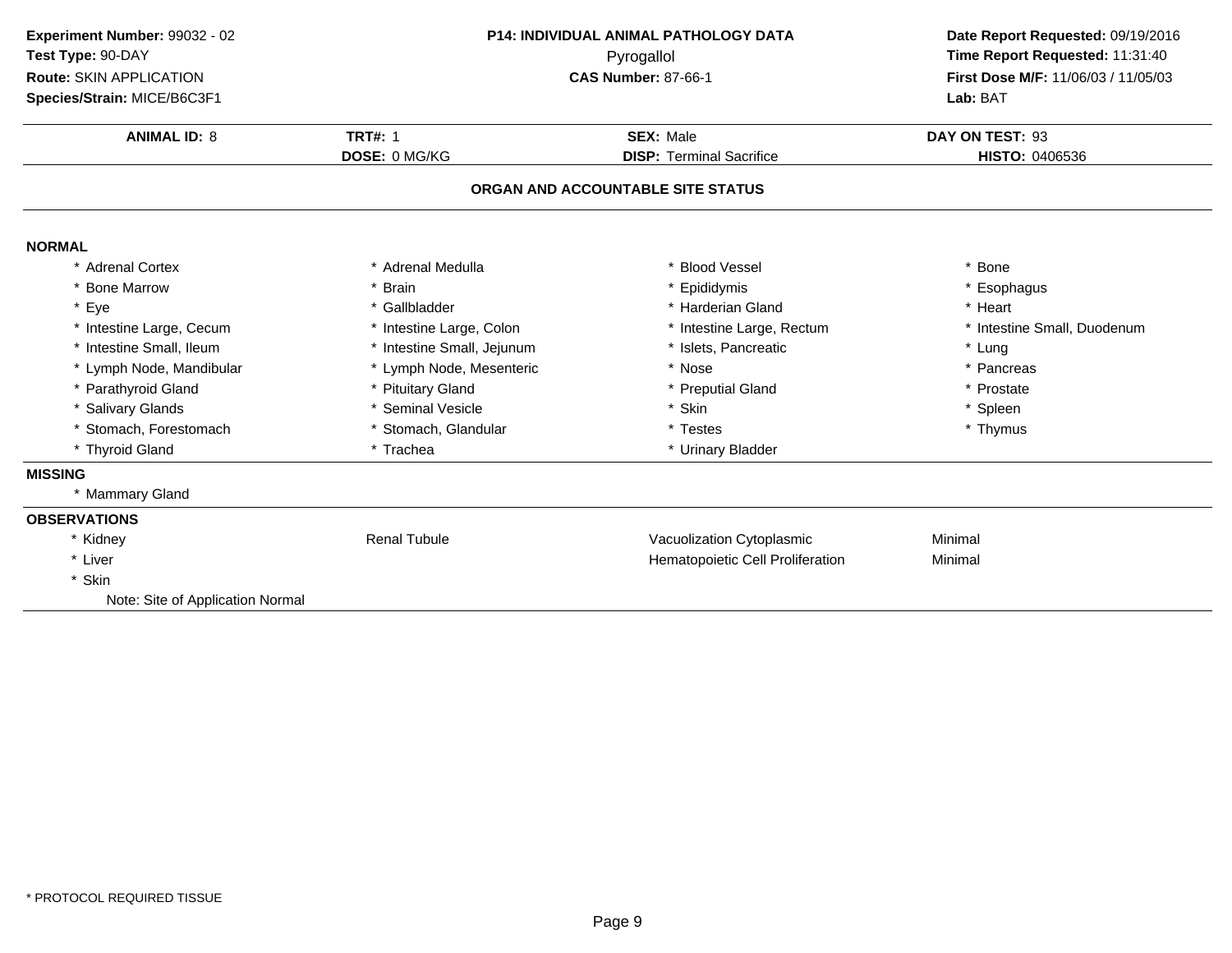| Experiment Number: 99032 - 02<br>Test Type: 90-DAY<br>Route: SKIN APPLICATION<br>Species/Strain: MICE/B6C3F1 | P14: INDIVIDUAL ANIMAL PATHOLOGY DATA<br>Pyrogallol<br><b>CAS Number: 87-66-1</b> |                                                     | Date Report Requested: 09/19/2016<br>Time Report Requested: 11:31:40<br>First Dose M/F: 11/06/03 / 11/05/03<br>Lab: BAT |
|--------------------------------------------------------------------------------------------------------------|-----------------------------------------------------------------------------------|-----------------------------------------------------|-------------------------------------------------------------------------------------------------------------------------|
| <b>ANIMAL ID: 9</b>                                                                                          | <b>TRT#: 1</b><br>DOSE: 0 MG/KG                                                   | <b>SEX: Male</b><br><b>DISP: Terminal Sacrifice</b> | DAY ON TEST: 93<br><b>HISTO: 0406537</b>                                                                                |
|                                                                                                              |                                                                                   | ORGAN AND ACCOUNTABLE SITE STATUS                   |                                                                                                                         |
| <b>NORMAL</b>                                                                                                |                                                                                   |                                                     |                                                                                                                         |
| * Adrenal Medulla                                                                                            | * Blood Vessel                                                                    | * Bone                                              | * Bone Marrow                                                                                                           |
| <b>Brain</b>                                                                                                 | * Epididymis                                                                      | * Esophagus                                         | * Eye                                                                                                                   |
| * Gallbladder                                                                                                | * Harderian Gland                                                                 | * Heart                                             | * Intestine Large, Cecum                                                                                                |
| * Intestine Large, Colon                                                                                     | * Intestine Large, Rectum                                                         | * Intestine Small, Duodenum                         | * Intestine Small, Ileum                                                                                                |
| * Intestine Small, Jejunum                                                                                   | * Islets, Pancreatic                                                              | * Liver                                             | * Lung                                                                                                                  |
| * Lymph Node, Mesenteric                                                                                     | * Nose                                                                            | * Pancreas                                          | * Pituitary Gland                                                                                                       |
| <b>Preputial Gland</b>                                                                                       | * Prostate                                                                        | * Salivary Glands                                   | * Seminal Vesicle                                                                                                       |
| Skin                                                                                                         | * Spleen                                                                          | * Stomach, Forestomach                              | * Stomach, Glandular                                                                                                    |
| * Testes                                                                                                     | * Thymus                                                                          | * Thyroid Gland                                     | * Trachea                                                                                                               |
| <b>MISSING</b>                                                                                               |                                                                                   |                                                     |                                                                                                                         |
| * Lymph Node, Mandibular                                                                                     | * Mammary Gland                                                                   | * Parathyroid Gland                                 |                                                                                                                         |
| <b>OBSERVATIONS</b>                                                                                          |                                                                                   |                                                     |                                                                                                                         |
| * Adrenal Cortex                                                                                             | Subcapsular                                                                       | Hyperplasia                                         | Minimal                                                                                                                 |
| * Kidney                                                                                                     |                                                                                   | Inflammation                                        | Minimal                                                                                                                 |
|                                                                                                              | <b>Renal Tubule</b>                                                               | Vacuolization Cytoplasmic                           | Mild                                                                                                                    |
| * Skin                                                                                                       |                                                                                   |                                                     |                                                                                                                         |
| Note: Site of Application Normal                                                                             |                                                                                   |                                                     |                                                                                                                         |
| * Urinary Bladder                                                                                            |                                                                                   | Inflammation                                        | Minimal                                                                                                                 |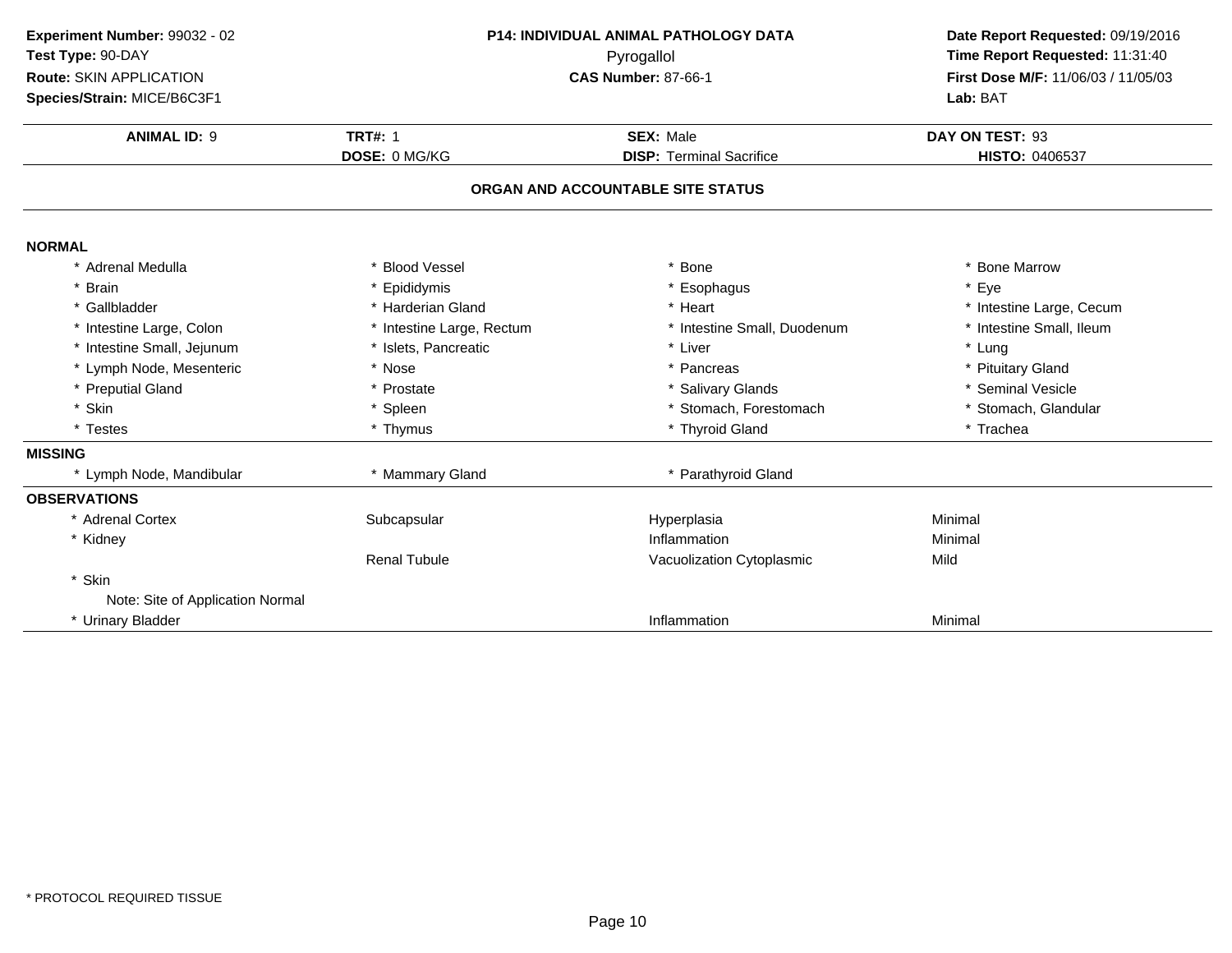| Experiment Number: 99032 - 02<br>Test Type: 90-DAY<br>Route: SKIN APPLICATION | <b>P14: INDIVIDUAL ANIMAL PATHOLOGY DATA</b><br>Pyrogallol<br><b>CAS Number: 87-66-1</b> |                                   | Date Report Requested: 09/19/2016<br>Time Report Requested: 11:31:40<br>First Dose M/F: 11/06/03 / 11/05/03 |  |
|-------------------------------------------------------------------------------|------------------------------------------------------------------------------------------|-----------------------------------|-------------------------------------------------------------------------------------------------------------|--|
| Species/Strain: MICE/B6C3F1                                                   |                                                                                          |                                   | Lab: BAT                                                                                                    |  |
| <b>ANIMAL ID: 10</b>                                                          | <b>TRT#: 1</b>                                                                           | <b>SEX: Male</b>                  | DAY ON TEST: 93                                                                                             |  |
|                                                                               | DOSE: 0 MG/KG                                                                            | <b>DISP: Terminal Sacrifice</b>   | <b>HISTO: 0406538</b>                                                                                       |  |
|                                                                               |                                                                                          | ORGAN AND ACCOUNTABLE SITE STATUS |                                                                                                             |  |
| <b>NORMAL</b>                                                                 |                                                                                          |                                   |                                                                                                             |  |
| * Adrenal Cortex                                                              | * Adrenal Medulla                                                                        | <b>Blood Vessel</b>               | * Bone                                                                                                      |  |
| * Bone Marrow                                                                 | * Brain                                                                                  | Epididymis                        | * Esophagus                                                                                                 |  |
| * Eye                                                                         | * Gallbladder                                                                            | * Harderian Gland                 | * Heart                                                                                                     |  |
| * Intestine Large, Cecum                                                      | * Intestine Large, Colon                                                                 | * Intestine Large, Rectum         | * Intestine Small, Duodenum                                                                                 |  |
| * Intestine Small, Ileum                                                      | * Intestine Small, Jejunum                                                               | * Islets, Pancreatic              | * Liver                                                                                                     |  |
| * Lung                                                                        | * Lymph Node, Mandibular                                                                 | * Lymph Node, Mesenteric          | * Nose                                                                                                      |  |
| * Pancreas                                                                    | * Parathyroid Gland                                                                      | * Pituitary Gland                 | * Preputial Gland                                                                                           |  |
| * Prostate                                                                    | * Salivary Glands                                                                        | * Seminal Vesicle                 | * Skin                                                                                                      |  |
| * Spleen                                                                      | * Stomach, Forestomach                                                                   | * Stomach, Glandular              | * Testes                                                                                                    |  |
| * Thymus                                                                      | * Thyroid Gland                                                                          | * Trachea                         | * Urinary Bladder                                                                                           |  |
| <b>MISSING</b>                                                                |                                                                                          |                                   |                                                                                                             |  |
| * Mammary Gland                                                               |                                                                                          |                                   |                                                                                                             |  |
| <b>OBSERVATIONS</b>                                                           |                                                                                          |                                   |                                                                                                             |  |
| * Kidney                                                                      |                                                                                          | Inflammation                      | Minimal                                                                                                     |  |
|                                                                               | <b>Renal Tubule</b>                                                                      | Vacuolization Cytoplasmic         | Mild                                                                                                        |  |
| * Skin                                                                        |                                                                                          |                                   |                                                                                                             |  |
| Note: Site of Application Normal                                              |                                                                                          |                                   |                                                                                                             |  |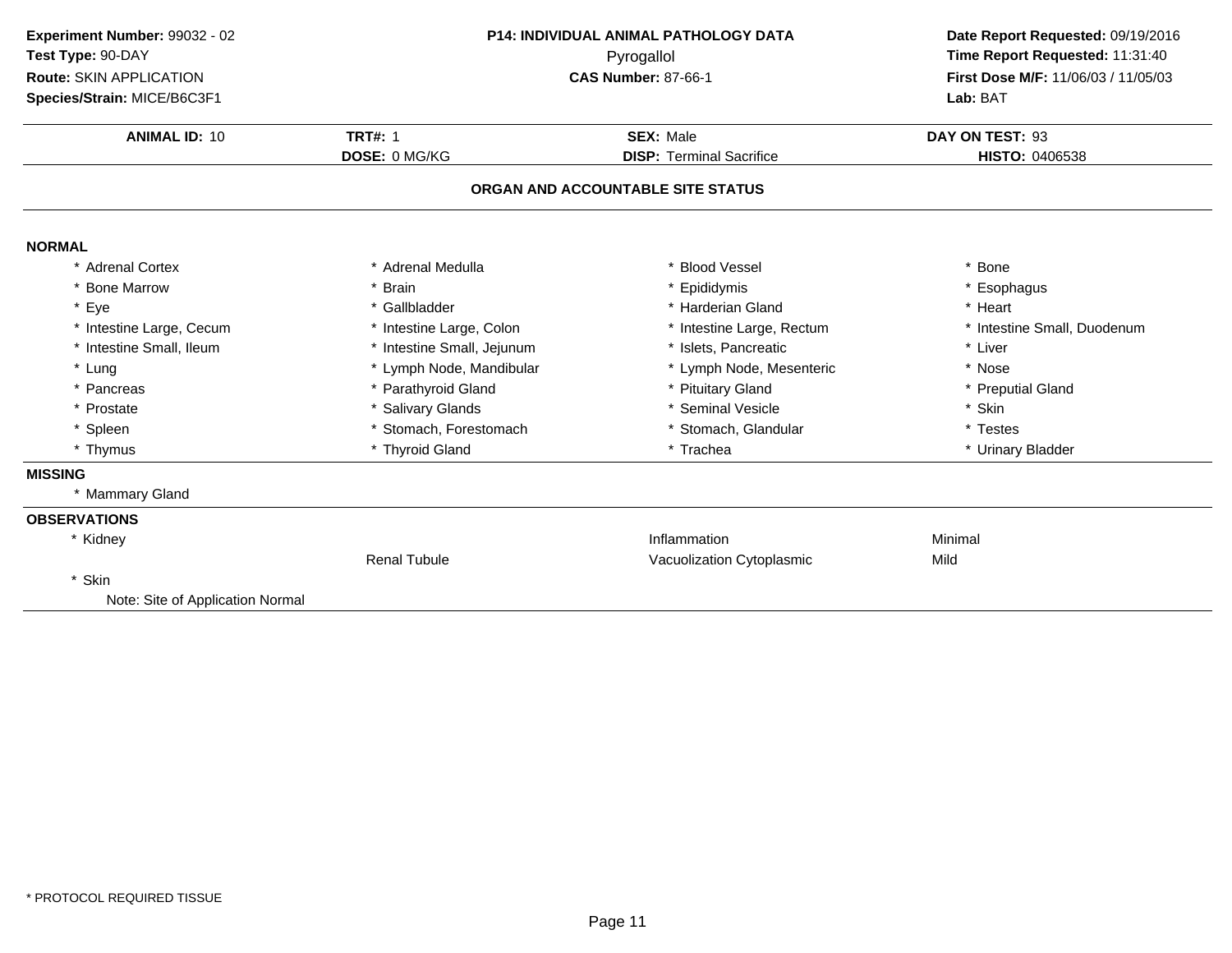| Experiment Number: 99032 - 02<br>Test Type: 90-DAY<br><b>Route: SKIN APPLICATION</b> |                       | <b>P14: INDIVIDUAL ANIMAL PATHOLOGY DATA</b><br>Pyrogallol<br><b>CAS Number: 87-66-1</b> | Date Report Requested: 09/19/2016<br>Time Report Requested: 11:31:40<br><b>First Dose M/F: 11/06/03 / 11/05/03</b> |  |
|--------------------------------------------------------------------------------------|-----------------------|------------------------------------------------------------------------------------------|--------------------------------------------------------------------------------------------------------------------|--|
| Species/Strain: MICE/B6C3F1                                                          |                       |                                                                                          | Lab: BAT                                                                                                           |  |
| <b>ANIMAL ID: 11</b>                                                                 | TRT#: 3               | <b>SEX: Male</b>                                                                         | DAY ON TEST: 93                                                                                                    |  |
|                                                                                      | <b>DOSE: 38 MG/KG</b> | <b>DISP:</b> Terminal Sacrifice                                                          | <b>HISTO: 0406539</b>                                                                                              |  |
|                                                                                      |                       | ORGAN AND ACCOUNTABLE SITE STATUS                                                        |                                                                                                                    |  |
| <b>NORMAL</b>                                                                        |                       |                                                                                          |                                                                                                                    |  |
| Spleen                                                                               |                       |                                                                                          |                                                                                                                    |  |
| <b>OBSERVATIONS</b>                                                                  |                       |                                                                                          |                                                                                                                    |  |
| * Skin                                                                               | <b>SOA</b>            | Hyperkeratosis                                                                           | Minimal                                                                                                            |  |
|                                                                                      | <b>SOA</b>            | Hyperplasia                                                                              | Squamous, Minimal                                                                                                  |  |
|                                                                                      | <b>SOA</b>            | Inflammation                                                                             | Chronic Active, Minimal                                                                                            |  |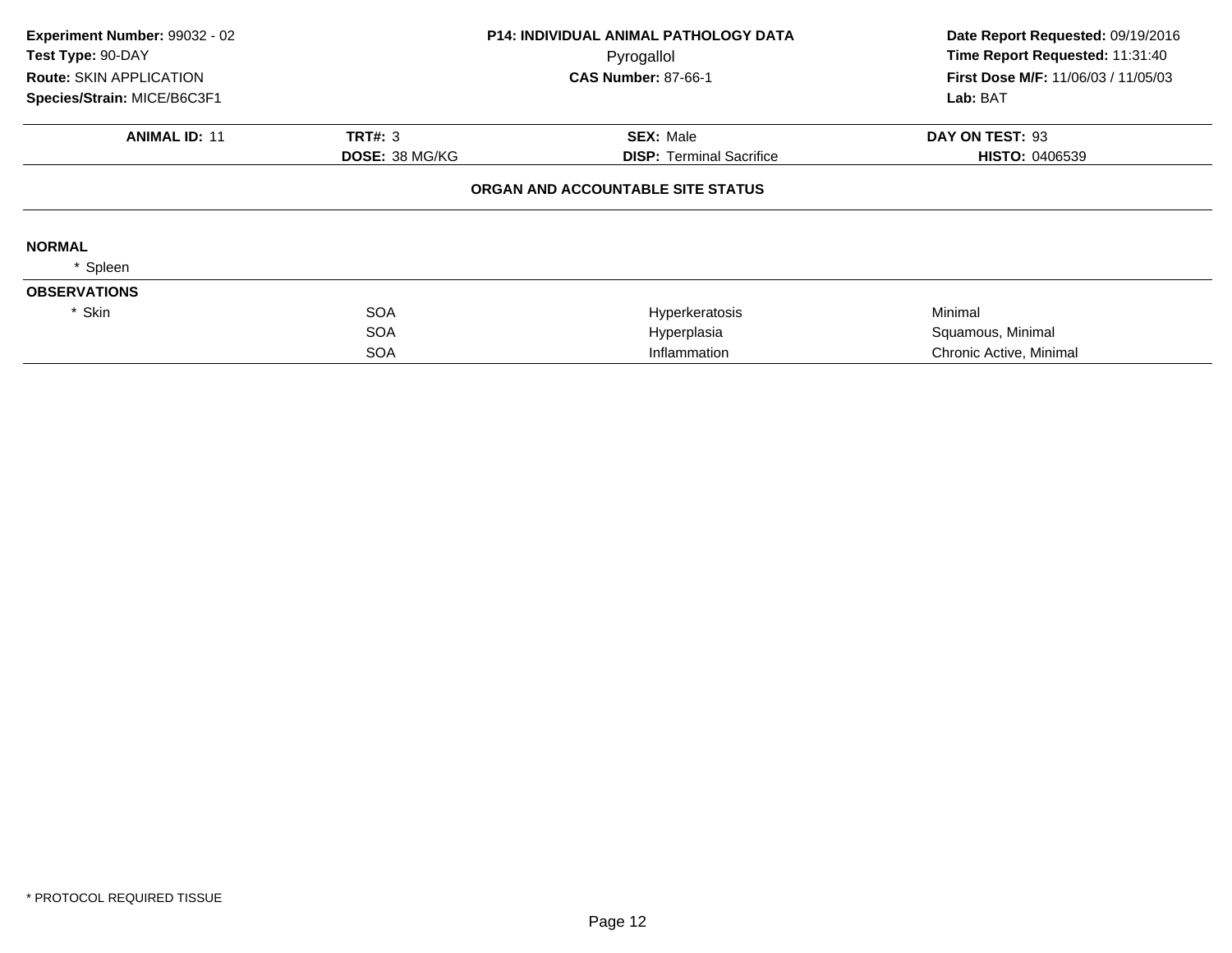| Experiment Number: 99032 - 02<br>Test Type: 90-DAY<br><b>Route: SKIN APPLICATION</b> |                       | <b>P14: INDIVIDUAL ANIMAL PATHOLOGY DATA</b><br>Pyrogallol | Date Report Requested: 09/19/2016<br>Time Report Requested: 11:31:40 |
|--------------------------------------------------------------------------------------|-----------------------|------------------------------------------------------------|----------------------------------------------------------------------|
|                                                                                      |                       | <b>CAS Number: 87-66-1</b>                                 | <b>First Dose M/F: 11/06/03 / 11/05/03</b>                           |
| Species/Strain: MICE/B6C3F1                                                          |                       |                                                            | Lab: BAT                                                             |
| <b>ANIMAL ID: 12</b>                                                                 | <b>TRT#: 3</b>        | <b>SEX: Male</b>                                           | DAY ON TEST: 93                                                      |
|                                                                                      | <b>DOSE: 38 MG/KG</b> | <b>DISP:</b> Terminal Sacrifice                            | <b>HISTO: 0406540</b>                                                |
|                                                                                      |                       | ORGAN AND ACCOUNTABLE SITE STATUS                          |                                                                      |
| <b>NORMAL</b>                                                                        |                       |                                                            |                                                                      |
| Spleen                                                                               |                       |                                                            |                                                                      |
| <b>OBSERVATIONS</b>                                                                  |                       |                                                            |                                                                      |
| * Skin                                                                               | <b>SOA</b>            | Hyperkeratosis                                             | Minimal                                                              |
|                                                                                      | <b>SOA</b>            | Hyperplasia                                                | Squamous, Minimal                                                    |
|                                                                                      | <b>SOA</b>            | Inflammation                                               | Chronic Active, Minimal                                              |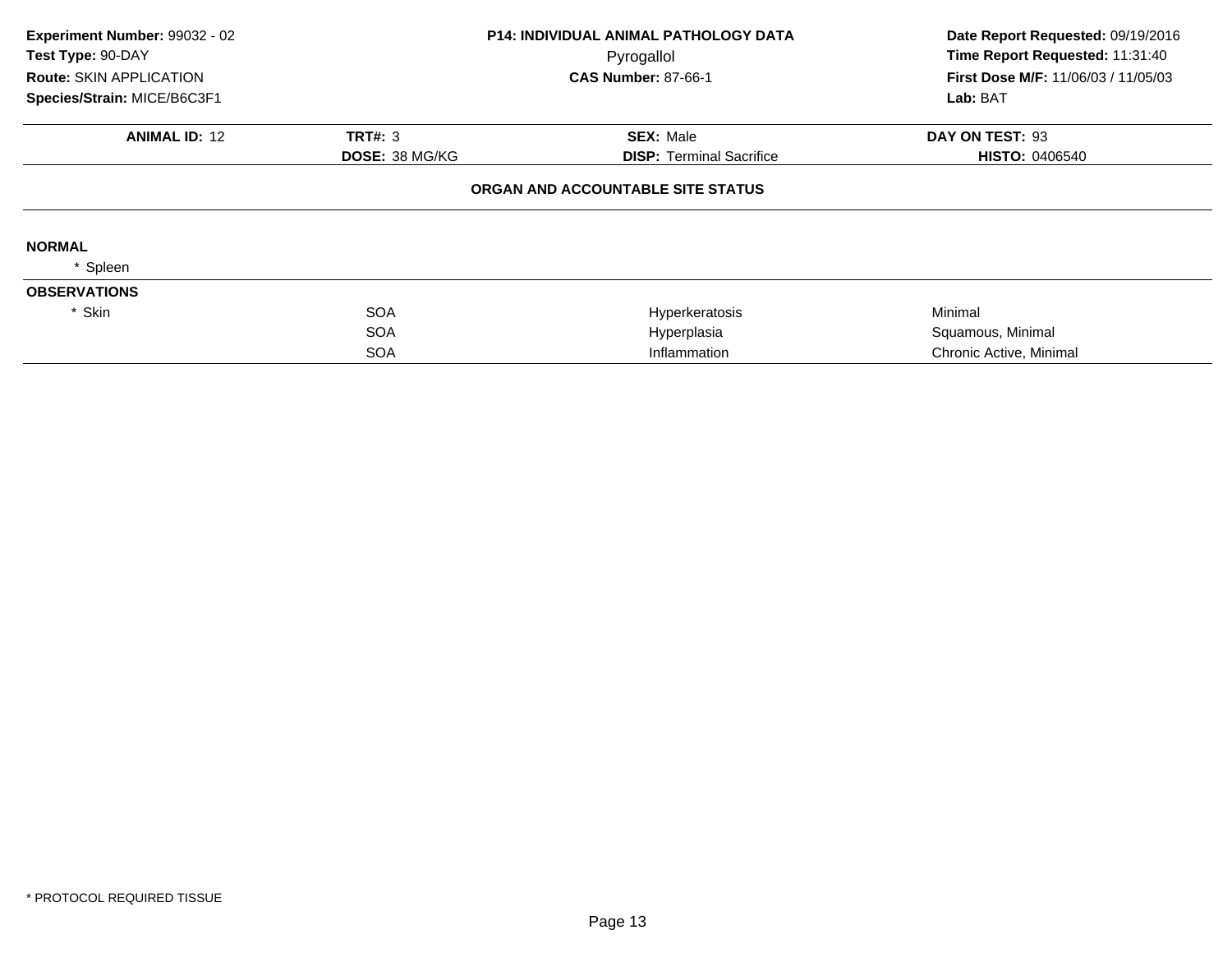| Experiment Number: 99032 - 02<br>Test Type: 90-DAY<br><b>Route: SKIN APPLICATION</b><br>Species/Strain: MICE/B6C3F1 |                       | <b>P14: INDIVIDUAL ANIMAL PATHOLOGY DATA</b><br>Pyrogallol<br><b>CAS Number: 87-66-1</b> | Date Report Requested: 09/19/2016<br>Time Report Requested: 11:31:40<br><b>First Dose M/F: 11/06/03 / 11/05/03</b><br>Lab: BAT |
|---------------------------------------------------------------------------------------------------------------------|-----------------------|------------------------------------------------------------------------------------------|--------------------------------------------------------------------------------------------------------------------------------|
|                                                                                                                     |                       |                                                                                          |                                                                                                                                |
| <b>ANIMAL ID: 13</b>                                                                                                | TRT#: 3               | <b>SEX: Male</b>                                                                         | DAY ON TEST: 93                                                                                                                |
|                                                                                                                     | <b>DOSE: 38 MG/KG</b> | <b>DISP:</b> Terminal Sacrifice                                                          | <b>HISTO: 0406541</b>                                                                                                          |
|                                                                                                                     |                       | ORGAN AND ACCOUNTABLE SITE STATUS                                                        |                                                                                                                                |
| <b>NORMAL</b>                                                                                                       |                       |                                                                                          |                                                                                                                                |
| Spleen                                                                                                              |                       |                                                                                          |                                                                                                                                |
| <b>OBSERVATIONS</b>                                                                                                 |                       |                                                                                          |                                                                                                                                |
| * Skin                                                                                                              | <b>SOA</b>            | Hyperkeratosis                                                                           | Minimal                                                                                                                        |
|                                                                                                                     | <b>SOA</b>            | Hyperplasia                                                                              | Squamous, Minimal                                                                                                              |
|                                                                                                                     | <b>SOA</b>            | Inflammation                                                                             | Chronic Active, Minimal                                                                                                        |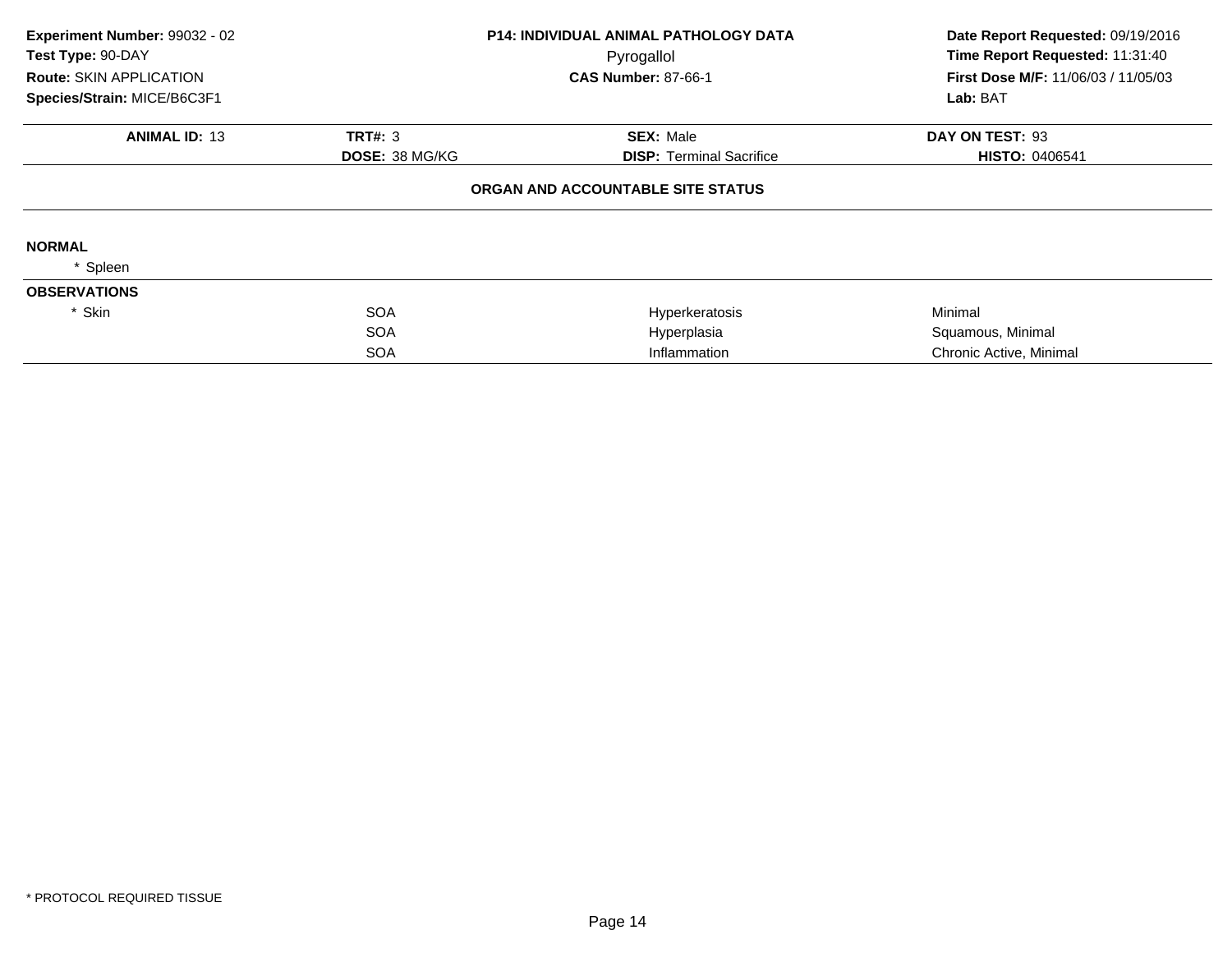| Experiment Number: 99032 - 02<br>Test Type: 90-DAY |                       | P14: INDIVIDUAL ANIMAL PATHOLOGY DATA<br>Pyrogallol | Date Report Requested: 09/19/2016<br>Time Report Requested: 11:31:40 |
|----------------------------------------------------|-----------------------|-----------------------------------------------------|----------------------------------------------------------------------|
| Route: SKIN APPLICATION                            |                       | <b>CAS Number: 87-66-1</b>                          | First Dose M/F: 11/06/03 / 11/05/03                                  |
| Species/Strain: MICE/B6C3F1                        |                       |                                                     | Lab: BAT                                                             |
| <b>ANIMAL ID: 14</b>                               | TRT#: 3               | <b>SEX: Male</b>                                    | DAY ON TEST: 93                                                      |
|                                                    | <b>DOSE: 38 MG/KG</b> | <b>DISP: Terminal Sacrifice</b>                     | <b>HISTO: 0406542</b>                                                |
|                                                    |                       | ORGAN AND ACCOUNTABLE SITE STATUS                   |                                                                      |
| <b>NORMAL</b>                                      |                       |                                                     |                                                                      |
| Spleen                                             |                       |                                                     |                                                                      |
| <b>OBSERVATIONS</b>                                |                       |                                                     |                                                                      |
| * Skin                                             | <b>SOA</b>            | Hyperkeratosis                                      | Minimal                                                              |
|                                                    | <b>SOA</b>            | Hyperplasia                                         | Squamous, Minimal                                                    |
|                                                    | <b>SOA</b>            | Inflammation                                        | Chronic Active, Mild                                                 |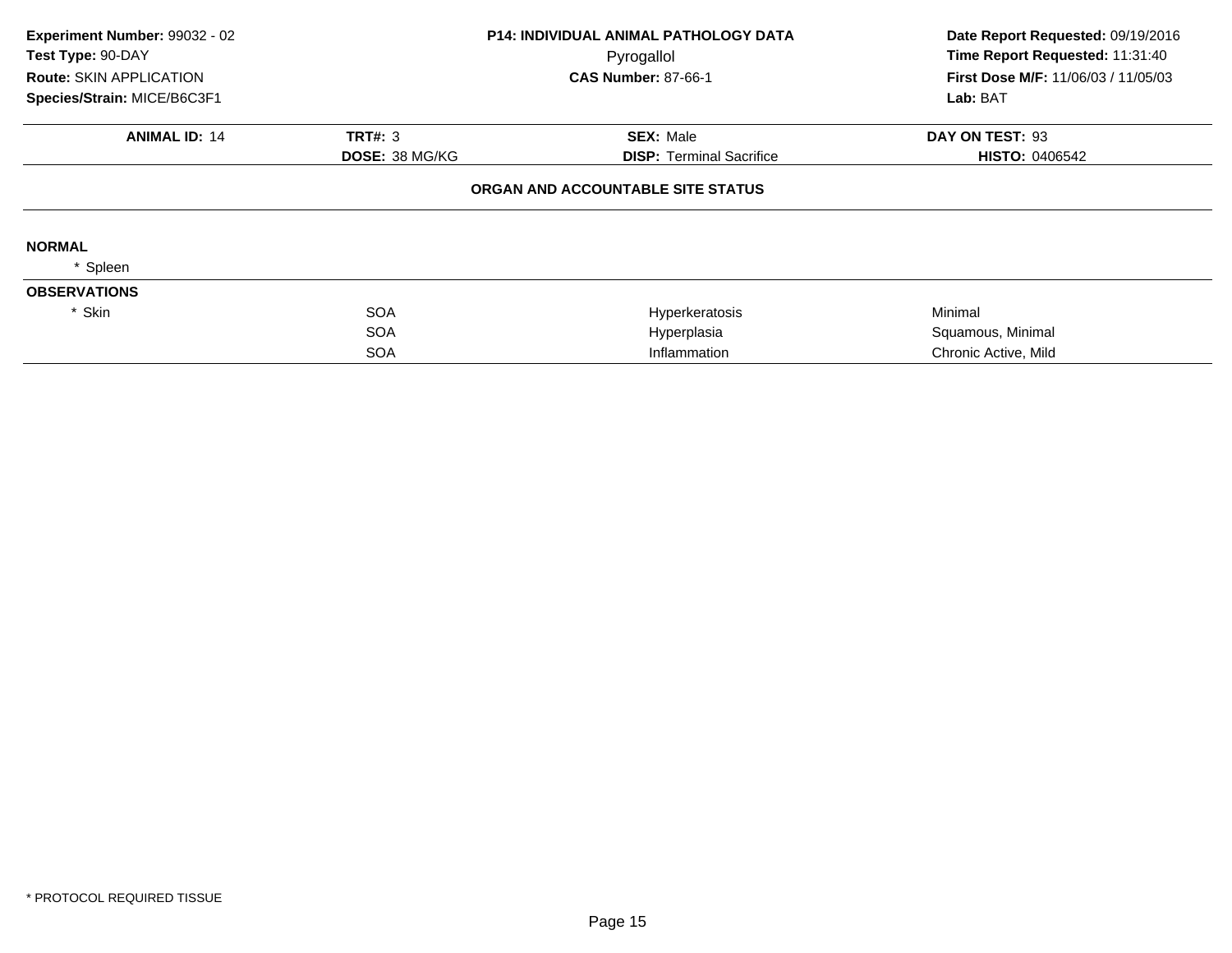| Experiment Number: 99032 - 02                                 |                       | <b>P14: INDIVIDUAL ANIMAL PATHOLOGY DATA</b> | Date Report Requested: 09/19/2016                      |
|---------------------------------------------------------------|-----------------------|----------------------------------------------|--------------------------------------------------------|
| Test Type: 90-DAY                                             |                       | Pyrogallol                                   | Time Report Requested: 11:31:40                        |
| <b>Route: SKIN APPLICATION</b><br>Species/Strain: MICE/B6C3F1 |                       | <b>CAS Number: 87-66-1</b>                   | <b>First Dose M/F: 11/06/03 / 11/05/03</b><br>Lab: BAT |
| <b>ANIMAL ID: 15</b>                                          | <b>TRT#: 3</b>        | <b>SEX: Male</b>                             | DAY ON TEST: 93                                        |
|                                                               | <b>DOSE: 38 MG/KG</b> | <b>DISP:</b> Terminal Sacrifice              | <b>HISTO: 0406543</b>                                  |
|                                                               |                       | ORGAN AND ACCOUNTABLE SITE STATUS            |                                                        |
| <b>NORMAL</b>                                                 |                       |                                              |                                                        |
| Spleen                                                        |                       |                                              |                                                        |
| <b>OBSERVATIONS</b>                                           |                       |                                              |                                                        |
| * Skin                                                        | <b>SOA</b>            | Hyperkeratosis                               | Minimal                                                |
|                                                               | <b>SOA</b>            | Hyperplasia                                  | Squamous, Minimal                                      |
|                                                               | <b>SOA</b>            | Inflammation                                 | Chronic Active, Mild                                   |
| Note: Inflammatory cells were in the keratin at the SOA.      |                       |                                              |                                                        |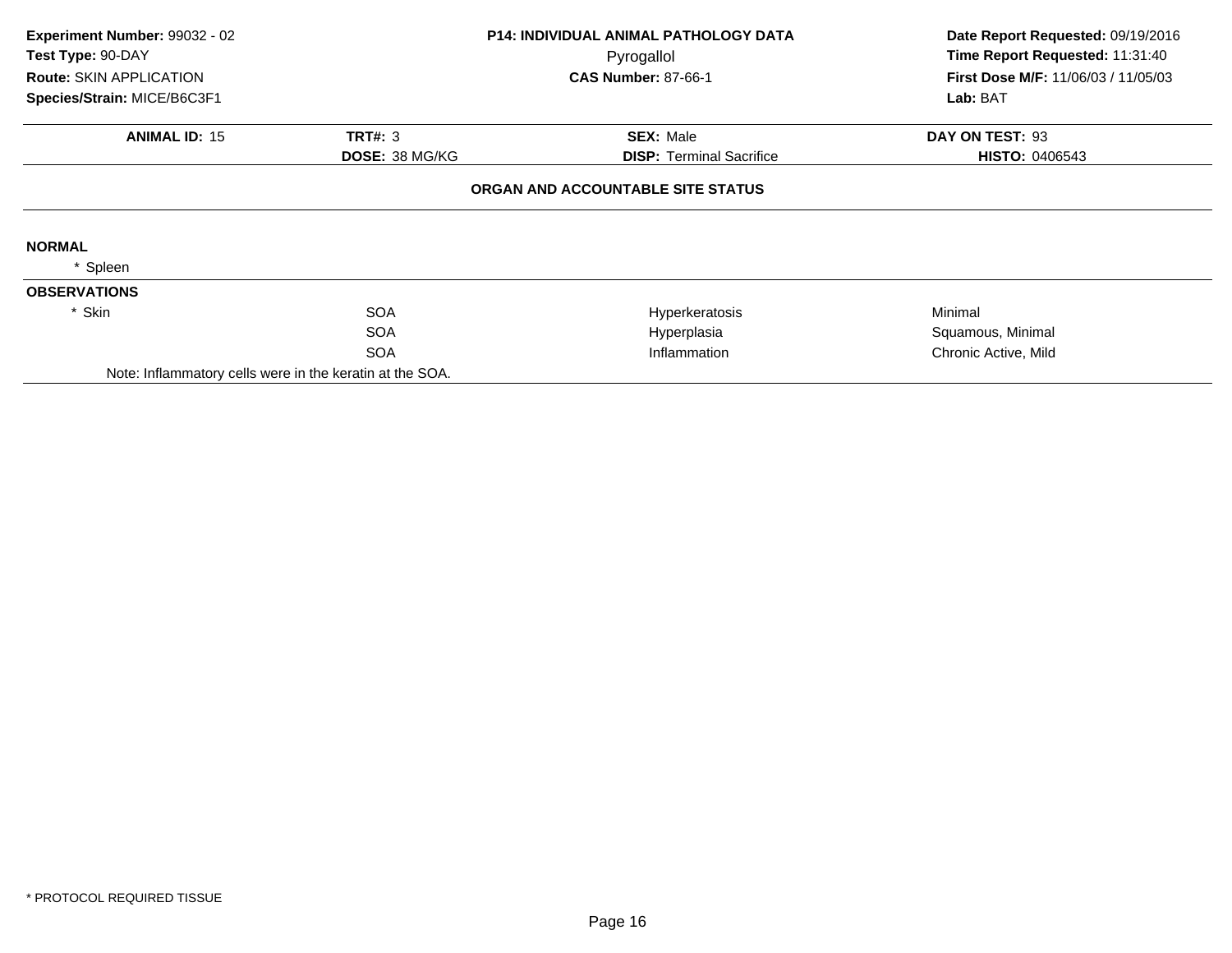| Experiment Number: 99032 - 02<br>Test Type: 90-DAY<br><b>Route: SKIN APPLICATION</b> |                       | <b>P14: INDIVIDUAL ANIMAL PATHOLOGY DATA</b><br>Pyrogallol | Date Report Requested: 09/19/2016<br>Time Report Requested: 11:31:40 |  |
|--------------------------------------------------------------------------------------|-----------------------|------------------------------------------------------------|----------------------------------------------------------------------|--|
|                                                                                      |                       | <b>CAS Number: 87-66-1</b>                                 | <b>First Dose M/F: 11/06/03 / 11/05/03</b>                           |  |
| Species/Strain: MICE/B6C3F1                                                          |                       |                                                            | Lab: BAT                                                             |  |
| <b>ANIMAL ID: 16</b>                                                                 | <b>TRT#: 3</b>        | <b>SEX: Male</b>                                           | DAY ON TEST: 93                                                      |  |
|                                                                                      | <b>DOSE: 38 MG/KG</b> | <b>DISP:</b> Terminal Sacrifice                            | <b>HISTO: 0406544</b>                                                |  |
|                                                                                      |                       | ORGAN AND ACCOUNTABLE SITE STATUS                          |                                                                      |  |
| <b>NORMAL</b>                                                                        |                       |                                                            |                                                                      |  |
| Spleen                                                                               |                       |                                                            |                                                                      |  |
| <b>OBSERVATIONS</b>                                                                  |                       |                                                            |                                                                      |  |
| * Skin                                                                               | <b>SOA</b>            | Hyperkeratosis                                             | Minimal                                                              |  |
|                                                                                      | <b>SOA</b>            | Hyperplasia                                                | Squamous, Minimal                                                    |  |
|                                                                                      | <b>SOA</b>            | Inflammation                                               | Chronic Active, Minimal                                              |  |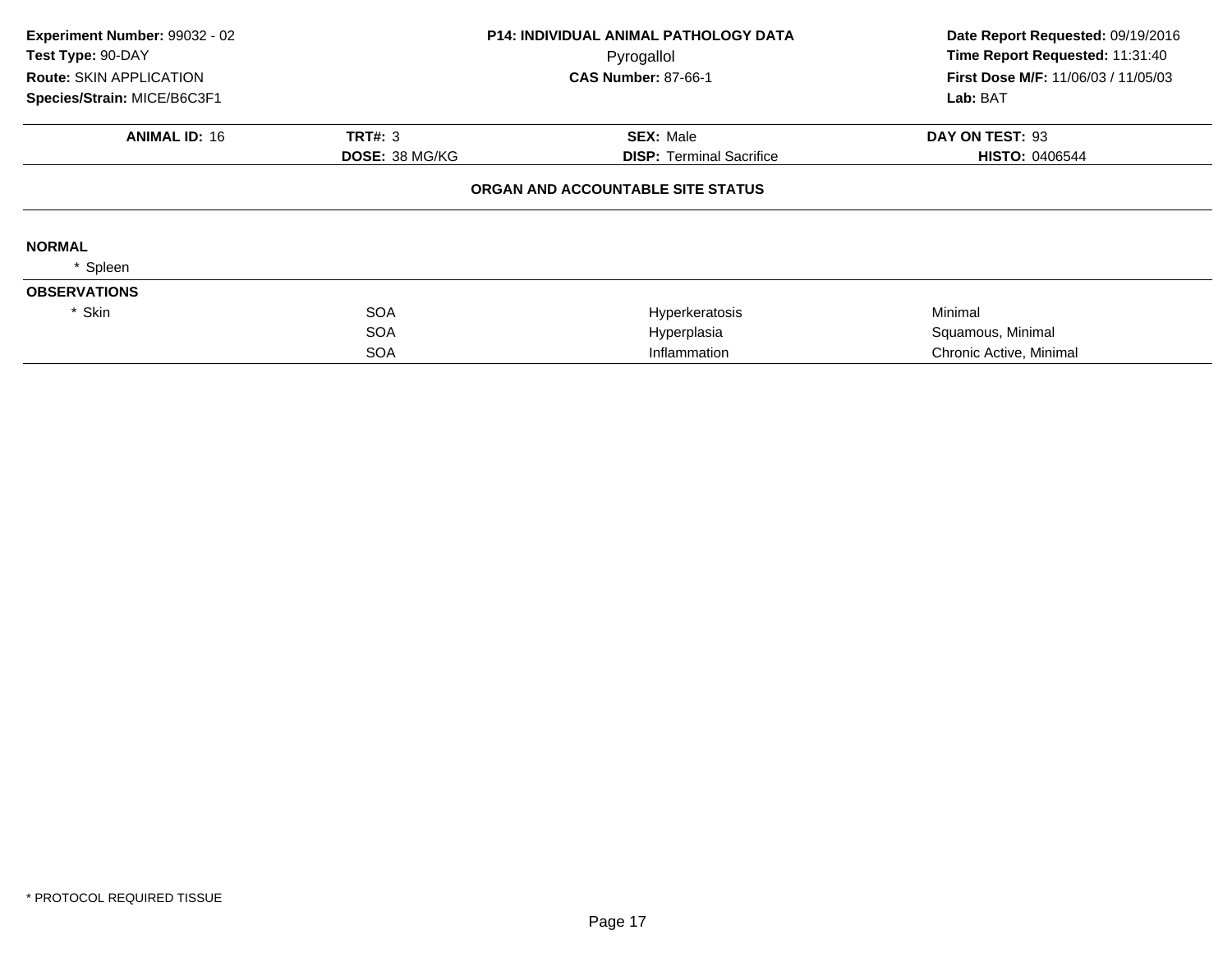| Experiment Number: 99032 - 02<br>Test Type: 90-DAY |                       | <b>P14: INDIVIDUAL ANIMAL PATHOLOGY DATA</b><br>Pyrogallol | Date Report Requested: 09/19/2016<br>Time Report Requested: 11:31:40 |
|----------------------------------------------------|-----------------------|------------------------------------------------------------|----------------------------------------------------------------------|
| <b>Route: SKIN APPLICATION</b>                     |                       | <b>CAS Number: 87-66-1</b>                                 | First Dose M/F: 11/06/03 / 11/05/03                                  |
| Species/Strain: MICE/B6C3F1                        |                       |                                                            | Lab: BAT                                                             |
| <b>ANIMAL ID: 17</b>                               | <b>TRT#: 3</b>        | <b>SEX: Male</b>                                           | DAY ON TEST: 93                                                      |
|                                                    | <b>DOSE: 38 MG/KG</b> | <b>DISP:</b> Terminal Sacrifice                            | <b>HISTO: 0406545</b>                                                |
|                                                    |                       | ORGAN AND ACCOUNTABLE SITE STATUS                          |                                                                      |
| <b>NORMAL</b>                                      |                       |                                                            |                                                                      |
| Spleen                                             |                       |                                                            |                                                                      |
| <b>OBSERVATIONS</b>                                |                       |                                                            |                                                                      |
| * Skin                                             | <b>SOA</b>            | Hyperkeratosis                                             | Minimal                                                              |
|                                                    | <b>SOA</b>            | Hyperplasia                                                | Squamous, Minimal                                                    |
|                                                    | <b>SOA</b>            | Inflammation                                               | Chronic Active, Minimal                                              |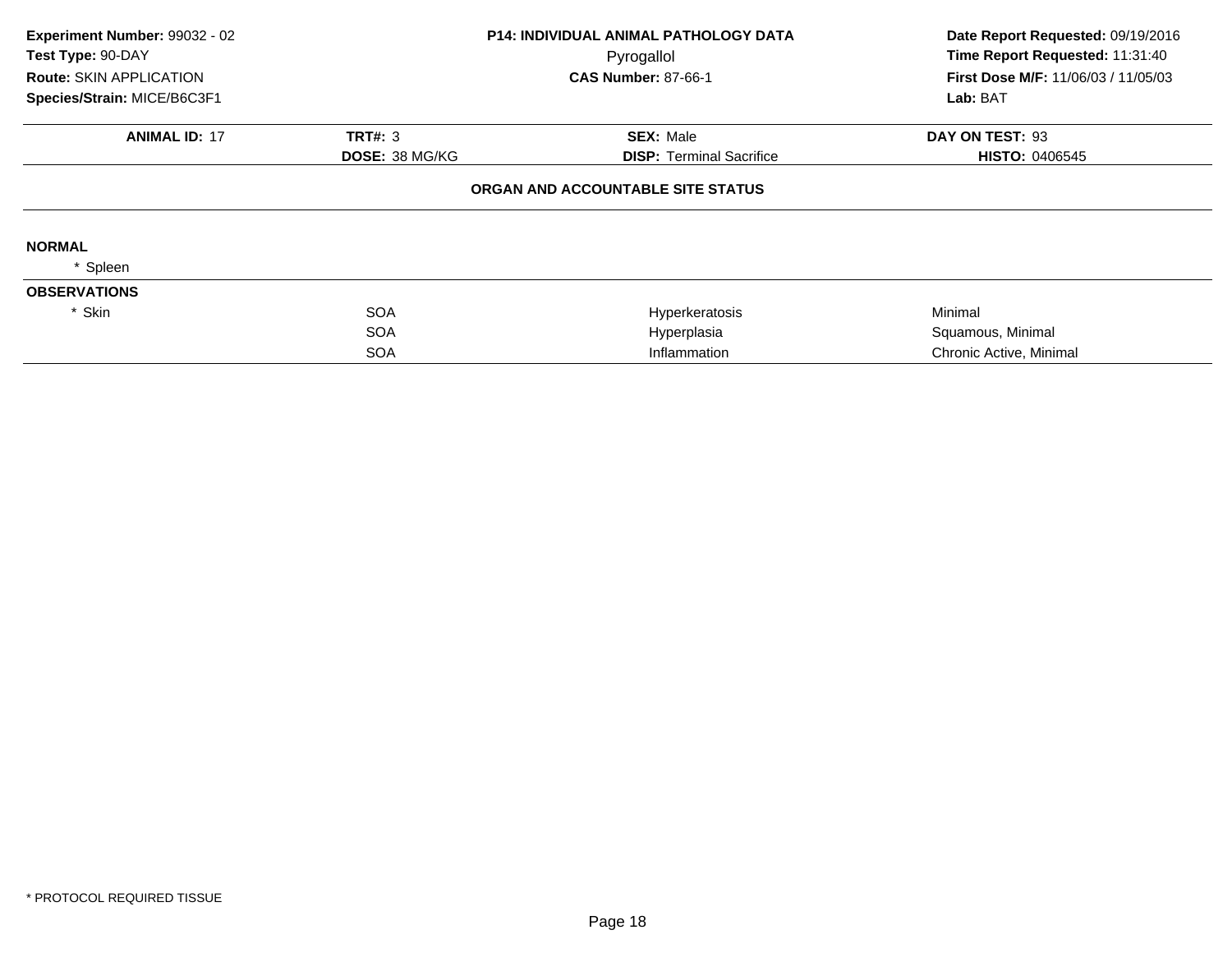| Experiment Number: 99032 - 02<br>Test Type: 90-DAY<br><b>Route: SKIN APPLICATION</b><br>Species/Strain: MICE/B6C3F1 |                       | <b>P14: INDIVIDUAL ANIMAL PATHOLOGY DATA</b><br>Pyrogallol<br><b>CAS Number: 87-66-1</b> | Date Report Requested: 09/19/2016<br>Time Report Requested: 11:31:40<br><b>First Dose M/F: 11/06/03 / 11/05/03</b><br>Lab: BAT |
|---------------------------------------------------------------------------------------------------------------------|-----------------------|------------------------------------------------------------------------------------------|--------------------------------------------------------------------------------------------------------------------------------|
|                                                                                                                     |                       |                                                                                          |                                                                                                                                |
| <b>ANIMAL ID: 18</b>                                                                                                | TRT#: 3               | <b>SEX: Male</b>                                                                         | DAY ON TEST: 93                                                                                                                |
|                                                                                                                     | <b>DOSE: 38 MG/KG</b> | <b>DISP:</b> Terminal Sacrifice                                                          | <b>HISTO: 0406546</b>                                                                                                          |
|                                                                                                                     |                       | ORGAN AND ACCOUNTABLE SITE STATUS                                                        |                                                                                                                                |
| <b>NORMAL</b>                                                                                                       |                       |                                                                                          |                                                                                                                                |
| Spleen                                                                                                              |                       |                                                                                          |                                                                                                                                |
| <b>OBSERVATIONS</b>                                                                                                 |                       |                                                                                          |                                                                                                                                |
| * Skin                                                                                                              | <b>SOA</b>            | Hyperkeratosis                                                                           | Minimal                                                                                                                        |
|                                                                                                                     | <b>SOA</b>            | Hyperplasia                                                                              | Squamous, Minimal                                                                                                              |
|                                                                                                                     | <b>SOA</b>            | Inflammation                                                                             | Chronic Active, Minimal                                                                                                        |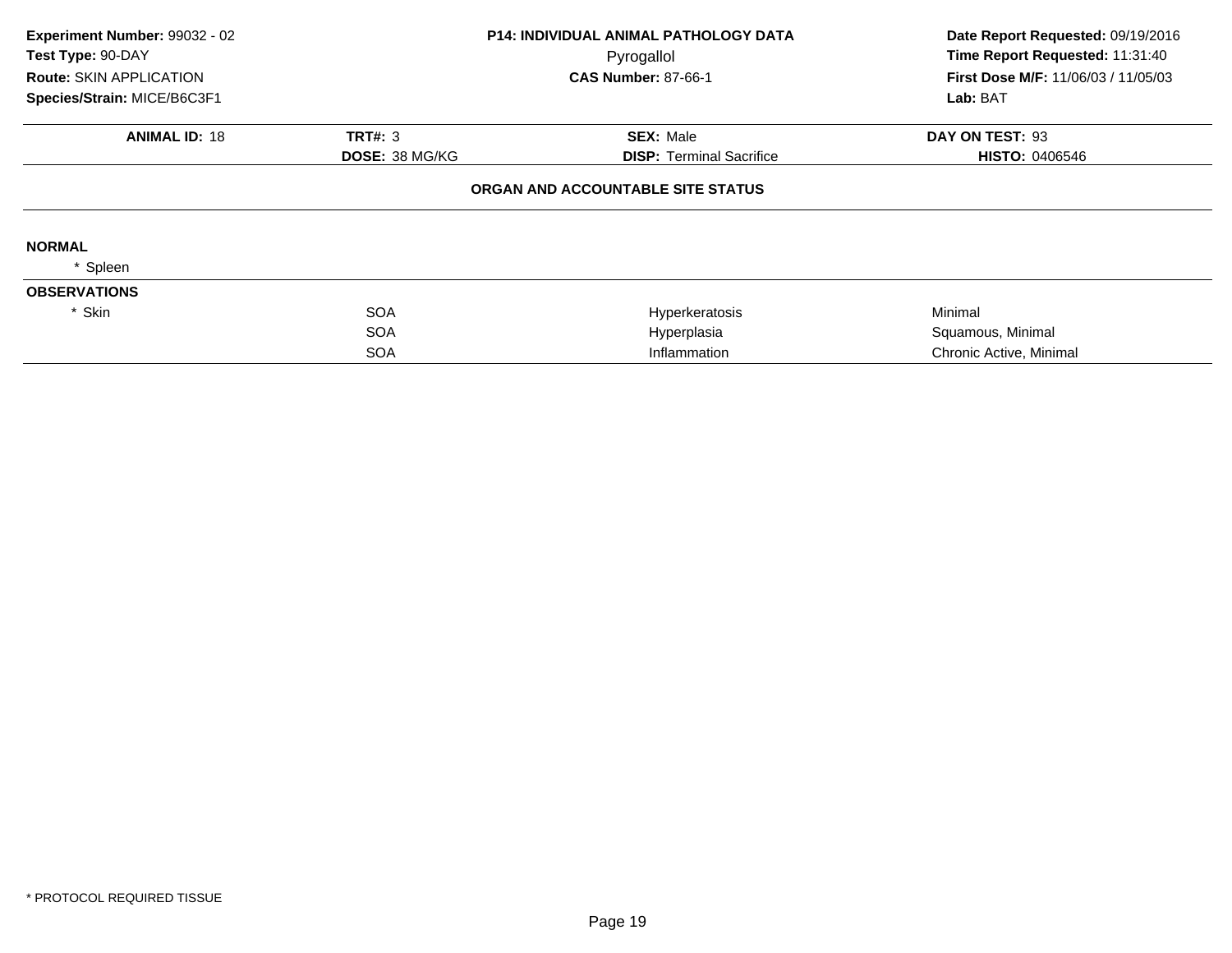| Experiment Number: 99032 - 02<br>Test Type: 90-DAY |                       | <b>P14: INDIVIDUAL ANIMAL PATHOLOGY DATA</b><br>Pyrogallol | Date Report Requested: 09/19/2016<br>Time Report Requested: 11:31:40 |
|----------------------------------------------------|-----------------------|------------------------------------------------------------|----------------------------------------------------------------------|
| Route: SKIN APPLICATION                            |                       | <b>CAS Number: 87-66-1</b>                                 | First Dose M/F: 11/06/03 / 11/05/03                                  |
| Species/Strain: MICE/B6C3F1                        |                       |                                                            | Lab: BAT                                                             |
| <b>ANIMAL ID: 19</b>                               | TRT#: 3               | <b>SEX: Male</b>                                           | DAY ON TEST: 93                                                      |
|                                                    | <b>DOSE: 38 MG/KG</b> | <b>DISP:</b> Terminal Sacrifice                            | <b>HISTO: 0406547</b>                                                |
|                                                    |                       | ORGAN AND ACCOUNTABLE SITE STATUS                          |                                                                      |
| <b>NORMAL</b>                                      |                       |                                                            |                                                                      |
| Spleen                                             |                       |                                                            |                                                                      |
| <b>OBSERVATIONS</b>                                |                       |                                                            |                                                                      |
| * Skin                                             | <b>SOA</b>            | Hyperkeratosis                                             | Minimal                                                              |
|                                                    | <b>SOA</b>            | Hyperplasia                                                | Squamous, Minimal                                                    |
|                                                    | <b>SOA</b>            | Inflammation                                               | Chronic Active, Minimal                                              |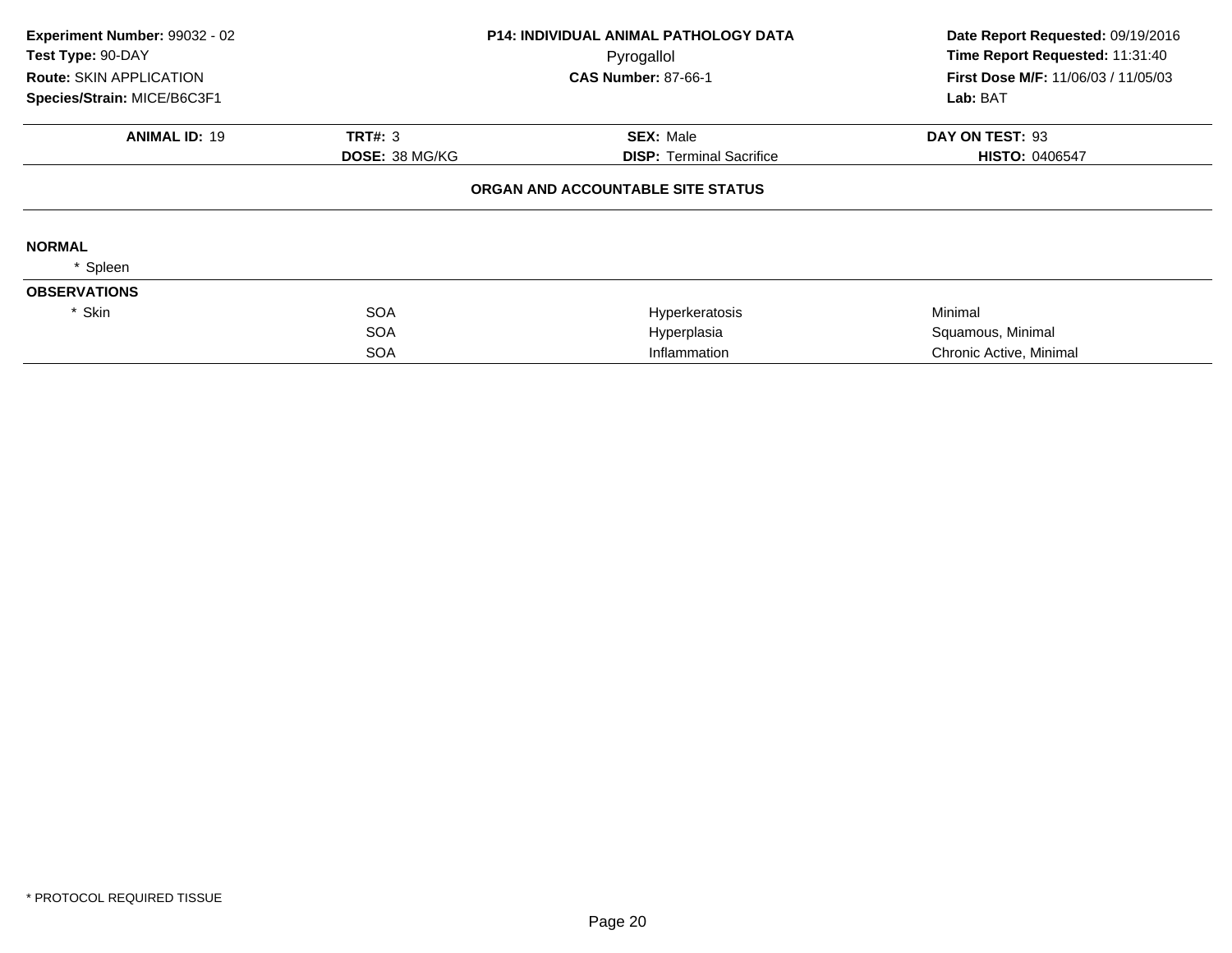| Experiment Number: 99032 - 02<br>Test Type: 90-DAY |                       | P14: INDIVIDUAL ANIMAL PATHOLOGY DATA<br>Pyrogallol | Date Report Requested: 09/19/2016<br>Time Report Requested: 11:31:40 |
|----------------------------------------------------|-----------------------|-----------------------------------------------------|----------------------------------------------------------------------|
| <b>Route: SKIN APPLICATION</b>                     |                       | <b>CAS Number: 87-66-1</b>                          | First Dose M/F: 11/06/03 / 11/05/03                                  |
| Species/Strain: MICE/B6C3F1                        |                       |                                                     | Lab: BAT                                                             |
| <b>ANIMAL ID: 20</b>                               | TRT#: 3               | <b>SEX: Male</b>                                    | DAY ON TEST: 93                                                      |
|                                                    | <b>DOSE: 38 MG/KG</b> | <b>DISP: Terminal Sacrifice</b>                     | <b>HISTO: 0406548</b>                                                |
|                                                    |                       | ORGAN AND ACCOUNTABLE SITE STATUS                   |                                                                      |
| <b>NORMAL</b>                                      |                       |                                                     |                                                                      |
| Spleen                                             |                       |                                                     |                                                                      |
| <b>OBSERVATIONS</b>                                |                       |                                                     |                                                                      |
| * Skin                                             | <b>SOA</b>            | Hyperkeratosis                                      | Minimal                                                              |
|                                                    | <b>SOA</b>            | Hyperplasia                                         | Squamous, Minimal                                                    |
|                                                    | <b>SOA</b>            | Inflammation                                        | Chronic Active, Mild                                                 |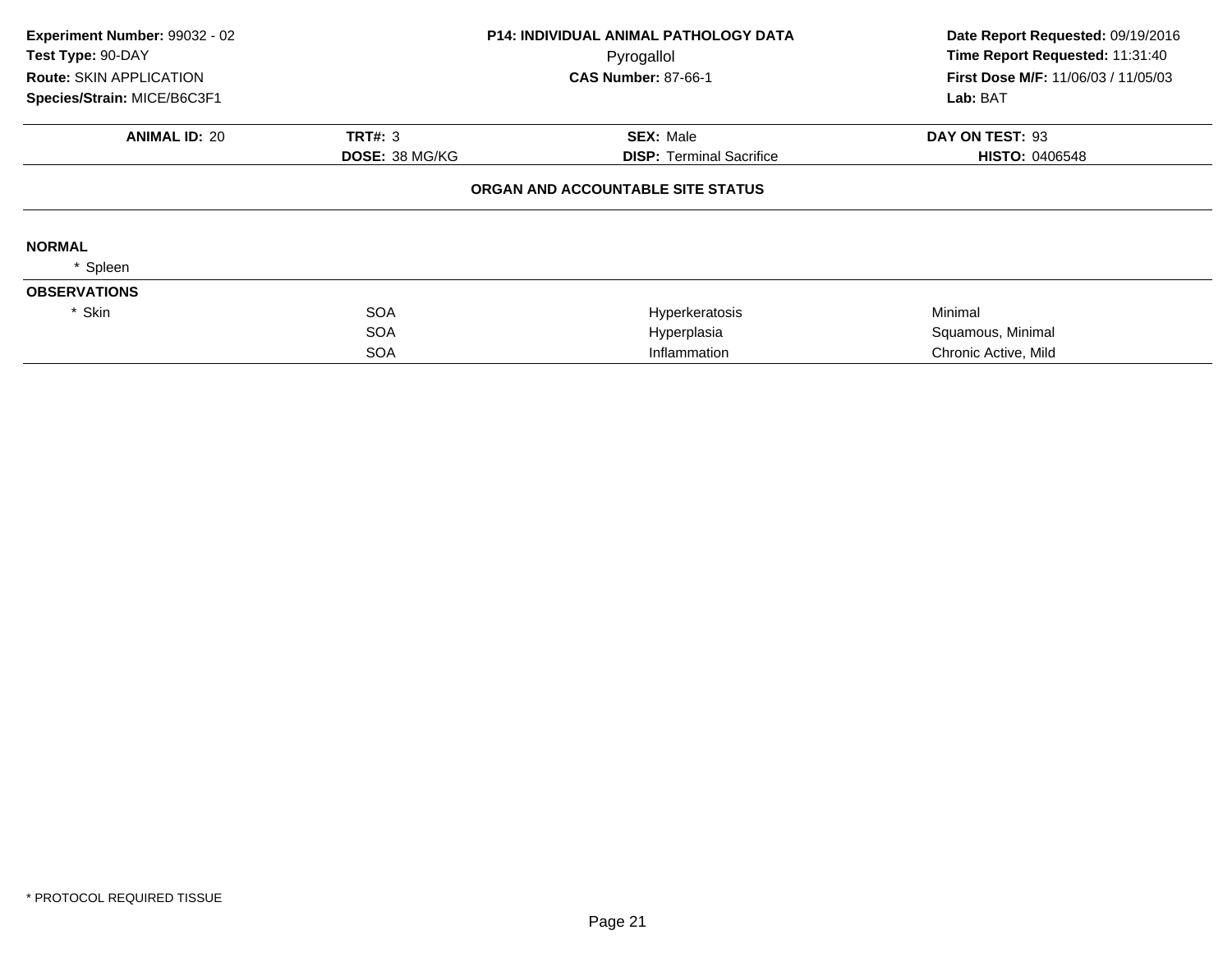| Experiment Number: 99032 - 02<br>Test Type: 90-DAY<br><b>Route: SKIN APPLICATION</b> |                       | <b>P14: INDIVIDUAL ANIMAL PATHOLOGY DATA</b><br>Pyrogallol | Date Report Requested: 09/19/2016<br>Time Report Requested: 11:31:40 |  |
|--------------------------------------------------------------------------------------|-----------------------|------------------------------------------------------------|----------------------------------------------------------------------|--|
|                                                                                      |                       | <b>CAS Number: 87-66-1</b>                                 | <b>First Dose M/F: 11/06/03 / 11/05/03</b>                           |  |
| Species/Strain: MICE/B6C3F1                                                          |                       |                                                            | Lab: BAT                                                             |  |
| <b>ANIMAL ID: 21</b>                                                                 | <b>TRT#: 5</b>        | <b>SEX: Male</b>                                           | DAY ON TEST: 93                                                      |  |
|                                                                                      | <b>DOSE: 75 MG/KG</b> | <b>DISP:</b> Terminal Sacrifice                            | <b>HISTO: 0406549</b>                                                |  |
|                                                                                      |                       | ORGAN AND ACCOUNTABLE SITE STATUS                          |                                                                      |  |
| <b>NORMAL</b>                                                                        |                       |                                                            |                                                                      |  |
| Spleen                                                                               |                       |                                                            |                                                                      |  |
| <b>OBSERVATIONS</b>                                                                  |                       |                                                            |                                                                      |  |
| * Skin                                                                               | <b>SOA</b>            | Hyperkeratosis                                             | Minimal                                                              |  |
|                                                                                      | <b>SOA</b>            | Hyperplasia                                                | Squamous, Minimal                                                    |  |
|                                                                                      | <b>SOA</b>            | Inflammation                                               | Chronic Active, Minimal                                              |  |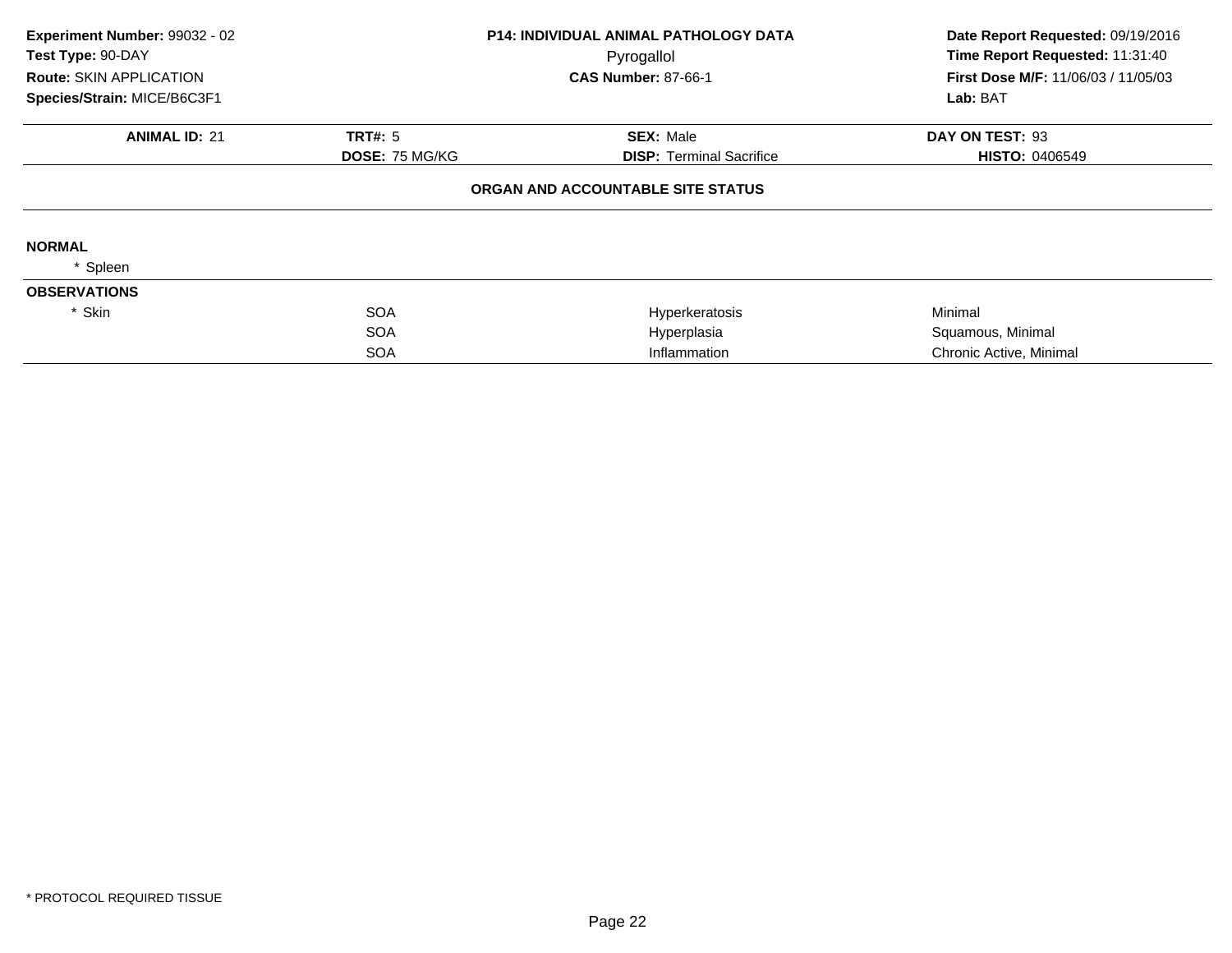| Experiment Number: 99032 - 02<br>Test Type: 90-DAY |                       | <b>P14: INDIVIDUAL ANIMAL PATHOLOGY DATA</b><br>Pyrogallol | Date Report Requested: 09/19/2016<br>Time Report Requested: 11:31:40 |
|----------------------------------------------------|-----------------------|------------------------------------------------------------|----------------------------------------------------------------------|
| <b>Route: SKIN APPLICATION</b>                     |                       | <b>CAS Number: 87-66-1</b>                                 | <b>First Dose M/F: 11/06/03 / 11/05/03</b>                           |
| Species/Strain: MICE/B6C3F1                        |                       |                                                            | Lab: BAT                                                             |
| <b>ANIMAL ID: 22</b>                               | <b>TRT#: 5</b>        | <b>SEX: Male</b>                                           | DAY ON TEST: 93                                                      |
|                                                    | <b>DOSE: 75 MG/KG</b> | <b>DISP:</b> Terminal Sacrifice                            | <b>HISTO: 0406550</b>                                                |
|                                                    |                       | ORGAN AND ACCOUNTABLE SITE STATUS                          |                                                                      |
| <b>NORMAL</b>                                      |                       |                                                            |                                                                      |
| Spleen                                             |                       |                                                            |                                                                      |
| <b>OBSERVATIONS</b>                                |                       |                                                            |                                                                      |
| * Skin                                             | <b>SOA</b>            | Hyperkeratosis                                             | Minimal                                                              |
|                                                    | <b>SOA</b>            | Hyperplasia                                                | Squamous, Minimal                                                    |
|                                                    | <b>SOA</b>            | Inflammation                                               | Chronic Active, Minimal                                              |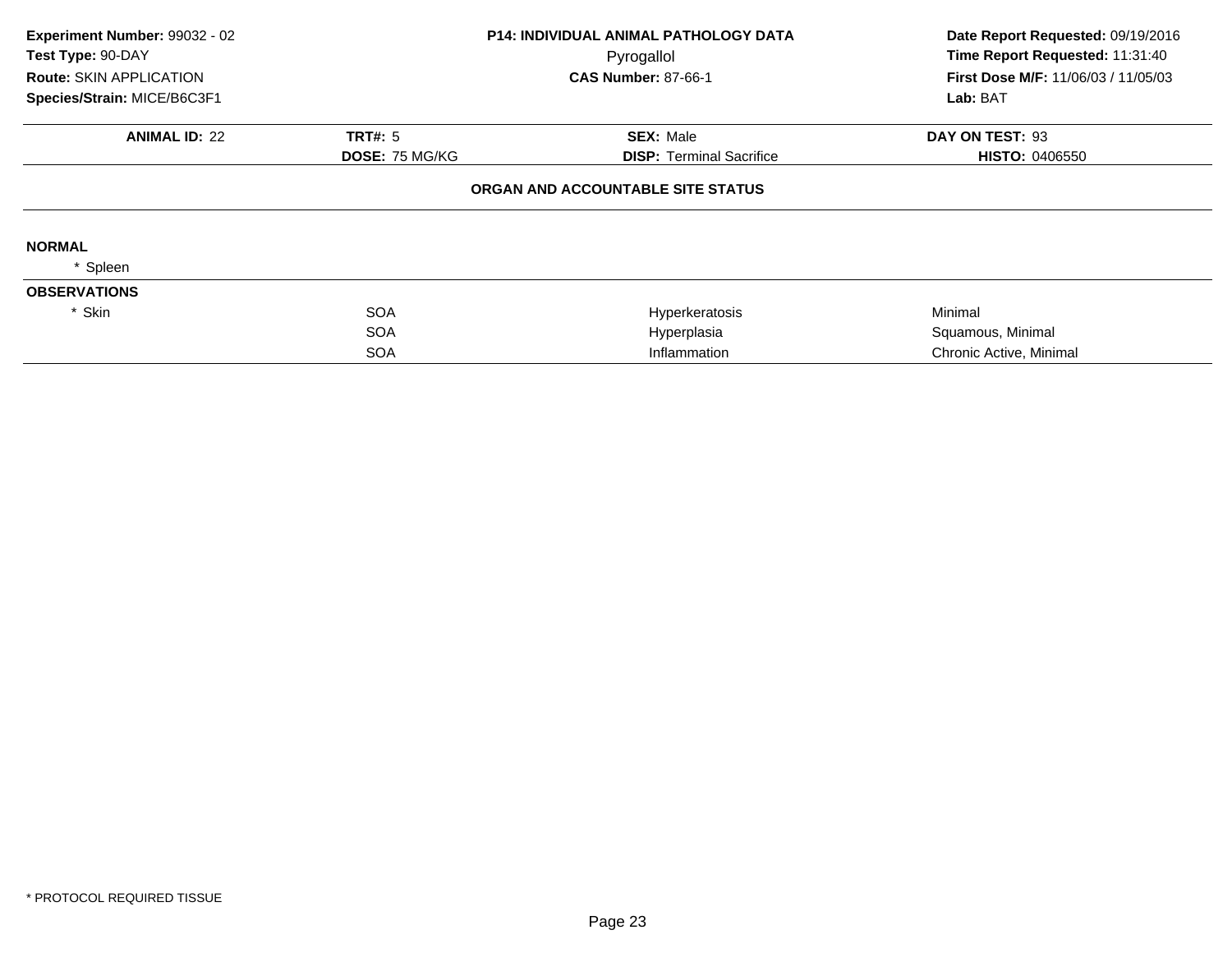| Experiment Number: 99032 - 02<br>Test Type: 90-DAY<br><b>Route: SKIN APPLICATION</b> |                       | <b>P14: INDIVIDUAL ANIMAL PATHOLOGY DATA</b><br>Pyrogallol | Date Report Requested: 09/19/2016<br>Time Report Requested: 11:31:40 |
|--------------------------------------------------------------------------------------|-----------------------|------------------------------------------------------------|----------------------------------------------------------------------|
|                                                                                      |                       | <b>CAS Number: 87-66-1</b>                                 | <b>First Dose M/F: 11/06/03 / 11/05/03</b>                           |
| Species/Strain: MICE/B6C3F1                                                          |                       |                                                            | Lab: BAT                                                             |
| <b>ANIMAL ID: 23</b>                                                                 | <b>TRT#: 5</b>        | <b>SEX: Male</b>                                           | DAY ON TEST: 93                                                      |
|                                                                                      | <b>DOSE: 75 MG/KG</b> | <b>DISP:</b> Terminal Sacrifice                            | <b>HISTO: 0406551</b>                                                |
|                                                                                      |                       | ORGAN AND ACCOUNTABLE SITE STATUS                          |                                                                      |
| <b>NORMAL</b>                                                                        |                       |                                                            |                                                                      |
| Spleen                                                                               |                       |                                                            |                                                                      |
| <b>OBSERVATIONS</b>                                                                  |                       |                                                            |                                                                      |
| * Skin                                                                               | <b>SOA</b>            | Hyperkeratosis                                             | Minimal                                                              |
|                                                                                      | <b>SOA</b>            | Hyperplasia                                                | Squamous, Minimal                                                    |
|                                                                                      | <b>SOA</b>            | Inflammation                                               | Chronic Active, Minimal                                              |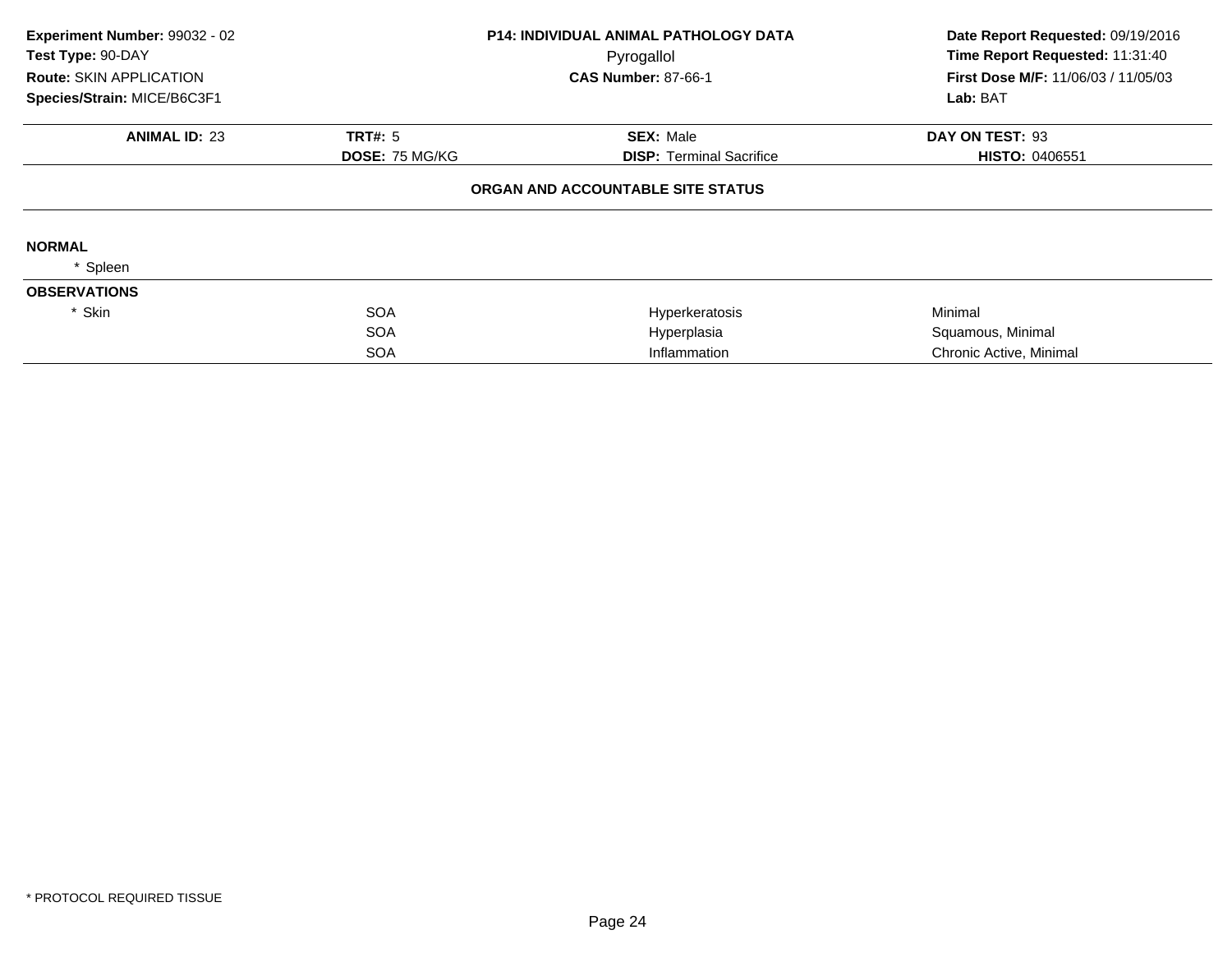| Experiment Number: 99032 - 02<br>Test Type: 90-DAY |                       | <b>P14: INDIVIDUAL ANIMAL PATHOLOGY DATA</b><br>Pyrogallol | Date Report Requested: 09/19/2016<br>Time Report Requested: 11:31:40 |
|----------------------------------------------------|-----------------------|------------------------------------------------------------|----------------------------------------------------------------------|
| <b>Route: SKIN APPLICATION</b>                     |                       | <b>CAS Number: 87-66-1</b>                                 | <b>First Dose M/F: 11/06/03 / 11/05/03</b>                           |
| Species/Strain: MICE/B6C3F1                        |                       |                                                            | Lab: BAT                                                             |
| <b>ANIMAL ID: 24</b>                               | <b>TRT#: 5</b>        | <b>SEX: Male</b>                                           | DAY ON TEST: 93                                                      |
|                                                    | <b>DOSE: 75 MG/KG</b> | <b>DISP:</b> Terminal Sacrifice                            | <b>HISTO: 0406552</b>                                                |
|                                                    |                       | ORGAN AND ACCOUNTABLE SITE STATUS                          |                                                                      |
| <b>NORMAL</b>                                      |                       |                                                            |                                                                      |
| Spleen                                             |                       |                                                            |                                                                      |
| <b>OBSERVATIONS</b>                                |                       |                                                            |                                                                      |
| * Skin                                             | <b>SOA</b>            | Hyperkeratosis                                             | Minimal                                                              |
|                                                    | <b>SOA</b>            | Hyperplasia                                                | Squamous, Minimal                                                    |
|                                                    | <b>SOA</b>            | Inflammation                                               | Chronic Active, Minimal                                              |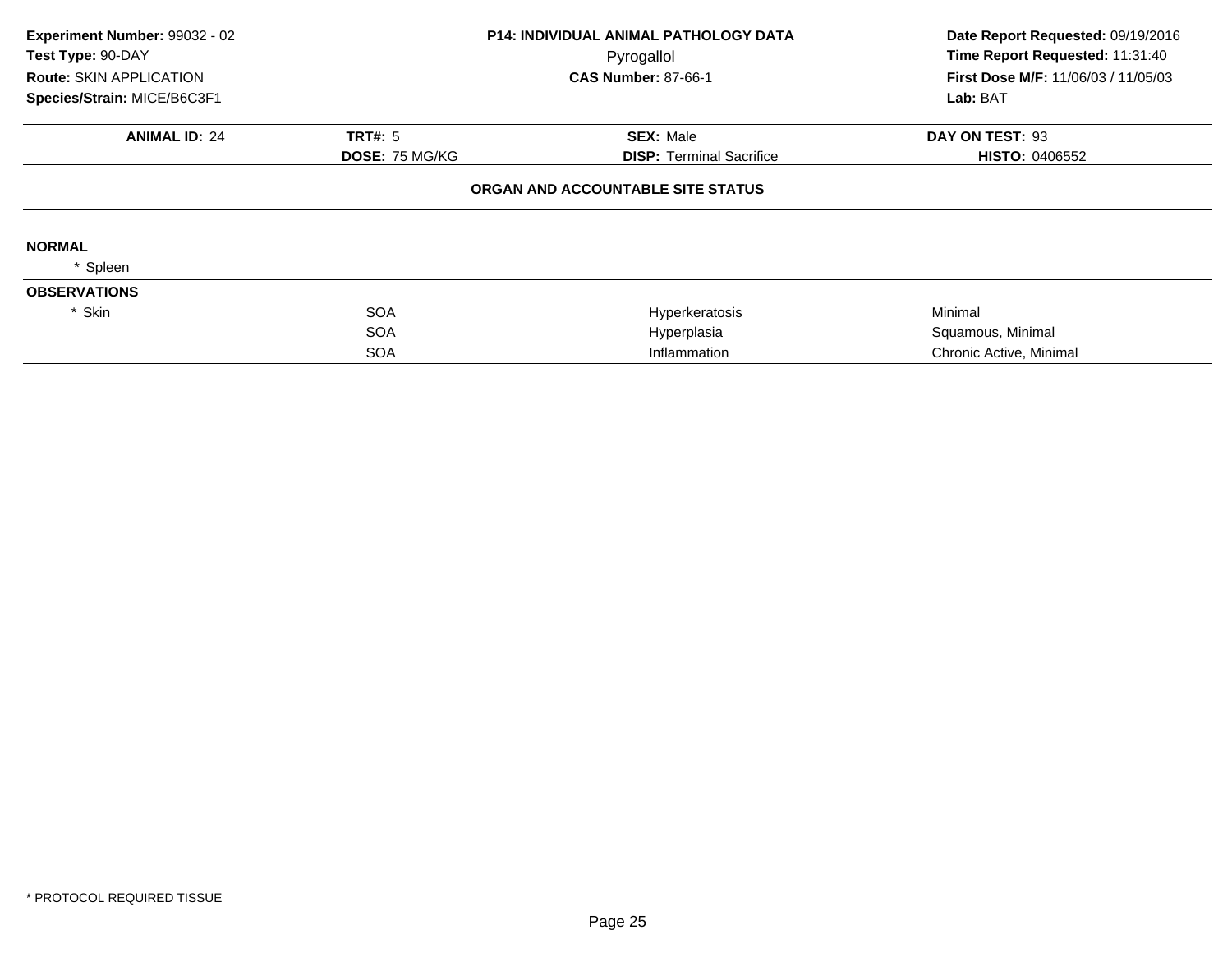| Experiment Number: 99032 - 02<br>Test Type: 90-DAY<br><b>Route: SKIN APPLICATION</b><br>Species/Strain: MICE/B6C3F1 |                       | <b>P14: INDIVIDUAL ANIMAL PATHOLOGY DATA</b><br>Pyrogallol<br><b>CAS Number: 87-66-1</b> | Date Report Requested: 09/19/2016<br>Time Report Requested: 11:31:40<br><b>First Dose M/F: 11/06/03 / 11/05/03</b> |
|---------------------------------------------------------------------------------------------------------------------|-----------------------|------------------------------------------------------------------------------------------|--------------------------------------------------------------------------------------------------------------------|
|                                                                                                                     |                       |                                                                                          | Lab: BAT                                                                                                           |
| <b>ANIMAL ID: 25</b>                                                                                                | <b>TRT#: 5</b>        | <b>SEX: Male</b>                                                                         | DAY ON TEST: 93                                                                                                    |
|                                                                                                                     | <b>DOSE: 75 MG/KG</b> | <b>DISP:</b> Terminal Sacrifice                                                          | <b>HISTO: 0406553</b>                                                                                              |
|                                                                                                                     |                       | ORGAN AND ACCOUNTABLE SITE STATUS                                                        |                                                                                                                    |
| <b>NORMAL</b>                                                                                                       |                       |                                                                                          |                                                                                                                    |
| Spleen                                                                                                              |                       |                                                                                          |                                                                                                                    |
| <b>OBSERVATIONS</b>                                                                                                 |                       |                                                                                          |                                                                                                                    |
| * Skin                                                                                                              | <b>SOA</b>            | Hyperkeratosis                                                                           | Minimal                                                                                                            |
|                                                                                                                     | <b>SOA</b>            | Hyperplasia                                                                              | Squamous, Minimal                                                                                                  |
|                                                                                                                     | <b>SOA</b>            | Inflammation                                                                             | Chronic Active, Minimal                                                                                            |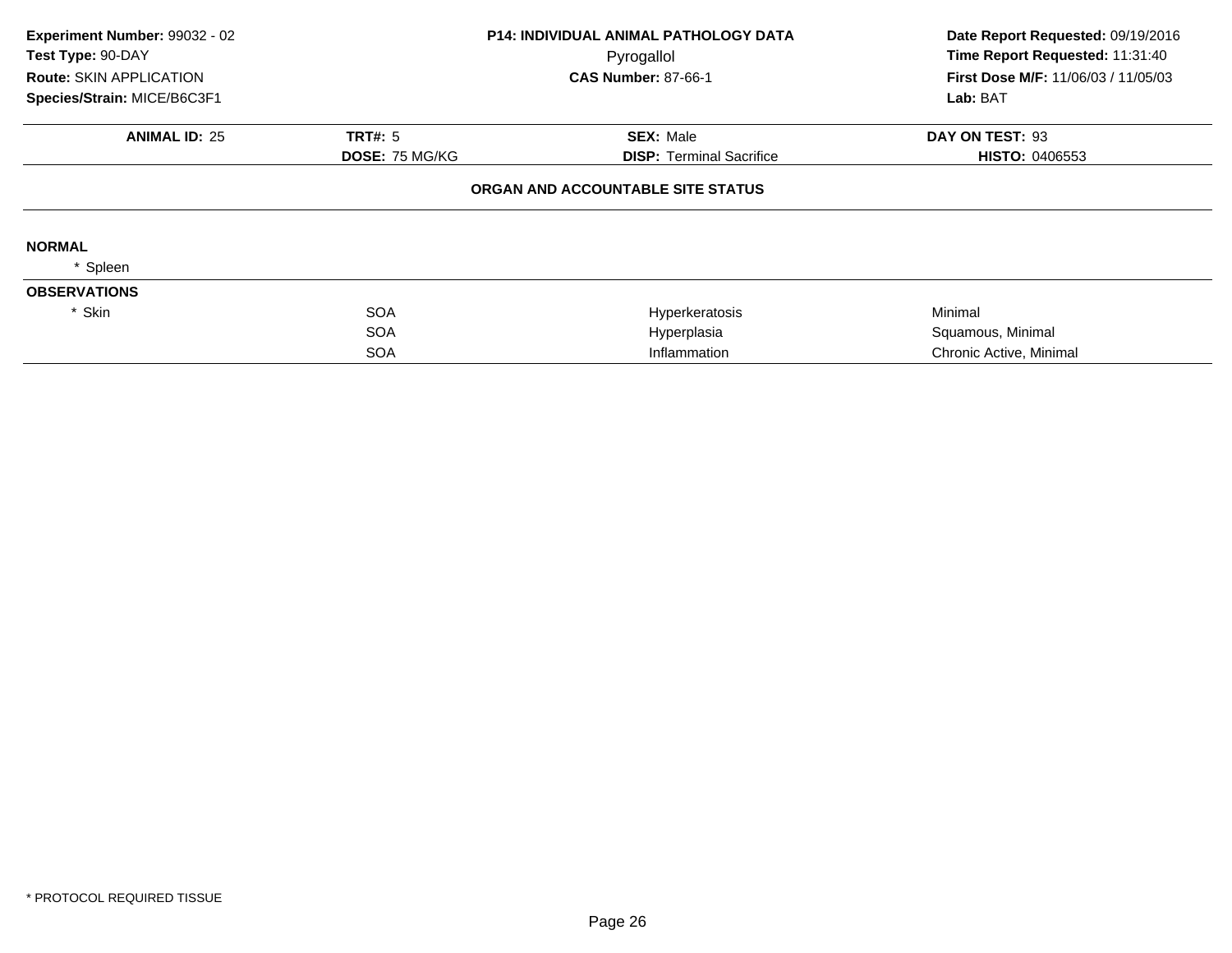| Experiment Number: 99032 - 02<br>Test Type: 90-DAY |                       | P14: INDIVIDUAL ANIMAL PATHOLOGY DATA<br>Pyrogallol | Date Report Requested: 09/19/2016<br>Time Report Requested: 11:31:40 |  |
|----------------------------------------------------|-----------------------|-----------------------------------------------------|----------------------------------------------------------------------|--|
| <b>Route: SKIN APPLICATION</b>                     |                       | <b>CAS Number: 87-66-1</b>                          | First Dose M/F: 11/06/03 / 11/05/03                                  |  |
| Species/Strain: MICE/B6C3F1                        |                       |                                                     | Lab: BAT                                                             |  |
| <b>ANIMAL ID: 26</b>                               | TRT#: 5               | <b>SEX: Male</b>                                    | DAY ON TEST: 93                                                      |  |
|                                                    | <b>DOSE: 75 MG/KG</b> | <b>DISP: Terminal Sacrifice</b>                     | <b>HISTO: 0406554</b>                                                |  |
|                                                    |                       | ORGAN AND ACCOUNTABLE SITE STATUS                   |                                                                      |  |
| <b>NORMAL</b>                                      |                       |                                                     |                                                                      |  |
| Spleen                                             |                       |                                                     |                                                                      |  |
| <b>OBSERVATIONS</b>                                |                       |                                                     |                                                                      |  |
| * Skin                                             | <b>SOA</b>            | Hyperkeratosis                                      | Minimal                                                              |  |
|                                                    | <b>SOA</b>            | Hyperplasia                                         | Squamous, Minimal                                                    |  |
|                                                    | <b>SOA</b>            | Inflammation                                        | Chronic Active, Mild                                                 |  |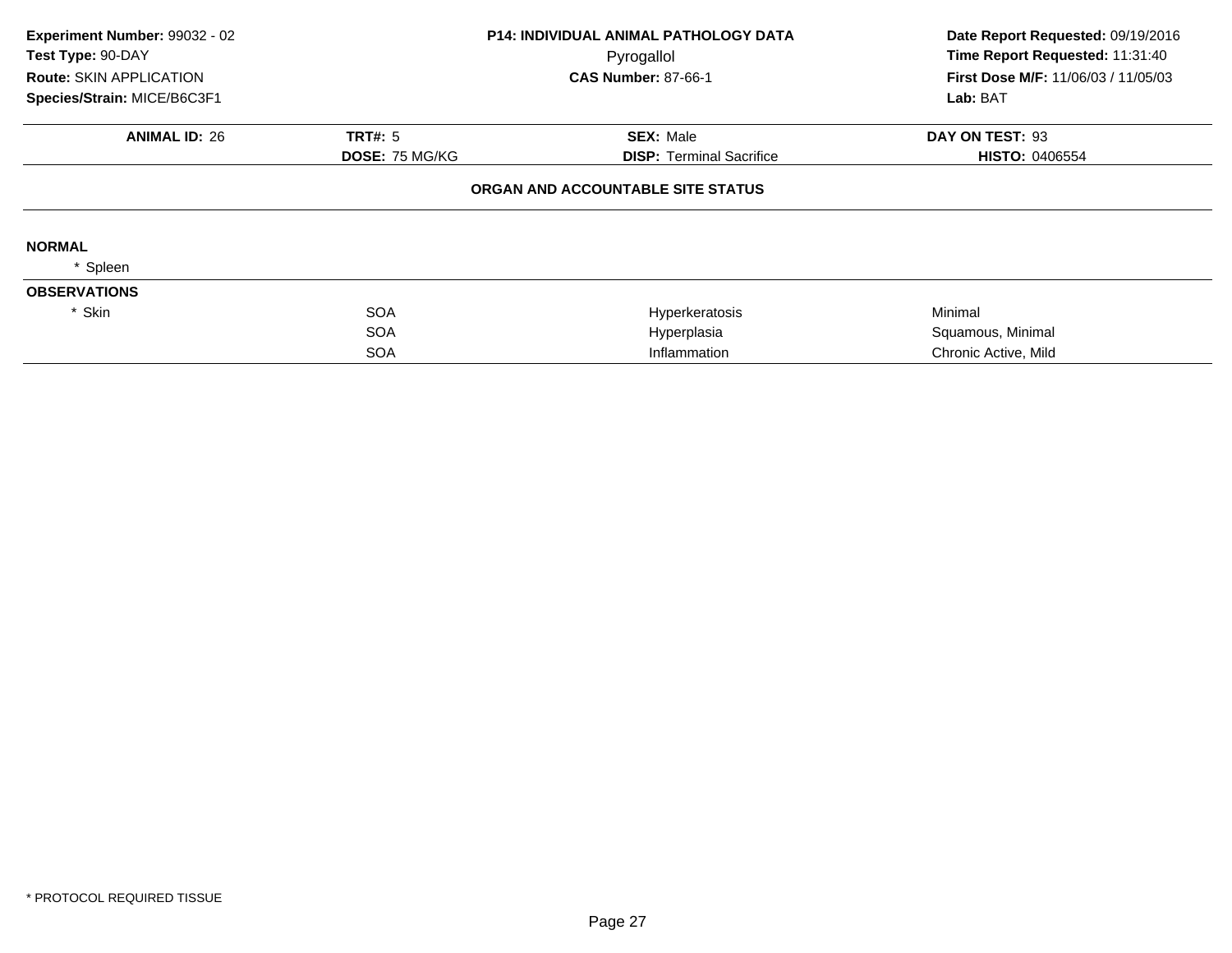| Experiment Number: 99032 - 02<br>Test Type: 90-DAY |                       | <b>P14: INDIVIDUAL ANIMAL PATHOLOGY DATA</b><br>Pyrogallol | Date Report Requested: 09/19/2016<br>Time Report Requested: 11:31:40 |  |
|----------------------------------------------------|-----------------------|------------------------------------------------------------|----------------------------------------------------------------------|--|
| <b>Route: SKIN APPLICATION</b>                     |                       | <b>CAS Number: 87-66-1</b>                                 | First Dose M/F: 11/06/03 / 11/05/03                                  |  |
| Species/Strain: MICE/B6C3F1                        |                       |                                                            | Lab: BAT                                                             |  |
| <b>ANIMAL ID: 27</b>                               | <b>TRT#: 5</b>        | <b>SEX: Male</b>                                           | DAY ON TEST: 93                                                      |  |
|                                                    | <b>DOSE: 75 MG/KG</b> | <b>DISP:</b> Terminal Sacrifice                            | <b>HISTO: 0406555</b>                                                |  |
|                                                    |                       | ORGAN AND ACCOUNTABLE SITE STATUS                          |                                                                      |  |
| <b>NORMAL</b>                                      |                       |                                                            |                                                                      |  |
| Spleen                                             |                       |                                                            |                                                                      |  |
| <b>OBSERVATIONS</b>                                |                       |                                                            |                                                                      |  |
| * Skin                                             | <b>SOA</b>            | Hyperkeratosis                                             | Minimal                                                              |  |
|                                                    | <b>SOA</b>            | Hyperplasia                                                | Squamous, Minimal                                                    |  |
|                                                    | <b>SOA</b>            | Inflammation                                               | Chronic Active, Minimal                                              |  |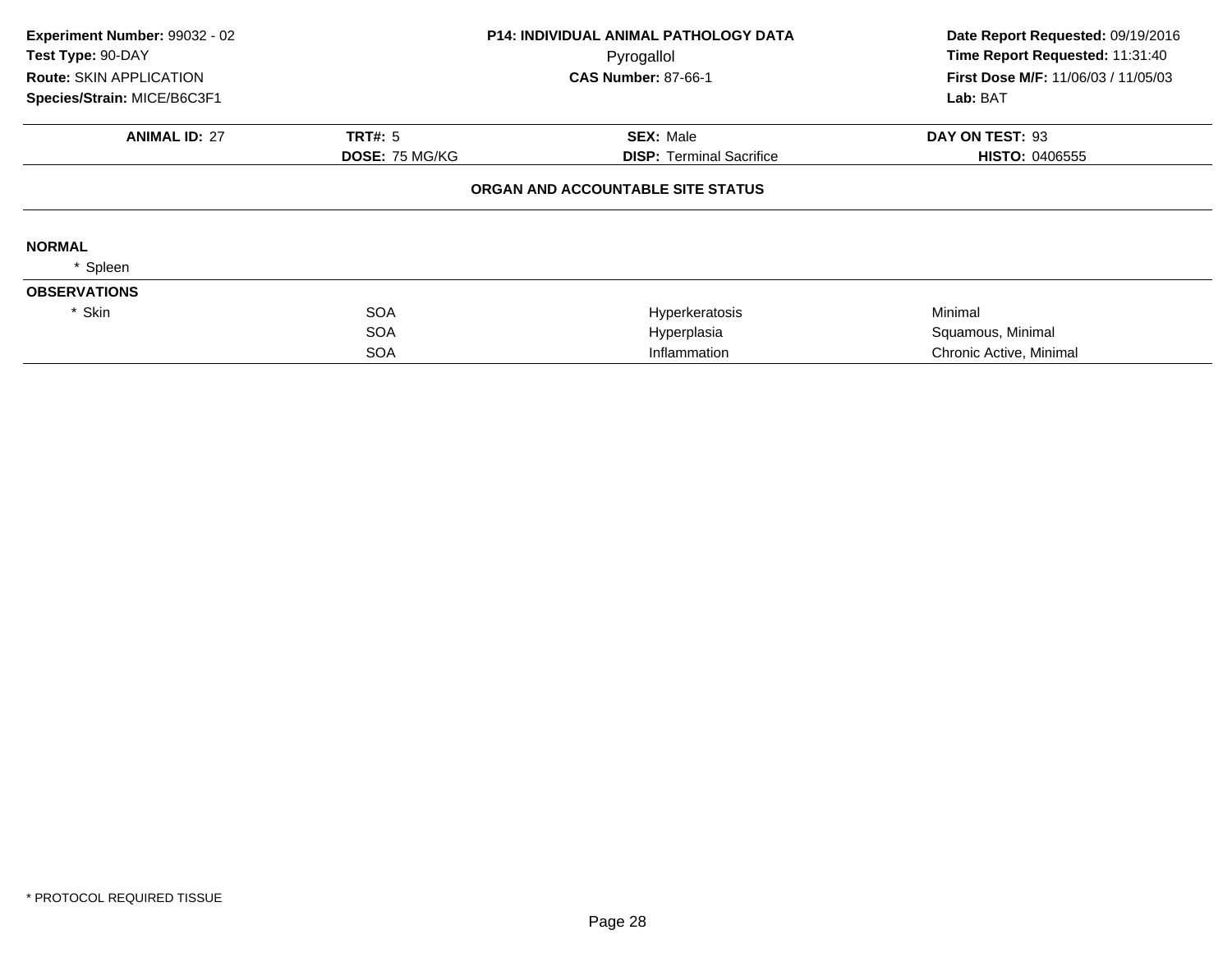| Experiment Number: 99032 - 02<br>Test Type: 90-DAY |                       | P14: INDIVIDUAL ANIMAL PATHOLOGY DATA<br>Pyrogallol | Date Report Requested: 09/19/2016<br>Time Report Requested: 11:31:40 |  |
|----------------------------------------------------|-----------------------|-----------------------------------------------------|----------------------------------------------------------------------|--|
| <b>Route: SKIN APPLICATION</b>                     |                       | <b>CAS Number: 87-66-1</b>                          | First Dose M/F: 11/06/03 / 11/05/03                                  |  |
| Species/Strain: MICE/B6C3F1                        |                       |                                                     | Lab: BAT                                                             |  |
| <b>ANIMAL ID: 28</b>                               | TRT#: 5               | <b>SEX: Male</b>                                    | DAY ON TEST: 93                                                      |  |
|                                                    | <b>DOSE: 75 MG/KG</b> | <b>DISP: Terminal Sacrifice</b>                     | <b>HISTO: 0406556</b>                                                |  |
|                                                    |                       | ORGAN AND ACCOUNTABLE SITE STATUS                   |                                                                      |  |
| <b>NORMAL</b>                                      |                       |                                                     |                                                                      |  |
| Spleen                                             |                       |                                                     |                                                                      |  |
| <b>OBSERVATIONS</b>                                |                       |                                                     |                                                                      |  |
| * Skin                                             | <b>SOA</b>            | Hyperkeratosis                                      | Minimal                                                              |  |
|                                                    | <b>SOA</b>            | Hyperplasia                                         | Squamous, Minimal                                                    |  |
|                                                    | <b>SOA</b>            | Inflammation                                        | Chronic Active, Mild                                                 |  |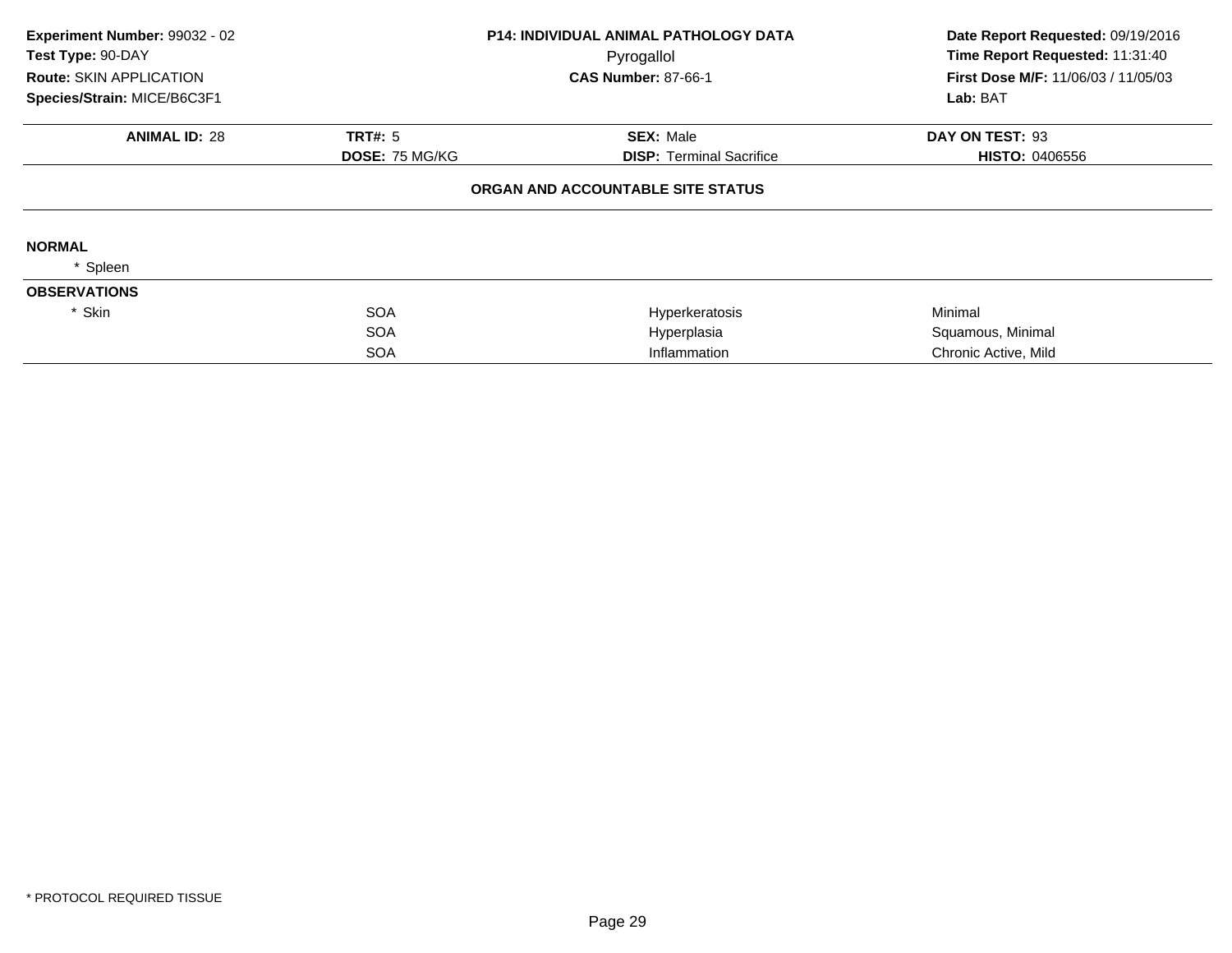| Experiment Number: 99032 - 02  |                       | <b>P14: INDIVIDUAL ANIMAL PATHOLOGY DATA</b> | Date Report Requested: 09/19/2016          |
|--------------------------------|-----------------------|----------------------------------------------|--------------------------------------------|
| Test Type: 90-DAY              |                       | Pyrogallol                                   | Time Report Requested: 11:31:40            |
| <b>Route: SKIN APPLICATION</b> |                       | <b>CAS Number: 87-66-1</b>                   | <b>First Dose M/F: 11/06/03 / 11/05/03</b> |
| Species/Strain: MICE/B6C3F1    |                       |                                              | Lab: BAT                                   |
| <b>ANIMAL ID: 29</b>           | TRT#: 5               | <b>SEX: Male</b>                             | DAY ON TEST: 93                            |
|                                | <b>DOSE: 75 MG/KG</b> | <b>DISP:</b> Terminal Sacrifice              | <b>HISTO: 0406557</b>                      |
| <b>OBSERVATIONS</b>            |                       |                                              |                                            |
| * Skin                         | <b>SOA</b>            | Hyperkeratosis                               | Minimal                                    |
|                                | <b>SOA</b>            | Hyperplasia                                  | Squamous, Minimal                          |
|                                | <b>SOA</b>            | Inflammation                                 | Chronic Active, Mild                       |
| Spleen                         |                       | Hematopoietic Cell Proliferation             | Minimal                                    |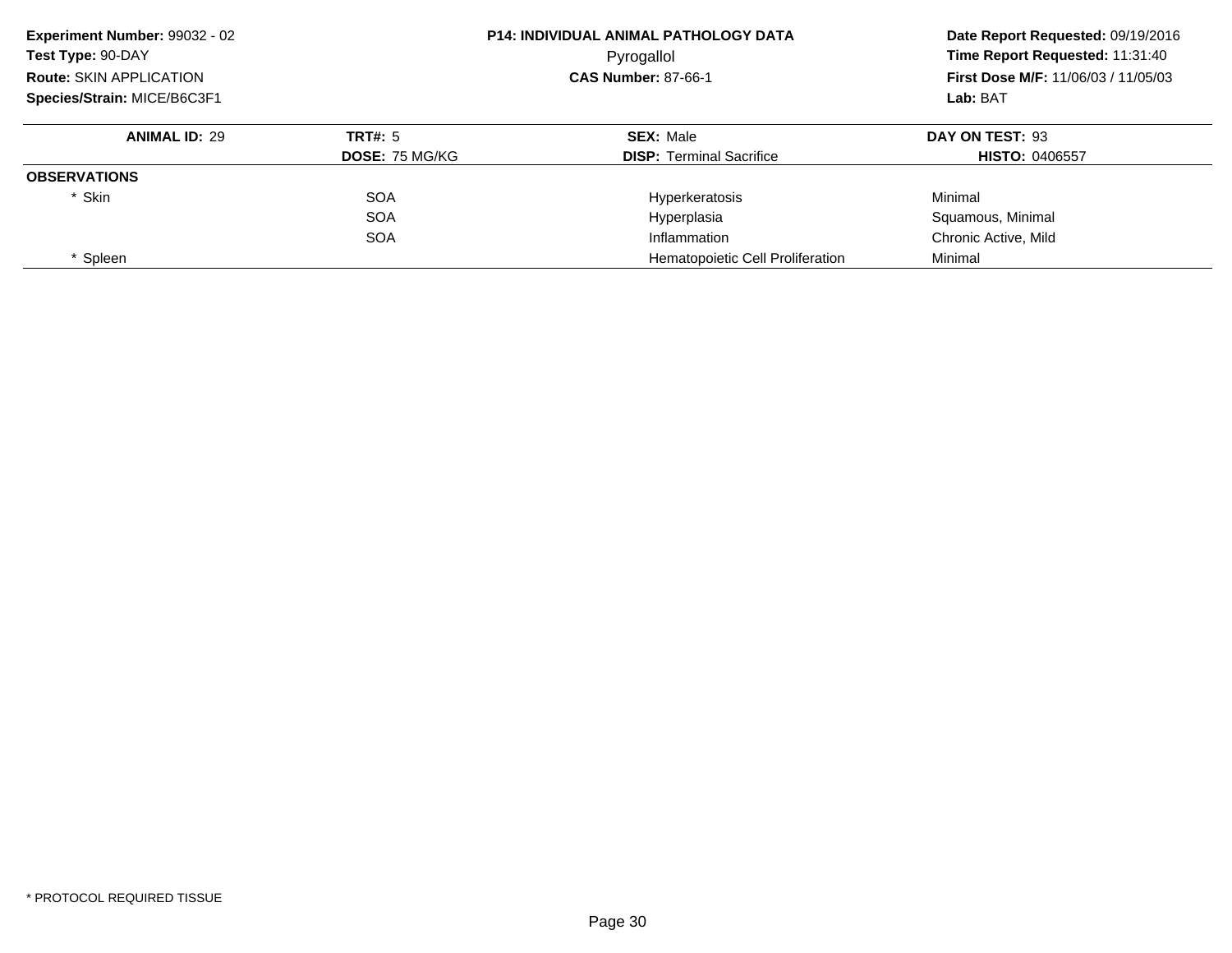| Experiment Number: 99032 - 02  |                       | <b>P14: INDIVIDUAL ANIMAL PATHOLOGY DATA</b> | Date Report Requested: 09/19/2016<br>Time Report Requested: 11:31:40 |
|--------------------------------|-----------------------|----------------------------------------------|----------------------------------------------------------------------|
| Test Type: 90-DAY              |                       | Pyrogallol                                   |                                                                      |
| <b>Route: SKIN APPLICATION</b> |                       | <b>CAS Number: 87-66-1</b>                   | <b>First Dose M/F: 11/06/03 / 11/05/03</b>                           |
| Species/Strain: MICE/B6C3F1    |                       |                                              | Lab: BAT                                                             |
| <b>ANIMAL ID: 30</b>           | TRT#: 5               | <b>SEX: Male</b>                             | DAY ON TEST: 93                                                      |
|                                | <b>DOSE: 75 MG/KG</b> | <b>DISP: Terminal Sacrifice</b>              | <b>HISTO: 0406558</b>                                                |
| <b>OBSERVATIONS</b>            |                       |                                              |                                                                      |
| * Skin                         | <b>SOA</b>            | Hyperkeratosis                               | Minimal                                                              |
|                                | <b>SOA</b>            | Hyperplasia                                  | Squamous, Minimal                                                    |
|                                | <b>SOA</b>            | Inflammation                                 | Chronic Active, Mild                                                 |
| Spleen                         |                       | Hematopoietic Cell Proliferation             | Minimal                                                              |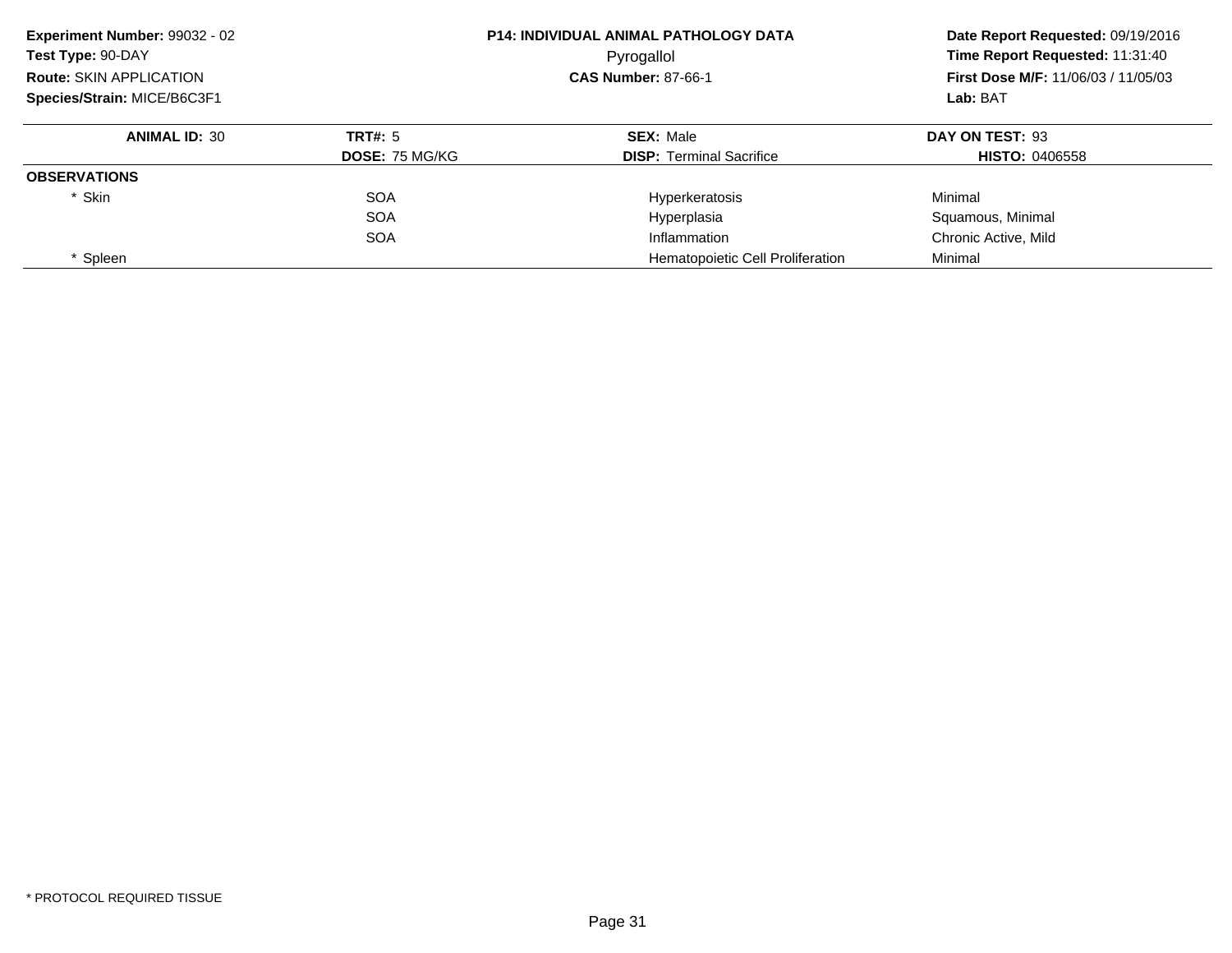| Experiment Number: 99032 - 02<br>Test Type: 90-DAY |                        | <b>P14: INDIVIDUAL ANIMAL PATHOLOGY DATA</b> | Date Report Requested: 09/19/2016<br>Time Report Requested: 11:31:40 |  |
|----------------------------------------------------|------------------------|----------------------------------------------|----------------------------------------------------------------------|--|
| <b>Route: SKIN APPLICATION</b>                     |                        | Pyrogallol<br><b>CAS Number: 87-66-1</b>     | First Dose M/F: 11/06/03 / 11/05/03                                  |  |
| Species/Strain: MICE/B6C3F1                        |                        |                                              | Lab: BAT                                                             |  |
| <b>ANIMAL ID: 31</b>                               | <b>TRT#: 7</b>         | <b>SEX: Male</b>                             | DAY ON TEST: 93                                                      |  |
|                                                    | <b>DOSE: 150 MG/KG</b> | <b>DISP:</b> Terminal Sacrifice              | <b>HISTO: 0406559</b>                                                |  |
|                                                    |                        | ORGAN AND ACCOUNTABLE SITE STATUS            |                                                                      |  |
| <b>NORMAL</b>                                      |                        |                                              |                                                                      |  |
| Spleen                                             |                        |                                              |                                                                      |  |
| <b>OBSERVATIONS</b>                                |                        |                                              |                                                                      |  |
| * Skin                                             | <b>SOA</b>             | Hyperkeratosis                               | Minimal                                                              |  |
|                                                    | <b>SOA</b>             | Hyperplasia                                  | Squamous, Minimal                                                    |  |
|                                                    | <b>SOA</b>             | Inflammation                                 | Chronic Active, Mild                                                 |  |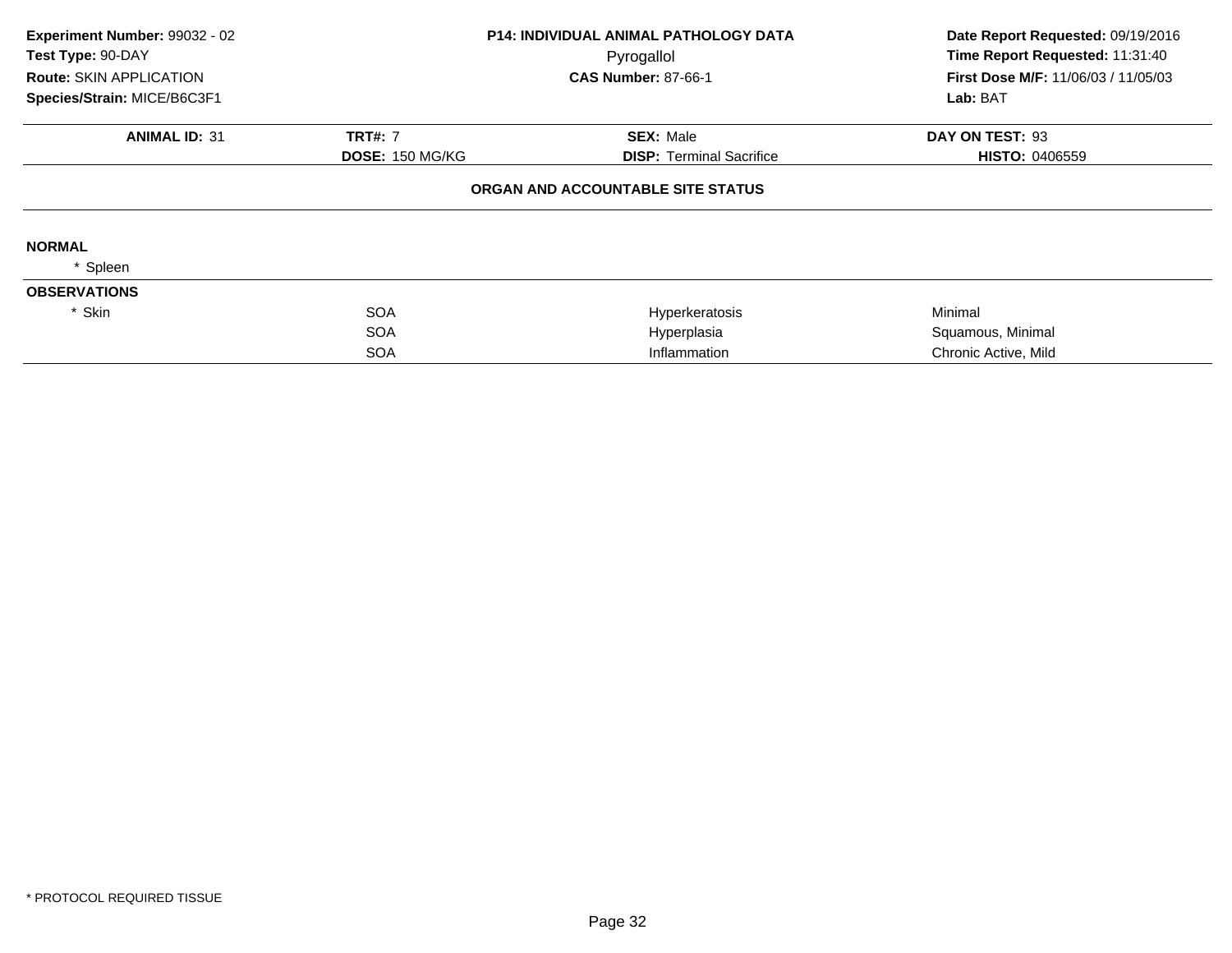| Experiment Number: 99032 - 02  |                        | <b>P14: INDIVIDUAL ANIMAL PATHOLOGY DATA</b> | Date Report Requested: 09/19/2016          |
|--------------------------------|------------------------|----------------------------------------------|--------------------------------------------|
| Test Type: 90-DAY              |                        | Pyrogallol                                   | Time Report Requested: 11:31:40            |
| <b>Route: SKIN APPLICATION</b> |                        | <b>CAS Number: 87-66-1</b>                   | <b>First Dose M/F: 11/06/03 / 11/05/03</b> |
| Species/Strain: MICE/B6C3F1    |                        |                                              | Lab: BAT                                   |
| <b>ANIMAL ID: 32</b>           | <b>TRT#: 7</b>         | <b>SEX: Male</b>                             | DAY ON TEST: 93                            |
|                                | <b>DOSE: 150 MG/KG</b> | <b>DISP:</b> Terminal Sacrifice              | <b>HISTO: 0406560</b>                      |
|                                |                        | ORGAN AND ACCOUNTABLE SITE STATUS            |                                            |
| <b>NORMAL</b>                  |                        |                                              |                                            |
| Spleen                         |                        |                                              |                                            |
| <b>OBSERVATIONS</b>            |                        |                                              |                                            |
| * Skin                         | <b>SOA</b>             | Hyperkeratosis                               | Minimal                                    |
|                                | <b>SOA</b>             | Hyperplasia                                  | Squamous, Minimal                          |
|                                | <b>SOA</b>             | Inflammation                                 | Chronic Active, Mild                       |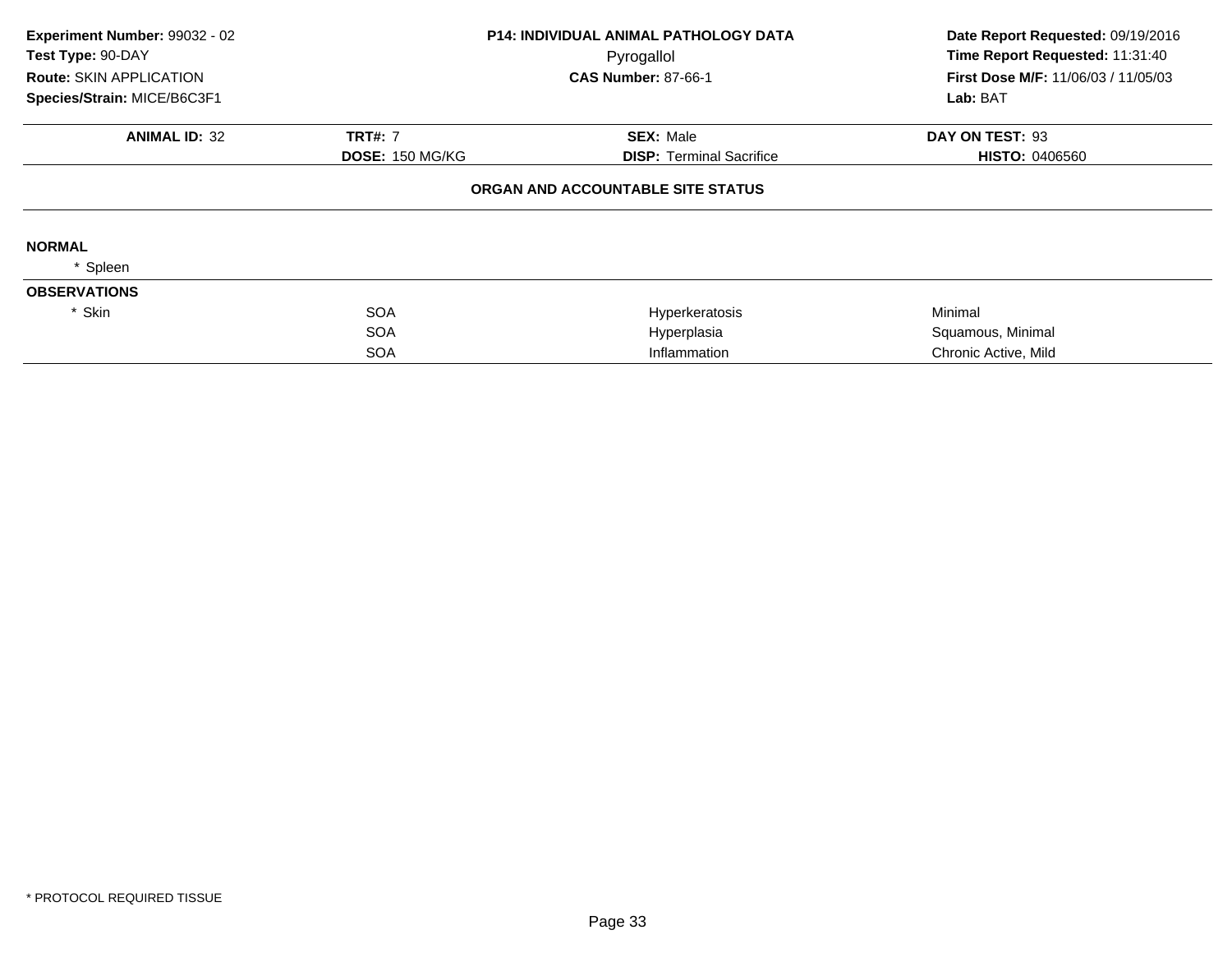| Experiment Number: 99032 - 02<br>Test Type: 90-DAY |                        | <b>P14: INDIVIDUAL ANIMAL PATHOLOGY DATA</b> | Date Report Requested: 09/19/2016<br>Time Report Requested: 11:31:40 |  |
|----------------------------------------------------|------------------------|----------------------------------------------|----------------------------------------------------------------------|--|
| <b>Route: SKIN APPLICATION</b>                     |                        | Pyrogallol<br><b>CAS Number: 87-66-1</b>     | First Dose M/F: 11/06/03 / 11/05/03                                  |  |
| Species/Strain: MICE/B6C3F1                        |                        |                                              | Lab: BAT                                                             |  |
| <b>ANIMAL ID: 33</b>                               | <b>TRT#: 7</b>         | <b>SEX: Male</b>                             | DAY ON TEST: 93                                                      |  |
|                                                    | <b>DOSE: 150 MG/KG</b> | <b>DISP:</b> Terminal Sacrifice              | <b>HISTO: 0406561</b>                                                |  |
|                                                    |                        | ORGAN AND ACCOUNTABLE SITE STATUS            |                                                                      |  |
| <b>NORMAL</b>                                      |                        |                                              |                                                                      |  |
| Spleen                                             |                        |                                              |                                                                      |  |
| <b>OBSERVATIONS</b>                                |                        |                                              |                                                                      |  |
| * Skin                                             | <b>SOA</b>             | Hyperkeratosis                               | Minimal                                                              |  |
|                                                    | <b>SOA</b>             | Hyperplasia                                  | Squamous, Minimal                                                    |  |
|                                                    | <b>SOA</b>             | Inflammation                                 | Chronic Active, Mild                                                 |  |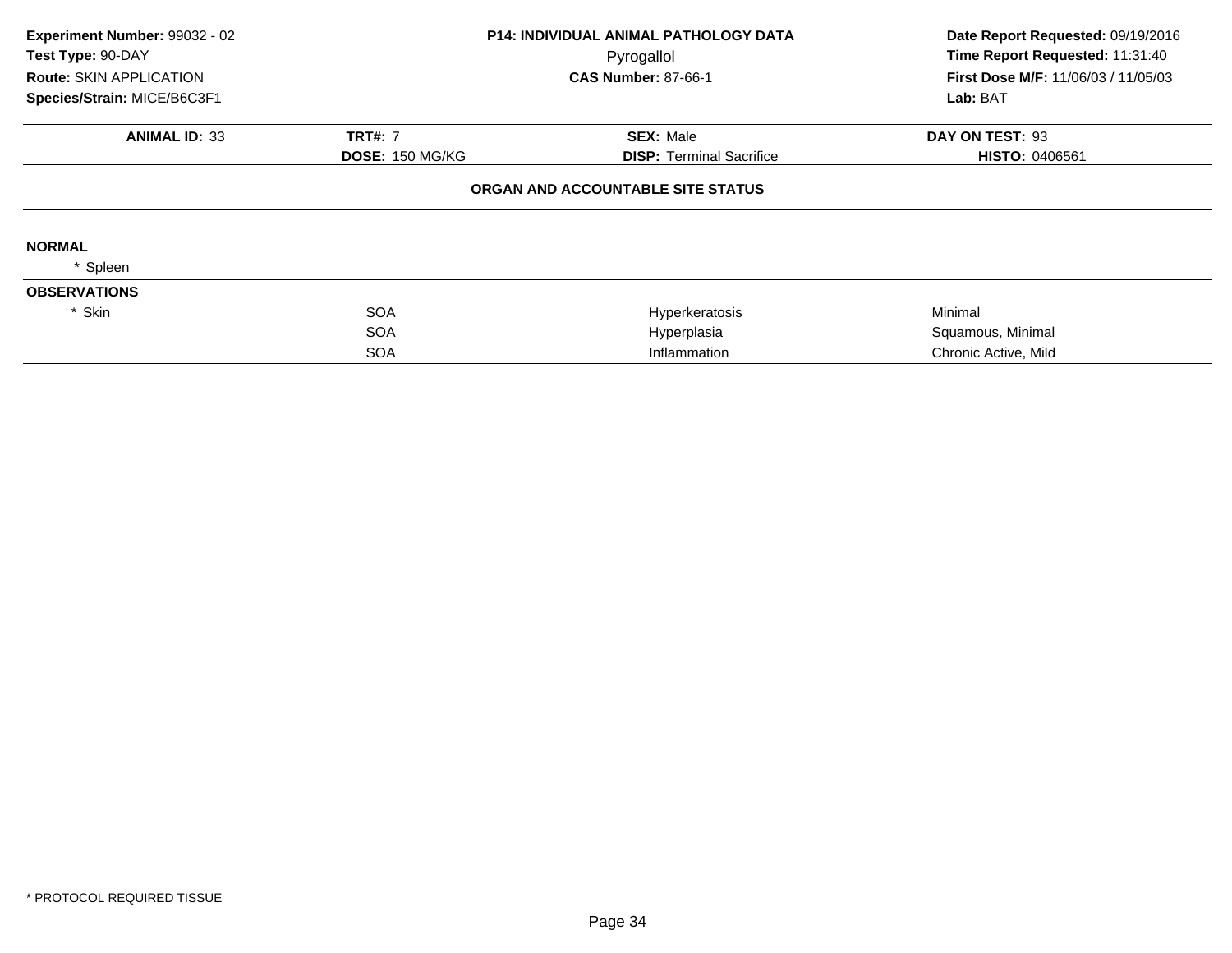| Experiment Number: 99032 - 02<br><b>P14: INDIVIDUAL ANIMAL PATHOLOGY DATA</b><br>Test Type: 90-DAY<br>Pyrogallol |                        |                                   | Date Report Requested: 09/19/2016<br>Time Report Requested: 11:31:40 |  |
|------------------------------------------------------------------------------------------------------------------|------------------------|-----------------------------------|----------------------------------------------------------------------|--|
| <b>Route: SKIN APPLICATION</b>                                                                                   |                        | <b>CAS Number: 87-66-1</b>        | First Dose M/F: 11/06/03 / 11/05/03                                  |  |
| Species/Strain: MICE/B6C3F1                                                                                      |                        |                                   | Lab: BAT                                                             |  |
| <b>ANIMAL ID: 34</b>                                                                                             | <b>TRT#: 7</b>         | <b>SEX: Male</b>                  | DAY ON TEST: 93                                                      |  |
|                                                                                                                  | <b>DOSE: 150 MG/KG</b> | <b>DISP: Terminal Sacrifice</b>   | <b>HISTO: 0406562</b>                                                |  |
|                                                                                                                  |                        | ORGAN AND ACCOUNTABLE SITE STATUS |                                                                      |  |
| <b>NORMAL</b>                                                                                                    |                        |                                   |                                                                      |  |
| Spleen                                                                                                           |                        |                                   |                                                                      |  |
| <b>OBSERVATIONS</b>                                                                                              |                        |                                   |                                                                      |  |
| * Skin                                                                                                           | <b>SOA</b>             | Hyperkeratosis                    | Minimal                                                              |  |
|                                                                                                                  | <b>SOA</b>             | Hyperplasia                       | Squamous, Minimal                                                    |  |
|                                                                                                                  | <b>SOA</b>             | Inflammation                      | Chronic Active, Mild                                                 |  |
| [Hyperkeratosis                                                                                                  | $TGLS = 1-11$          |                                   |                                                                      |  |
| [Hyperplasia                                                                                                     | $TGLs = 1-11$          |                                   |                                                                      |  |
| Inflammation                                                                                                     | $TGLS = 1-11$          |                                   |                                                                      |  |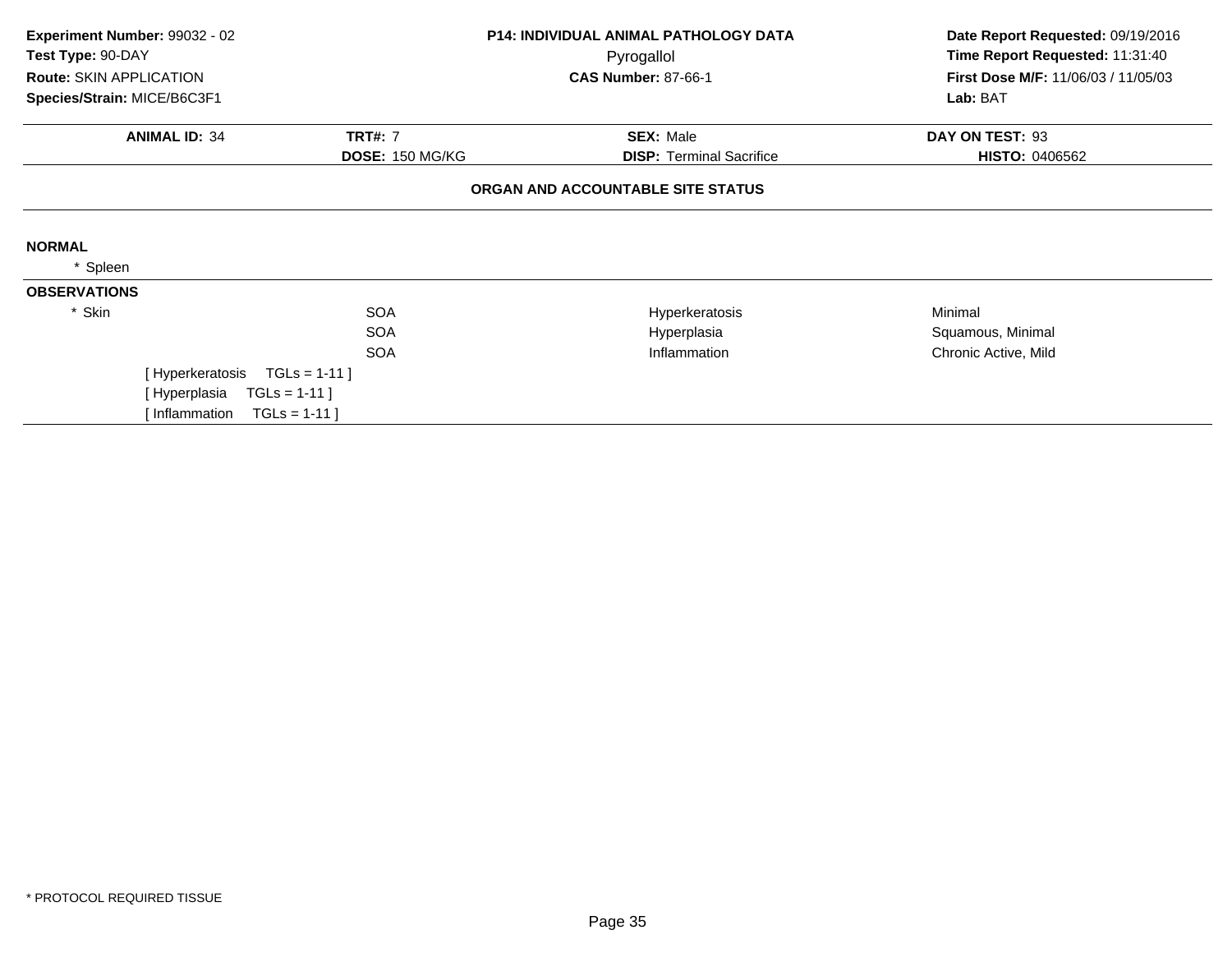| Experiment Number: 99032 - 02<br>Test Type: 90-DAY |                        | P14: INDIVIDUAL ANIMAL PATHOLOGY DATA<br>Pyrogallol | Date Report Requested: 09/19/2016<br>Time Report Requested: 11:31:40 |
|----------------------------------------------------|------------------------|-----------------------------------------------------|----------------------------------------------------------------------|
| Route: SKIN APPLICATION                            |                        | <b>CAS Number: 87-66-1</b>                          | First Dose M/F: 11/06/03 / 11/05/03                                  |
| Species/Strain: MICE/B6C3F1                        |                        |                                                     | Lab: BAT                                                             |
| <b>ANIMAL ID: 35</b>                               | <b>TRT#: 7</b>         | <b>SEX: Male</b>                                    | DAY ON TEST: 93                                                      |
|                                                    | <b>DOSE: 150 MG/KG</b> | <b>DISP: Terminal Sacrifice</b>                     | <b>HISTO: 0406563</b>                                                |
|                                                    |                        | ORGAN AND ACCOUNTABLE SITE STATUS                   |                                                                      |
| <b>NORMAL</b>                                      |                        |                                                     |                                                                      |
| Spleen                                             |                        |                                                     |                                                                      |
| <b>OBSERVATIONS</b>                                |                        |                                                     |                                                                      |
| * Skin                                             | <b>SOA</b>             | Hyperkeratosis                                      | Minimal                                                              |
|                                                    | <b>SOA</b>             | Hyperplasia                                         | Squamous, Minimal                                                    |
|                                                    | <b>SOA</b>             | Inflammation                                        | Chronic Active, Mild                                                 |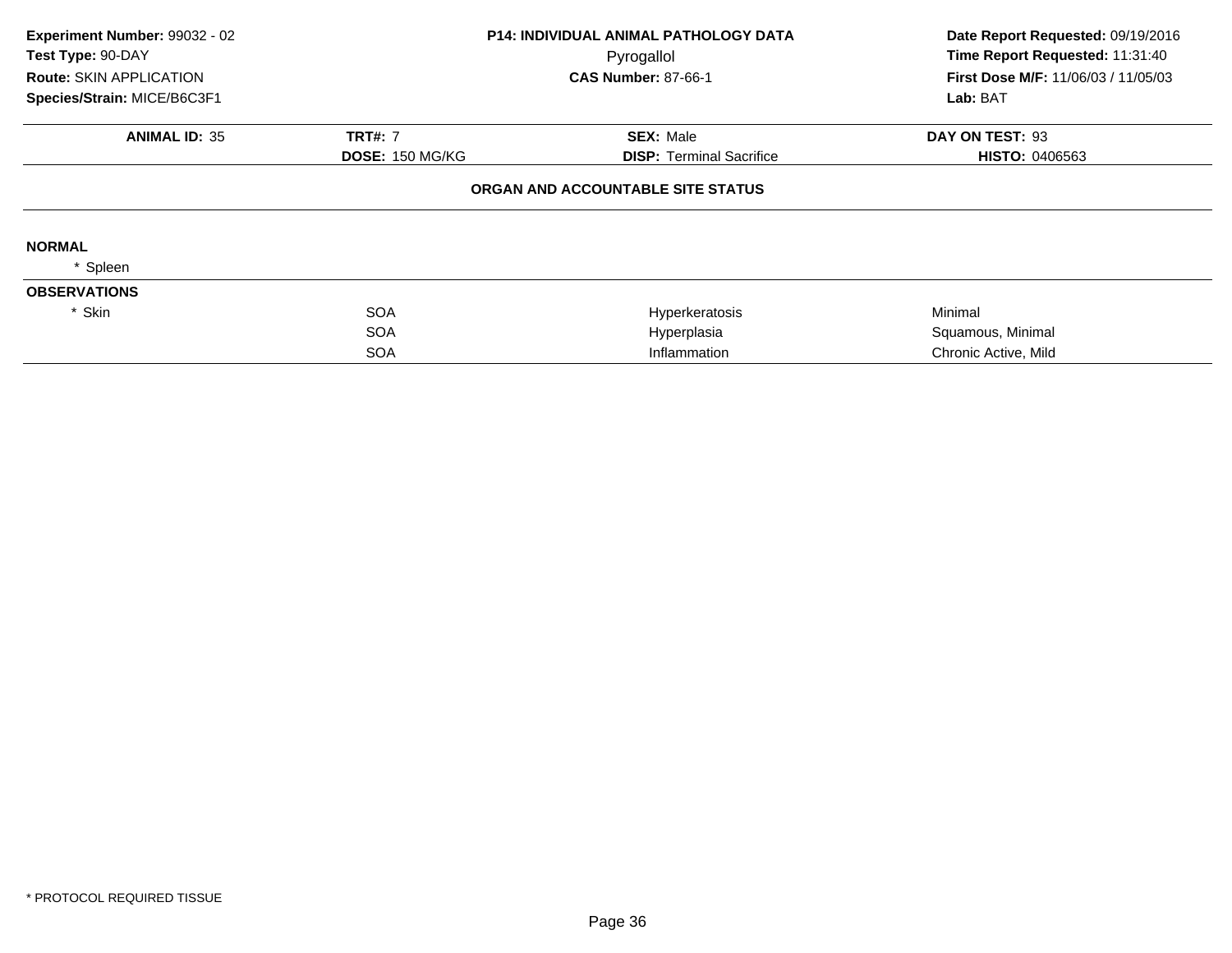| Experiment Number: 99032 - 02<br>Test Type: 90-DAY |                        | <b>P14: INDIVIDUAL ANIMAL PATHOLOGY DATA</b><br>Pyrogallol | Date Report Requested: 09/19/2016<br>Time Report Requested: 11:31:40 |
|----------------------------------------------------|------------------------|------------------------------------------------------------|----------------------------------------------------------------------|
| <b>Route: SKIN APPLICATION</b>                     |                        | <b>CAS Number: 87-66-1</b>                                 | <b>First Dose M/F: 11/06/03 / 11/05/03</b>                           |
| Species/Strain: MICE/B6C3F1                        |                        |                                                            | Lab: BAT                                                             |
| <b>ANIMAL ID: 36</b>                               | <b>TRT#: 7</b>         | <b>SEX: Male</b>                                           | DAY ON TEST: 93                                                      |
|                                                    | <b>DOSE: 150 MG/KG</b> | <b>DISP:</b> Terminal Sacrifice                            | <b>HISTO: 0406564</b>                                                |
|                                                    |                        | ORGAN AND ACCOUNTABLE SITE STATUS                          |                                                                      |
| <b>NORMAL</b>                                      |                        |                                                            |                                                                      |
| Spleen                                             |                        |                                                            |                                                                      |
| <b>OBSERVATIONS</b>                                |                        |                                                            |                                                                      |
| * Skin                                             | <b>SOA</b>             | Hyperkeratosis                                             | Minimal                                                              |
|                                                    | <b>SOA</b>             | Hyperplasia                                                | Squamous, Minimal                                                    |
|                                                    | <b>SOA</b>             | Inflammation                                               | Chronic Active, Minimal                                              |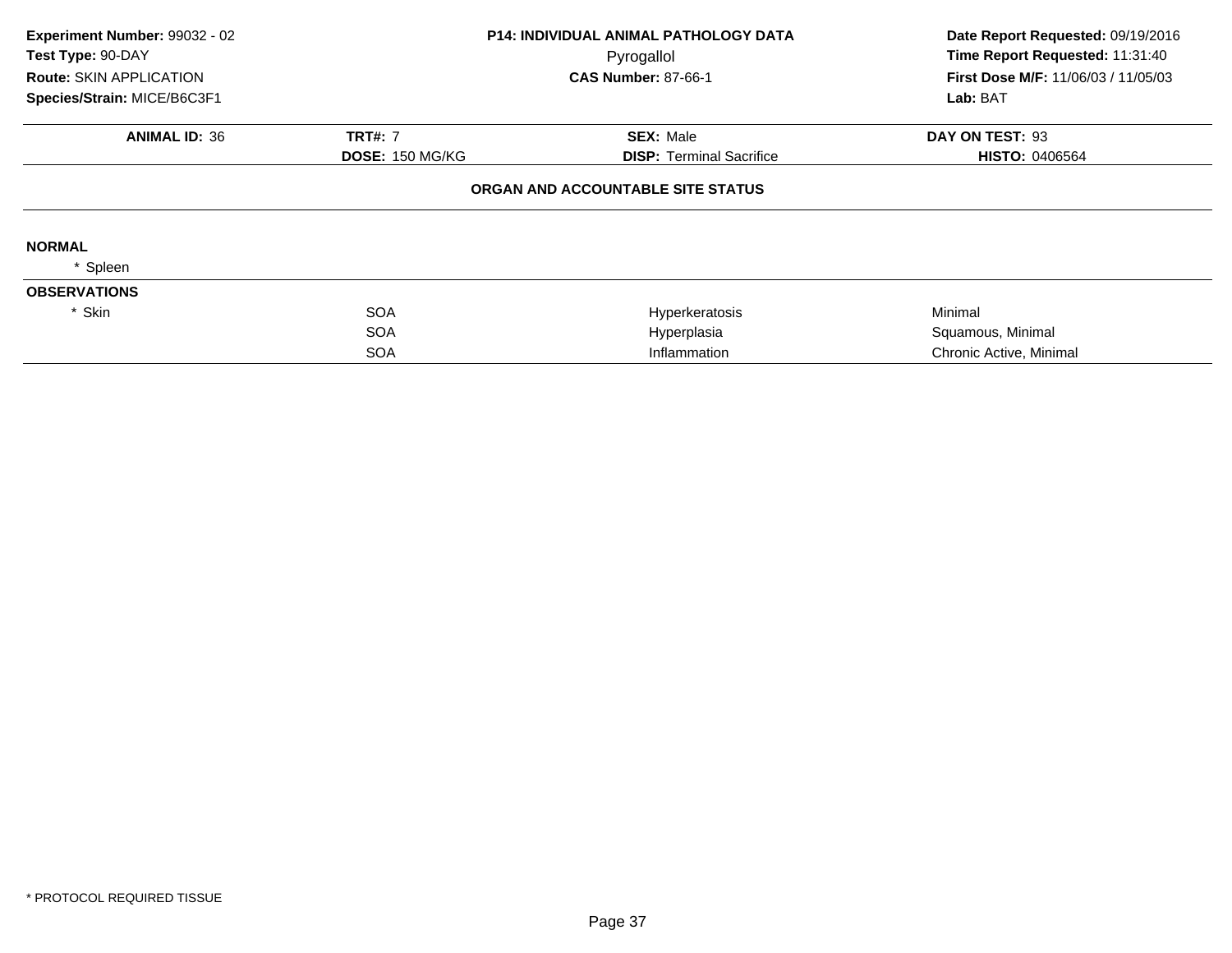| Experiment Number: 99032 - 02  |                        | <b>P14: INDIVIDUAL ANIMAL PATHOLOGY DATA</b> | Date Report Requested: 09/19/2016<br>Time Report Requested: 11:31:40<br><b>First Dose M/F: 11/06/03 / 11/05/03</b> |
|--------------------------------|------------------------|----------------------------------------------|--------------------------------------------------------------------------------------------------------------------|
| Test Type: 90-DAY              |                        | Pyrogallol                                   |                                                                                                                    |
| <b>Route: SKIN APPLICATION</b> |                        | <b>CAS Number: 87-66-1</b>                   |                                                                                                                    |
| Species/Strain: MICE/B6C3F1    |                        |                                              | Lab: BAT                                                                                                           |
| <b>ANIMAL ID: 37</b>           | <b>TRT#: 7</b>         | <b>SEX: Male</b>                             | DAY ON TEST: 93                                                                                                    |
|                                | <b>DOSE: 150 MG/KG</b> | <b>DISP:</b> Terminal Sacrifice              | <b>HISTO: 0406565</b>                                                                                              |
| <b>OBSERVATIONS</b>            |                        |                                              |                                                                                                                    |
| * Skin                         | <b>SOA</b>             | Hyperkeratosis                               | Minimal                                                                                                            |
|                                | <b>SOA</b>             | Hyperplasia                                  | Squamous, Minimal                                                                                                  |
|                                | <b>SOA</b>             | Inflammation                                 | Chronic Active, Minimal                                                                                            |
| Spleen                         |                        | Hematopoietic Cell Proliferation             | Minimal                                                                                                            |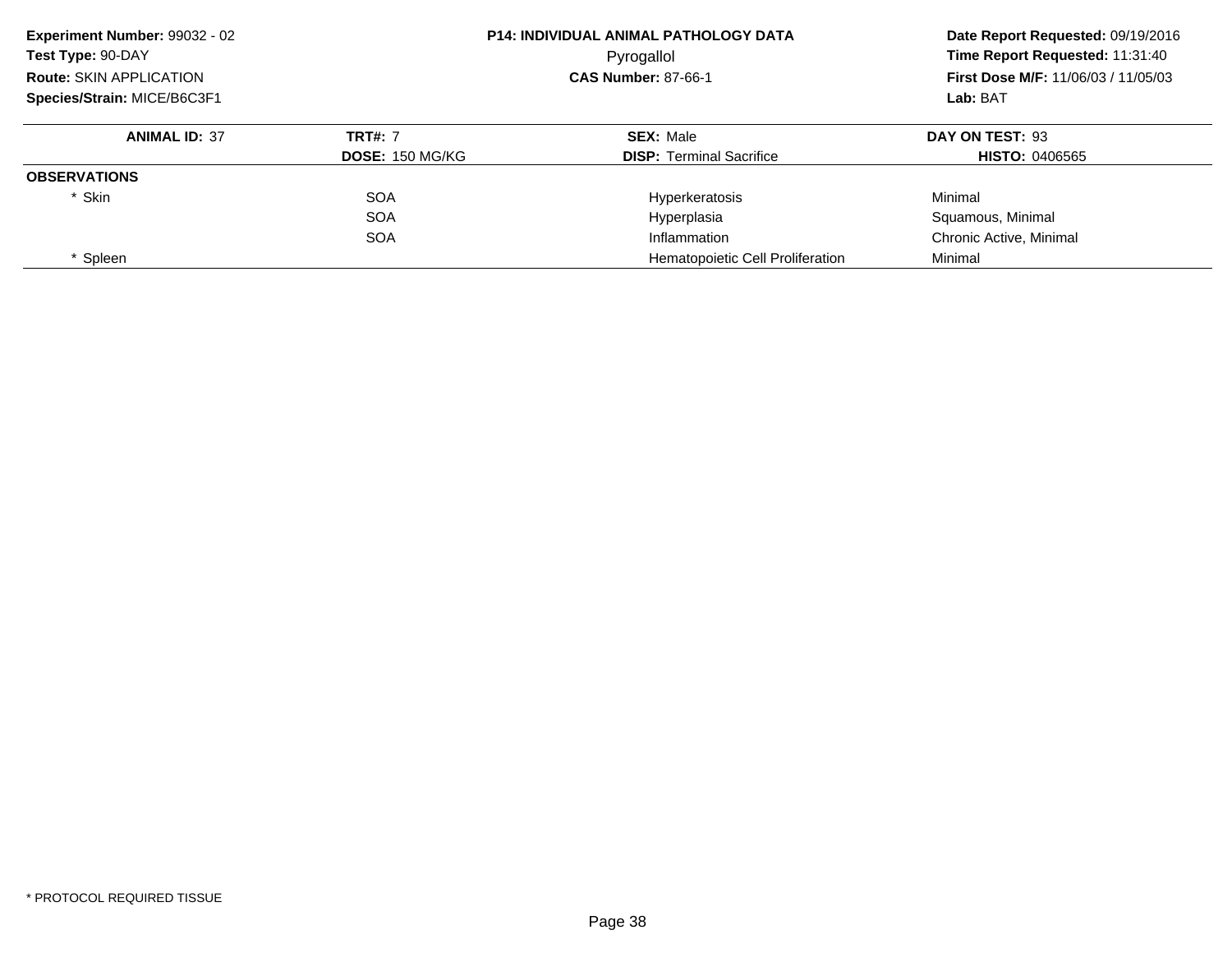| Experiment Number: 99032 - 02<br>Test Type: 90-DAY       |                        | <b>P14: INDIVIDUAL ANIMAL PATHOLOGY DATA</b> | Date Report Requested: 09/19/2016<br>Time Report Requested: 11:31:40 |  |
|----------------------------------------------------------|------------------------|----------------------------------------------|----------------------------------------------------------------------|--|
| <b>Route: SKIN APPLICATION</b>                           |                        | Pyrogallol<br><b>CAS Number: 87-66-1</b>     | <b>First Dose M/F: 11/06/03 / 11/05/03</b>                           |  |
| Species/Strain: MICE/B6C3F1                              |                        |                                              | Lab: BAT                                                             |  |
| <b>ANIMAL ID: 38</b>                                     | <b>TRT#: 7</b>         | <b>SEX: Male</b>                             | DAY ON TEST: 93                                                      |  |
|                                                          | <b>DOSE: 150 MG/KG</b> | <b>DISP:</b> Terminal Sacrifice              | <b>HISTO: 0406566</b>                                                |  |
|                                                          |                        | ORGAN AND ACCOUNTABLE SITE STATUS            |                                                                      |  |
| <b>NORMAL</b>                                            |                        |                                              |                                                                      |  |
| Spleen                                                   |                        |                                              |                                                                      |  |
| <b>OBSERVATIONS</b>                                      |                        |                                              |                                                                      |  |
| * Skin                                                   | <b>SOA</b>             | Hyperkeratosis                               | Minimal                                                              |  |
|                                                          | <b>SOA</b>             | Hyperplasia                                  | Squamous, Minimal                                                    |  |
|                                                          | <b>SOA</b>             | Inflammation                                 | Chronic Active, Minimal                                              |  |
| Note: Inflammatory cells were in the keratin at the SOA. |                        |                                              |                                                                      |  |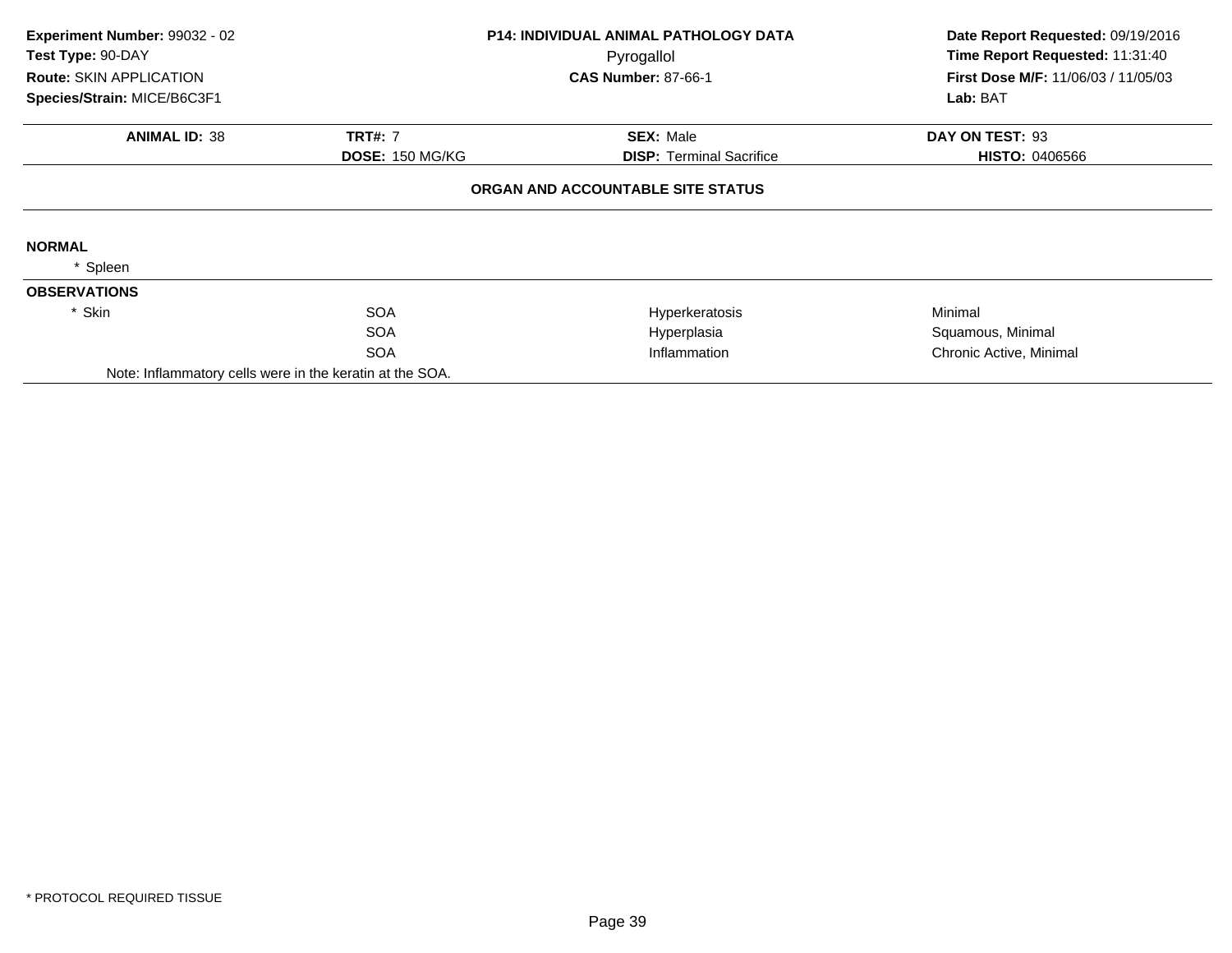| Experiment Number: 99032 - 02<br>Test Type: 90-DAY            | <b>P14: INDIVIDUAL ANIMAL PATHOLOGY DATA</b><br>Pyrogallol |                                   | Date Report Requested: 09/19/2016<br>Time Report Requested: 11:31:40 |  |
|---------------------------------------------------------------|------------------------------------------------------------|-----------------------------------|----------------------------------------------------------------------|--|
| <b>Route: SKIN APPLICATION</b><br>Species/Strain: MICE/B6C3F1 |                                                            | <b>CAS Number: 87-66-1</b>        | First Dose M/F: 11/06/03 / 11/05/03<br>Lab: BAT                      |  |
|                                                               |                                                            |                                   |                                                                      |  |
| <b>ANIMAL ID: 39</b>                                          | <b>TRT#: 7</b>                                             | <b>SEX: Male</b>                  | DAY ON TEST: 93                                                      |  |
|                                                               | <b>DOSE: 150 MG/KG</b>                                     | <b>DISP: Terminal Sacrifice</b>   | <b>HISTO: 0406567</b>                                                |  |
|                                                               |                                                            | ORGAN AND ACCOUNTABLE SITE STATUS |                                                                      |  |
| <b>NORMAL</b>                                                 |                                                            |                                   |                                                                      |  |
| Spleen                                                        |                                                            |                                   |                                                                      |  |
| <b>OBSERVATIONS</b>                                           |                                                            |                                   |                                                                      |  |
| * Skin                                                        | <b>SOA</b>                                                 | Hyperkeratosis                    | Minimal                                                              |  |
|                                                               | <b>SOA</b>                                                 | Hyperplasia                       | Squamous, Mild                                                       |  |
|                                                               | <b>SOA</b>                                                 | Inflammation                      | Chronic Active, Minimal                                              |  |
| [Hyperkeratosis                                               | $TGLS = 1-11$                                              |                                   |                                                                      |  |
| [Hyperplasia                                                  | $TGLs = 1-11$                                              |                                   |                                                                      |  |
| Inflammation                                                  | $TGLS = 1-11$                                              |                                   |                                                                      |  |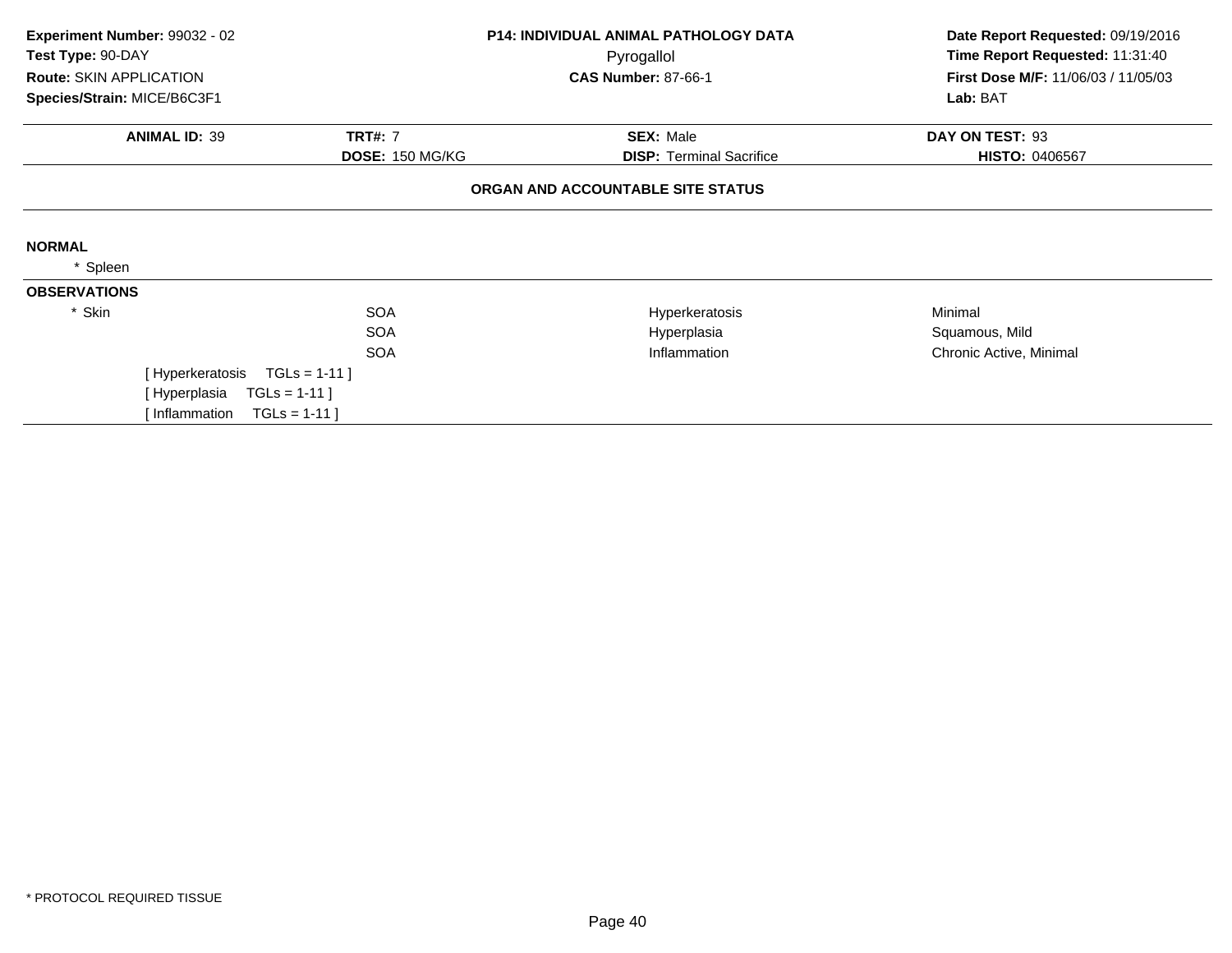| Experiment Number: 99032 - 02  |                        | <b>P14: INDIVIDUAL ANIMAL PATHOLOGY DATA</b> | Date Report Requested: 09/19/2016                                                         |
|--------------------------------|------------------------|----------------------------------------------|-------------------------------------------------------------------------------------------|
| Test Type: 90-DAY              |                        | Pyrogallol                                   | Time Report Requested: 11:31:40<br><b>First Dose M/F: 11/06/03 / 11/05/03</b><br>Lab: BAT |
| <b>Route: SKIN APPLICATION</b> |                        | <b>CAS Number: 87-66-1</b>                   |                                                                                           |
| Species/Strain: MICE/B6C3F1    |                        |                                              |                                                                                           |
| <b>ANIMAL ID: 40</b>           | <b>TRT#: 7</b>         | <b>SEX: Male</b>                             | DAY ON TEST: 93                                                                           |
|                                | <b>DOSE: 150 MG/KG</b> | <b>DISP: Terminal Sacrifice</b>              | <b>HISTO: 0406568</b>                                                                     |
| <b>OBSERVATIONS</b>            |                        |                                              |                                                                                           |
| * Skin                         | <b>SOA</b>             | Hyperkeratosis                               | Minimal                                                                                   |
|                                | <b>SOA</b>             | Hyperplasia                                  | Squamous, Minimal                                                                         |
|                                | <b>SOA</b>             | Inflammation                                 | Chronic Active, Minimal                                                                   |
| Spleen                         |                        | Hematopoietic Cell Proliferation             | Minimal                                                                                   |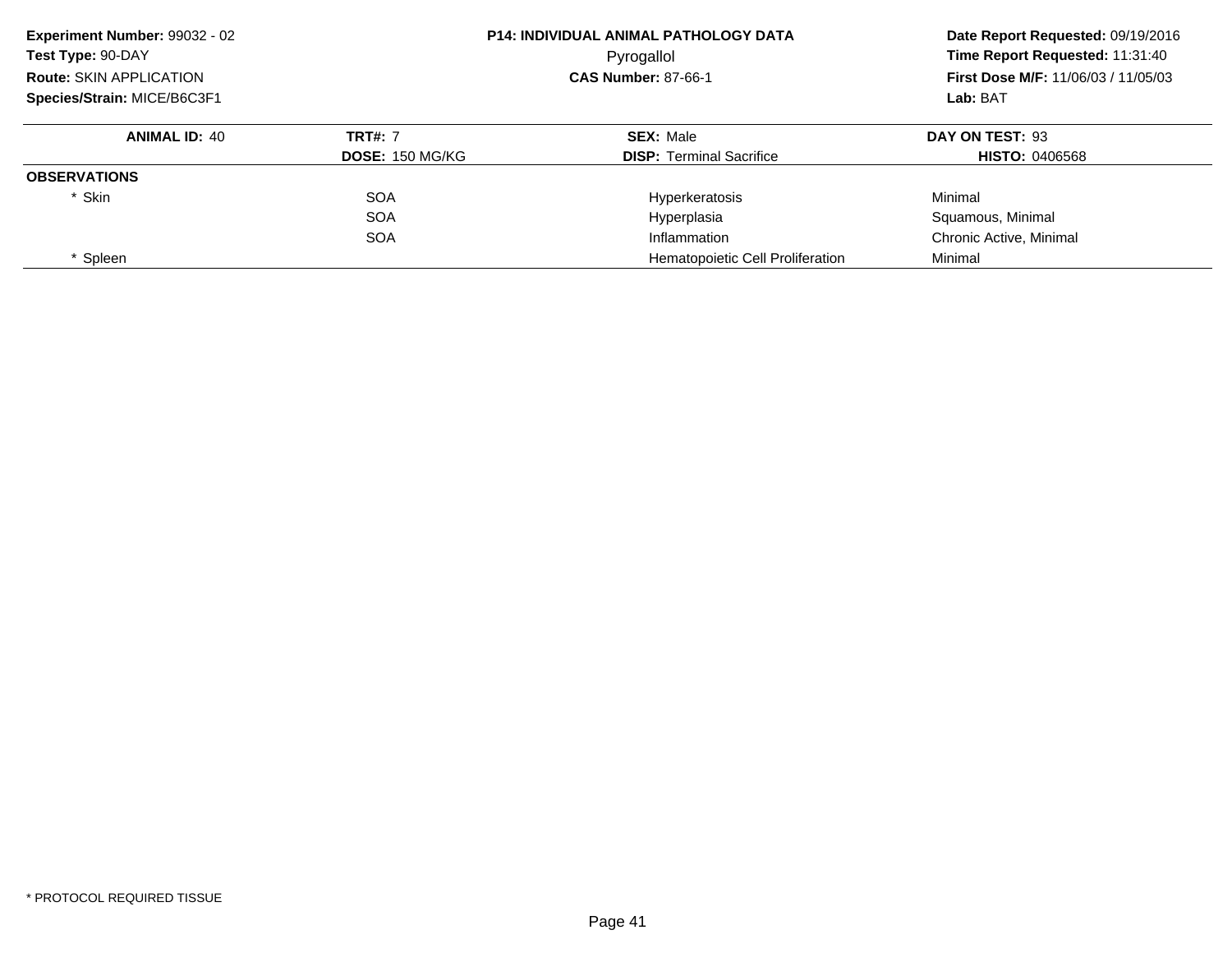| Experiment Number: 99032 - 02<br>Test Type: 90-DAY | <b>P14: INDIVIDUAL ANIMAL PATHOLOGY DATA</b><br>Pyrogallol |                                   | Date Report Requested: 09/19/2016<br>Time Report Requested: 11:31:40 |
|----------------------------------------------------|------------------------------------------------------------|-----------------------------------|----------------------------------------------------------------------|
| <b>Route: SKIN APPLICATION</b>                     |                                                            | <b>CAS Number: 87-66-1</b>        | First Dose M/F: 11/06/03 / 11/05/03                                  |
| Species/Strain: MICE/B6C3F1                        |                                                            |                                   | Lab: BAT                                                             |
| <b>ANIMAL ID: 41</b>                               | <b>TRT#: 9</b>                                             | <b>SEX: Male</b>                  | DAY ON TEST: 93                                                      |
|                                                    | DOSE: 300 MG/KG                                            | <b>DISP:</b> Terminal Sacrifice   | <b>HISTO: 0406569</b>                                                |
|                                                    |                                                            | ORGAN AND ACCOUNTABLE SITE STATUS |                                                                      |
| <b>NORMAL</b>                                      |                                                            |                                   |                                                                      |
| * Spleen                                           | <b>Thyroid Gland</b>                                       |                                   |                                                                      |
| <b>OBSERVATIONS</b>                                |                                                            |                                   |                                                                      |
| * Skin                                             | <b>SOA</b>                                                 | Hyperkeratosis                    | Minimal                                                              |
|                                                    | <b>SOA</b>                                                 | Hyperplasia                       | Squamous, Mild                                                       |
|                                                    | <b>SOA</b>                                                 | Inflammation                      | Chronic Active, Mild                                                 |
| [Hyperkeratosis                                    | $TGLs = 1-11$ ]                                            |                                   |                                                                      |
| [Hyperplasia                                       | $TGLs = 1-11$                                              |                                   |                                                                      |
| [Inflammation                                      | $TGLs = 1-11$                                              |                                   |                                                                      |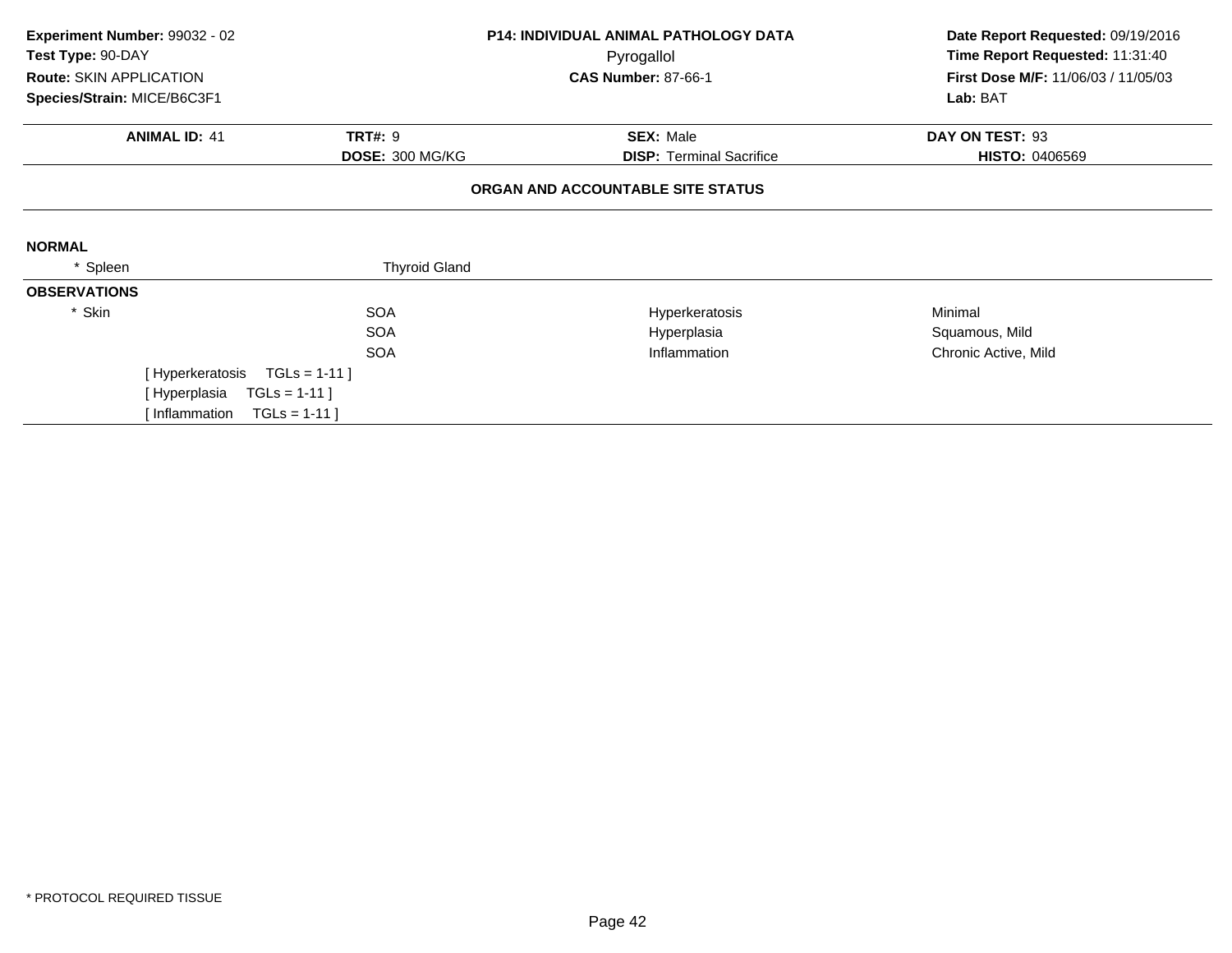| Experiment Number: 99032 - 02                |                                                                                            | <b>P14: INDIVIDUAL ANIMAL PATHOLOGY DATA</b> | Date Report Requested: 09/19/2016                      |
|----------------------------------------------|--------------------------------------------------------------------------------------------|----------------------------------------------|--------------------------------------------------------|
| Test Type: 90-DAY<br>Route: SKIN APPLICATION |                                                                                            | Pyrogallol<br><b>CAS Number: 87-66-1</b>     | Time Report Requested: 11:31:40                        |
| Species/Strain: MICE/B6C3F1                  |                                                                                            |                                              | <b>First Dose M/F: 11/06/03 / 11/05/03</b><br>Lab: BAT |
|                                              |                                                                                            |                                              |                                                        |
| <b>ANIMAL ID: 42</b>                         | <b>TRT#: 9</b>                                                                             | <b>SEX: Male</b>                             | DAY ON TEST: 93                                        |
|                                              | DOSE: 300 MG/KG                                                                            | <b>DISP: Terminal Sacrifice</b>              | <b>HISTO: 0406570</b>                                  |
|                                              |                                                                                            | ORGAN AND ACCOUNTABLE SITE STATUS            |                                                        |
|                                              |                                                                                            |                                              |                                                        |
| <b>NORMAL</b>                                |                                                                                            |                                              |                                                        |
| Spleen                                       | <b>Thyroid Gland</b>                                                                       |                                              |                                                        |
| <b>OBSERVATIONS</b>                          |                                                                                            |                                              |                                                        |
| * Skin                                       | <b>SOA</b>                                                                                 | Hyperkeratosis                               | Minimal                                                |
|                                              | <b>SOA</b>                                                                                 | Hyperplasia                                  | Squamous, Mild                                         |
|                                              | <b>SOA</b>                                                                                 | Inflammation                                 | Chronic Active, Mild                                   |
|                                              | Note: The keratin at the SOA contained inflammatory cells and was discolored yellow-brown. |                                              |                                                        |
| [Hyperkeratosis TGLs = 1-11]                 |                                                                                            |                                              |                                                        |
| [ Hyperplasia                                | $TGLs = 1-11$ ]                                                                            |                                              |                                                        |
| [ Inflammation                               | $TGLs = 1-11$                                                                              |                                              |                                                        |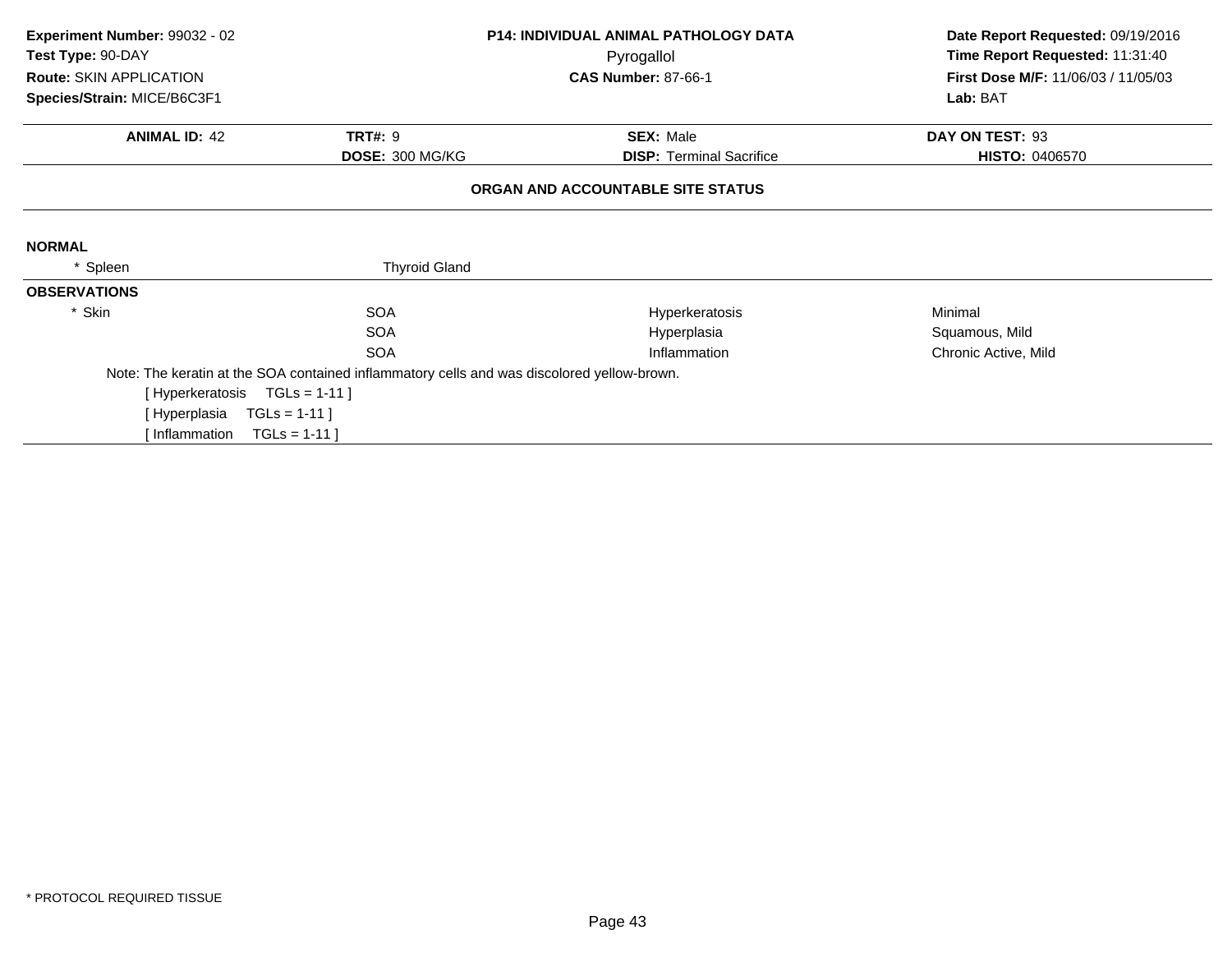| Experiment Number: 99032 - 02<br>Test Type: 90-DAY<br>Route: SKIN APPLICATION<br>Species/Strain: MICE/B6C3F1 | <b>P14: INDIVIDUAL ANIMAL PATHOLOGY DATA</b><br>Pyrogallol<br><b>CAS Number: 87-66-1</b> |                                                     | Date Report Requested: 09/19/2016<br>Time Report Requested: 11:31:40<br>First Dose M/F: 11/06/03 / 11/05/03<br>Lab: BAT |
|--------------------------------------------------------------------------------------------------------------|------------------------------------------------------------------------------------------|-----------------------------------------------------|-------------------------------------------------------------------------------------------------------------------------|
| <b>ANIMAL ID: 43</b>                                                                                         | <b>TRT#: 9</b><br>DOSE: 300 MG/KG                                                        | <b>SEX: Male</b><br><b>DISP: Terminal Sacrifice</b> | DAY ON TEST: 93<br>HISTO: 0406571                                                                                       |
|                                                                                                              |                                                                                          | ORGAN AND ACCOUNTABLE SITE STATUS                   |                                                                                                                         |
| <b>NORMAL</b><br><b>Thyroid Gland</b>                                                                        |                                                                                          |                                                     |                                                                                                                         |
| <b>OBSERVATIONS</b>                                                                                          |                                                                                          |                                                     |                                                                                                                         |
| * Skin                                                                                                       | <b>SOA</b>                                                                               | Hyperkeratosis                                      | Minimal                                                                                                                 |
|                                                                                                              | <b>SOA</b>                                                                               | Hyperplasia                                         | Squamous, Minimal                                                                                                       |
|                                                                                                              | <b>SOA</b>                                                                               | Inflammation                                        | Chronic Active, Minimal                                                                                                 |
|                                                                                                              | Note: The keratin at the SOA had a yellow-brown discoloration.                           |                                                     |                                                                                                                         |
| [Hyperkeratosis TGLs = 1-11]                                                                                 |                                                                                          |                                                     |                                                                                                                         |
| [Hyperplasia                                                                                                 | $TGLs = 1-11$ ]                                                                          |                                                     |                                                                                                                         |
| [Inflammation                                                                                                | $TGLs = 1-11$                                                                            |                                                     |                                                                                                                         |
| * Spleen                                                                                                     |                                                                                          | Hematopoietic Cell Proliferation                    | Mild                                                                                                                    |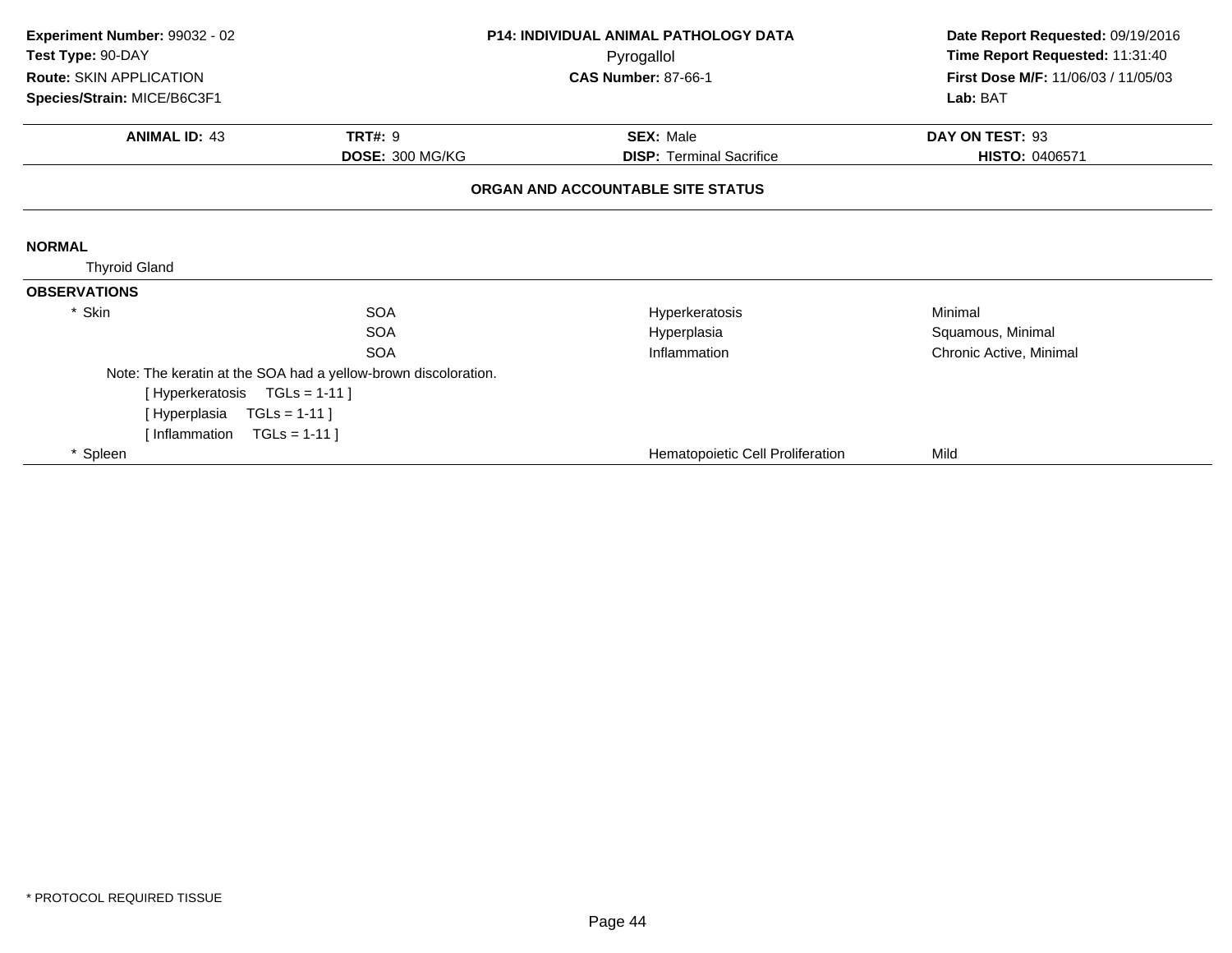| Experiment Number: 99032 - 02<br>Test Type: 90-DAY |                                                                | <b>P14: INDIVIDUAL ANIMAL PATHOLOGY DATA</b><br>Pyrogallol | Date Report Requested: 09/19/2016<br>Time Report Requested: 11:31:40 |
|----------------------------------------------------|----------------------------------------------------------------|------------------------------------------------------------|----------------------------------------------------------------------|
| Route: SKIN APPLICATION                            |                                                                | <b>CAS Number: 87-66-1</b>                                 | First Dose M/F: 11/06/03 / 11/05/03                                  |
| Species/Strain: MICE/B6C3F1                        |                                                                |                                                            | Lab: BAT                                                             |
| <b>ANIMAL ID: 44</b>                               | <b>TRT#: 9</b>                                                 | <b>SEX: Male</b>                                           | DAY ON TEST: 93                                                      |
|                                                    | DOSE: 300 MG/KG                                                | <b>DISP: Terminal Sacrifice</b>                            | <b>HISTO: 0406572</b>                                                |
|                                                    |                                                                | ORGAN AND ACCOUNTABLE SITE STATUS                          |                                                                      |
| <b>NORMAL</b>                                      |                                                                |                                                            |                                                                      |
| Spleen                                             | <b>Thyroid Gland</b>                                           |                                                            |                                                                      |
| <b>OBSERVATIONS</b>                                |                                                                |                                                            |                                                                      |
| * Skin                                             | <b>SOA</b>                                                     | Hyperkeratosis                                             | Minimal                                                              |
|                                                    | <b>SOA</b>                                                     | Hyperplasia                                                | Squamous, Mild                                                       |
|                                                    | <b>SOA</b>                                                     | Inflammation                                               | Chronic Active, Mild                                                 |
|                                                    | Note: The keratin at the SOA contained a yellow-brown pigment. |                                                            |                                                                      |
| [Hyperkeratosis TGLs = 1-11]                       |                                                                |                                                            |                                                                      |
| [Hyperplasia                                       | $TGLs = 1-11$ ]                                                |                                                            |                                                                      |
| lnflammation                                       | $TGLS = 1-11$                                                  |                                                            |                                                                      |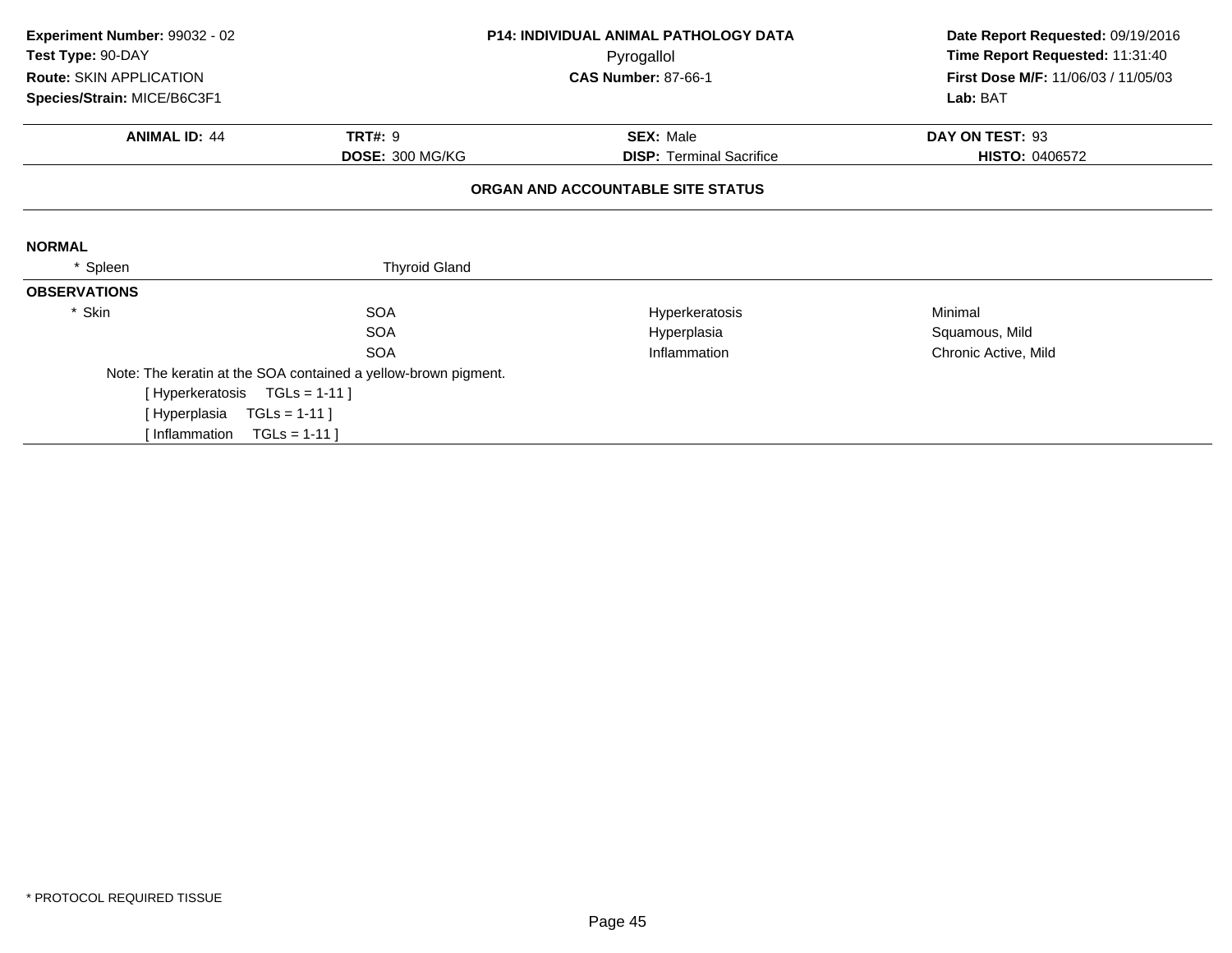| Experiment Number: 99032 - 02 | <b>P14: INDIVIDUAL ANIMAL PATHOLOGY DATA</b>                                           |                                   |                                     |  | Date Report Requested: 09/19/2016 |
|-------------------------------|----------------------------------------------------------------------------------------|-----------------------------------|-------------------------------------|--|-----------------------------------|
| Test Type: 90-DAY             |                                                                                        | Pyrogallol                        | Time Report Requested: 11:31:40     |  |                                   |
| Route: SKIN APPLICATION       |                                                                                        | <b>CAS Number: 87-66-1</b>        | First Dose M/F: 11/06/03 / 11/05/03 |  |                                   |
| Species/Strain: MICE/B6C3F1   |                                                                                        |                                   | Lab: BAT                            |  |                                   |
| <b>ANIMAL ID: 45</b>          | <b>TRT#: 9</b>                                                                         | <b>SEX: Male</b>                  | DAY ON TEST: 93                     |  |                                   |
|                               | DOSE: 300 MG/KG                                                                        | <b>DISP: Terminal Sacrifice</b>   | <b>HISTO: 0406573</b>               |  |                                   |
|                               |                                                                                        | ORGAN AND ACCOUNTABLE SITE STATUS |                                     |  |                                   |
|                               |                                                                                        |                                   |                                     |  |                                   |
| <b>NORMAL</b>                 |                                                                                        |                                   |                                     |  |                                   |
| <b>Thyroid Gland</b>          |                                                                                        |                                   |                                     |  |                                   |
| <b>OBSERVATIONS</b>           |                                                                                        |                                   |                                     |  |                                   |
| * Skin                        | <b>SOA</b>                                                                             | Hyperkeratosis                    | Minimal                             |  |                                   |
|                               | <b>SOA</b>                                                                             | Hyperplasia                       | Squamous, Minimal                   |  |                                   |
|                               | <b>SOA</b>                                                                             | Inflammation                      | Chronic Active, Mild                |  |                                   |
|                               | Note: Keratin at the SOA was discolored yellow-brown and contained inflammatory cells. |                                   |                                     |  |                                   |
| [Hyperkeratosis               | $TGLs = 1-11$ ]                                                                        |                                   |                                     |  |                                   |
| [Hyperplasia                  | $TGLs = 1-11$                                                                          |                                   |                                     |  |                                   |
| [Inflammation $TGLs = 1-11$ ] |                                                                                        |                                   |                                     |  |                                   |
| * Spleen                      |                                                                                        | Hematopoietic Cell Proliferation  | Mild                                |  |                                   |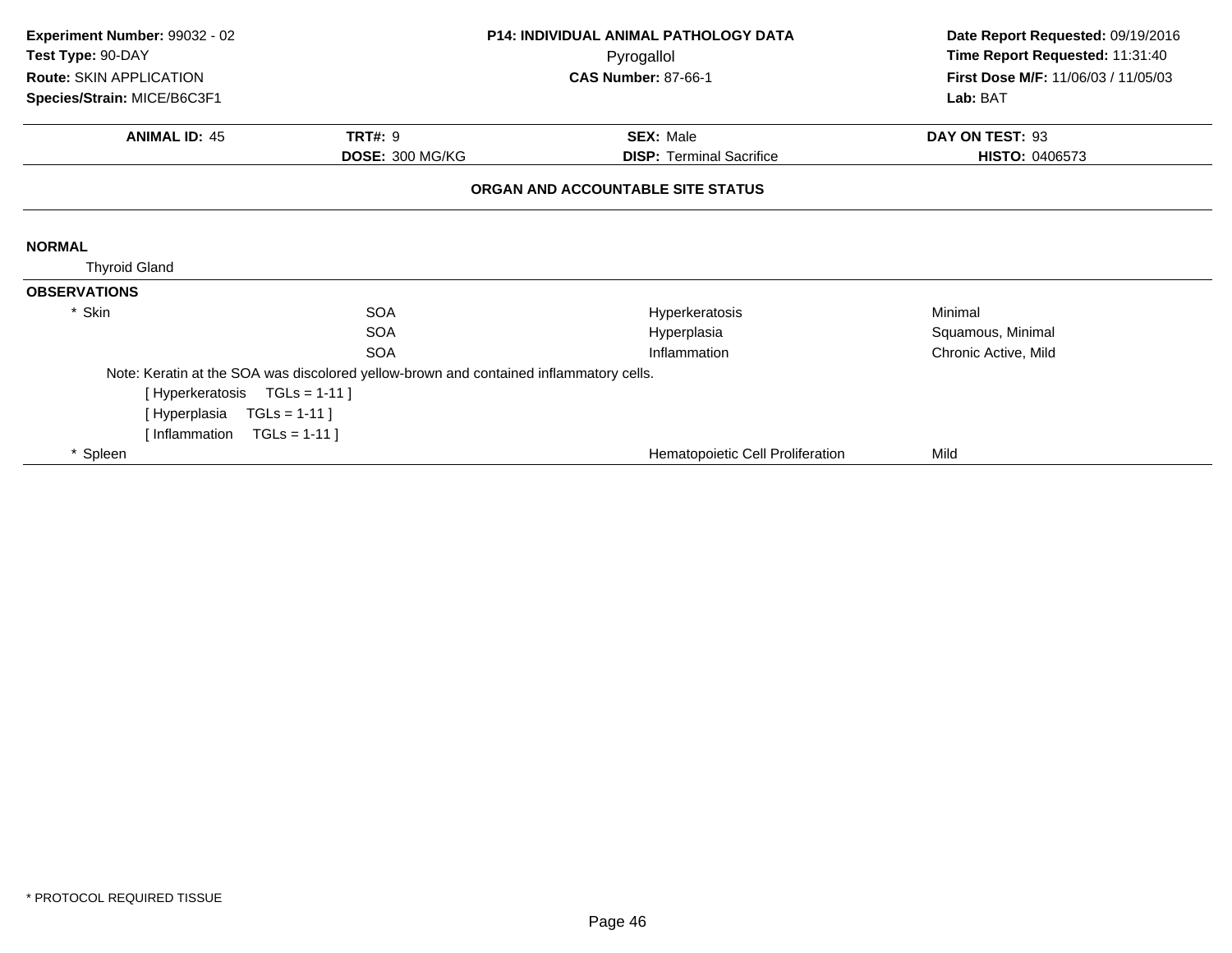| Experiment Number: 99032 - 02 | P14: INDIVIDUAL ANIMAL PATHOLOGY DATA                                                      |                                   | Date Report Requested: 09/19/2016   |
|-------------------------------|--------------------------------------------------------------------------------------------|-----------------------------------|-------------------------------------|
| Test Type: 90-DAY             |                                                                                            | Pyrogallol                        | Time Report Requested: 11:31:40     |
| Route: SKIN APPLICATION       |                                                                                            | <b>CAS Number: 87-66-1</b>        | First Dose M/F: 11/06/03 / 11/05/03 |
| Species/Strain: MICE/B6C3F1   |                                                                                            |                                   | Lab: BAT                            |
| <b>ANIMAL ID: 46</b>          | <b>TRT#: 9</b>                                                                             | <b>SEX: Male</b>                  | DAY ON TEST: 93                     |
|                               | DOSE: 300 MG/KG                                                                            | <b>DISP: Terminal Sacrifice</b>   | <b>HISTO: 0406574</b>               |
|                               |                                                                                            | ORGAN AND ACCOUNTABLE SITE STATUS |                                     |
|                               |                                                                                            |                                   |                                     |
| <b>NORMAL</b>                 |                                                                                            |                                   |                                     |
| <b>Thyroid Gland</b>          |                                                                                            |                                   |                                     |
| <b>OBSERVATIONS</b>           |                                                                                            |                                   |                                     |
| * Skin                        | <b>SOA</b>                                                                                 | Hyperkeratosis                    | Minimal                             |
|                               | SOA                                                                                        | Hyperplasia                       | Squamous, Mild                      |
|                               | <b>SOA</b>                                                                                 | Inflammation                      | Chronic Active, Mild                |
|                               | SOA                                                                                        | Ulcer                             | Mild                                |
|                               | Note: The keratin at the SOA contained inflammatory cells and was discolored yellow-brown. |                                   |                                     |
| [Hyperkeratosis               | $TGLs = 1-11$ ]                                                                            |                                   |                                     |
| [Hyperplasia                  | $TGLs = 1-11$ ]                                                                            |                                   |                                     |
| [Inflammation                 | $TGLs = 1-11$                                                                              |                                   |                                     |
| * Spleen                      |                                                                                            | Hematopoietic Cell Proliferation  | Mild                                |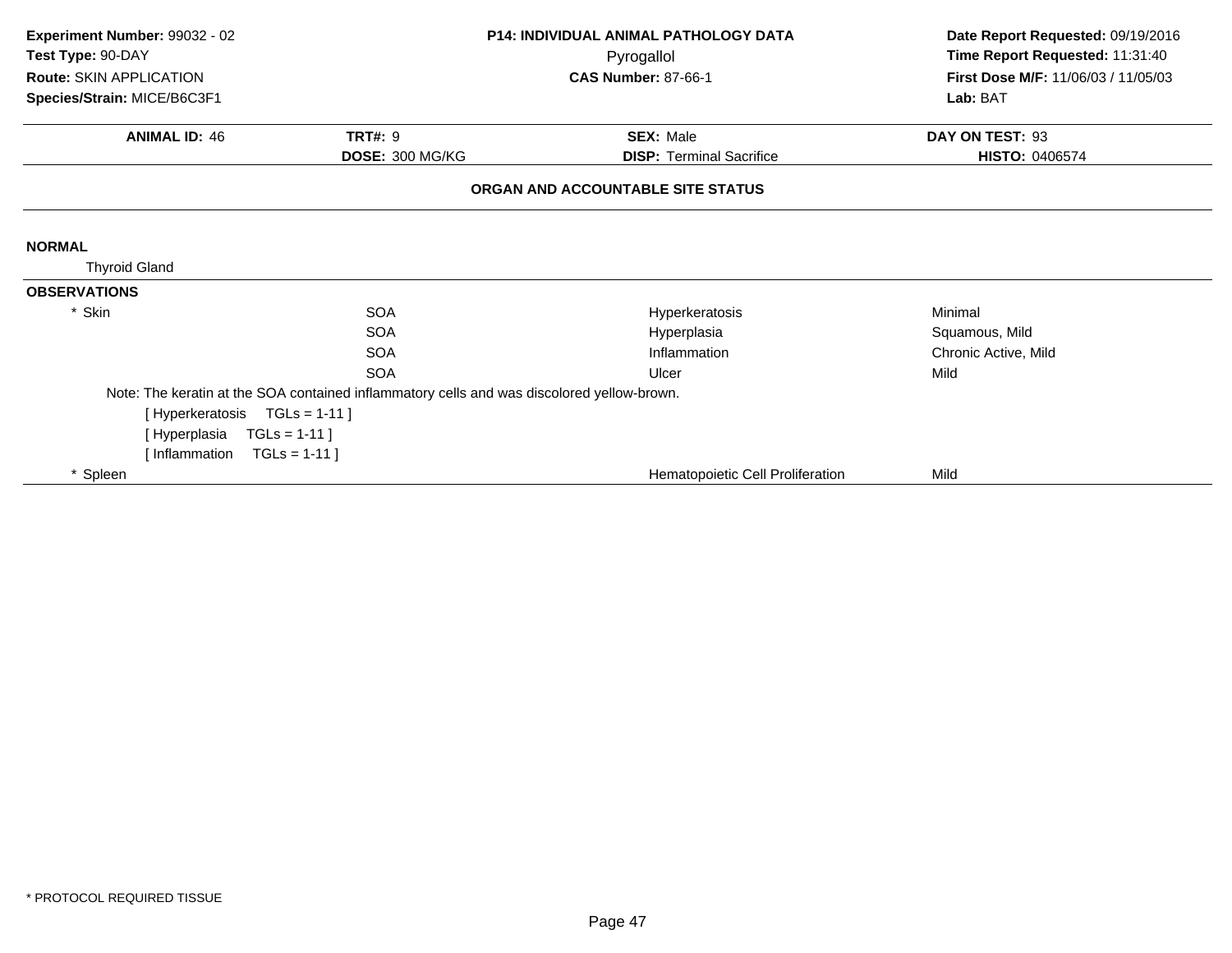| Experiment Number: 99032 - 02<br>Test Type: 90-DAY |                                                           | <b>P14: INDIVIDUAL ANIMAL PATHOLOGY DATA</b><br>Pyrogallol | Date Report Requested: 09/19/2016<br>Time Report Requested: 11:31:40 |  |
|----------------------------------------------------|-----------------------------------------------------------|------------------------------------------------------------|----------------------------------------------------------------------|--|
| Route: SKIN APPLICATION                            |                                                           | <b>CAS Number: 87-66-1</b>                                 | First Dose M/F: 11/06/03 / 11/05/03                                  |  |
| Species/Strain: MICE/B6C3F1                        |                                                           |                                                            | Lab: BAT                                                             |  |
| <b>ANIMAL ID: 47</b>                               | <b>TRT#: 9</b>                                            | <b>SEX: Male</b>                                           | DAY ON TEST: 93                                                      |  |
|                                                    | DOSE: 300 MG/KG                                           | <b>DISP: Terminal Sacrifice</b>                            | <b>HISTO: 0406575</b>                                                |  |
|                                                    |                                                           | ORGAN AND ACCOUNTABLE SITE STATUS                          |                                                                      |  |
| <b>NORMAL</b>                                      |                                                           |                                                            |                                                                      |  |
| Spleen                                             | <b>Thyroid Gland</b>                                      |                                                            |                                                                      |  |
| <b>OBSERVATIONS</b>                                |                                                           |                                                            |                                                                      |  |
| * Skin                                             | <b>SOA</b>                                                | Hyperkeratosis                                             | Minimal                                                              |  |
|                                                    | <b>SOA</b>                                                | Hyperplasia                                                | Squamous, Minimal                                                    |  |
|                                                    | SOA                                                       | Inflammation                                               | Chronic Active, Minimal                                              |  |
|                                                    | Note: The keratin at the SOA was discolored yellow-brown. |                                                            |                                                                      |  |
| [Hyperkeratosis TGLs = 1-11]                       |                                                           |                                                            |                                                                      |  |
| [Hyperplasia                                       | $TGLs = 1-11$ ]                                           |                                                            |                                                                      |  |
| lnflammation                                       | $TGLS = 1-11$                                             |                                                            |                                                                      |  |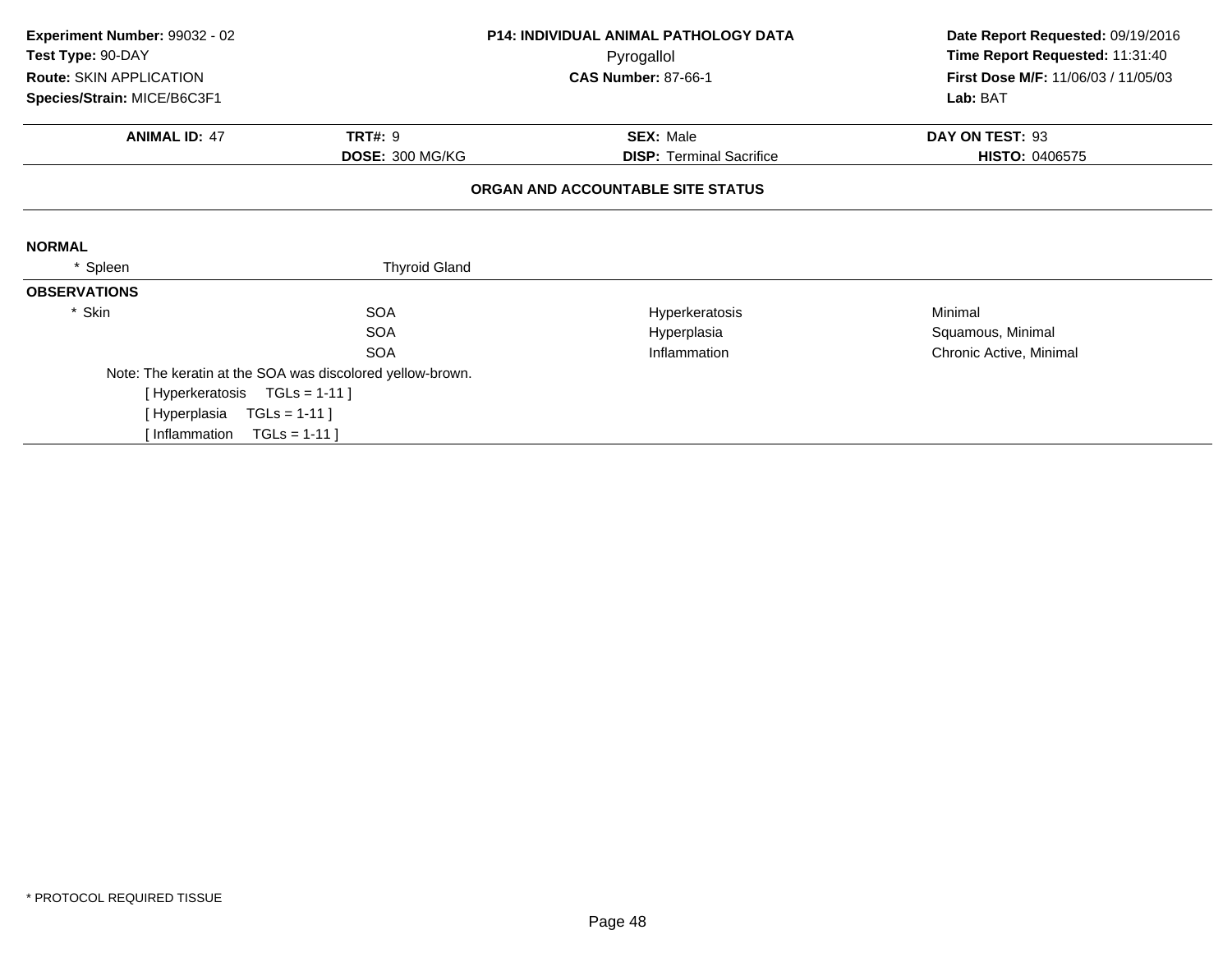| Experiment Number: 99032 - 02<br>Test Type: 90-DAY | <b>P14: INDIVIDUAL ANIMAL PATHOLOGY DATA</b>              |                                          | Date Report Requested: 09/19/2016<br>Time Report Requested: 11:31:40 |  |
|----------------------------------------------------|-----------------------------------------------------------|------------------------------------------|----------------------------------------------------------------------|--|
| Route: SKIN APPLICATION                            |                                                           | Pyrogallol<br><b>CAS Number: 87-66-1</b> | <b>First Dose M/F: 11/06/03 / 11/05/03</b>                           |  |
| Species/Strain: MICE/B6C3F1                        |                                                           |                                          | Lab: BAT                                                             |  |
| <b>ANIMAL ID: 48</b>                               | <b>TRT#: 9</b>                                            | <b>SEX: Male</b>                         | DAY ON TEST: 93                                                      |  |
|                                                    | DOSE: 300 MG/KG                                           | <b>DISP: Terminal Sacrifice</b>          | <b>HISTO: 0406576</b>                                                |  |
|                                                    |                                                           | ORGAN AND ACCOUNTABLE SITE STATUS        |                                                                      |  |
| <b>NORMAL</b>                                      |                                                           |                                          |                                                                      |  |
| Spleen                                             | <b>Thyroid Gland</b>                                      |                                          |                                                                      |  |
| <b>OBSERVATIONS</b>                                |                                                           |                                          |                                                                      |  |
| * Skin                                             | <b>SOA</b>                                                | Hyperkeratosis                           | Mild                                                                 |  |
|                                                    | <b>SOA</b>                                                | Hyperplasia                              | Squamous, Mild                                                       |  |
|                                                    | <b>SOA</b>                                                | Inflammation                             | Chronic Active, Mild                                                 |  |
|                                                    | Note: The keratin at the SOA was discolored yellow-brown. |                                          |                                                                      |  |
| [Hyperkeratosis TGLs = 1-11]                       |                                                           |                                          |                                                                      |  |
| [Hyperplasia                                       | $TGLs = 1-11$ ]                                           |                                          |                                                                      |  |
| [Inflammation $TGLs = 1-11$ ]                      |                                                           |                                          |                                                                      |  |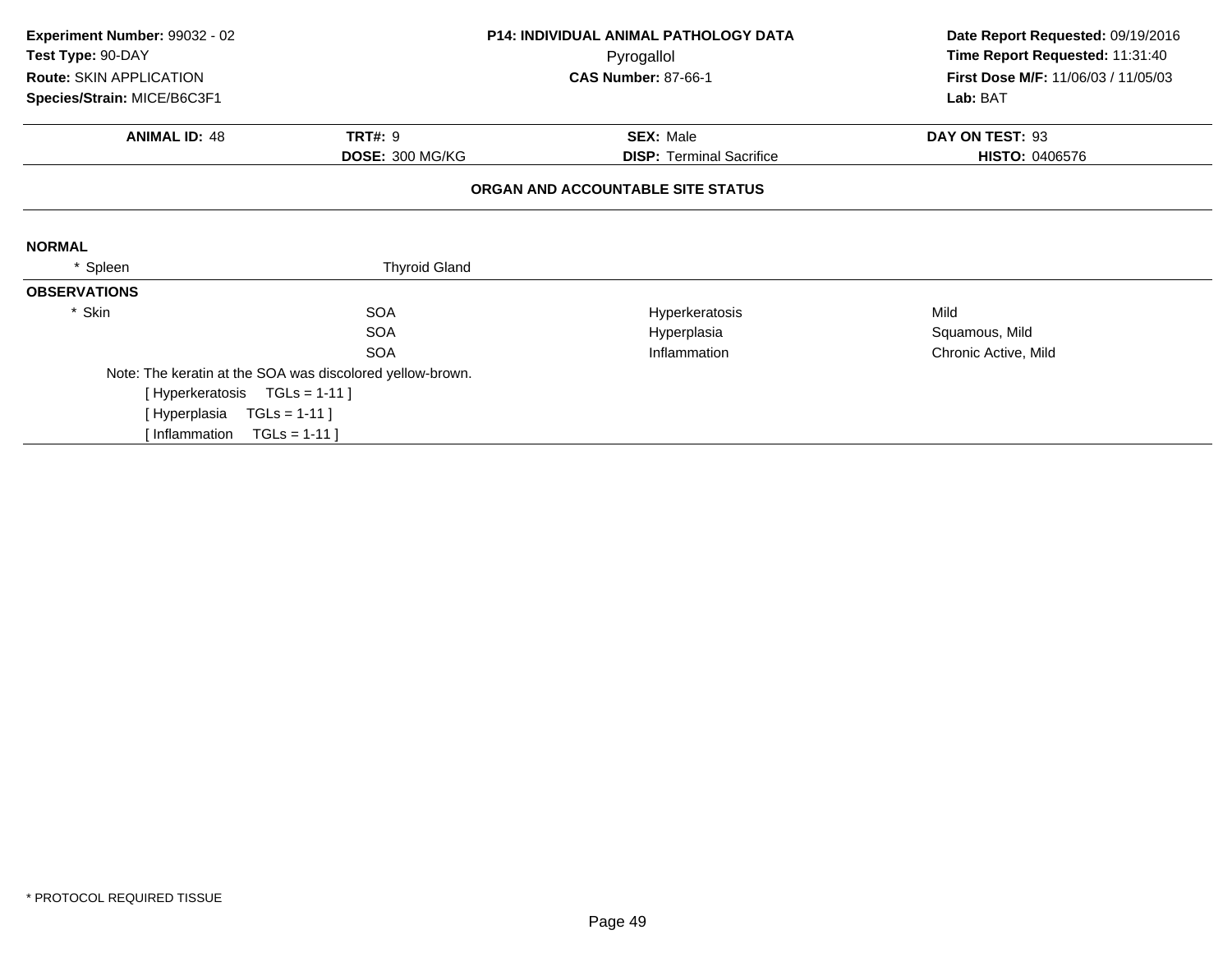| Experiment Number: 99032 - 02 | <b>P14: INDIVIDUAL ANIMAL PATHOLOGY DATA</b>                                                     |                                   | Date Report Requested: 09/19/2016   |
|-------------------------------|--------------------------------------------------------------------------------------------------|-----------------------------------|-------------------------------------|
| Test Type: 90-DAY             |                                                                                                  | Pyrogallol                        | Time Report Requested: 11:31:40     |
| Route: SKIN APPLICATION       |                                                                                                  | <b>CAS Number: 87-66-1</b>        | First Dose M/F: 11/06/03 / 11/05/03 |
| Species/Strain: MICE/B6C3F1   |                                                                                                  |                                   | Lab: BAT                            |
| <b>ANIMAL ID: 49</b>          | <b>TRT#: 9</b>                                                                                   | <b>SEX: Male</b>                  | DAY ON TEST: 93                     |
|                               | DOSE: 300 MG/KG                                                                                  | <b>DISP: Terminal Sacrifice</b>   | HISTO: 0406577                      |
|                               |                                                                                                  | ORGAN AND ACCOUNTABLE SITE STATUS |                                     |
| <b>NORMAL</b>                 |                                                                                                  |                                   |                                     |
| Spleen                        | <b>Thyroid Gland</b>                                                                             |                                   |                                     |
| <b>OBSERVATIONS</b>           |                                                                                                  |                                   |                                     |
| * Skin                        | <b>SOA</b>                                                                                       | Hyperkeratosis                    | Minimal                             |
|                               | <b>SOA</b>                                                                                       | Hyperplasia                       | Squamous, Mild                      |
|                               | <b>SOA</b>                                                                                       | Inflammation                      | Chronic Active, Mild                |
|                               | Note: The keratin at the SOA contained a few inflammatory cells and was discolored yellow-brown. |                                   |                                     |
| [Hyperkeratosis TGLs = 1-11]  |                                                                                                  |                                   |                                     |
| [ Hyperplasia                 | $TGLs = 1-11$ ]                                                                                  |                                   |                                     |
| [ Inflammation                | $TGLS = 1-11$                                                                                    |                                   |                                     |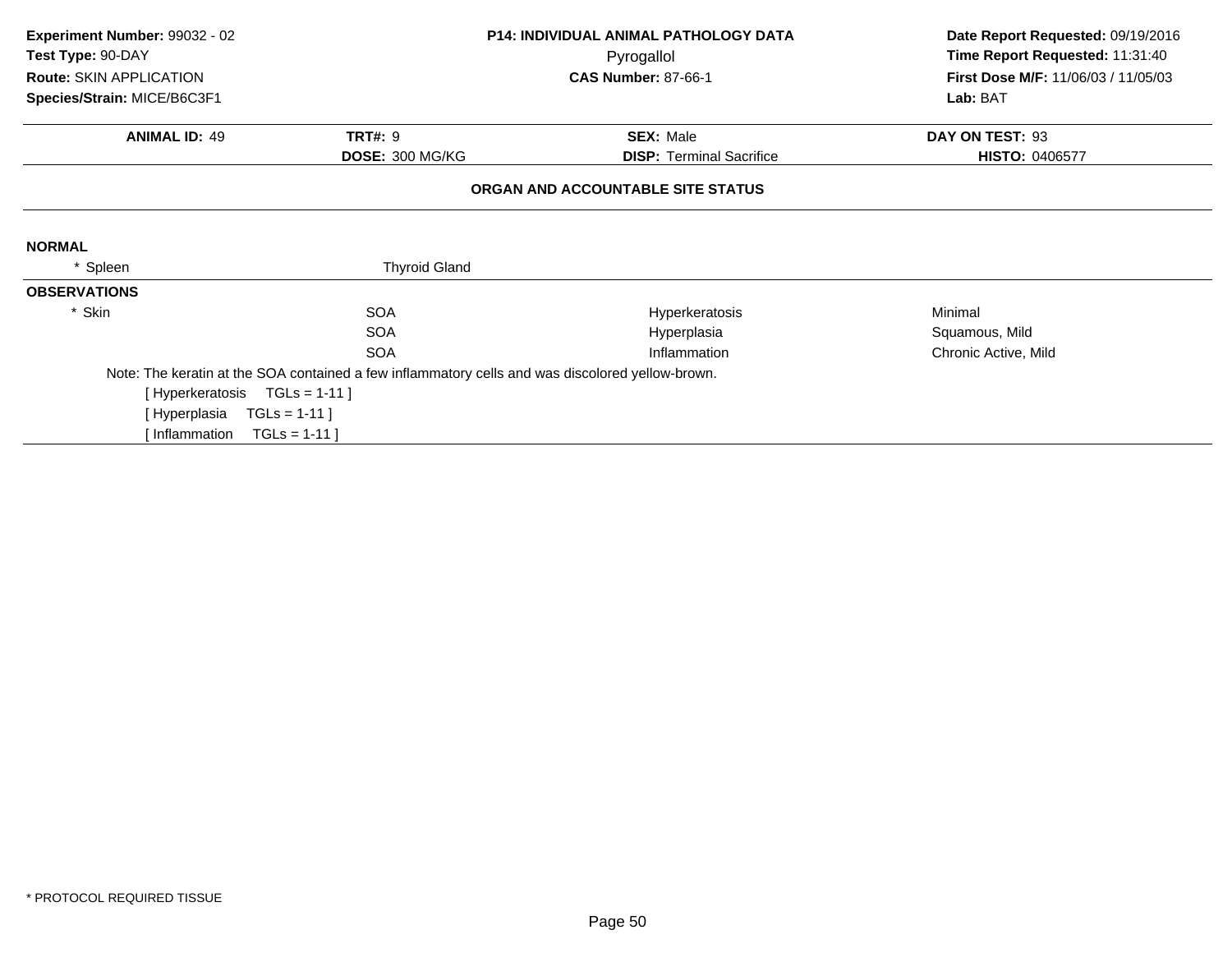| Experiment Number: 99032 - 02 | <b>P14: INDIVIDUAL ANIMAL PATHOLOGY DATA</b> |                                                                                                                                                         | Date Report Requested: 09/19/2016   |  |
|-------------------------------|----------------------------------------------|---------------------------------------------------------------------------------------------------------------------------------------------------------|-------------------------------------|--|
| Test Type: 90-DAY             |                                              | Pyrogallol                                                                                                                                              | Time Report Requested: 11:31:40     |  |
| Route: SKIN APPLICATION       |                                              | <b>CAS Number: 87-66-1</b>                                                                                                                              | First Dose M/F: 11/06/03 / 11/05/03 |  |
| Species/Strain: MICE/B6C3F1   |                                              |                                                                                                                                                         | Lab: BAT                            |  |
| <b>ANIMAL ID: 50</b>          | <b>TRT#: 9</b>                               | <b>SEX: Male</b>                                                                                                                                        | DAY ON TEST: 93                     |  |
|                               | <b>DOSE: 300 MG/KG</b>                       | <b>DISP:</b> Terminal Sacrifice                                                                                                                         | <b>HISTO: 0406578</b>               |  |
|                               |                                              | ORGAN AND ACCOUNTABLE SITE STATUS                                                                                                                       |                                     |  |
|                               |                                              |                                                                                                                                                         |                                     |  |
| <b>NORMAL</b>                 |                                              |                                                                                                                                                         |                                     |  |
| Spleen                        | <b>Thyroid Gland</b>                         |                                                                                                                                                         |                                     |  |
| <b>OBSERVATIONS</b>           |                                              |                                                                                                                                                         |                                     |  |
| * Skin                        | <b>SOA</b>                                   | Hyperkeratosis                                                                                                                                          | Mild                                |  |
|                               | <b>SOA</b>                                   | Hyperplasia                                                                                                                                             | Squamous, Minimal                   |  |
|                               | <b>SOA</b>                                   | Inflammation                                                                                                                                            | Chronic Active, Minimal             |  |
|                               |                                              | Note: The keratin at the SOA contained a few inflammatory cells and was discolored yellow-brown. Inflammatory cells were present in the epidermis also. |                                     |  |
| [Hyperkeratosis TGLs = 1-11]  |                                              |                                                                                                                                                         |                                     |  |
| [ Hyperplasia                 | $TGLs = 1-11$ ]                              |                                                                                                                                                         |                                     |  |
| [ Inflammation                | $TGLS = 1-11$                                |                                                                                                                                                         |                                     |  |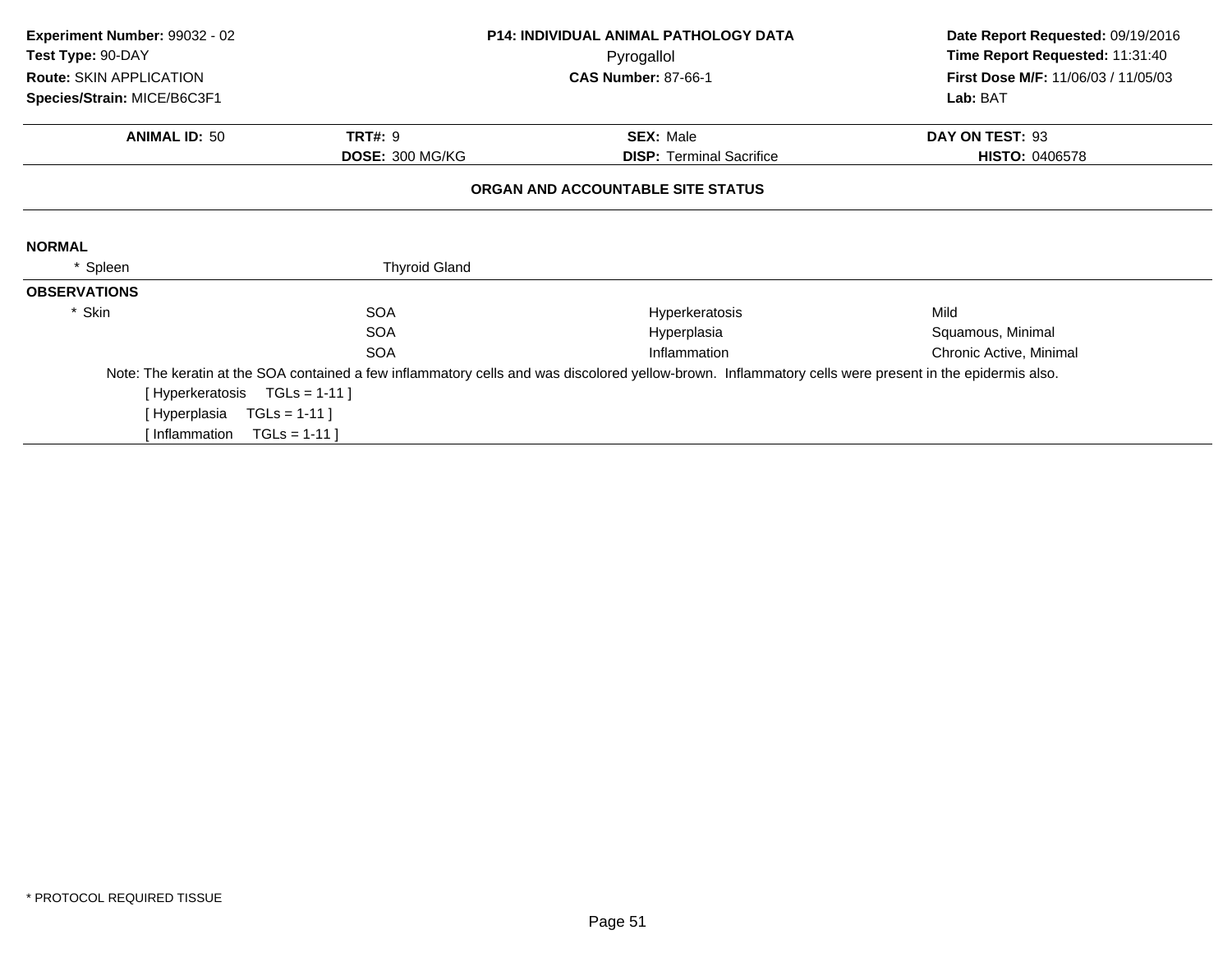| Experiment Number: 99032 - 02                             |                                     | <b>P14: INDIVIDUAL ANIMAL PATHOLOGY DATA</b> | Date Report Requested: 09/19/2016                                      |
|-----------------------------------------------------------|-------------------------------------|----------------------------------------------|------------------------------------------------------------------------|
| Test Type: 90-DAY                                         | Pyrogallol                          |                                              | Time Report Requested: 11:31:40<br>First Dose M/F: 11/06/03 / 11/05/03 |
| Route: SKIN APPLICATION                                   |                                     | <b>CAS Number: 87-66-1</b>                   |                                                                        |
| Species/Strain: MICE/B6C3F1                               |                                     |                                              | Lab: BAT                                                               |
| <b>ANIMAL ID: 51</b>                                      | <b>TRT#: 11</b><br><b>SEX: Male</b> |                                              | DAY ON TEST: 93                                                        |
|                                                           | DOSE: 600 MG/KG                     | <b>DISP: Terminal Sacrifice</b>              | HISTO: 0406579                                                         |
|                                                           |                                     |                                              |                                                                        |
|                                                           |                                     | ORGAN AND ACCOUNTABLE SITE STATUS            |                                                                        |
| <b>NORMAL</b>                                             |                                     |                                              |                                                                        |
| * Adrenal Medulla                                         | * Blood Vessel                      | * Bone                                       | * Bone Marrow                                                          |
| * Brain                                                   | Epididymis                          | * Esophagus                                  | * Eye                                                                  |
| * Gallbladder                                             | * Harderian Gland                   | * Heart                                      | * Intestine Large, Cecum                                               |
| * Intestine Large, Colon                                  | * Intestine Large, Rectum           | * Intestine Small, Duodenum                  | * Intestine Small, Ileum                                               |
| * Intestine Small, Jejunum                                | * Islets, Pancreatic                | * Lung                                       | * Lymph Node, Mandibular                                               |
| * Lymph Node, Mesenteric                                  | * Nose                              | * Pancreas                                   | * Parathyroid Gland                                                    |
| * Pituitary Gland                                         | * Preputial Gland                   | * Prostate                                   | * Salivary Glands                                                      |
| * Seminal Vesicle                                         | * Stomach, Forestomach              | * Stomach, Glandular                         | * Testes                                                               |
| * Thymus                                                  | * Thyroid Gland                     | * Trachea                                    | * Urinary Bladder                                                      |
| <b>MISSING</b>                                            |                                     |                                              |                                                                        |
| * Mammary Gland                                           |                                     |                                              |                                                                        |
| <b>OBSERVATIONS</b>                                       |                                     |                                              |                                                                        |
| * Adrenal Cortex                                          |                                     | Hyperplasia                                  | Mild                                                                   |
|                                                           | Subcapsular                         | Hyperplasia                                  | Mild                                                                   |
| * Kidney                                                  |                                     | Nephropathy                                  | Minimal                                                                |
|                                                           | <b>Renal Tubule</b>                 | Vacuolization Cytoplasmic                    | Mild                                                                   |
| * Liver                                                   |                                     | Hematopoietic Cell Proliferation             | Minimal                                                                |
| * Skin                                                    | <b>SOA</b>                          | Hyperkeratosis                               | Mild                                                                   |
|                                                           | <b>SOA</b>                          | Hyperplasia                                  | Squamous, Moderate                                                     |
|                                                           | <b>SOA</b>                          | Inflammation                                 | Chronic Active, Moderate                                               |
| Note: Inflammatory exudate was in the keratin at the SOA. |                                     |                                              |                                                                        |
| [Hyperkeratosis TGLs = 1-11]                              |                                     |                                              |                                                                        |
| [Hyperplasia<br>$TGLs = 1-11$                             |                                     |                                              |                                                                        |
| [ Inflammation<br>$TGLs = 1-11$                           |                                     |                                              |                                                                        |
| * Spleen                                                  |                                     | Hematopoietic Cell Proliferation             | Mild                                                                   |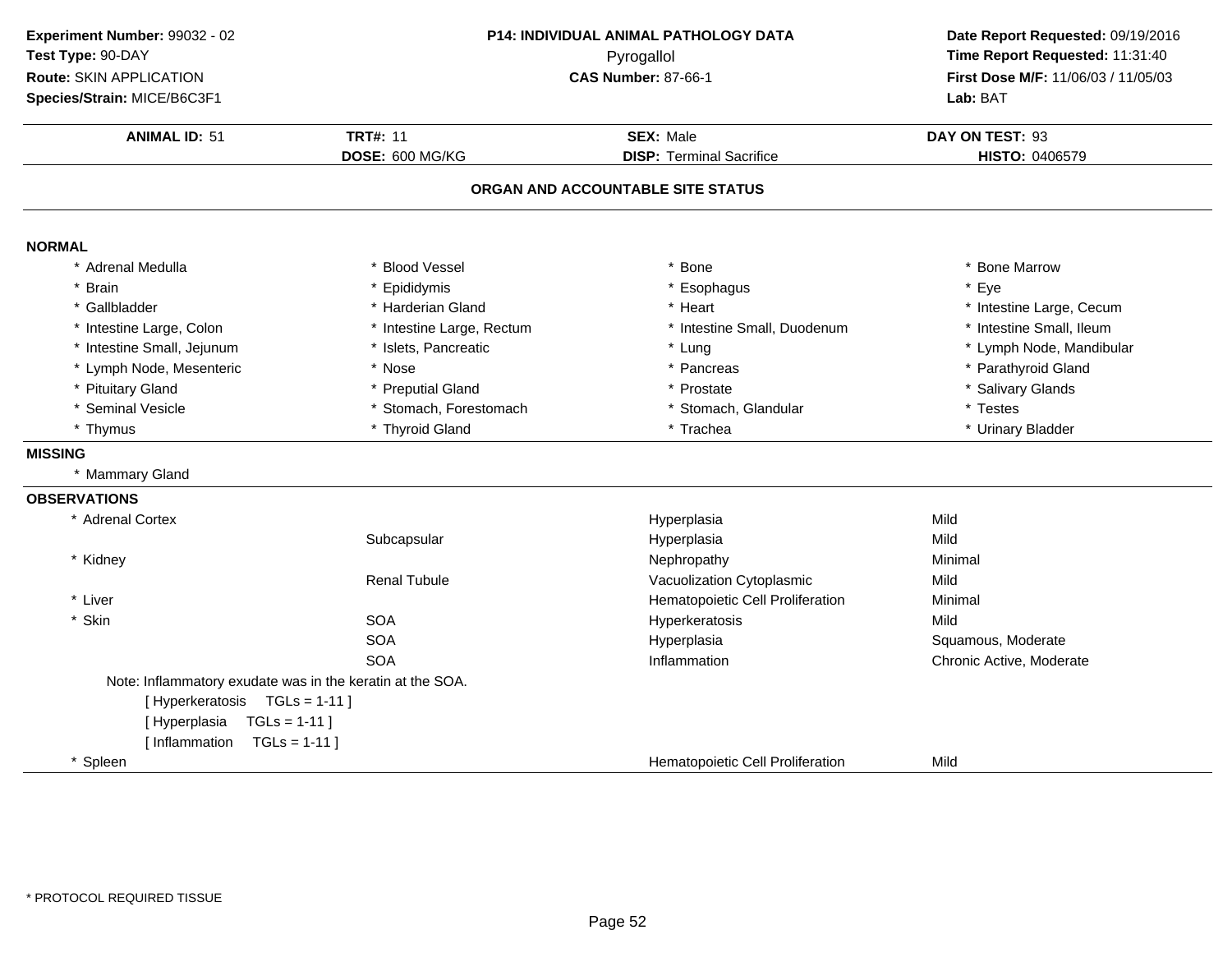| Experiment Number: 99032 - 02   |                                                                    | P14: INDIVIDUAL ANIMAL PATHOLOGY DATA | Date Report Requested: 09/19/2016                                      |
|---------------------------------|--------------------------------------------------------------------|---------------------------------------|------------------------------------------------------------------------|
| Test Type: 90-DAY               | Pyrogallol<br><b>CAS Number: 87-66-1</b>                           |                                       | Time Report Requested: 11:31:40<br>First Dose M/F: 11/06/03 / 11/05/03 |
| Route: SKIN APPLICATION         |                                                                    |                                       |                                                                        |
| Species/Strain: MICE/B6C3F1     |                                                                    |                                       | Lab: BAT                                                               |
| <b>ANIMAL ID: 52</b>            | <b>TRT#: 11</b>                                                    | <b>SEX: Male</b>                      | DAY ON TEST: 93                                                        |
|                                 | DOSE: 600 MG/KG                                                    | <b>DISP: Terminal Sacrifice</b>       | HISTO: 0406580                                                         |
|                                 |                                                                    | ORGAN AND ACCOUNTABLE SITE STATUS     |                                                                        |
| <b>NORMAL</b>                   |                                                                    |                                       |                                                                        |
| * Adrenal Medulla               | <b>Blood Vessel</b>                                                | Bone                                  | * Bone Marrow                                                          |
| * Brain                         | Epididymis                                                         | * Esophagus                           | * Eye                                                                  |
| * Gallbladder                   | * Harderian Gland                                                  | * Heart                               | * Intestine Large, Cecum                                               |
| * Intestine Large, Colon        | * Intestine Large, Rectum                                          | * Intestine Small, Duodenum           | * Intestine Small, Ileum                                               |
| * Islets, Pancreatic            | * Lung                                                             | * Lymph Node, Mandibular              | * Lymph Node, Mesenteric                                               |
| * Nose                          | * Pancreas                                                         | * Parathyroid Gland                   | * Pituitary Gland                                                      |
| * Preputial Gland               | * Prostate                                                         | * Salivary Glands                     | * Seminal Vesicle                                                      |
| * Stomach, Forestomach          | * Stomach, Glandular                                               | * Testes                              | * Thymus                                                               |
| * Thyroid Gland                 | * Trachea                                                          | * Urinary Bladder                     |                                                                        |
| <b>MISSING</b>                  |                                                                    |                                       |                                                                        |
| * Mammary Gland                 |                                                                    |                                       |                                                                        |
| <b>OBSERVATIONS</b>             |                                                                    |                                       |                                                                        |
| * Adrenal Cortex                | Subcapsular                                                        | Hyperplasia                           | Minimal                                                                |
| * Intestine Small, Jejunum      | Peyers Patch                                                       | Hyperplasia                           | Lymphoid, Mild                                                         |
| * Kidney                        | <b>Renal Tubule</b>                                                | Vacuolization Cytoplasmic             | Minimal                                                                |
| * Liver                         |                                                                    | Inflammation                          | Minimal                                                                |
| * Skin                          | <b>SOA</b>                                                         | Hyperkeratosis                        | Minimal                                                                |
|                                 | <b>SOA</b>                                                         | Hyperplasia                           | Squamous, Mild                                                         |
|                                 | <b>SOA</b>                                                         | Inflammation                          | Chronic Active, Mild                                                   |
|                                 | Note: Some keratin at the SOA had a yellowish-brown discoloration. |                                       |                                                                        |
| [Hyperkeratosis TGLs = 1-11]    |                                                                    |                                       |                                                                        |
| [Hyperplasia<br>$TGLs = 1-11$   |                                                                    |                                       |                                                                        |
| [ Inflammation<br>$TGLs = 1-11$ |                                                                    |                                       |                                                                        |
| * Spleen                        |                                                                    | Hematopoietic Cell Proliferation      | Mild                                                                   |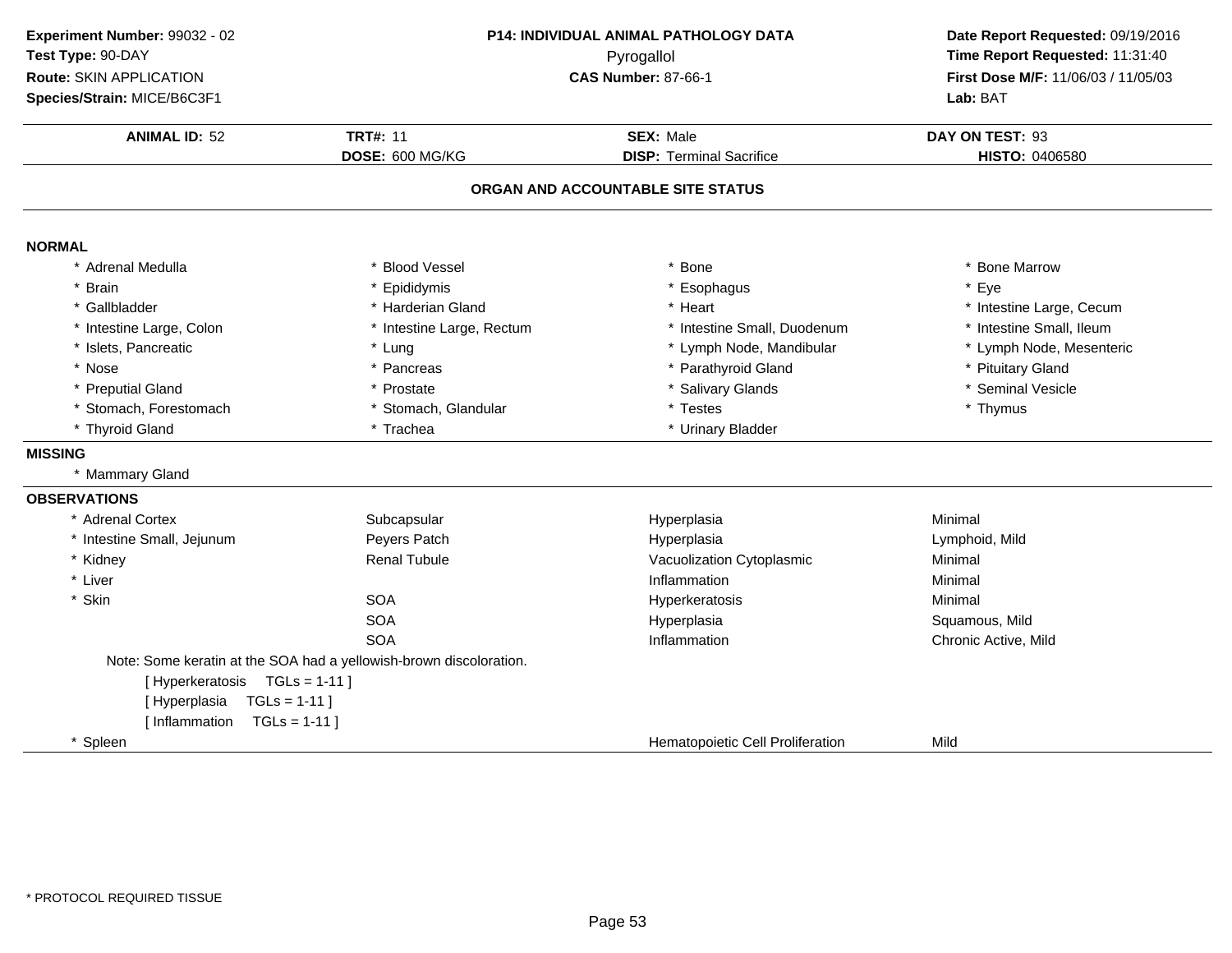| Experiment Number: 99032 - 02 |                                                                           | P14: INDIVIDUAL ANIMAL PATHOLOGY DATA | Date Report Requested: 09/19/2016   |
|-------------------------------|---------------------------------------------------------------------------|---------------------------------------|-------------------------------------|
| Test Type: 90-DAY             | Pyrogallol                                                                |                                       | Time Report Requested: 11:31:40     |
| Route: SKIN APPLICATION       |                                                                           | <b>CAS Number: 87-66-1</b>            | First Dose M/F: 11/06/03 / 11/05/03 |
| Species/Strain: MICE/B6C3F1   |                                                                           |                                       | Lab: BAT                            |
| <b>ANIMAL ID: 53</b>          | <b>TRT#: 11</b>                                                           | <b>SEX: Male</b>                      | DAY ON TEST: 93                     |
|                               | DOSE: 600 MG/KG                                                           | <b>DISP: Terminal Sacrifice</b>       | HISTO: 0406581                      |
|                               |                                                                           | ORGAN AND ACCOUNTABLE SITE STATUS     |                                     |
| <b>NORMAL</b>                 |                                                                           |                                       |                                     |
| * Adrenal Cortex              | * Adrenal Medulla                                                         | * Blood Vessel                        | * Bone                              |
| * Bone Marrow                 | * Brain                                                                   | Epididymis                            | * Esophagus                         |
| * Eye                         | * Gallbladder                                                             | * Harderian Gland                     | * Heart                             |
| * Intestine Large, Cecum      | * Intestine Large, Colon                                                  | * Intestine Large, Rectum             | * Intestine Small, Duodenum         |
| * Intestine Small, Ileum      | * Intestine Small, Jejunum                                                | * Islets, Pancreatic                  | * Lung                              |
| * Lymph Node, Mandibular      | * Lymph Node, Mesenteric                                                  | * Nose                                | * Pancreas                          |
| * Pituitary Gland             | * Preputial Gland                                                         | Prostate                              | * Salivary Glands                   |
| * Seminal Vesicle             | * Spleen                                                                  | * Stomach, Forestomach                | * Stomach, Glandular                |
| * Testes                      | * Thymus                                                                  | * Thyroid Gland                       | * Trachea                           |
| * Urinary Bladder             |                                                                           |                                       |                                     |
| <b>MISSING</b>                |                                                                           |                                       |                                     |
| * Mammary Gland               | * Parathyroid Gland                                                       |                                       |                                     |
| <b>OBSERVATIONS</b>           |                                                                           |                                       |                                     |
| * Kidney                      | <b>Renal Tubule</b>                                                       | Vacuolization Cytoplasmic             | Mild                                |
| * Liver                       |                                                                           | Hematopoietic Cell Proliferation      | Minimal                             |
| * Skin                        | <b>SOA</b>                                                                | Hyperkeratosis                        | Minimal                             |
|                               | <b>SOA</b>                                                                | Hyperplasia                           | Squamous, Mild                      |
|                               | <b>SOA</b>                                                                | Inflammation                          | Chronic Active, Mild                |
|                               | Note: Some of the keratin at the SOA had a yellowish-brown discoloration. |                                       |                                     |
| [Hyperkeratosis TGLs = 1-11]  |                                                                           |                                       |                                     |
| [Hyperplasia<br>$TGLs = 1-11$ |                                                                           |                                       |                                     |
| [Inflammation                 | $TGLs = 1-11$                                                             |                                       |                                     |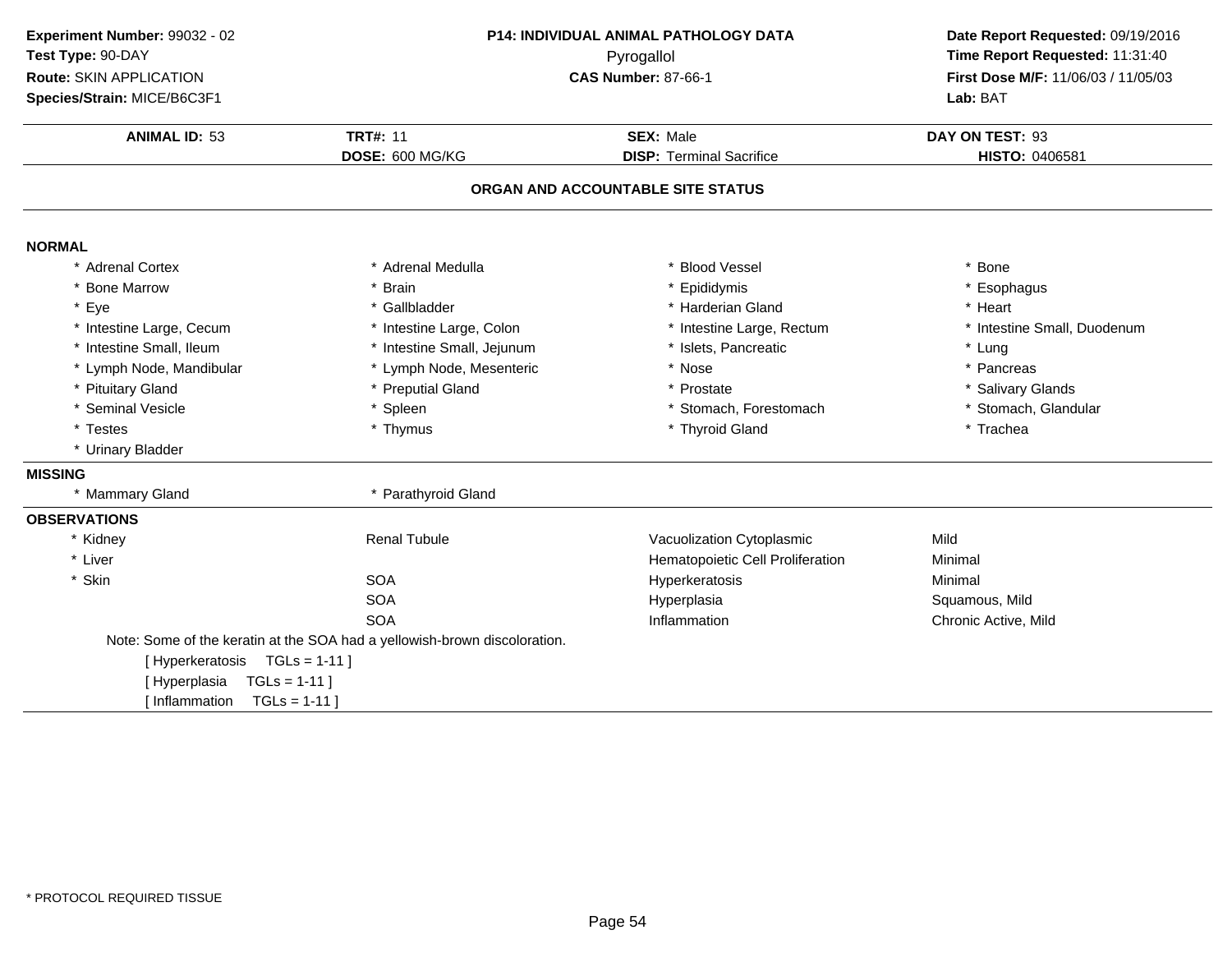| Experiment Number: 99032 - 02   |                                                                                            | <b>P14: INDIVIDUAL ANIMAL PATHOLOGY DATA</b> | Date Report Requested: 09/19/2016   |
|---------------------------------|--------------------------------------------------------------------------------------------|----------------------------------------------|-------------------------------------|
| Test Type: 90-DAY               |                                                                                            | Pyrogallol                                   | Time Report Requested: 11:31:40     |
| Route: SKIN APPLICATION         |                                                                                            | <b>CAS Number: 87-66-1</b>                   | First Dose M/F: 11/06/03 / 11/05/03 |
| Species/Strain: MICE/B6C3F1     |                                                                                            |                                              | Lab: BAT                            |
| <b>ANIMAL ID: 54</b>            | <b>TRT#: 11</b>                                                                            | <b>SEX: Male</b>                             | DAY ON TEST: 93                     |
|                                 | DOSE: 600 MG/KG                                                                            | <b>DISP: Terminal Sacrifice</b>              | HISTO: 0406582                      |
|                                 |                                                                                            | ORGAN AND ACCOUNTABLE SITE STATUS            |                                     |
| <b>NORMAL</b>                   |                                                                                            |                                              |                                     |
| * Adrenal Medulla               | <b>Blood Vessel</b>                                                                        | * Bone                                       | * Bone Marrow                       |
| * Brain                         | Epididymis                                                                                 | * Esophagus                                  | * Eye                               |
| * Harderian Gland               | * Heart                                                                                    | * Intestine Large, Cecum                     | * Intestine Large, Colon            |
| * Intestine Large, Rectum       | * Intestine Small, Duodenum                                                                | * Intestine Small, Ileum                     | * Intestine Small, Jejunum          |
| * Islets, Pancreatic            | * Liver                                                                                    | * Lung                                       | * Lymph Node, Mandibular            |
| * Lymph Node, Mesenteric        | * Nose                                                                                     | * Pancreas                                   | * Parathyroid Gland                 |
| * Pituitary Gland               | * Preputial Gland                                                                          | * Prostate                                   | * Salivary Glands                   |
| * Seminal Vesicle               | * Stomach, Forestomach                                                                     | * Stomach, Glandular                         | * Testes                            |
| * Thymus                        | * Thyroid Gland                                                                            | * Trachea                                    |                                     |
| <b>MISSING</b>                  |                                                                                            |                                              |                                     |
| * Mammary Gland                 |                                                                                            |                                              |                                     |
| <b>OBSERVATIONS</b>             |                                                                                            |                                              |                                     |
| * Adrenal Cortex                | Subcapsular                                                                                | Hyperplasia                                  | Minimal                             |
| * Gallbladder                   |                                                                                            | <b>Infiltration Cellular</b>                 | Polymorphnuclr, Mild                |
| * Kidney                        |                                                                                            | Inflammation                                 | Minimal                             |
|                                 | <b>Renal Tubule</b>                                                                        | Vacuolization Cytoplasmic                    | Minimal                             |
| * Skin                          | <b>SOA</b>                                                                                 | Hyperkeratosis                               | Mild                                |
|                                 | <b>SOA</b>                                                                                 | Hyperplasia                                  | Squamous, Mild                      |
|                                 | <b>SOA</b>                                                                                 | Inflammation                                 | Chronic Active, Mild                |
|                                 | Note: The keratin at the SOA was a yellowish-brown color and contained inflammatory cells. |                                              |                                     |
| [Hyperkeratosis TGLs = 1-11]    |                                                                                            |                                              |                                     |
| [Hyperplasia<br>$TGLs = 1-11$   |                                                                                            |                                              |                                     |
| [ Inflammation<br>$TGLs = 1-11$ |                                                                                            |                                              |                                     |
| * Spleen                        |                                                                                            | Hematopoietic Cell Proliferation             | Mild                                |
| * Urinary Bladder               |                                                                                            | Inflammation                                 | Minimal                             |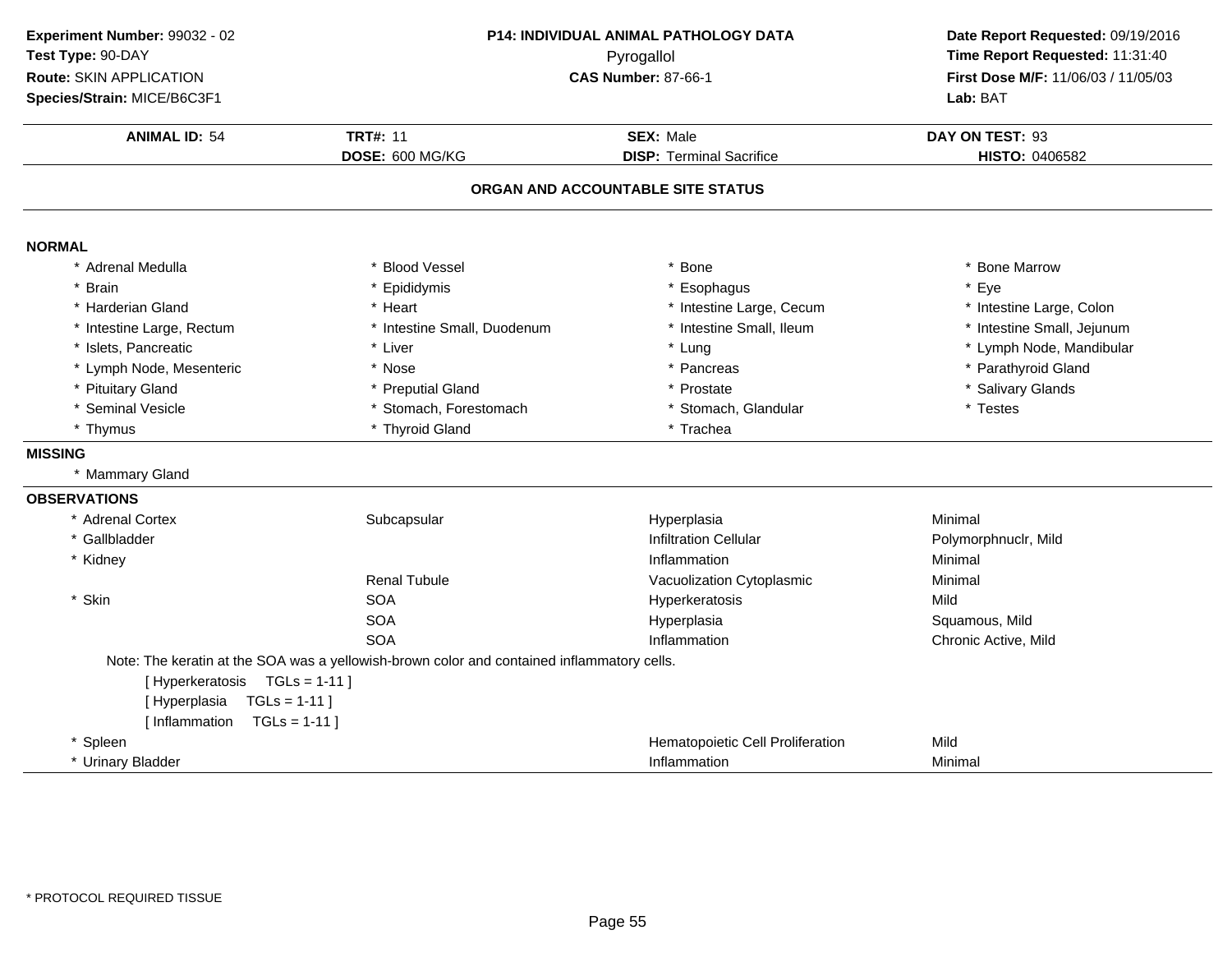| Experiment Number: 99032 - 02<br>Test Type: 90-DAY<br>Route: SKIN APPLICATION<br>Species/Strain: MICE/B6C3F1 | P14: INDIVIDUAL ANIMAL PATHOLOGY DATA<br>Pyrogallol<br><b>CAS Number: 87-66-1</b>        |                                                                      | Date Report Requested: 09/19/2016<br>Time Report Requested: 11:31:40<br>First Dose M/F: 11/06/03 / 11/05/03<br>Lab: BAT |
|--------------------------------------------------------------------------------------------------------------|------------------------------------------------------------------------------------------|----------------------------------------------------------------------|-------------------------------------------------------------------------------------------------------------------------|
| <b>ANIMAL ID: 55</b>                                                                                         | <b>TRT#: 11</b>                                                                          | <b>SEX: Male</b>                                                     | DAY ON TEST: 93                                                                                                         |
|                                                                                                              | DOSE: 600 MG/KG                                                                          | <b>DISP: Terminal Sacrifice</b><br>ORGAN AND ACCOUNTABLE SITE STATUS | HISTO: 0406583                                                                                                          |
| <b>NORMAL</b>                                                                                                |                                                                                          |                                                                      |                                                                                                                         |
| * Adrenal Medulla                                                                                            | * Blood Vessel                                                                           | * Bone                                                               | * Bone Marrow                                                                                                           |
| * Brain                                                                                                      | Epididymis                                                                               | Esophagus                                                            | * Eye                                                                                                                   |
| * Gallbladder                                                                                                | * Harderian Gland                                                                        | * Heart                                                              | * Intestine Large, Cecum                                                                                                |
| * Intestine Large, Colon                                                                                     | * Intestine Large, Rectum                                                                | * Intestine Small, Duodenum                                          | * Intestine Small, Ileum                                                                                                |
| * Intestine Small, Jejunum                                                                                   | * Islets, Pancreatic                                                                     | * Lung                                                               | * Lymph Node, Mandibular                                                                                                |
| * Lymph Node, Mesenteric                                                                                     | * Nose                                                                                   | * Pancreas                                                           | * Parathyroid Gland                                                                                                     |
| * Pituitary Gland                                                                                            | * Preputial Gland                                                                        | * Prostate                                                           | * Salivary Glands                                                                                                       |
| * Seminal Vesicle                                                                                            | * Spleen                                                                                 | * Stomach, Forestomach                                               | * Stomach, Glandular                                                                                                    |
| * Testes                                                                                                     | * Thymus                                                                                 | * Thyroid Gland                                                      | * Trachea                                                                                                               |
| * Urinary Bladder                                                                                            |                                                                                          |                                                                      |                                                                                                                         |
| <b>MISSING</b>                                                                                               |                                                                                          |                                                                      |                                                                                                                         |
| * Mammary Gland                                                                                              |                                                                                          |                                                                      |                                                                                                                         |
| <b>OBSERVATIONS</b>                                                                                          |                                                                                          |                                                                      |                                                                                                                         |
| * Adrenal Cortex                                                                                             | Subcapsular                                                                              | Hyperplasia                                                          | Minimal                                                                                                                 |
| * Kidney                                                                                                     | <b>Renal Tubule</b>                                                                      | Vacuolization Cytoplasmic                                            | Minimal                                                                                                                 |
| * Liver                                                                                                      |                                                                                          | Inflammation                                                         | Minimal                                                                                                                 |
| * Skin                                                                                                       | <b>SOA</b>                                                                               | Hyperkeratosis                                                       | Mild                                                                                                                    |
|                                                                                                              | <b>SOA</b>                                                                               | Hyperplasia                                                          | Squamous, Moderate                                                                                                      |
|                                                                                                              | <b>SOA</b>                                                                               | Inflammation                                                         | Chronic Active, Mild                                                                                                    |
| [Hyperkeratosis TGLs = 1-11]                                                                                 |                                                                                          |                                                                      |                                                                                                                         |
| [Hyperplasia<br>$TGLs = 1-11$                                                                                |                                                                                          |                                                                      |                                                                                                                         |
| [Inflammation $TGLs = 1-11$ ]                                                                                |                                                                                          |                                                                      |                                                                                                                         |
| Spinal Cord                                                                                                  |                                                                                          |                                                                      |                                                                                                                         |
|                                                                                                              | Note: There was a yellow-brown pigment and inflammatory cells in the keratin at the SOA. |                                                                      |                                                                                                                         |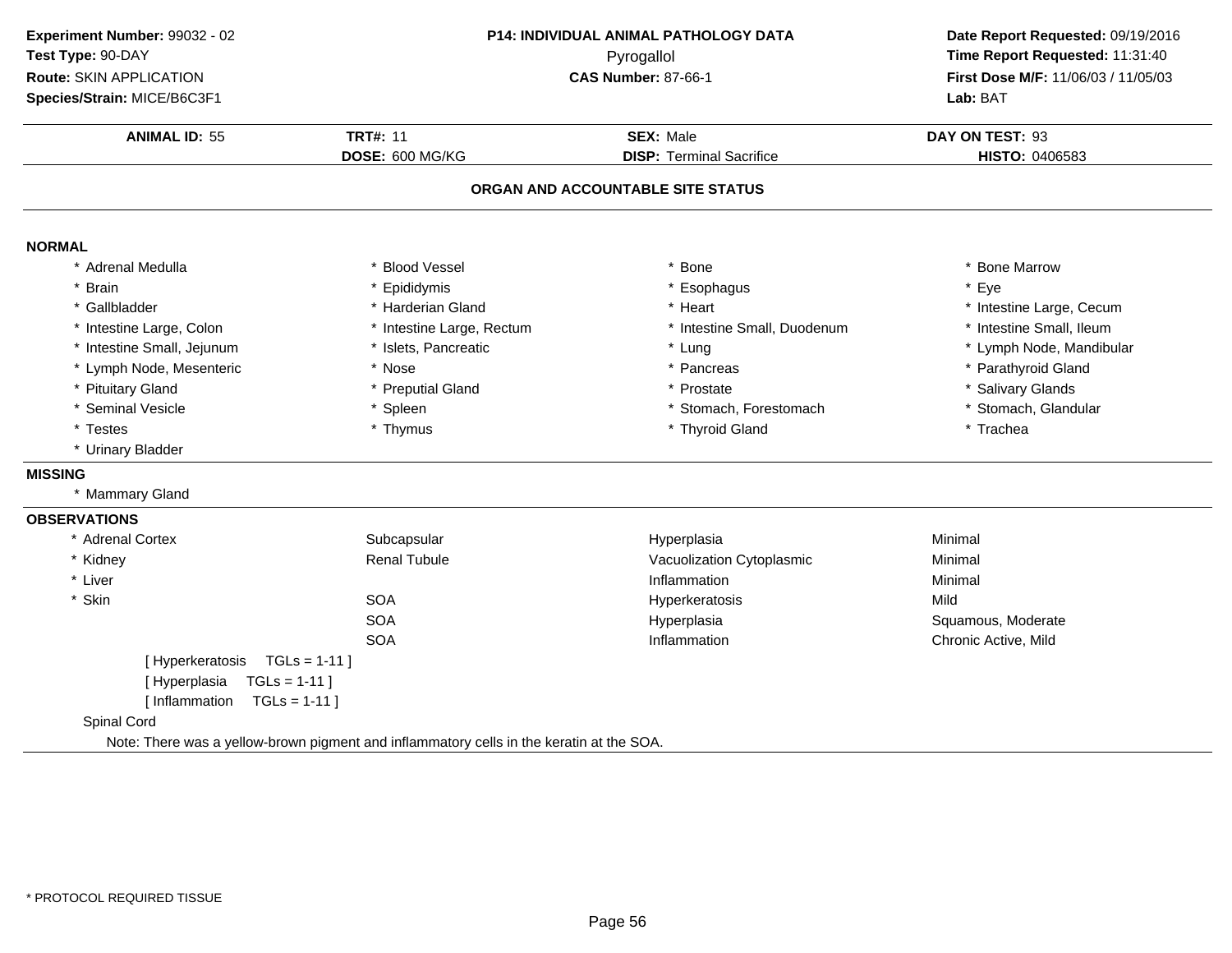| Experiment Number: 99032 - 02                         | P14: INDIVIDUAL ANIMAL PATHOLOGY DATA<br>Pyrogallol |                                   | Date Report Requested: 09/19/2016   |  |
|-------------------------------------------------------|-----------------------------------------------------|-----------------------------------|-------------------------------------|--|
| Test Type: 90-DAY                                     |                                                     |                                   | Time Report Requested: 11:31:40     |  |
| Route: SKIN APPLICATION<br><b>CAS Number: 87-66-1</b> |                                                     |                                   | First Dose M/F: 11/06/03 / 11/05/03 |  |
| Species/Strain: MICE/B6C3F1                           |                                                     |                                   | Lab: BAT                            |  |
| <b>ANIMAL ID: 56</b>                                  | <b>TRT#: 11</b>                                     | <b>SEX: Male</b>                  | DAY ON TEST: 93                     |  |
|                                                       | DOSE: 600 MG/KG                                     | <b>DISP: Terminal Sacrifice</b>   | HISTO: 0406584                      |  |
|                                                       |                                                     | ORGAN AND ACCOUNTABLE SITE STATUS |                                     |  |
| <b>NORMAL</b>                                         |                                                     |                                   |                                     |  |
| * Adrenal Medulla                                     | * Blood Vessel                                      | Bone                              | * Bone Marrow                       |  |
| * Brain                                               | * Epididymis                                        | Esophagus                         | * Eye                               |  |
| * Gallbladder                                         | * Harderian Gland                                   | * Heart                           | * Intestine Large, Cecum            |  |
| * Intestine Large, Colon                              | * Intestine Large, Rectum                           | * Intestine Small, Duodenum       | * Intestine Small, Ileum            |  |
| * Intestine Small, Jejunum                            | * Islets, Pancreatic                                | * Lung                            | * Lymph Node, Mandibular            |  |
| * Lymph Node, Mesenteric                              | * Nose                                              | * Pancreas                        | * Pituitary Gland                   |  |
| * Preputial Gland                                     | * Prostate                                          | * Salivary Glands                 | * Seminal Vesicle                   |  |
| * Spleen                                              | * Stomach, Forestomach                              | Stomach, Glandular                | * Testes                            |  |
| * Thymus                                              | * Thyroid Gland                                     | * Trachea                         | * Urinary Bladder                   |  |
| <b>MISSING</b>                                        |                                                     |                                   |                                     |  |
| * Mammary Gland                                       | * Parathyroid Gland                                 |                                   |                                     |  |
| <b>OBSERVATIONS</b>                                   |                                                     |                                   |                                     |  |
| * Adrenal Cortex                                      | Subcapsular                                         | Hyperplasia                       | Minimal                             |  |
| * Kidney                                              |                                                     | Inflammation                      | Minimal                             |  |
|                                                       | <b>Renal Tubule</b>                                 | Vacuolization Cytoplasmic         | Minimal                             |  |
| * Liver                                               |                                                     | Inflammation                      | Minimal                             |  |
| * Skin                                                | <b>SOA</b>                                          | Hyperkeratosis                    | Minimal                             |  |
|                                                       | <b>SOA</b>                                          | Hyperplasia                       | Squamous, Mild                      |  |
|                                                       | <b>SOA</b>                                          | Inflammation                      | Chronic Active, Mild                |  |
| [Hyperkeratosis                                       | $TGLs = 1-11$                                       |                                   |                                     |  |
| [Hyperplasia<br>$TGLs = 1-11$                         |                                                     |                                   |                                     |  |
| [Inflammation<br>$TGLs = 1-11$                        |                                                     |                                   |                                     |  |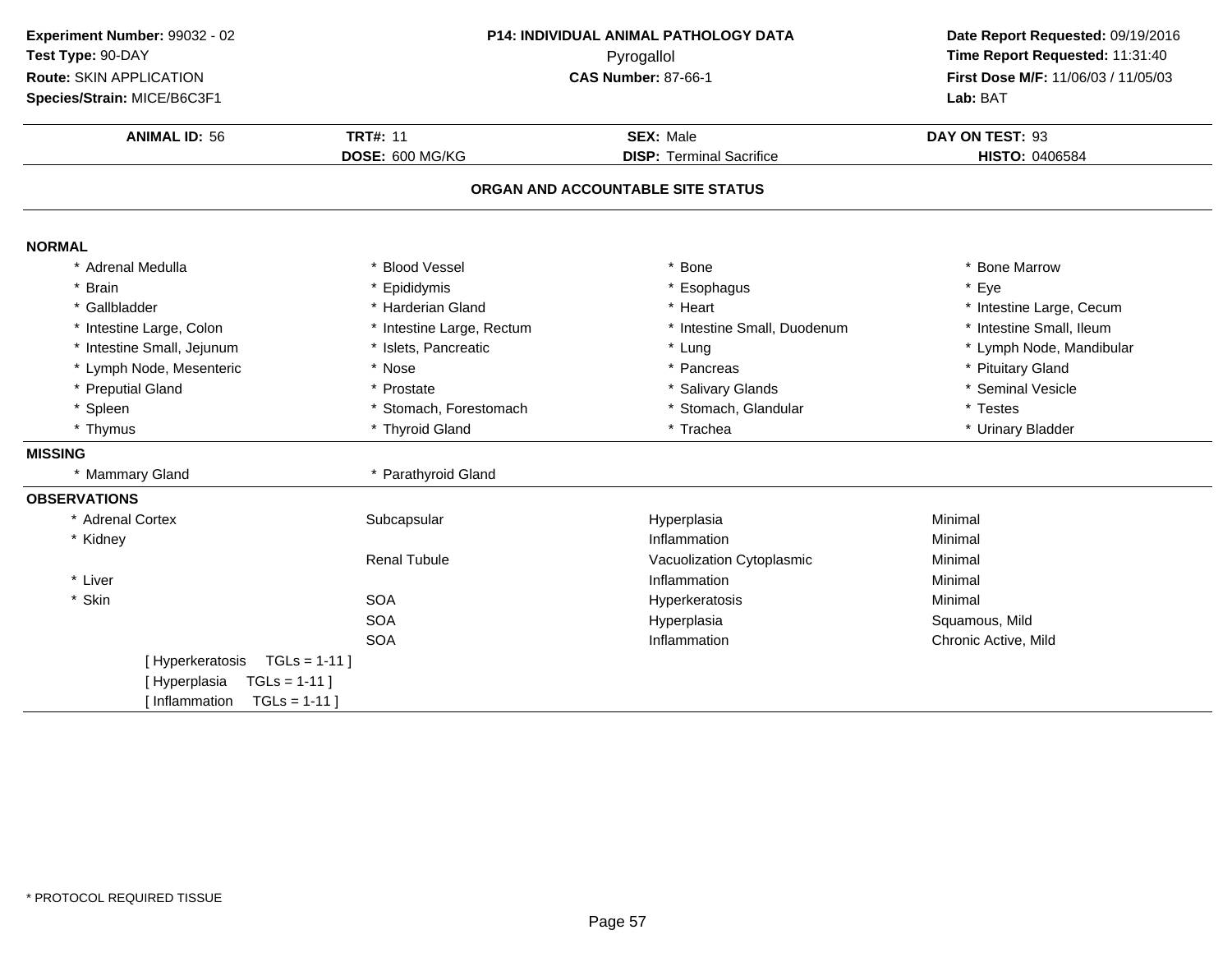| Experiment Number: 99032 - 02 |                                                                                                    | <b>P14: INDIVIDUAL ANIMAL PATHOLOGY DATA</b> | Date Report Requested: 09/19/2016                                      |
|-------------------------------|----------------------------------------------------------------------------------------------------|----------------------------------------------|------------------------------------------------------------------------|
| Test Type: 90-DAY             | Pyrogallol                                                                                         |                                              | Time Report Requested: 11:31:40<br>First Dose M/F: 11/06/03 / 11/05/03 |
| Route: SKIN APPLICATION       |                                                                                                    | <b>CAS Number: 87-66-1</b>                   |                                                                        |
| Species/Strain: MICE/B6C3F1   |                                                                                                    |                                              | Lab: BAT                                                               |
| <b>ANIMAL ID: 57</b>          | <b>TRT#: 11</b>                                                                                    | <b>SEX: Male</b>                             | DAY ON TEST: 93                                                        |
|                               | DOSE: 600 MG/KG                                                                                    | <b>DISP: Terminal Sacrifice</b>              | HISTO: 0406585                                                         |
|                               |                                                                                                    | ORGAN AND ACCOUNTABLE SITE STATUS            |                                                                        |
| <b>NORMAL</b>                 |                                                                                                    |                                              |                                                                        |
| * Adrenal Cortex              | * Adrenal Medulla                                                                                  | * Blood Vessel                               | * Bone                                                                 |
| * Bone Marrow                 | <b>Brain</b>                                                                                       | * Epididymis                                 | * Esophagus                                                            |
| * Eye                         | * Gallbladder                                                                                      | * Harderian Gland                            | * Heart                                                                |
| * Intestine Large, Cecum      | * Intestine Large, Colon                                                                           | * Intestine Large, Rectum                    | * Intestine Small, Duodenum                                            |
| * Intestine Small, Ileum      | * Intestine Small, Jejunum                                                                         | * Islets, Pancreatic                         | * Liver                                                                |
| * Lung                        | * Lymph Node, Mandibular                                                                           | * Lymph Node, Mesenteric                     | * Nose                                                                 |
| * Pancreas                    | * Parathyroid Gland                                                                                | * Pituitary Gland                            | * Preputial Gland                                                      |
| * Prostate                    | * Salivary Glands                                                                                  | * Seminal Vesicle                            | * Stomach, Forestomach                                                 |
| * Stomach, Glandular          | * Testes                                                                                           | * Thymus                                     | * Thyroid Gland                                                        |
| * Trachea                     | * Urinary Bladder                                                                                  |                                              |                                                                        |
| <b>MISSING</b>                |                                                                                                    |                                              |                                                                        |
| * Mammary Gland               |                                                                                                    |                                              |                                                                        |
| <b>OBSERVATIONS</b>           |                                                                                                    |                                              |                                                                        |
| * Kidney                      |                                                                                                    | Inflammation                                 | Minimal                                                                |
|                               | <b>Renal Tubule</b>                                                                                | Vacuolization Cytoplasmic                    | Minimal                                                                |
| * Skin                        | <b>SOA</b>                                                                                         | Hyperkeratosis                               | Minimal                                                                |
|                               | <b>SOA</b>                                                                                         | Hyperplasia                                  | Squamous, Mild                                                         |
|                               | <b>SOA</b>                                                                                         | Inflammation                                 | Chronic Active, Moderate                                               |
|                               | <b>SOA</b>                                                                                         | Ulcer                                        | Mild                                                                   |
|                               | Note: The keratin at the SOA had a yellowish-brown discoloration and contained inflammatory cells. |                                              |                                                                        |
| [Hyperkeratosis TGLs = 1-11]  |                                                                                                    |                                              |                                                                        |
| $TGLs = 1-11$<br>[Hyperplasia |                                                                                                    |                                              |                                                                        |
| [Inflammation TGLs = 1-11]    |                                                                                                    |                                              |                                                                        |
| [Ulcer TGLs = 1-11]           |                                                                                                    |                                              |                                                                        |
| * Spleen                      |                                                                                                    | Hematopoietic Cell Proliferation             | Mild                                                                   |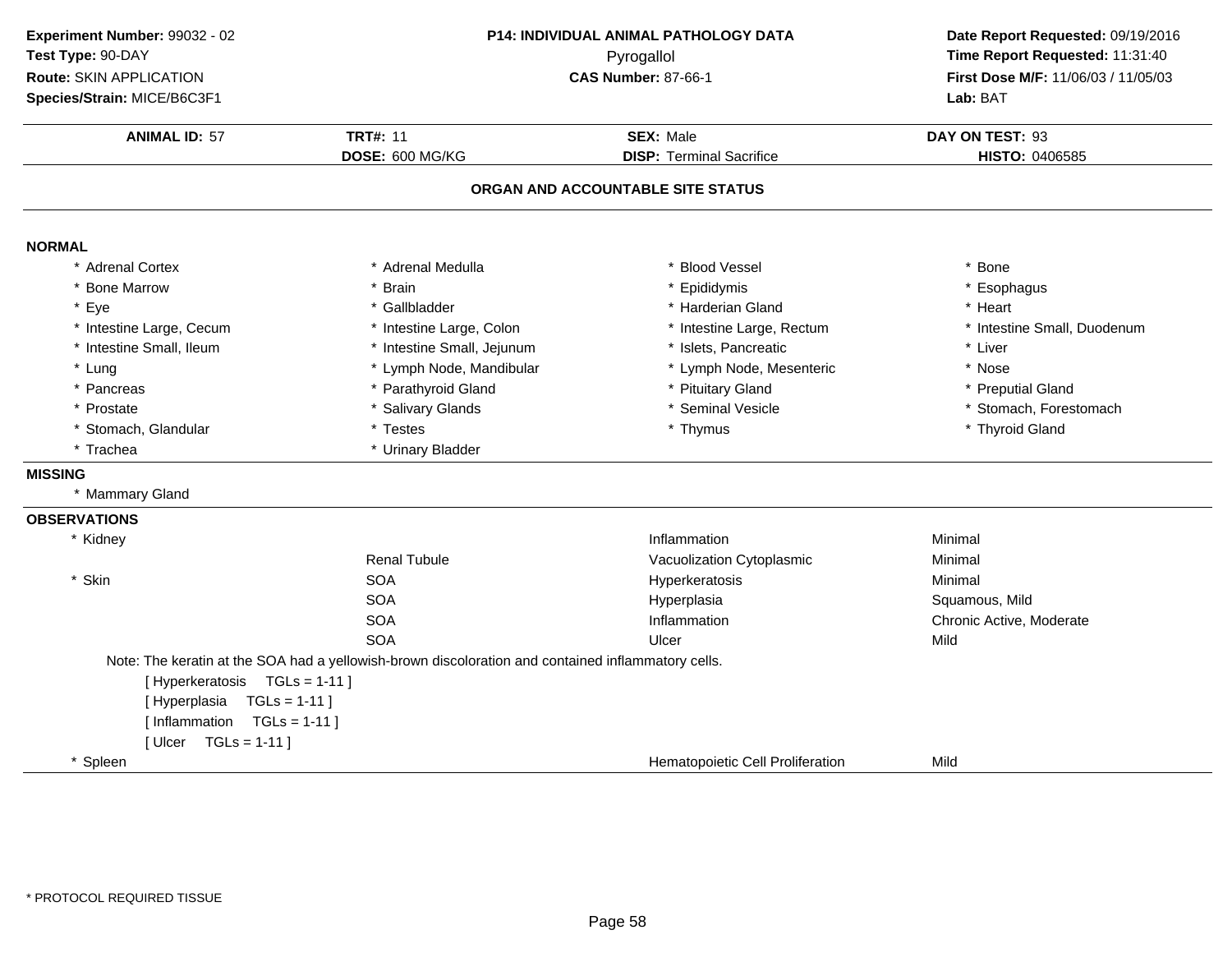| Experiment Number: 99032 - 02   |                                          | P14: INDIVIDUAL ANIMAL PATHOLOGY DATA | Date Report Requested: 09/19/2016   |
|---------------------------------|------------------------------------------|---------------------------------------|-------------------------------------|
| Test Type: 90-DAY               | Pyrogallol<br><b>CAS Number: 87-66-1</b> |                                       | Time Report Requested: 11:31:40     |
| Route: SKIN APPLICATION         |                                          |                                       | First Dose M/F: 11/06/03 / 11/05/03 |
| Species/Strain: MICE/B6C3F1     |                                          |                                       | Lab: BAT                            |
| <b>ANIMAL ID: 58</b>            | <b>TRT#: 11</b>                          | <b>SEX: Male</b>                      | DAY ON TEST: 93                     |
|                                 | DOSE: 600 MG/KG                          | <b>DISP: Terminal Sacrifice</b>       | HISTO: 0406586                      |
|                                 |                                          | ORGAN AND ACCOUNTABLE SITE STATUS     |                                     |
| <b>NORMAL</b>                   |                                          |                                       |                                     |
| * Adrenal Medulla               | * Blood Vessel                           | Bone                                  | * Bone Marrow                       |
| * Brain                         | * Epididymis                             | Esophagus                             | * Eye                               |
| * Gallbladder                   | * Harderian Gland                        | * Heart                               | * Intestine Large, Cecum            |
| * Intestine Large, Colon        | * Intestine Large, Rectum                | * Intestine Small, Duodenum           | * Intestine Small, Ileum            |
| * Intestine Small, Jejunum      | * Islets, Pancreatic                     | * Liver                               | * Lymph Node, Mandibular            |
| * Lymph Node, Mesenteric        | * Nose                                   | * Pancreas                            | * Pituitary Gland                   |
| * Preputial Gland               | * Prostate                               | * Salivary Glands                     | * Seminal Vesicle                   |
| * Spleen                        | * Stomach, Forestomach                   | * Stomach, Glandular                  | * Testes                            |
| * Thymus                        | * Thyroid Gland                          | * Trachea                             | * Urinary Bladder                   |
| <b>MISSING</b>                  |                                          |                                       |                                     |
| * Mammary Gland                 | * Parathyroid Gland                      |                                       |                                     |
| <b>OBSERVATIONS</b>             |                                          |                                       |                                     |
| * Adrenal Cortex                | Subcapsular                              | Hyperplasia                           | Minimal                             |
| * Kidney                        |                                          | Inflammation                          | Minimal                             |
|                                 |                                          | Nephropathy                           | Mild                                |
| * Lung                          | Serosa                                   | Inflammation                          | Minimal                             |
| * Skin                          | <b>SOA</b>                               | Hyperkeratosis                        | Minimal                             |
|                                 | <b>SOA</b>                               | Hyperplasia                           | Squamous, Mild                      |
|                                 | <b>SOA</b>                               | Inflammation                          | Chronic Active, Mild                |
| [Hyperkeratosis TGLs = 1-11]    |                                          |                                       |                                     |
| $TGLs = 1-11$<br>[Hyperplasia   |                                          |                                       |                                     |
| $TGLs = 1-11$<br>[ Inflammation |                                          |                                       |                                     |
| * Thyroid GI                    |                                          |                                       |                                     |
| Note: One thyroid missing.      |                                          |                                       |                                     |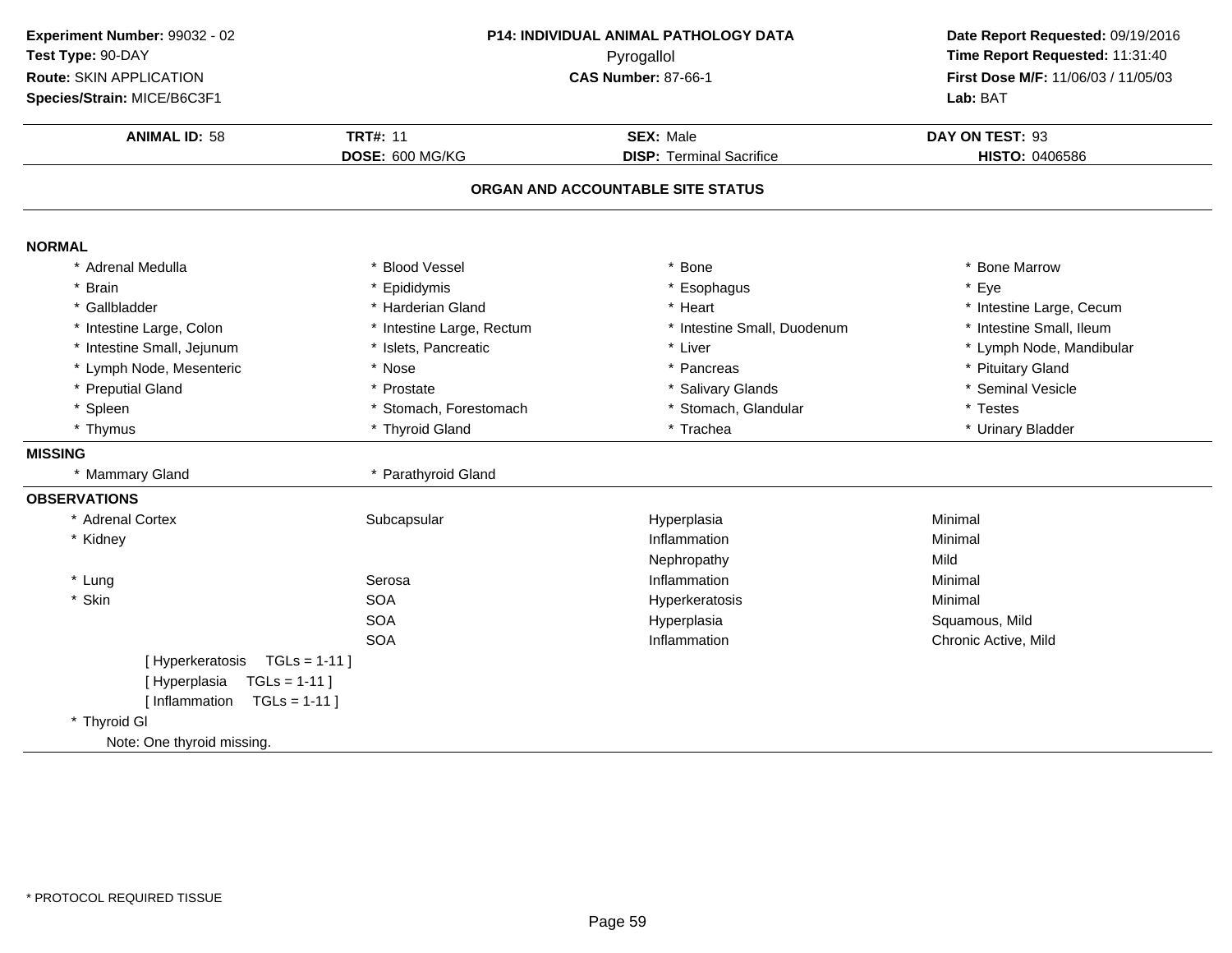| Experiment Number: 99032 - 02   |                                                                                                 | <b>P14: INDIVIDUAL ANIMAL PATHOLOGY DATA</b> | Date Report Requested: 09/19/2016                                      |
|---------------------------------|-------------------------------------------------------------------------------------------------|----------------------------------------------|------------------------------------------------------------------------|
| Test Type: 90-DAY               | Pyrogallol                                                                                      |                                              | Time Report Requested: 11:31:40<br>First Dose M/F: 11/06/03 / 11/05/03 |
| Route: SKIN APPLICATION         |                                                                                                 | <b>CAS Number: 87-66-1</b>                   |                                                                        |
| Species/Strain: MICE/B6C3F1     |                                                                                                 |                                              | Lab: BAT                                                               |
| <b>ANIMAL ID: 59</b>            | <b>TRT#: 11</b>                                                                                 | <b>SEX: Male</b>                             | DAY ON TEST: 93                                                        |
|                                 | DOSE: 600 MG/KG                                                                                 | <b>DISP: Terminal Sacrifice</b>              | HISTO: 0406587                                                         |
|                                 |                                                                                                 | ORGAN AND ACCOUNTABLE SITE STATUS            |                                                                        |
|                                 |                                                                                                 |                                              |                                                                        |
| <b>NORMAL</b>                   |                                                                                                 |                                              |                                                                        |
| * Adrenal Medulla               | * Blood Vessel                                                                                  | * Bone                                       | * Bone Marrow                                                          |
| <b>Brain</b>                    | * Epididymis                                                                                    | * Esophagus                                  | * Eye                                                                  |
| * Gallbladder                   | * Harderian Gland                                                                               | * Heart                                      | * Intestine Large, Cecum                                               |
| * Intestine Large, Colon        | * Intestine Large, Rectum                                                                       | * Intestine Small, Duodenum                  | * Intestine Small, Ileum                                               |
| * Intestine Small, Jejunum      | * Islets, Pancreatic                                                                            | * Liver                                      | * Lung                                                                 |
| * Lymph Node, Mandibular        | * Lymph Node, Mesenteric                                                                        | * Nose                                       | * Pancreas                                                             |
| <b>Pituitary Gland</b>          | * Preputial Gland                                                                               | * Salivary Glands                            | * Seminal Vesicle                                                      |
| * Stomach, Forestomach          | * Stomach, Glandular                                                                            | * Testes                                     | * Thymus                                                               |
| * Thyroid Gland                 | * Trachea                                                                                       |                                              |                                                                        |
| <b>MISSING</b>                  |                                                                                                 |                                              |                                                                        |
| * Mammary Gland                 | * Parathyroid Gland                                                                             |                                              |                                                                        |
| <b>OBSERVATIONS</b>             |                                                                                                 |                                              |                                                                        |
| * Adrenal Cortex                | Subcapsular                                                                                     | Hyperplasia                                  | Minimal                                                                |
| * Kidney                        |                                                                                                 | Inflammation                                 | Minimal                                                                |
|                                 | <b>Renal Tubule</b>                                                                             | Vacuolization Cytoplasmic                    | Mild                                                                   |
| * Prostate                      |                                                                                                 | <b>Infiltration Cellular</b>                 | Mononuclear CI, Mild                                                   |
| * Skin                          | <b>SOA</b>                                                                                      | Hyperkeratosis                               | Mild                                                                   |
|                                 | <b>SOA</b>                                                                                      | Hyperplasia                                  | Squamous, Mild                                                         |
|                                 | <b>SOA</b>                                                                                      | Inflammation                                 | Chronic Active, Mild                                                   |
|                                 | Note: The keratin at the SOA had a yellow-brown discoloration and contained inflammatory cells. |                                              |                                                                        |
|                                 | Note: Only minimal inflammation was observed on the skin-SOA non-lesion slide (slide 7).        |                                              |                                                                        |
| [Hyperkeratosis TGLs = 1-11]    |                                                                                                 |                                              |                                                                        |
| $TGLs = 1-11$<br>[Hyperplasia   |                                                                                                 |                                              |                                                                        |
| [ Inflammation<br>$TGLs = 1-11$ |                                                                                                 |                                              |                                                                        |
| * Spleen                        |                                                                                                 | Hematopoietic Cell Proliferation             | Mild                                                                   |
| * Urinary Bladder               |                                                                                                 | Inflammation                                 | Mild                                                                   |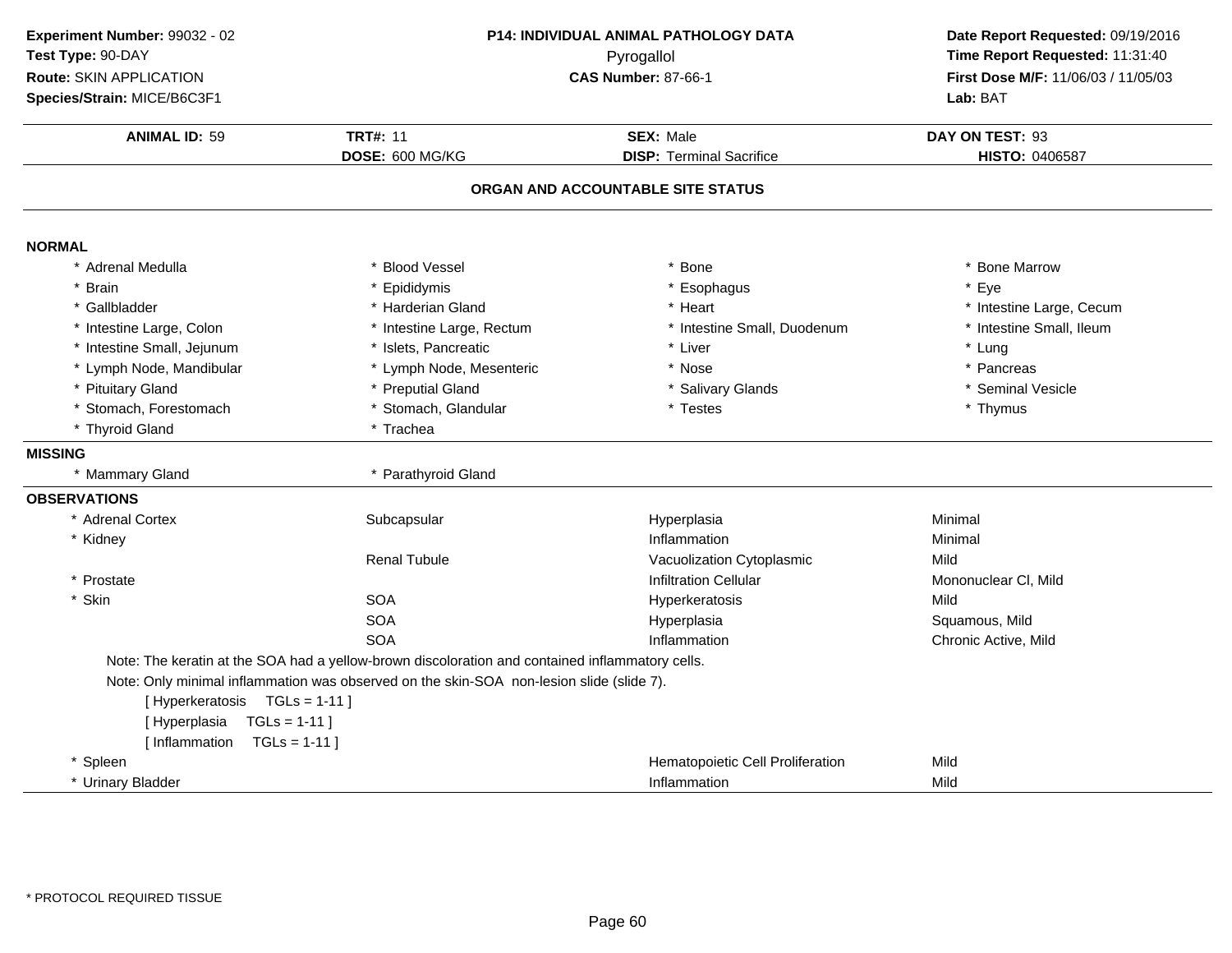| Experiment Number: 99032 - 02<br>Test Type: 90-DAY<br>Route: SKIN APPLICATION<br>Species/Strain: MICE/B6C3F1 | <b>P14: INDIVIDUAL ANIMAL PATHOLOGY DATA</b><br>Pyrogallol<br><b>CAS Number: 87-66-1</b>   |                                                     | Date Report Requested: 09/19/2016<br>Time Report Requested: 11:31:40<br>First Dose M/F: 11/06/03 / 11/05/03<br>Lab: BAT |
|--------------------------------------------------------------------------------------------------------------|--------------------------------------------------------------------------------------------|-----------------------------------------------------|-------------------------------------------------------------------------------------------------------------------------|
| <b>ANIMAL ID: 60</b>                                                                                         | <b>TRT#: 11</b><br>DOSE: 600 MG/KG                                                         | <b>SEX: Male</b><br><b>DISP: Terminal Sacrifice</b> | DAY ON TEST: 93<br>HISTO: 0406588                                                                                       |
|                                                                                                              |                                                                                            | ORGAN AND ACCOUNTABLE SITE STATUS                   |                                                                                                                         |
| <b>NORMAL</b>                                                                                                |                                                                                            |                                                     |                                                                                                                         |
| * Adrenal Medulla                                                                                            | * Blood Vessel                                                                             | * Bone                                              | * Bone Marrow                                                                                                           |
| <b>Brain</b>                                                                                                 | * Epididymis                                                                               | * Esophagus                                         | * Eye                                                                                                                   |
| * Gallbladder                                                                                                | * Harderian Gland                                                                          | * Heart                                             | * Intestine Large, Cecum                                                                                                |
| * Intestine Large, Colon                                                                                     | * Intestine Large, Rectum                                                                  | * Intestine Small, Duodenum                         | * Intestine Small, Ileum                                                                                                |
| * Intestine Small, Jejunum                                                                                   | * Islets, Pancreatic                                                                       | * Liver                                             | * Lung                                                                                                                  |
| * Lymph Node, Mandibular                                                                                     | * Lymph Node, Mesenteric                                                                   | * Nose                                              | * Pancreas                                                                                                              |
| * Parathyroid Gland                                                                                          | * Pituitary Gland                                                                          | * Preputial Gland                                   | * Prostate                                                                                                              |
| * Salivary Glands                                                                                            | * Seminal Vesicle                                                                          | * Stomach, Forestomach                              | * Stomach, Glandular                                                                                                    |
| * Testes                                                                                                     | * Thymus                                                                                   | * Thyroid Gland                                     | * Trachea                                                                                                               |
| * Urinary Bladder                                                                                            |                                                                                            |                                                     |                                                                                                                         |
| <b>MISSING</b>                                                                                               |                                                                                            |                                                     |                                                                                                                         |
| * Mammary Gland                                                                                              |                                                                                            |                                                     |                                                                                                                         |
| <b>OBSERVATIONS</b>                                                                                          |                                                                                            |                                                     |                                                                                                                         |
| * Adrenal Cortex                                                                                             | Subcapsular                                                                                | Hyperplasia                                         | Mild                                                                                                                    |
| * Kidney                                                                                                     | <b>Renal Tubule</b>                                                                        | Vacuolization Cytoplasmic                           | Mild                                                                                                                    |
| * Skin                                                                                                       | <b>SOA</b>                                                                                 | Hyperkeratosis                                      | Mild                                                                                                                    |
|                                                                                                              | <b>SOA</b>                                                                                 | Hyperplasia                                         | Squamous, Mild                                                                                                          |
|                                                                                                              | <b>SOA</b>                                                                                 | Inflammation                                        | Chronic Active, Mild                                                                                                    |
|                                                                                                              | <b>SOA</b>                                                                                 | Ulcer                                               | Mild                                                                                                                    |
| Note: Skin SOA-nonlesion (slide 7) was missing.                                                              |                                                                                            |                                                     |                                                                                                                         |
|                                                                                                              | Note: The keratin at the SOA was discolored yellow-brown and contained inflammatory cells. |                                                     |                                                                                                                         |
| [Hyperkeratosis TGLs = 1-11]                                                                                 |                                                                                            |                                                     |                                                                                                                         |
| [Hyperplasia<br>$TGLs = 1-11$                                                                                |                                                                                            |                                                     |                                                                                                                         |
| [ Inflammation<br>$TGLs = 1-11$ ]                                                                            |                                                                                            |                                                     |                                                                                                                         |
| * Spleen                                                                                                     |                                                                                            | Hematopoietic Cell Proliferation                    | Mild                                                                                                                    |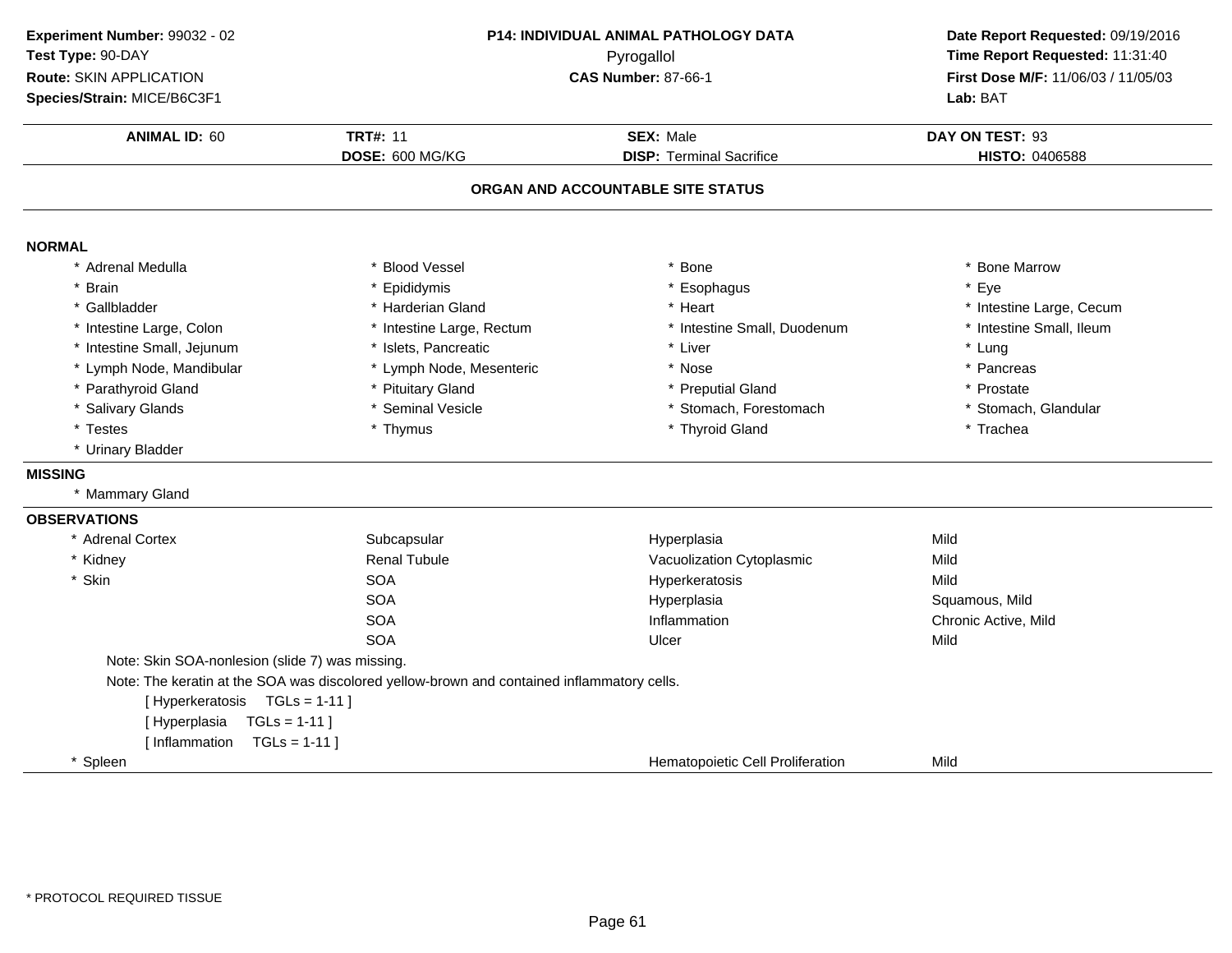| P14: INDIVIDUAL ANIMAL PATHOLOGY DATA<br>Experiment Number: 99032 - 02 |                                                                                 | Date Report Requested: 09/19/2016 |                                     |
|------------------------------------------------------------------------|---------------------------------------------------------------------------------|-----------------------------------|-------------------------------------|
| Test Type: 90-DAY                                                      | Pyrogallol                                                                      |                                   | Time Report Requested: 11:31:40     |
| Route: SKIN APPLICATION                                                |                                                                                 | <b>CAS Number: 87-66-1</b>        | First Dose M/F: 11/06/03 / 11/05/03 |
| Species/Strain: MICE/B6C3F1                                            |                                                                                 |                                   | Lab: BAT                            |
| <b>ANIMAL ID: 61</b>                                                   | <b>TRT#: 2</b>                                                                  | <b>SEX: Female</b>                | DAY ON TEST: 93                     |
|                                                                        | DOSE: 0 MG/KG                                                                   | <b>DISP: Terminal Sacrifice</b>   | HISTO: 0406589                      |
|                                                                        |                                                                                 | ORGAN AND ACCOUNTABLE SITE STATUS |                                     |
| <b>NORMAL</b>                                                          |                                                                                 |                                   |                                     |
| * Adrenal Medulla                                                      | * Blood Vessel                                                                  | * Bone                            | * Bone Marrow                       |
| * Brain                                                                | * Esophagus                                                                     | * Eye                             | * Gallbladder                       |
| * Harderian Gland                                                      | * Heart                                                                         | * Intestine Large, Cecum          | * Intestine Large, Colon            |
| * Intestine Large, Rectum                                              | * Intestine Small, Duodenum                                                     | * Intestine Small, Ileum          | * Intestine Small, Jejunum          |
| * Islets, Pancreatic                                                   | * Kidney                                                                        | * Lung                            | * Lymph Node, Mandibular            |
| * Lymph Node, Mesenteric                                               | * Mammary Gland                                                                 | * Nose                            | * Ovary                             |
| * Pancreas                                                             | * Parathyroid Gland                                                             | * Pituitary Gland                 | * Salivary Glands                   |
| * Skin                                                                 | * Spleen                                                                        | * Stomach, Forestomach            | * Stomach, Glandular                |
| * Thymus                                                               | * Thyroid Gland                                                                 | * Trachea                         | * Urinary Bladder                   |
| * Uterus                                                               |                                                                                 |                                   |                                     |
| <b>OBSERVATIONS</b>                                                    |                                                                                 |                                   |                                     |
| * Adrenal Cortex                                                       | Subcapsular                                                                     | Hyperplasia                       | Mild                                |
|                                                                        | Note: Vacuolization in the x-zone was a normal aging finding and not diagnosed. |                                   |                                     |
| * Clitoral Gland                                                       |                                                                                 | Inflammation                      | Minimal                             |
| * Liver                                                                |                                                                                 | Hematopoietic Cell Proliferation  | Minimal                             |
|                                                                        |                                                                                 | Inflammation                      | Minimal                             |
| * Skin                                                                 |                                                                                 |                                   |                                     |
| Note: Site of Application Normal                                       |                                                                                 |                                   |                                     |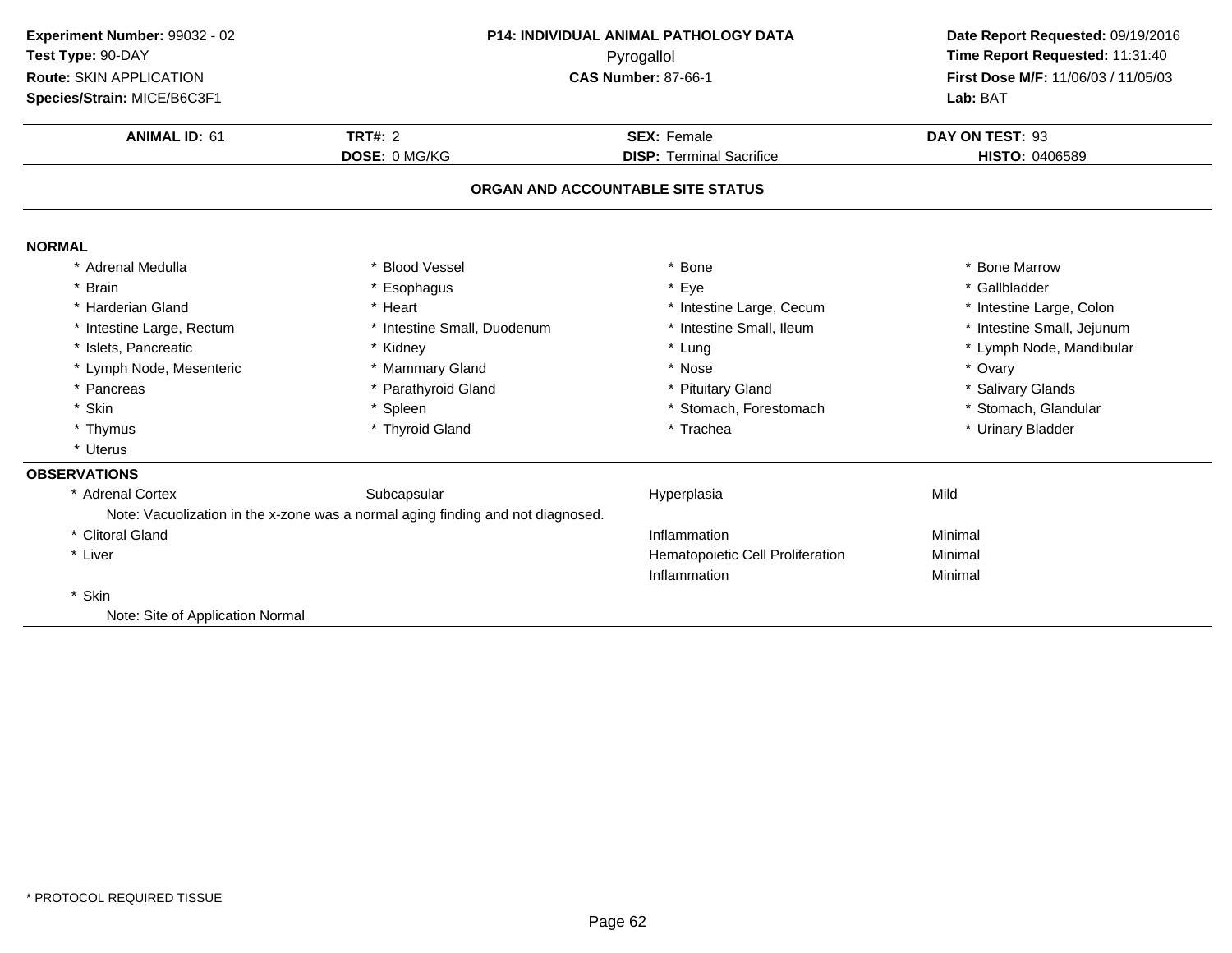| Experiment Number: 99032 - 02 | <b>P14: INDIVIDUAL ANIMAL PATHOLOGY DATA</b><br>Pyrogallol<br><b>CAS Number: 87-66-1</b> |                                   | Date Report Requested: 09/19/2016   |
|-------------------------------|------------------------------------------------------------------------------------------|-----------------------------------|-------------------------------------|
| Test Type: 90-DAY             |                                                                                          |                                   | Time Report Requested: 11:31:40     |
| Route: SKIN APPLICATION       |                                                                                          |                                   | First Dose M/F: 11/06/03 / 11/05/03 |
| Species/Strain: MICE/B6C3F1   |                                                                                          |                                   | Lab: BAT                            |
| <b>ANIMAL ID: 62</b>          | TRT#: $2$                                                                                | <b>SEX: Female</b>                | DAY ON TEST: 93                     |
|                               | <b>DOSE: 0 MG/KG</b>                                                                     | <b>DISP: Terminal Sacrifice</b>   | <b>HISTO: 0406590</b>               |
|                               |                                                                                          | ORGAN AND ACCOUNTABLE SITE STATUS |                                     |
| <b>NORMAL</b>                 |                                                                                          |                                   |                                     |
| * Adrenal Medulla             | * Blood Vessel                                                                           | Bone                              | * Bone Marrow                       |
| * Brain                       | * Clitoral Gland                                                                         | Ear                               | * Esophagus                         |
| * Eye                         | * Gallbladder                                                                            | * Harderian Gland                 | * Heart                             |
| * Intestine Large, Cecum      | * Intestine Large, Colon                                                                 | * Intestine Large, Rectum         | * Intestine Small, Duodenum         |
| * Intestine Small, Ileum      | * Intestine Small, Jejunum                                                               | * Islets, Pancreatic              | * Kidney                            |
| * Lymph Node, Mandibular      | * Lymph Node, Mesenteric                                                                 | * Mammary Gland                   | * Nose                              |
| * Ovary                       | * Pancreas                                                                               | * Parathyroid Gland               | * Pituitary Gland                   |
| * Salivary Glands             | * Stomach, Forestomach                                                                   | * Stomach, Glandular              | * Thymus                            |
| * Thyroid Gland               | * Trachea                                                                                | * Urinary Bladder                 | * Uterus                            |
| <b>OBSERVATIONS</b>           |                                                                                          |                                   |                                     |
| * Adrenal Cortex              | Subcapsular                                                                              | Hyperplasia                       | Minimal                             |
| * Liver                       |                                                                                          | Hematopoietic Cell Proliferation  | Minimal                             |
| * Lung                        |                                                                                          | Alveolar/Bronchiolar Adenoma      |                                     |
| * Skin                        | <b>SOA</b>                                                                               | Inflammation                      | Chronic Active, Focal, Minimal      |
| * Spleen                      |                                                                                          | Hematopoietic Cell Proliferation  | Mild                                |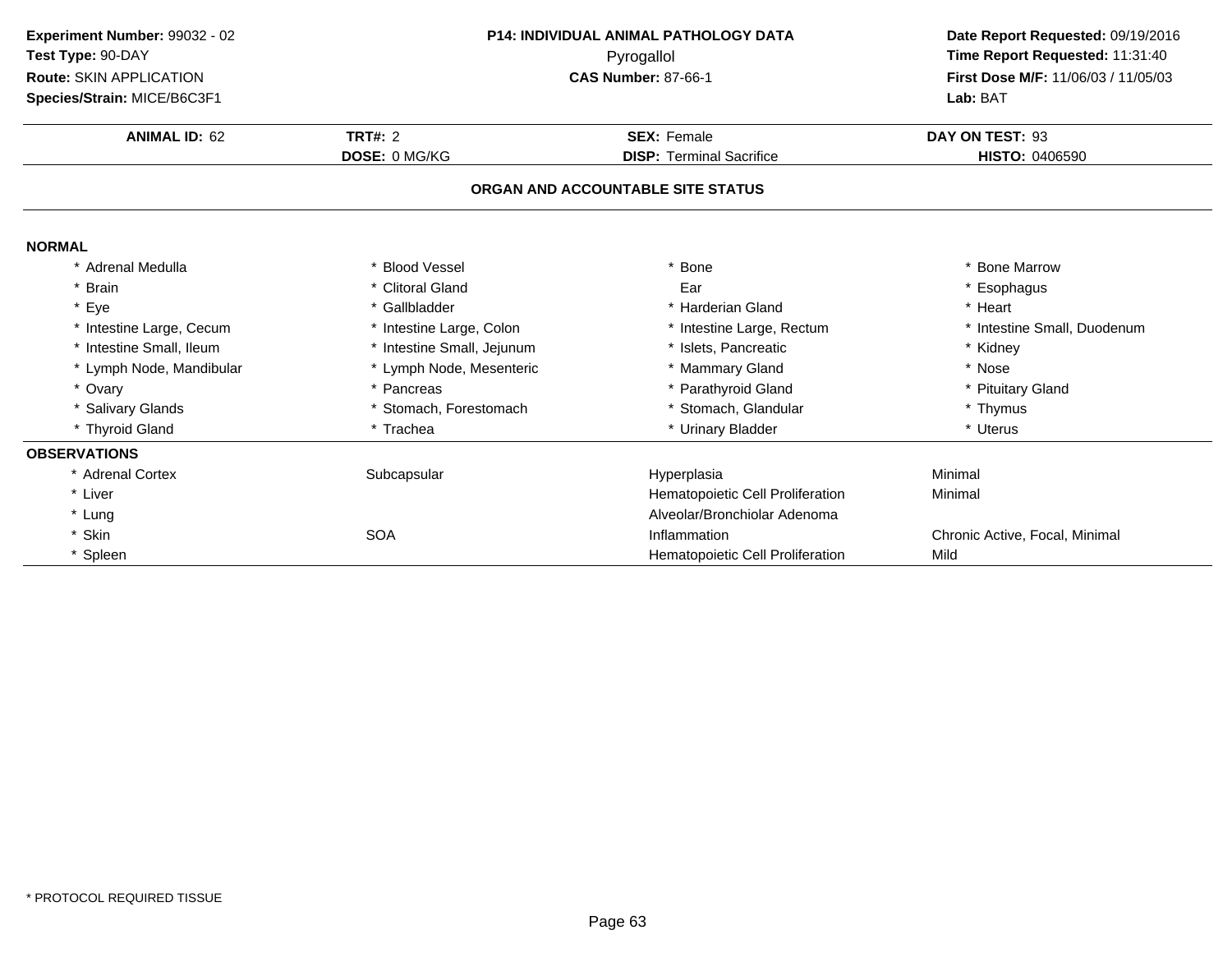| Experiment Number: 99032 - 02    | P14: INDIVIDUAL ANIMAL PATHOLOGY DATA<br>Pyrogallol |                                   | Date Report Requested: 09/19/2016   |  |
|----------------------------------|-----------------------------------------------------|-----------------------------------|-------------------------------------|--|
| Test Type: 90-DAY                |                                                     |                                   | Time Report Requested: 11:31:40     |  |
| Route: SKIN APPLICATION          |                                                     | <b>CAS Number: 87-66-1</b>        | First Dose M/F: 11/06/03 / 11/05/03 |  |
| Species/Strain: MICE/B6C3F1      |                                                     |                                   | Lab: BAT                            |  |
| <b>ANIMAL ID: 63</b>             | <b>TRT#: 2</b>                                      | <b>SEX: Female</b>                | DAY ON TEST: 93                     |  |
|                                  | DOSE: 0 MG/KG                                       | <b>DISP: Terminal Sacrifice</b>   | HISTO: 0406591                      |  |
|                                  |                                                     | ORGAN AND ACCOUNTABLE SITE STATUS |                                     |  |
| <b>NORMAL</b>                    |                                                     |                                   |                                     |  |
| * Adrenal Medulla                | * Blood Vessel                                      | <b>Bone</b>                       | * Bone Marrow                       |  |
| * Brain                          | * Clitoral Gland                                    | Esophagus                         | * Eye                               |  |
| * Gallbladder                    | * Harderian Gland                                   | * Heart                           | * Intestine Large, Colon            |  |
| * Intestine Large, Rectum        | * Intestine Small, Duodenum                         | * Intestine Small, Ileum          | * Intestine Small, Jejunum          |  |
| * Islets, Pancreatic             | * Lung                                              | * Lymph Node, Mandibular          | * Lymph Node, Mesenteric            |  |
| * Mammary Gland                  | * Nose                                              | * Ovary                           | * Pancreas                          |  |
| * Pituitary Gland                | * Salivary Glands                                   | * Skin                            | * Spleen                            |  |
| * Stomach, Forestomach           | * Stomach, Glandular                                | * Thymus                          | * Thyroid Gland                     |  |
| * Trachea                        | * Urinary Bladder                                   | * Uterus                          |                                     |  |
| <b>MISSING</b>                   |                                                     |                                   |                                     |  |
| * Parathyroid Gland              |                                                     |                                   |                                     |  |
| <b>OBSERVATIONS</b>              |                                                     |                                   |                                     |  |
| * Adrenal Cortex                 | Subcapsular                                         | Hyperplasia                       | Minimal                             |  |
| * Intestine Large, Cecum         | Lymphoid Tiss                                       | Hyperplasia                       | Mild                                |  |
| * Kidney                         |                                                     | Inflammation                      | Minimal                             |  |
| * Liver                          |                                                     | Hematopoietic Cell Proliferation  | Minimal                             |  |
|                                  |                                                     | Inflammation                      | Minimal                             |  |
| * Skin                           |                                                     |                                   |                                     |  |
| Note: Site of Application Normal |                                                     |                                   |                                     |  |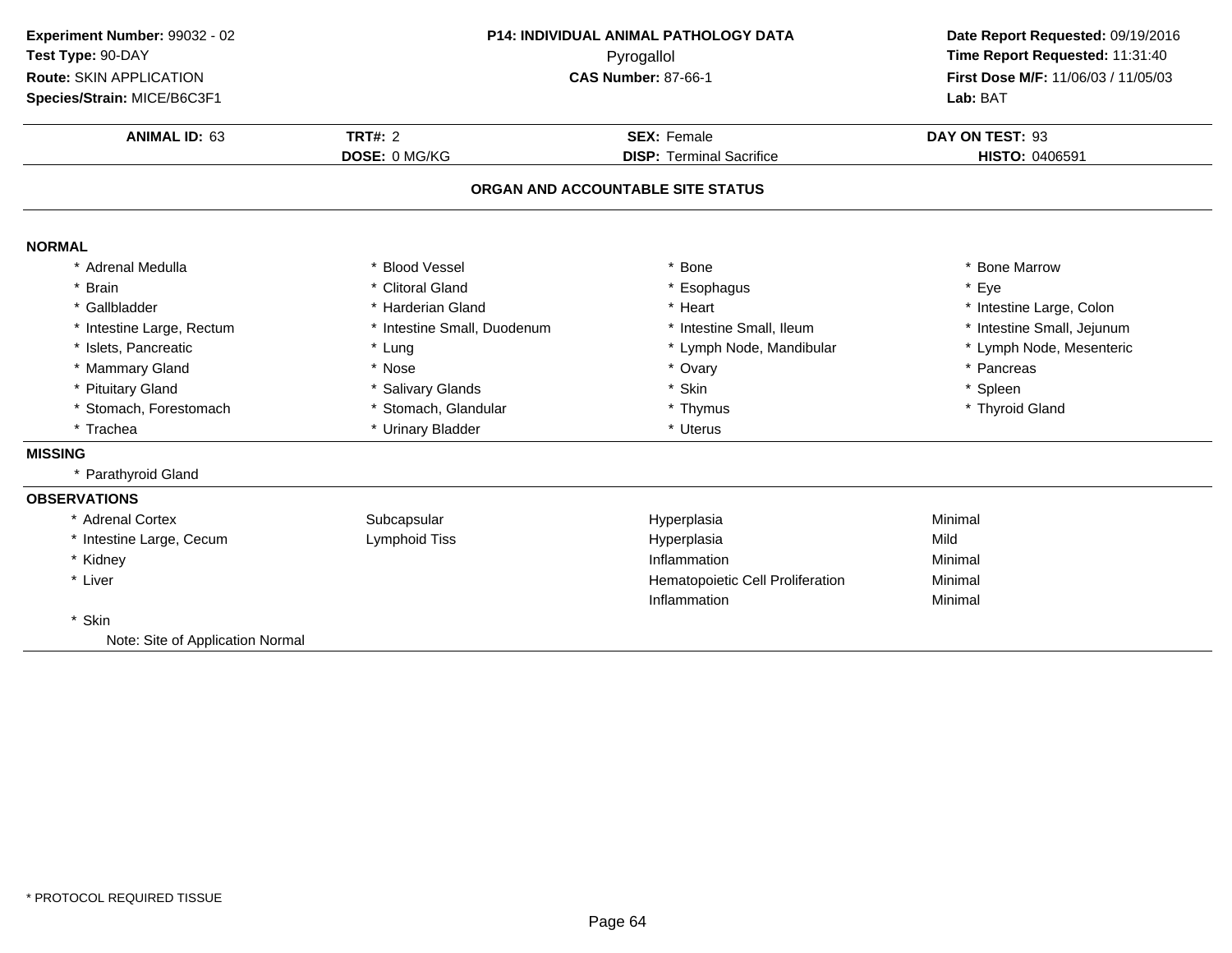| Experiment Number: 99032 - 02    | P14: INDIVIDUAL ANIMAL PATHOLOGY DATA |                                   | Date Report Requested: 09/19/2016                                      |  |
|----------------------------------|---------------------------------------|-----------------------------------|------------------------------------------------------------------------|--|
| Test Type: 90-DAY                |                                       | Pyrogallol                        | Time Report Requested: 11:31:40<br>First Dose M/F: 11/06/03 / 11/05/03 |  |
| <b>Route: SKIN APPLICATION</b>   |                                       | <b>CAS Number: 87-66-1</b>        |                                                                        |  |
| Species/Strain: MICE/B6C3F1      |                                       |                                   | Lab: BAT                                                               |  |
| <b>ANIMAL ID: 64</b>             | <b>TRT#: 2</b>                        | <b>SEX: Female</b>                | DAY ON TEST: 93                                                        |  |
|                                  | DOSE: 0 MG/KG                         | <b>DISP: Terminal Sacrifice</b>   | HISTO: 0406592                                                         |  |
|                                  |                                       | ORGAN AND ACCOUNTABLE SITE STATUS |                                                                        |  |
| <b>NORMAL</b>                    |                                       |                                   |                                                                        |  |
| * Adrenal Medulla                | * Blood Vessel                        | * Bone                            | <b>Bone Marrow</b>                                                     |  |
| * Brain                          | * Clitoral Gland                      | * Esophagus                       | * Eye                                                                  |  |
| * Gallbladder                    | * Harderian Gland                     | * Heart                           | * Intestine Large, Cecum                                               |  |
| * Intestine Large, Colon         | * Intestine Large, Rectum             | * Intestine Small, Duodenum       | * Intestine Small, Ileum                                               |  |
| * Intestine Small, Jejunum       | * Islets, Pancreatic                  | * Lung                            | * Lymph Node, Mandibular                                               |  |
| * Lymph Node, Mesenteric         | * Mammary Gland                       | * Nose                            | * Ovary                                                                |  |
| * Pancreas                       | * Pituitary Gland                     | * Salivary Glands                 | * Skin                                                                 |  |
| * Spleen                         | * Stomach, Forestomach                | * Stomach, Glandular              | * Thymus                                                               |  |
| * Thyroid Gland                  | * Trachea                             | * Urinary Bladder                 | * Uterus                                                               |  |
| <b>MISSING</b>                   |                                       |                                   |                                                                        |  |
| * Parathyroid Gland              |                                       |                                   |                                                                        |  |
| <b>OBSERVATIONS</b>              |                                       |                                   |                                                                        |  |
| * Adrenal Cortex                 | Subcapsular                           | Hyperplasia                       | Minimal                                                                |  |
| * Kidney                         |                                       | Inflammation                      | Minimal                                                                |  |
| * Liver                          |                                       | Inflammation                      | Minimal                                                                |  |
| * Skin                           |                                       |                                   |                                                                        |  |
| Note: Site of Application Normal |                                       |                                   |                                                                        |  |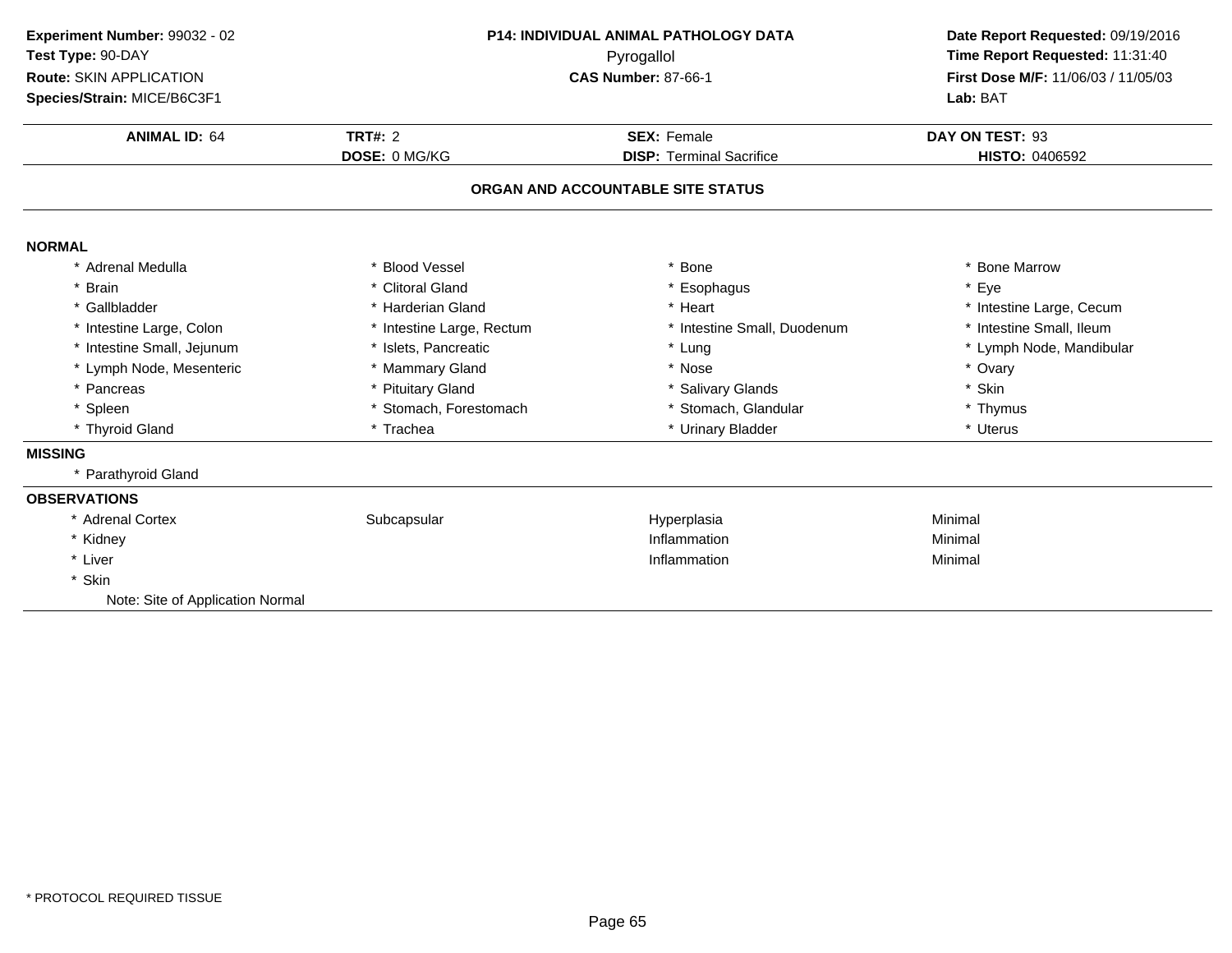| Experiment Number: 99032 - 02    | <b>P14: INDIVIDUAL ANIMAL PATHOLOGY DATA</b><br>Pyrogallol |                                   | Date Report Requested: 09/19/2016   |  |
|----------------------------------|------------------------------------------------------------|-----------------------------------|-------------------------------------|--|
| Test Type: 90-DAY                |                                                            |                                   | Time Report Requested: 11:31:40     |  |
| <b>Route: SKIN APPLICATION</b>   |                                                            | <b>CAS Number: 87-66-1</b>        | First Dose M/F: 11/06/03 / 11/05/03 |  |
| Species/Strain: MICE/B6C3F1      |                                                            |                                   | Lab: BAT                            |  |
| <b>ANIMAL ID: 65</b>             | <b>TRT#: 2</b>                                             | <b>SEX: Female</b>                | DAY ON TEST: 93                     |  |
|                                  | DOSE: 0 MG/KG                                              | <b>DISP: Terminal Sacrifice</b>   | <b>HISTO: 0406593</b>               |  |
|                                  |                                                            | ORGAN AND ACCOUNTABLE SITE STATUS |                                     |  |
| <b>NORMAL</b>                    |                                                            |                                   |                                     |  |
| * Adrenal Medulla                | * Blood Vessel                                             | Bone                              | * Bone Marrow                       |  |
| * Brain                          | * Clitoral Gland                                           | * Esophagus                       | * Eye                               |  |
| * Harderian Gland                | * Heart                                                    | * Intestine Large, Cecum          | * Intestine Large, Colon            |  |
| * Intestine Large, Rectum        | * Intestine Small, Duodenum                                | * Intestine Small, Ileum          | * Intestine Small, Jejunum          |  |
| * Islets, Pancreatic             | * Kidney                                                   | Lung                              | * Lymph Node, Mandibular            |  |
| * Lymph Node, Mesenteric         | * Mammary Gland                                            | * Nose                            | * Ovary                             |  |
| * Pancreas                       | * Parathyroid Gland                                        | * Pituitary Gland                 | * Salivary Glands                   |  |
| * Skin                           | * Spleen                                                   | * Stomach, Forestomach            | * Stomach, Glandular                |  |
| * Thymus                         | * Thyroid Gland                                            | * Trachea                         | * Urinary Bladder                   |  |
| * Uterus                         |                                                            |                                   |                                     |  |
| <b>OBSERVATIONS</b>              |                                                            |                                   |                                     |  |
| * Adrenal Cortex                 | Subcapsular                                                | Hyperplasia                       | Minimal                             |  |
| * Gallbladder                    |                                                            | <b>Infiltration Cellular</b>      | Mononuclear CI, Mild                |  |
| * Liver                          |                                                            | Hematopoietic Cell Proliferation  | Minimal                             |  |
| * Skin                           |                                                            |                                   |                                     |  |
| Note: Site of Application Normal |                                                            |                                   |                                     |  |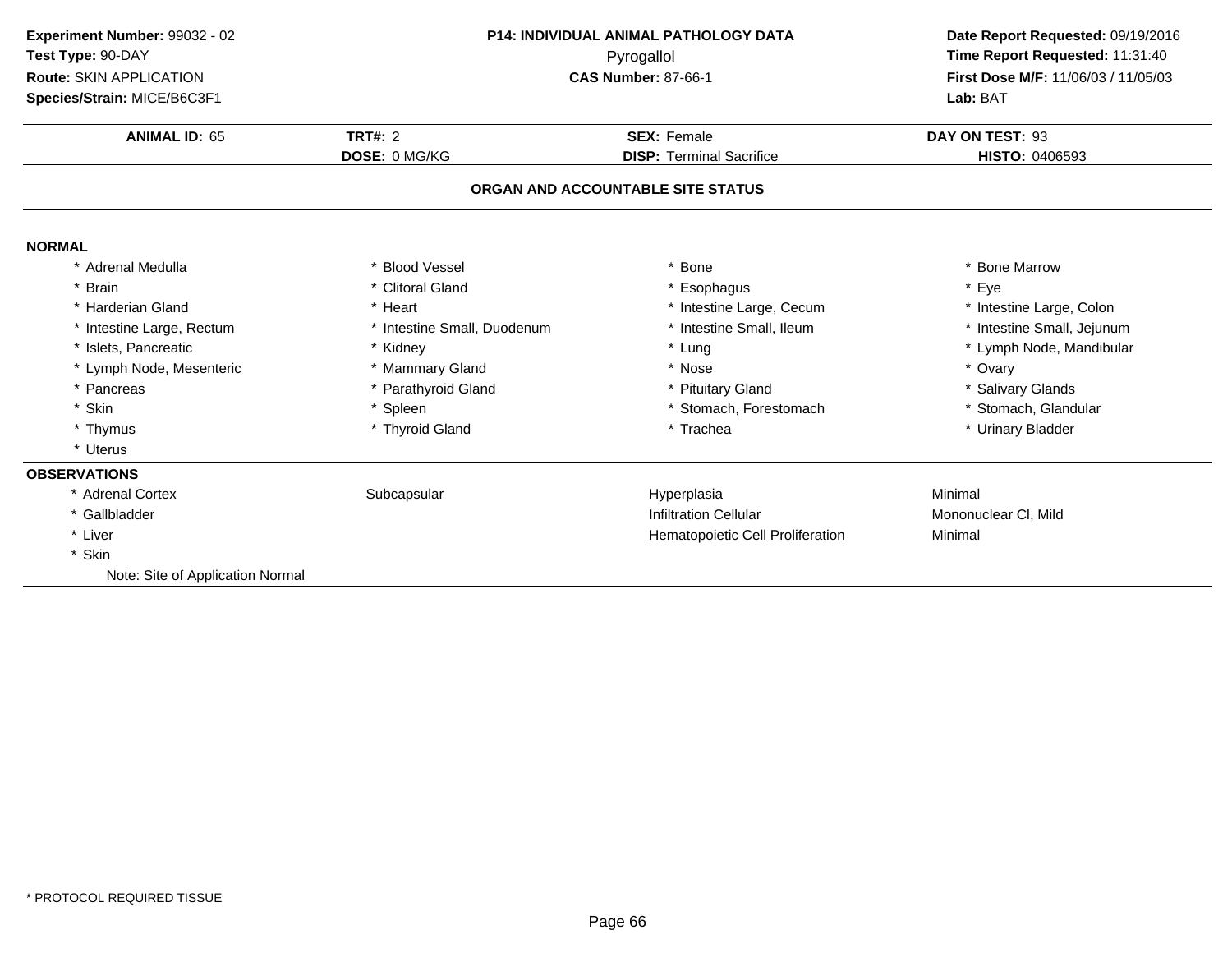| Experiment Number: 99032 - 02<br>Test Type: 90-DAY | <b>P14: INDIVIDUAL ANIMAL PATHOLOGY DATA</b><br>Pyrogallol |                                   | Date Report Requested: 09/19/2016<br>Time Report Requested: 11:31:40 |
|----------------------------------------------------|------------------------------------------------------------|-----------------------------------|----------------------------------------------------------------------|
| <b>Route: SKIN APPLICATION</b>                     |                                                            | <b>CAS Number: 87-66-1</b>        | First Dose M/F: 11/06/03 / 11/05/03                                  |
| Species/Strain: MICE/B6C3F1                        |                                                            |                                   | Lab: BAT                                                             |
| <b>ANIMAL ID: 66</b>                               | <b>TRT#: 2</b>                                             | <b>SEX: Female</b>                | DAY ON TEST: 93                                                      |
|                                                    | <b>DOSE: 0 MG/KG</b>                                       | <b>DISP: Terminal Sacrifice</b>   | <b>HISTO: 0406594</b>                                                |
|                                                    |                                                            | ORGAN AND ACCOUNTABLE SITE STATUS |                                                                      |
| <b>NORMAL</b>                                      |                                                            |                                   |                                                                      |
| * Adrenal Medulla                                  | * Blood Vessel                                             | Bone                              | * Bone Marrow                                                        |
| * Brain                                            | * Clitoral Gland                                           | * Esophagus                       | * Eye                                                                |
| * Gallbladder                                      | * Harderian Gland                                          | * Heart                           | * Intestine Large, Colon                                             |
| * Intestine Large, Rectum                          | * Intestine Small, Duodenum                                | * Intestine Small, Ileum          | * Intestine Small, Jejunum                                           |
| * Islets, Pancreatic                               | * Lung                                                     | Lymph Node, Mandibular            | * Lymph Node, Mesenteric                                             |
| * Mammary Gland                                    | * Nose                                                     | * Ovary                           | * Pancreas                                                           |
| * Parathyroid Gland                                | * Pituitary Gland                                          | * Salivary Glands                 | * Skin                                                               |
| * Spleen                                           | * Stomach, Forestomach                                     | * Stomach, Glandular              | * Thymus                                                             |
| * Thyroid Gland                                    | * Trachea                                                  | * Urinary Bladder                 | * Uterus                                                             |
| <b>OBSERVATIONS</b>                                |                                                            |                                   |                                                                      |
| * Adrenal Cortex                                   | Subcapsular                                                | Hyperplasia                       | Mild                                                                 |
| * Intestine Large, Cecum                           |                                                            | Hyperplasia                       | Lymphoid, Mild                                                       |
| * Kidney                                           |                                                            | Inflammation                      | Minimal                                                              |
| * Liver                                            |                                                            | Hematopoietic Cell Proliferation  | Minimal                                                              |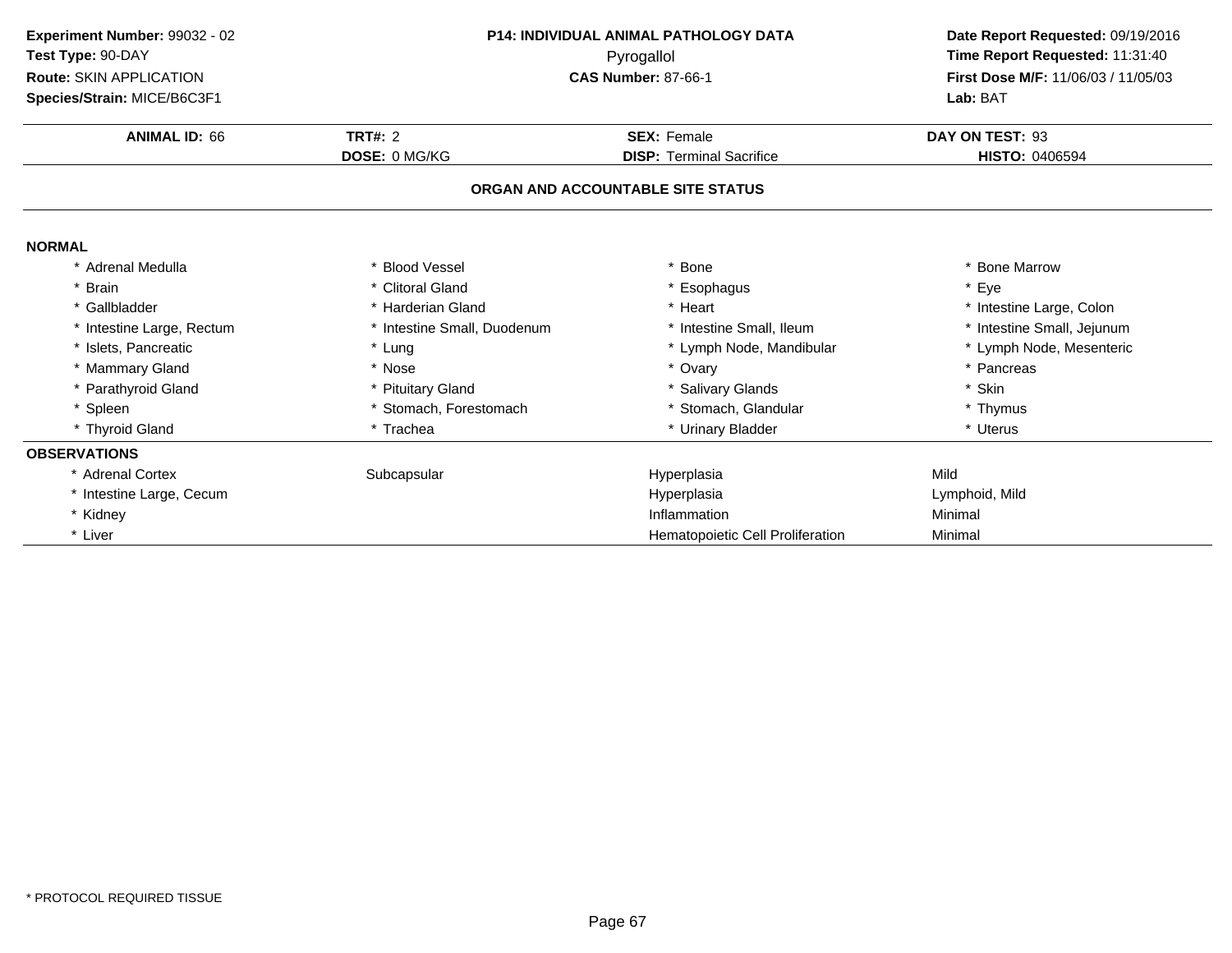| Experiment Number: 99032 - 02<br>Test Type: 90-DAY<br><b>Route: SKIN APPLICATION</b><br>Species/Strain: MICE/B6C3F1 | <b>P14: INDIVIDUAL ANIMAL PATHOLOGY DATA</b><br>Pyrogallol<br><b>CAS Number: 87-66-1</b> |                                   | Date Report Requested: 09/19/2016<br>Time Report Requested: 11:31:40<br>First Dose M/F: 11/06/03 / 11/05/03<br>Lab: BAT |  |
|---------------------------------------------------------------------------------------------------------------------|------------------------------------------------------------------------------------------|-----------------------------------|-------------------------------------------------------------------------------------------------------------------------|--|
| <b>ANIMAL ID: 67</b>                                                                                                | <b>TRT#: 2</b>                                                                           | <b>SEX: Female</b>                | DAY ON TEST: 93                                                                                                         |  |
|                                                                                                                     | DOSE: 0 MG/KG                                                                            | <b>DISP: Terminal Sacrifice</b>   | HISTO: 0406595                                                                                                          |  |
|                                                                                                                     |                                                                                          | ORGAN AND ACCOUNTABLE SITE STATUS |                                                                                                                         |  |
| <b>NORMAL</b>                                                                                                       |                                                                                          |                                   |                                                                                                                         |  |
| * Adrenal Medulla                                                                                                   | <b>Blood Vessel</b>                                                                      | * Bone                            | * Bone Marrow                                                                                                           |  |
| <b>Brain</b>                                                                                                        | * Clitoral Gland                                                                         | * Esophagus                       | * Eye                                                                                                                   |  |
| * Gallbladder                                                                                                       | * Harderian Gland                                                                        | * Heart                           | * Intestine Large, Cecum                                                                                                |  |
| * Intestine Large, Colon                                                                                            | * Intestine Large, Rectum                                                                | * Intestine Small, Duodenum       | * Intestine Small, Ileum                                                                                                |  |
| * Intestine Small, Jejunum                                                                                          | * Islets, Pancreatic                                                                     | * Lung                            | * Lymph Node, Mandibular                                                                                                |  |
| * Lymph Node, Mesenteric                                                                                            | * Mammary Gland                                                                          | * Nose                            | * Ovary                                                                                                                 |  |
| * Pancreas                                                                                                          | * Parathyroid Gland                                                                      | * Pituitary Gland                 | * Salivary Glands                                                                                                       |  |
| Skin                                                                                                                | * Spleen                                                                                 | * Stomach, Forestomach            | * Stomach, Glandular                                                                                                    |  |
| * Thymus                                                                                                            | * Thyroid Gland                                                                          | * Trachea                         | * Urinary Bladder                                                                                                       |  |
| * Uterus                                                                                                            |                                                                                          |                                   |                                                                                                                         |  |
| <b>OBSERVATIONS</b>                                                                                                 |                                                                                          |                                   |                                                                                                                         |  |
| * Adrenal Cortex                                                                                                    | Subcapsular                                                                              | Hyperplasia                       | Mild                                                                                                                    |  |
| * Kidney                                                                                                            |                                                                                          | Nephropathy                       | Minimal                                                                                                                 |  |
| * Liver                                                                                                             |                                                                                          | Inflammation                      | Minimal                                                                                                                 |  |
| * Skin                                                                                                              |                                                                                          |                                   |                                                                                                                         |  |
| Note: Site of Application Normal                                                                                    |                                                                                          |                                   |                                                                                                                         |  |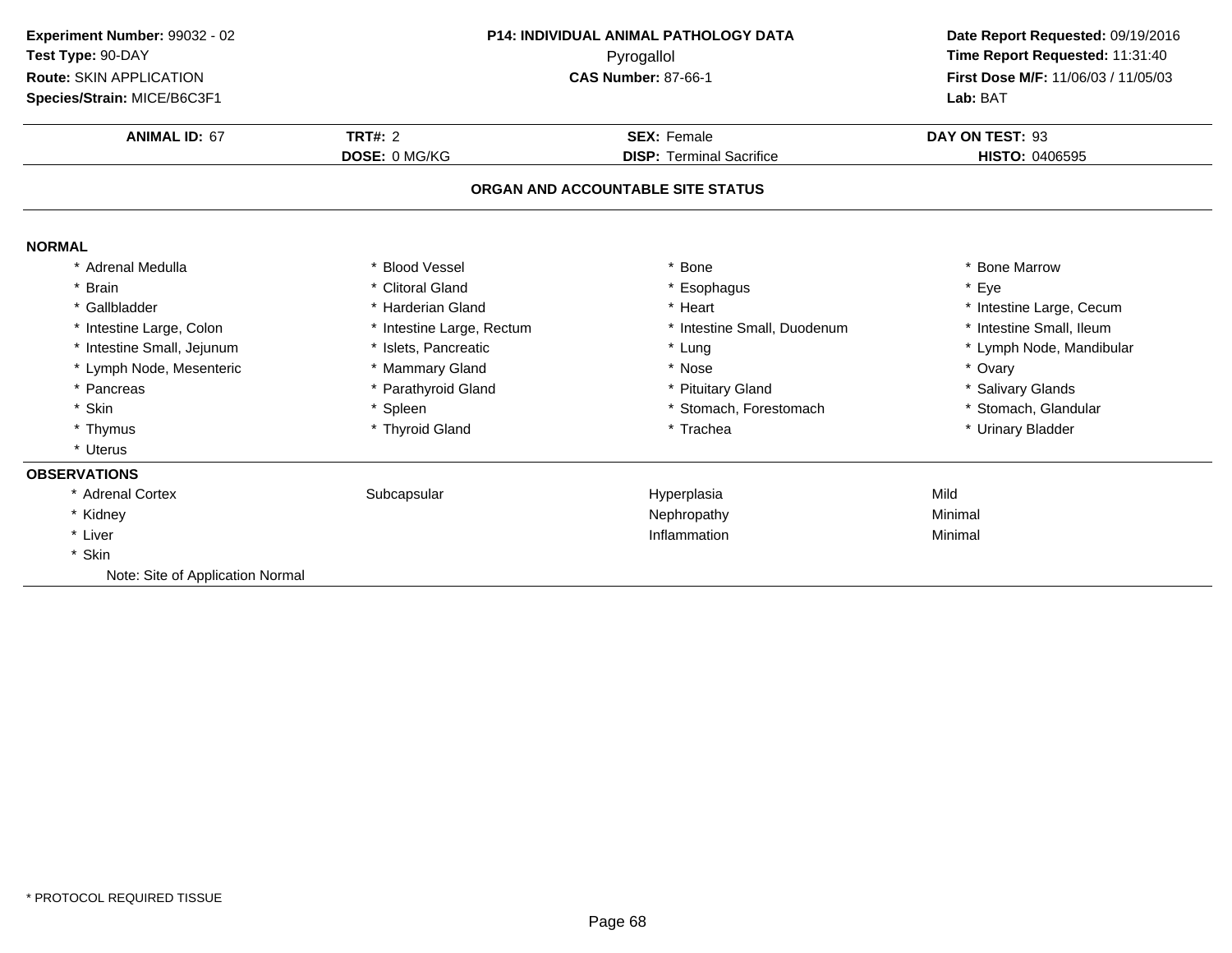| Experiment Number: 99032 - 02    | <b>P14: INDIVIDUAL ANIMAL PATHOLOGY DATA</b> |                                   | Date Report Requested: 09/19/2016   |  |
|----------------------------------|----------------------------------------------|-----------------------------------|-------------------------------------|--|
| Test Type: 90-DAY                |                                              | Time Report Requested: 11:31:40   |                                     |  |
| Route: SKIN APPLICATION          | Pyrogallol<br><b>CAS Number: 87-66-1</b>     |                                   | First Dose M/F: 11/06/03 / 11/05/03 |  |
| Species/Strain: MICE/B6C3F1      |                                              |                                   | Lab: BAT                            |  |
| <b>ANIMAL ID: 68</b>             | <b>TRT#: 2</b>                               | <b>SEX: Female</b>                | DAY ON TEST: 93                     |  |
|                                  | <b>DOSE: 0 MG/KG</b>                         | <b>DISP: Terminal Sacrifice</b>   | <b>HISTO: 0406596</b>               |  |
|                                  |                                              | ORGAN AND ACCOUNTABLE SITE STATUS |                                     |  |
| <b>NORMAL</b>                    |                                              |                                   |                                     |  |
| * Adrenal Medulla                | * Blood Vessel                               | <b>Bone</b>                       | * Bone Marrow                       |  |
| * Brain                          | * Clitoral Gland                             | * Esophagus                       | * Eye                               |  |
| * Gallbladder                    | * Harderian Gland                            | * Heart                           | * Intestine Large, Cecum            |  |
| * Intestine Large, Colon         | * Intestine Large, Rectum                    | * Intestine Small, Duodenum       | * Intestine Small, Ileum            |  |
| * Intestine Small, Jejunum       | * Islets, Pancreatic                         | * Kidney                          | * Lung                              |  |
| * Lymph Node, Mandibular         | * Lymph Node, Mesenteric                     | * Mammary Gland                   | * Nose                              |  |
| * Ovary                          | * Pancreas                                   | * Parathyroid Gland               | * Pituitary Gland                   |  |
| * Salivary Glands                | * Skin                                       | * Spleen                          | * Stomach, Forestomach              |  |
| * Stomach, Glandular             | * Thymus                                     | * Thyroid Gland                   | * Trachea                           |  |
| * Urinary Bladder                | * Uterus                                     |                                   |                                     |  |
| <b>OBSERVATIONS</b>              |                                              |                                   |                                     |  |
| * Adrenal Cortex                 | Subcapsular                                  | Hyperplasia                       | Minimal                             |  |
| * Liver                          |                                              | Hematopoietic Cell Proliferation  | Minimal                             |  |
| * Skin                           |                                              |                                   |                                     |  |
| Note: Site of Application Normal |                                              |                                   |                                     |  |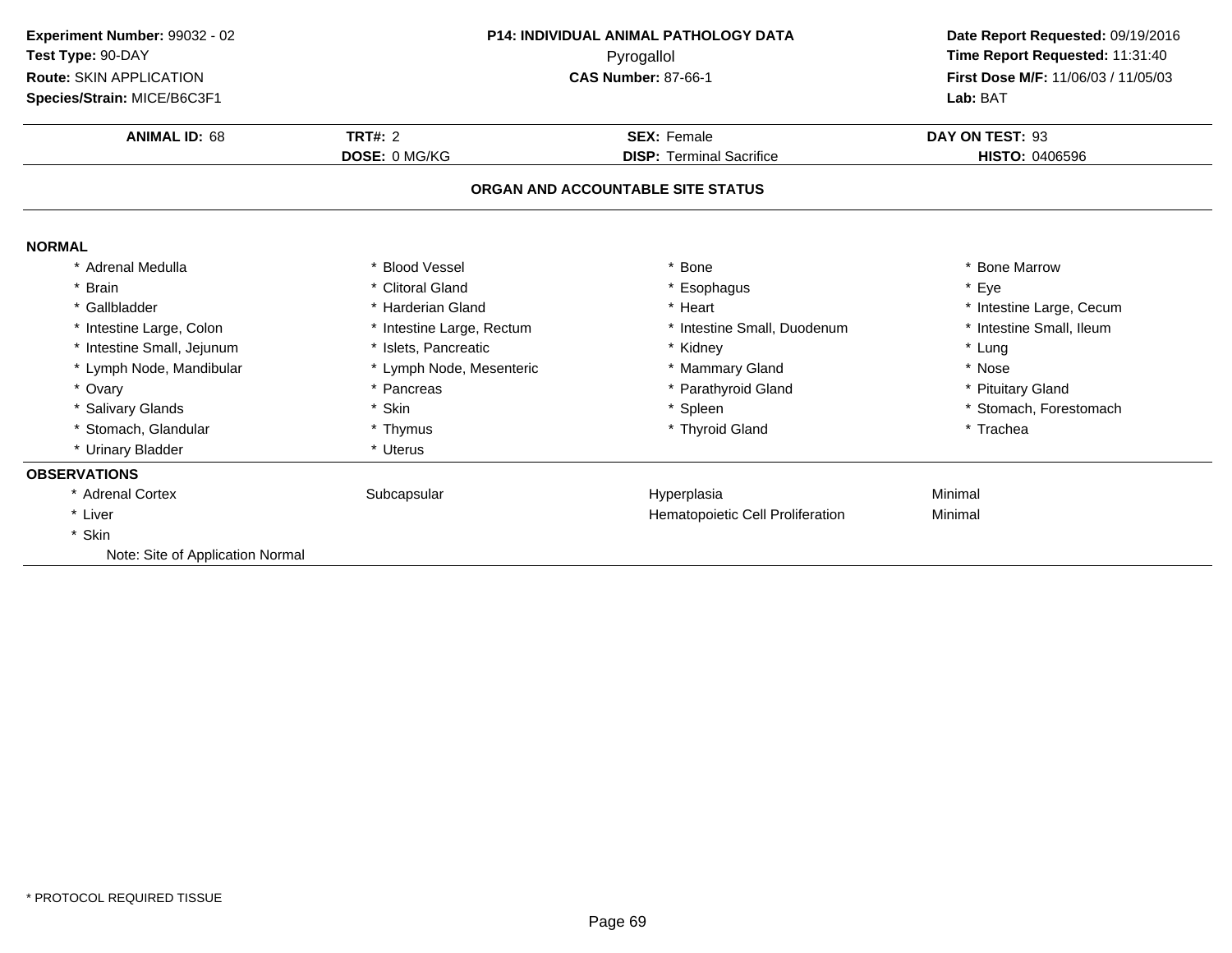| Experiment Number: 99032 - 02                | <b>P14: INDIVIDUAL ANIMAL PATHOLOGY DATA</b> | Date Report Requested: 09/19/2016<br>Time Report Requested: 11:31:40<br>First Dose M/F: 11/06/03 / 11/05/03 |                          |  |
|----------------------------------------------|----------------------------------------------|-------------------------------------------------------------------------------------------------------------|--------------------------|--|
| Test Type: 90-DAY<br>Route: SKIN APPLICATION |                                              |                                                                                                             |                          |  |
| Species/Strain: MICE/B6C3F1                  |                                              | <b>CAS Number: 87-66-1</b>                                                                                  |                          |  |
| <b>ANIMAL ID: 69</b>                         | <b>TRT#: 2</b>                               | <b>SEX: Female</b>                                                                                          |                          |  |
|                                              | DOSE: 0 MG/KG                                | <b>DISP: Terminal Sacrifice</b>                                                                             | HISTO: 0406597           |  |
|                                              |                                              | ORGAN AND ACCOUNTABLE SITE STATUS                                                                           |                          |  |
| <b>NORMAL</b>                                |                                              |                                                                                                             |                          |  |
| * Adrenal Medulla                            | * Blood Vessel                               | * Bone                                                                                                      | * Bone Marrow            |  |
| * Brain                                      | * Clitoral Gland                             | * Esophagus                                                                                                 | * Eye                    |  |
| * Gallbladder                                | * Harderian Gland                            | * Heart                                                                                                     | * Intestine Large, Cecum |  |
| * Intestine Large, Colon                     | * Intestine Large, Rectum                    | * Intestine Small, Duodenum                                                                                 | * Intestine Small, Ileum |  |
| * Islets, Pancreatic                         | * Kidney                                     | * Lung                                                                                                      | * Lymph Node, Mandibular |  |
| * Lymph Node, Mesenteric                     | * Mammary Gland                              | * Nose                                                                                                      | * Ovary                  |  |
| * Pancreas                                   | * Parathyroid Gland                          | * Pituitary Gland                                                                                           | * Salivary Glands        |  |
| * Skin                                       | * Stomach, Forestomach                       | * Stomach, Glandular                                                                                        | * Thymus                 |  |
| * Thyroid Gland                              | * Trachea                                    | * Urinary Bladder                                                                                           | * Uterus                 |  |
| <b>MISSING</b>                               |                                              |                                                                                                             |                          |  |
| Ear                                          |                                              |                                                                                                             |                          |  |
| <b>OBSERVATIONS</b>                          |                                              |                                                                                                             |                          |  |
| * Adrenal Cortex                             | Subcapsular                                  | Hyperplasia                                                                                                 | Minimal                  |  |
| * Intestine Small, Jejunum                   | Peyers Patch                                 | Hyperplasia                                                                                                 | Mild                     |  |
| * Liver                                      |                                              | Hematopoietic Cell Proliferation                                                                            | Minimal                  |  |
| * Skin                                       |                                              |                                                                                                             |                          |  |
| Note: Site of Application Normal             |                                              |                                                                                                             |                          |  |
| * Spleen                                     |                                              | Hematopoietic Cell Proliferation                                                                            | Mild                     |  |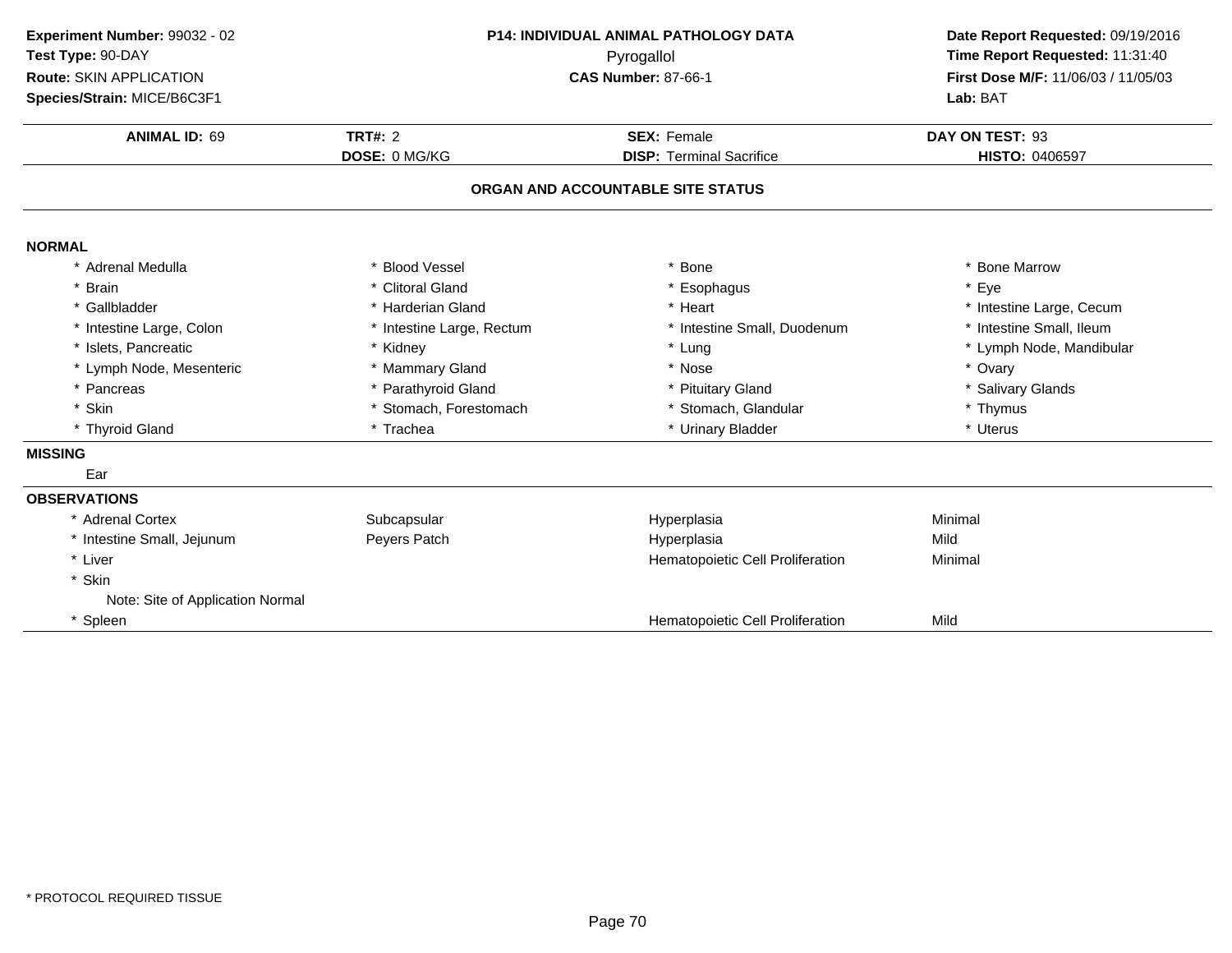| Experiment Number: 99032 - 02<br>Test Type: 90-DAY<br>Route: SKIN APPLICATION<br>Species/Strain: MICE/B6C3F1 | <b>P14: INDIVIDUAL ANIMAL PATHOLOGY DATA</b><br>Pyrogallol<br><b>CAS Number: 87-66-1</b> |                                   | Date Report Requested: 09/19/2016<br>Time Report Requested: 11:31:40<br>First Dose M/F: 11/06/03 / 11/05/03<br>Lab: BAT |  |
|--------------------------------------------------------------------------------------------------------------|------------------------------------------------------------------------------------------|-----------------------------------|-------------------------------------------------------------------------------------------------------------------------|--|
| <b>ANIMAL ID: 70</b>                                                                                         | <b>TRT#: 2</b>                                                                           | <b>SEX: Female</b>                |                                                                                                                         |  |
|                                                                                                              | DOSE: 0 MG/KG                                                                            | <b>DISP: Terminal Sacrifice</b>   | HISTO: 0406598                                                                                                          |  |
|                                                                                                              |                                                                                          | ORGAN AND ACCOUNTABLE SITE STATUS |                                                                                                                         |  |
| <b>NORMAL</b>                                                                                                |                                                                                          |                                   |                                                                                                                         |  |
| * Adrenal Medulla                                                                                            | <b>Blood Vessel</b>                                                                      | <b>Bone</b>                       | * Bone Marrow                                                                                                           |  |
| * Brain                                                                                                      | * Clitoral Gland                                                                         | * Esophagus                       | * Eye                                                                                                                   |  |
| * Gallbladder                                                                                                | * Harderian Gland                                                                        | * Heart                           | * Intestine Large, Cecum                                                                                                |  |
| * Intestine Large, Colon                                                                                     | * Intestine Large, Rectum                                                                | * Intestine Small, Duodenum       | * Intestine Small, Ileum                                                                                                |  |
| * Intestine Small, Jejunum                                                                                   | * Islets, Pancreatic                                                                     | * Lung                            | * Lymph Node, Mandibular                                                                                                |  |
| * Lymph Node, Mesenteric                                                                                     | * Mammary Gland                                                                          | * Nose                            | * Ovary                                                                                                                 |  |
| * Pancreas                                                                                                   | * Parathyroid Gland                                                                      | * Pituitary Gland                 | * Salivary Glands                                                                                                       |  |
| * Skin                                                                                                       | * Stomach, Forestomach                                                                   | * Stomach, Glandular              | * Thymus                                                                                                                |  |
| * Thyroid Gland                                                                                              | * Trachea                                                                                | * Urinary Bladder                 | * Uterus                                                                                                                |  |
| <b>OBSERVATIONS</b>                                                                                          |                                                                                          |                                   |                                                                                                                         |  |
| * Adrenal Cortex                                                                                             | Subcapsular                                                                              | Hyperplasia                       | Minimal                                                                                                                 |  |
| * Kidney                                                                                                     |                                                                                          | Inflammation                      | Minimal                                                                                                                 |  |
| * Liver                                                                                                      |                                                                                          | Hematopoietic Cell Proliferation  | Minimal                                                                                                                 |  |
| * Skin                                                                                                       |                                                                                          |                                   |                                                                                                                         |  |
| Note: Site of Application Normal                                                                             |                                                                                          |                                   |                                                                                                                         |  |
| * Spleen                                                                                                     |                                                                                          | Hematopoietic Cell Proliferation  | Minimal                                                                                                                 |  |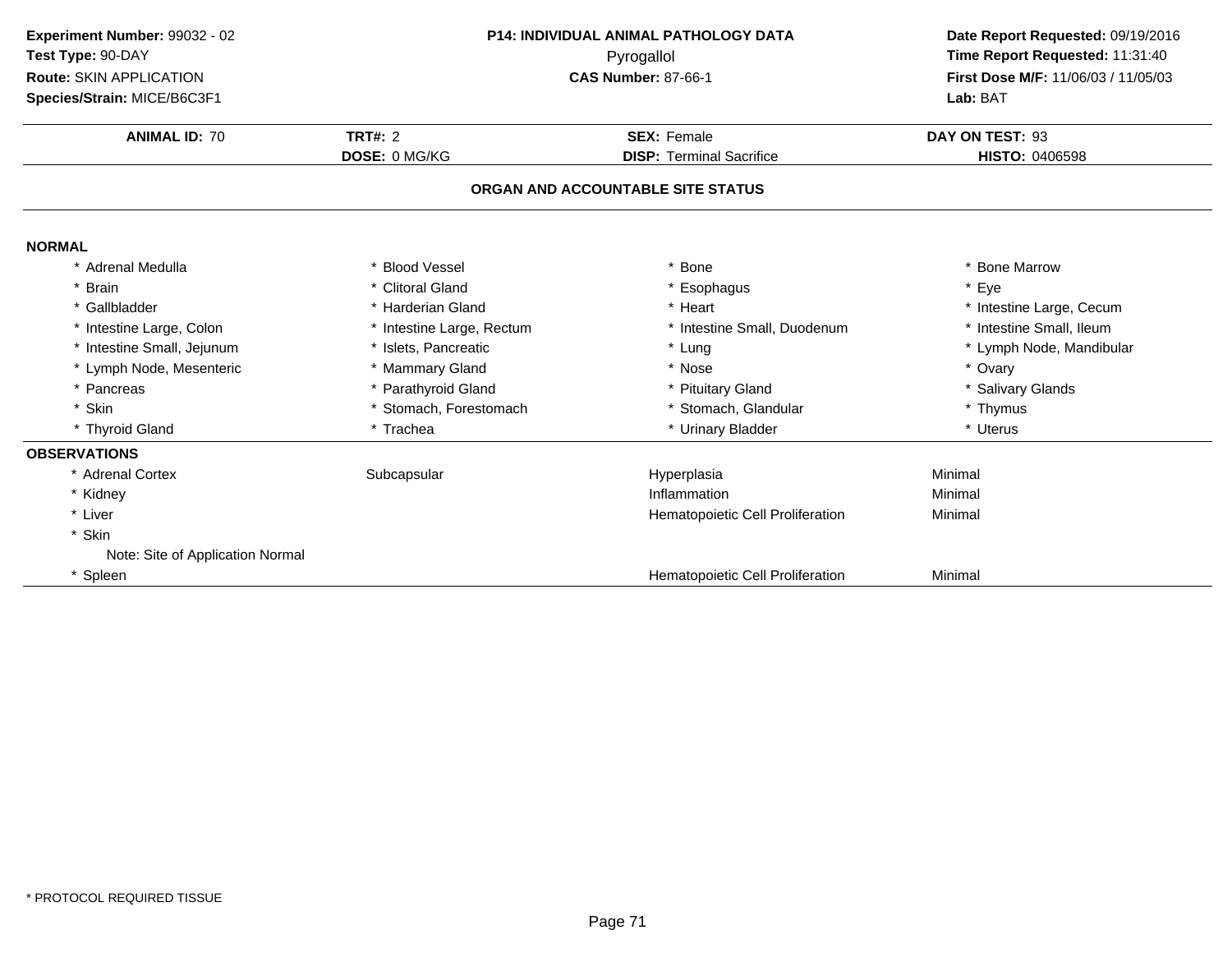| Experiment Number: 99032 - 02<br><b>P14: INDIVIDUAL ANIMAL PATHOLOGY DATA</b><br>Test Type: 90-DAY<br>Pyrogallol<br><b>Route: SKIN APPLICATION</b><br><b>CAS Number: 87-66-1</b><br>Species/Strain: MICE/B6C3F1 |                       |                                  | Date Report Requested: 09/19/2016<br>Time Report Requested: 11:31:40<br><b>First Dose M/F: 11/06/03 / 11/05/03</b> |
|-----------------------------------------------------------------------------------------------------------------------------------------------------------------------------------------------------------------|-----------------------|----------------------------------|--------------------------------------------------------------------------------------------------------------------|
|                                                                                                                                                                                                                 |                       |                                  |                                                                                                                    |
|                                                                                                                                                                                                                 |                       | Lab: BAT                         |                                                                                                                    |
| <b>ANIMAL ID: 71</b>                                                                                                                                                                                            | <b>TRT#: 4</b>        | <b>SEX: Female</b>               | DAY ON TEST: 93                                                                                                    |
|                                                                                                                                                                                                                 | <b>DOSE: 38 MG/KG</b> | <b>DISP:</b> Terminal Sacrifice  | <b>HISTO: 0406599</b>                                                                                              |
| <b>OBSERVATIONS</b>                                                                                                                                                                                             |                       |                                  |                                                                                                                    |
| * Skin                                                                                                                                                                                                          | <b>SOA</b>            | Hyperkeratosis                   | Minimal                                                                                                            |
|                                                                                                                                                                                                                 | <b>SOA</b>            | Hyperplasia                      | Squamous, Minimal                                                                                                  |
|                                                                                                                                                                                                                 | <b>SOA</b>            | Inflammation                     | Chronic Active, Minimal                                                                                            |
| * Spleen                                                                                                                                                                                                        |                       | Hematopoietic Cell Proliferation | Minimal                                                                                                            |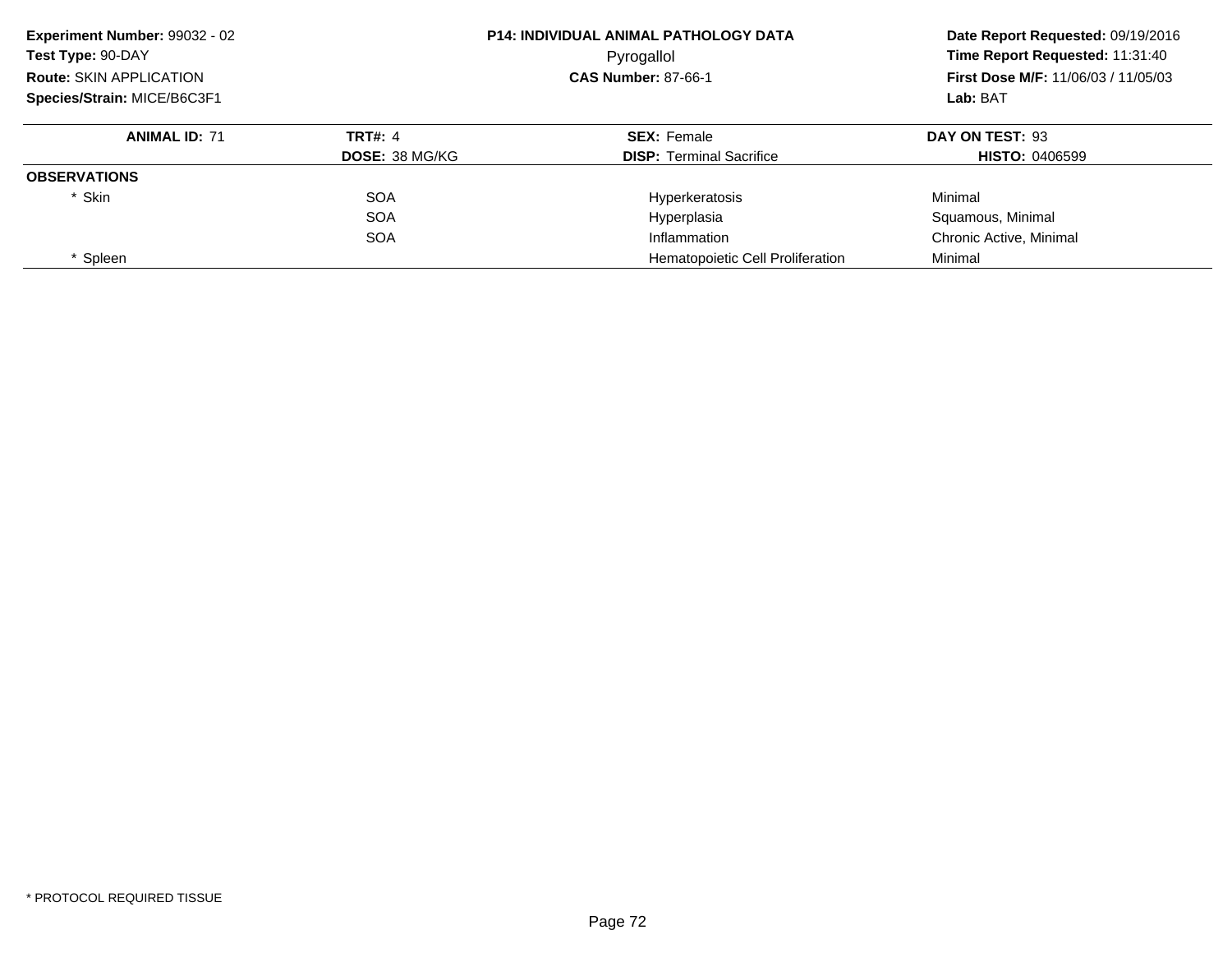| Experiment Number: 99032 - 02<br>Test Type: 90-DAY<br><b>Route: SKIN APPLICATION</b><br>Species/Strain: MICE/B6C3F1 |                       | <b>P14: INDIVIDUAL ANIMAL PATHOLOGY DATA</b><br>Pyrogallol | Date Report Requested: 09/19/2016<br>Time Report Requested: 11:31:40<br><b>First Dose M/F: 11/06/03 / 11/05/03</b><br>Lab: BAT |
|---------------------------------------------------------------------------------------------------------------------|-----------------------|------------------------------------------------------------|--------------------------------------------------------------------------------------------------------------------------------|
|                                                                                                                     |                       | <b>CAS Number: 87-66-1</b>                                 |                                                                                                                                |
|                                                                                                                     |                       |                                                            |                                                                                                                                |
| <b>ANIMAL ID: 72</b>                                                                                                | <b>TRT#: 4</b>        | <b>SEX: Female</b>                                         | DAY ON TEST: 93                                                                                                                |
|                                                                                                                     | <b>DOSE: 38 MG/KG</b> | <b>DISP:</b> Terminal Sacrifice                            | <b>HISTO: 0406600</b>                                                                                                          |
| <b>OBSERVATIONS</b>                                                                                                 |                       |                                                            |                                                                                                                                |
| * Skin                                                                                                              | <b>SOA</b>            | Hyperkeratosis                                             | Minimal                                                                                                                        |
|                                                                                                                     | <b>SOA</b>            | Hyperplasia                                                | Squamous, Minimal                                                                                                              |
|                                                                                                                     | <b>SOA</b>            | Inflammation                                               | Chronic Active, Mild                                                                                                           |
| * Spleen                                                                                                            |                       | <b>Hematopoietic Cell Proliferation</b>                    | Minimal                                                                                                                        |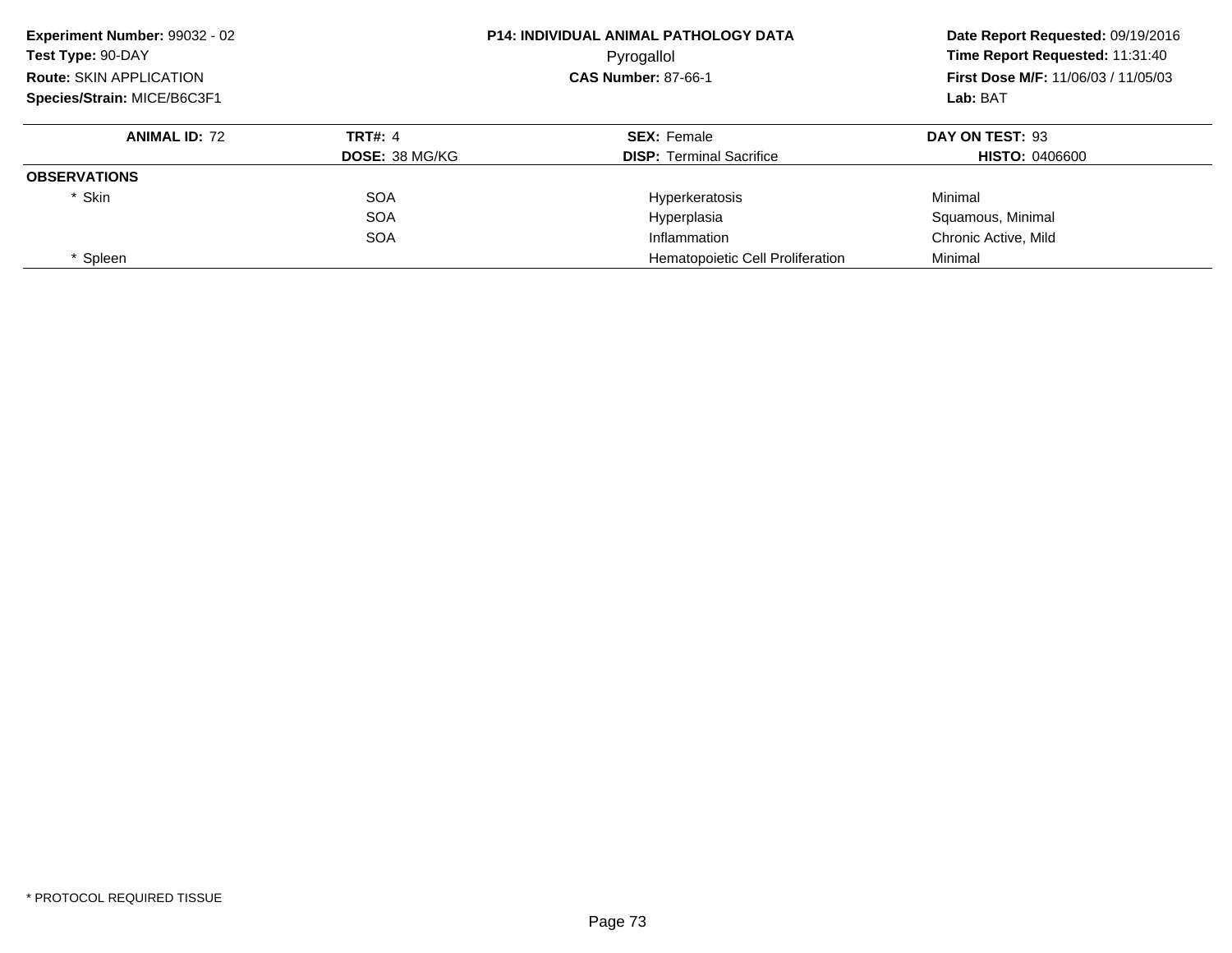| Experiment Number: 99032 - 02<br>Test Type: 90-DAY<br><b>Route: SKIN APPLICATION</b><br>Species/Strain: MICE/B6C3F1 |                       | <b>P14: INDIVIDUAL ANIMAL PATHOLOGY DATA</b><br>Pyrogallol | Date Report Requested: 09/19/2016<br>Time Report Requested: 11:31:40<br><b>First Dose M/F: 11/06/03 / 11/05/03</b><br>Lab: BAT |
|---------------------------------------------------------------------------------------------------------------------|-----------------------|------------------------------------------------------------|--------------------------------------------------------------------------------------------------------------------------------|
|                                                                                                                     |                       | <b>CAS Number: 87-66-1</b>                                 |                                                                                                                                |
|                                                                                                                     |                       |                                                            |                                                                                                                                |
| <b>ANIMAL ID: 73</b>                                                                                                | <b>TRT#: 4</b>        | <b>SEX: Female</b>                                         | DAY ON TEST: 93                                                                                                                |
|                                                                                                                     | <b>DOSE: 38 MG/KG</b> | <b>DISP:</b> Terminal Sacrifice                            | <b>HISTO: 0406601</b>                                                                                                          |
| <b>OBSERVATIONS</b>                                                                                                 |                       |                                                            |                                                                                                                                |
| * Skin                                                                                                              | <b>SOA</b>            | Hyperkeratosis                                             | Minimal                                                                                                                        |
|                                                                                                                     | <b>SOA</b>            | Hyperplasia                                                | Squamous, Minimal                                                                                                              |
|                                                                                                                     | <b>SOA</b>            | Inflammation                                               | Chronic Active, Mild                                                                                                           |
| * Spleen                                                                                                            |                       | Hematopoietic Cell Proliferation                           | Minimal                                                                                                                        |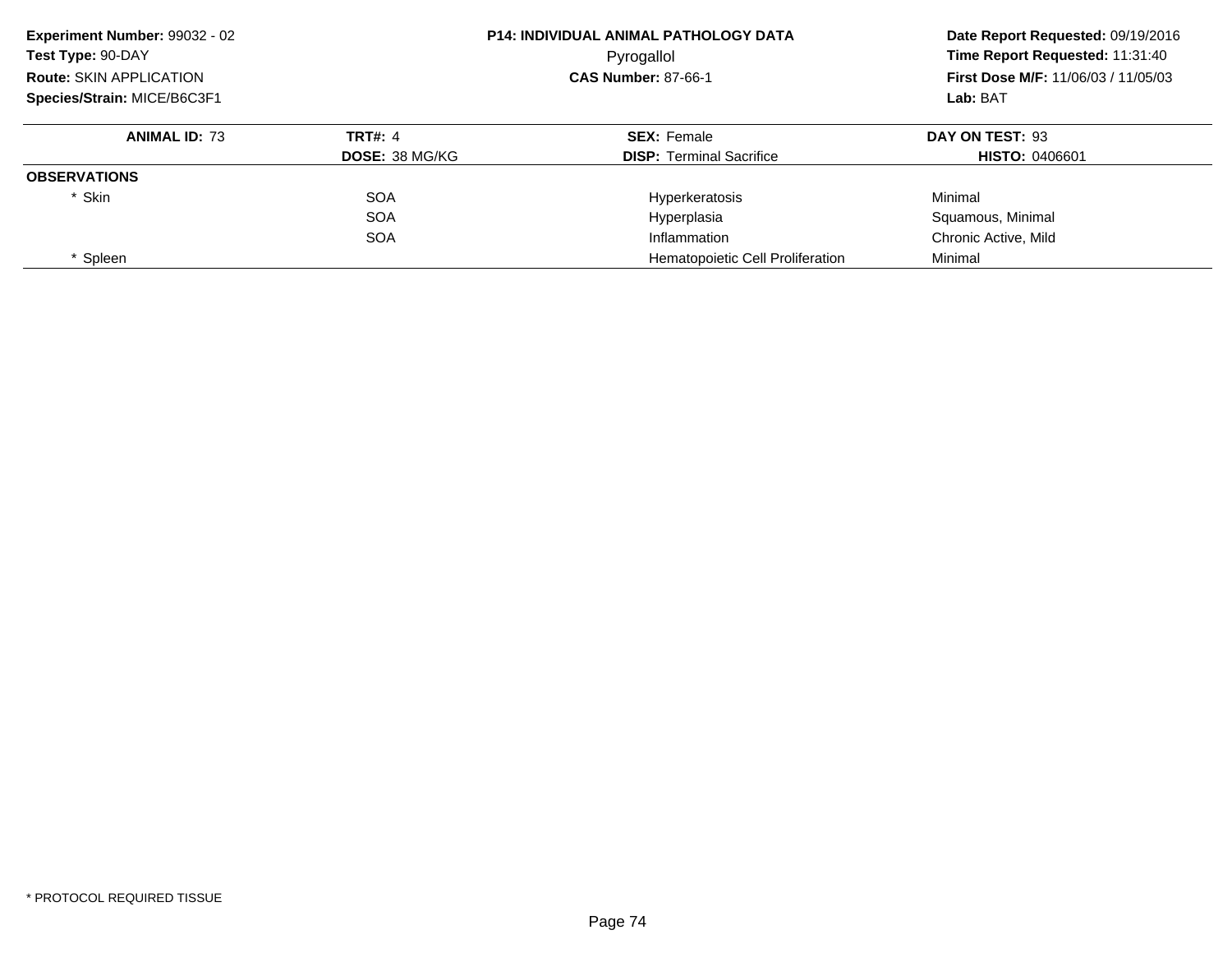| Experiment Number: 99032 - 02<br>Test Type: 90-DAY<br><b>Route: SKIN APPLICATION</b><br>Species/Strain: MICE/B6C3F1 |                       | <b>P14: INDIVIDUAL ANIMAL PATHOLOGY DATA</b><br>Pyrogallol | Date Report Requested: 09/19/2016<br>Time Report Requested: 11:31:40<br><b>First Dose M/F: 11/06/03 / 11/05/03</b><br>Lab: BAT |
|---------------------------------------------------------------------------------------------------------------------|-----------------------|------------------------------------------------------------|--------------------------------------------------------------------------------------------------------------------------------|
|                                                                                                                     |                       | <b>CAS Number: 87-66-1</b>                                 |                                                                                                                                |
|                                                                                                                     |                       |                                                            |                                                                                                                                |
| <b>ANIMAL ID: 74</b>                                                                                                | <b>TRT#: 4</b>        | <b>SEX: Female</b>                                         | DAY ON TEST: 93                                                                                                                |
|                                                                                                                     | <b>DOSE: 38 MG/KG</b> | <b>DISP:</b> Terminal Sacrifice                            | <b>HISTO: 0406602</b>                                                                                                          |
| <b>OBSERVATIONS</b>                                                                                                 |                       |                                                            |                                                                                                                                |
| * Skin                                                                                                              | <b>SOA</b>            | Hyperkeratosis                                             | Minimal                                                                                                                        |
|                                                                                                                     | <b>SOA</b>            | Hyperplasia                                                | Squamous, Minimal                                                                                                              |
|                                                                                                                     | <b>SOA</b>            | Inflammation                                               | Chronic Active, Mild                                                                                                           |
| * Spleen                                                                                                            |                       | Hematopoietic Cell Proliferation                           | Minimal                                                                                                                        |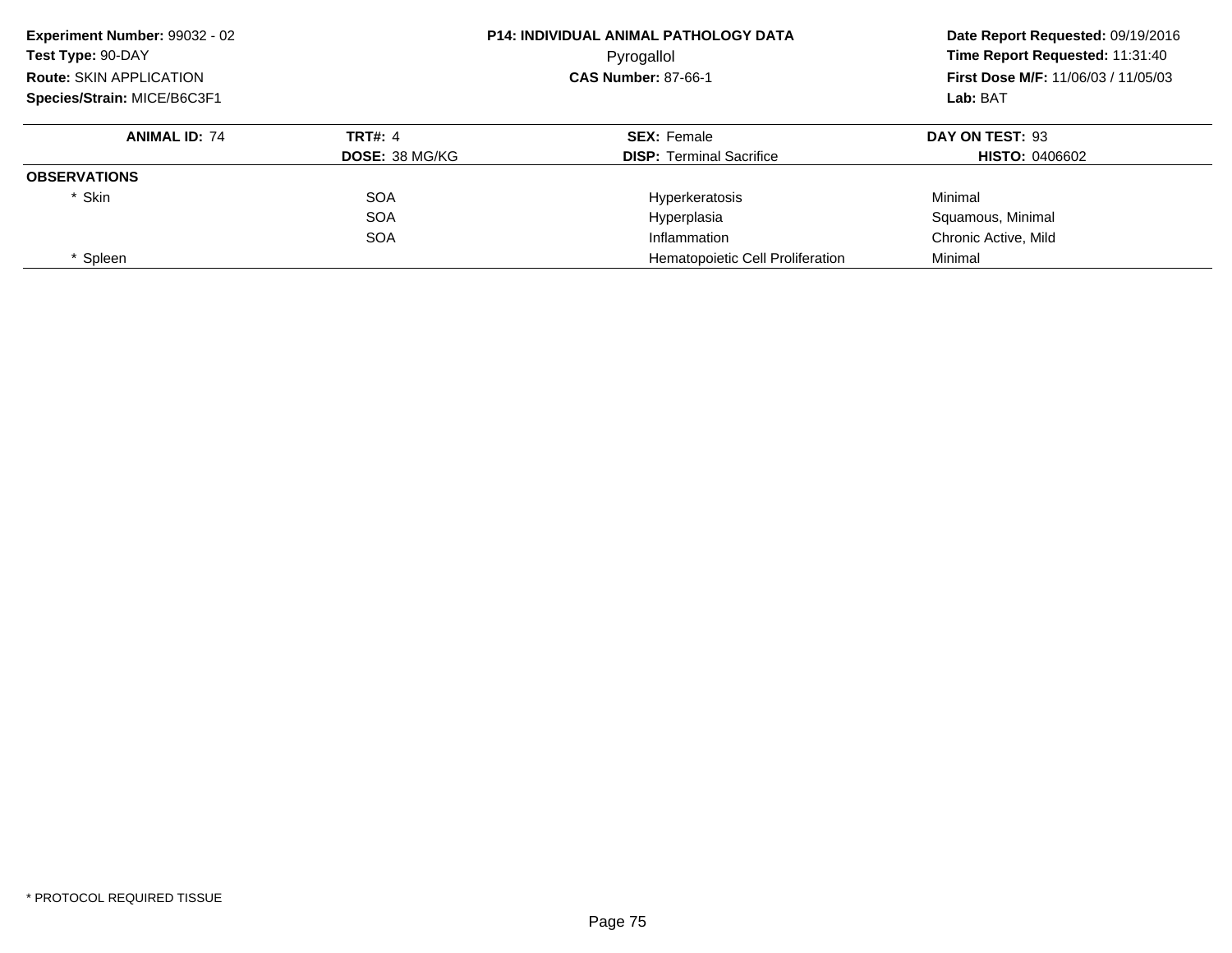| Experiment Number: 99032 - 02<br>Test Type: 90-DAY<br><b>Route: SKIN APPLICATION</b><br>Species/Strain: MICE/B6C3F1 |                       | <b>P14: INDIVIDUAL ANIMAL PATHOLOGY DATA</b><br>Pyrogallol | Date Report Requested: 09/19/2016<br>Time Report Requested: 11:31:40<br><b>First Dose M/F: 11/06/03 / 11/05/03</b><br>Lab: BAT |
|---------------------------------------------------------------------------------------------------------------------|-----------------------|------------------------------------------------------------|--------------------------------------------------------------------------------------------------------------------------------|
|                                                                                                                     |                       | <b>CAS Number: 87-66-1</b>                                 |                                                                                                                                |
|                                                                                                                     |                       |                                                            |                                                                                                                                |
| <b>ANIMAL ID: 75</b>                                                                                                | <b>TRT#: 4</b>        | <b>SEX: Female</b>                                         | DAY ON TEST: 93                                                                                                                |
|                                                                                                                     | <b>DOSE: 38 MG/KG</b> | <b>DISP:</b> Terminal Sacrifice                            | <b>HISTO: 0406603</b>                                                                                                          |
| <b>OBSERVATIONS</b>                                                                                                 |                       |                                                            |                                                                                                                                |
| * Skin                                                                                                              | <b>SOA</b>            | Hyperkeratosis                                             | Minimal                                                                                                                        |
|                                                                                                                     | <b>SOA</b>            | Hyperplasia                                                | Squamous, Minimal                                                                                                              |
|                                                                                                                     | <b>SOA</b>            | Inflammation                                               | Chronic Active, Mild                                                                                                           |
| * Spleen                                                                                                            |                       | Hematopoietic Cell Proliferation                           | Mild                                                                                                                           |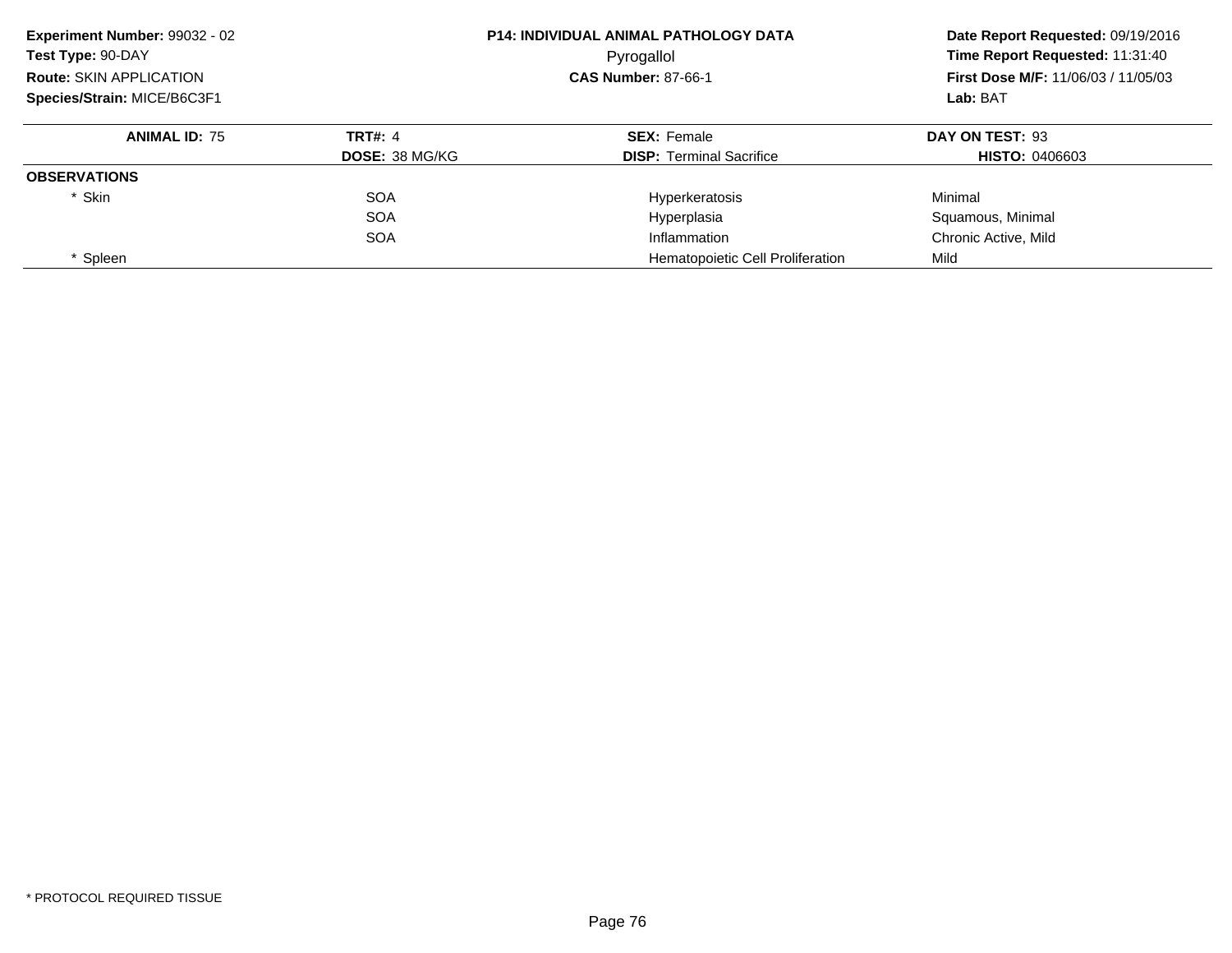| Experiment Number: 99032 - 02<br>Test Type: 90-DAY<br><b>Route: SKIN APPLICATION</b><br>Species/Strain: MICE/B6C3F1 |                       | <b>P14: INDIVIDUAL ANIMAL PATHOLOGY DATA</b><br>Pyrogallol | Date Report Requested: 09/19/2016<br>Time Report Requested: 11:31:40<br><b>First Dose M/F: 11/06/03 / 11/05/03</b><br>Lab: BAT |
|---------------------------------------------------------------------------------------------------------------------|-----------------------|------------------------------------------------------------|--------------------------------------------------------------------------------------------------------------------------------|
|                                                                                                                     |                       | <b>CAS Number: 87-66-1</b>                                 |                                                                                                                                |
|                                                                                                                     |                       |                                                            |                                                                                                                                |
| <b>ANIMAL ID: 76</b>                                                                                                | <b>TRT#: 4</b>        | <b>SEX: Female</b>                                         | DAY ON TEST: 93                                                                                                                |
|                                                                                                                     | <b>DOSE: 38 MG/KG</b> | <b>DISP:</b> Terminal Sacrifice                            | <b>HISTO: 0406604</b>                                                                                                          |
| <b>OBSERVATIONS</b>                                                                                                 |                       |                                                            |                                                                                                                                |
| * Skin                                                                                                              | <b>SOA</b>            | Hyperkeratosis                                             | Minimal                                                                                                                        |
|                                                                                                                     | <b>SOA</b>            | Hyperplasia                                                | Squamous, Minimal                                                                                                              |
|                                                                                                                     | <b>SOA</b>            | Inflammation                                               | Chronic Active, Mild                                                                                                           |
| * Spleen                                                                                                            |                       | <b>Hematopoietic Cell Proliferation</b>                    | Mild                                                                                                                           |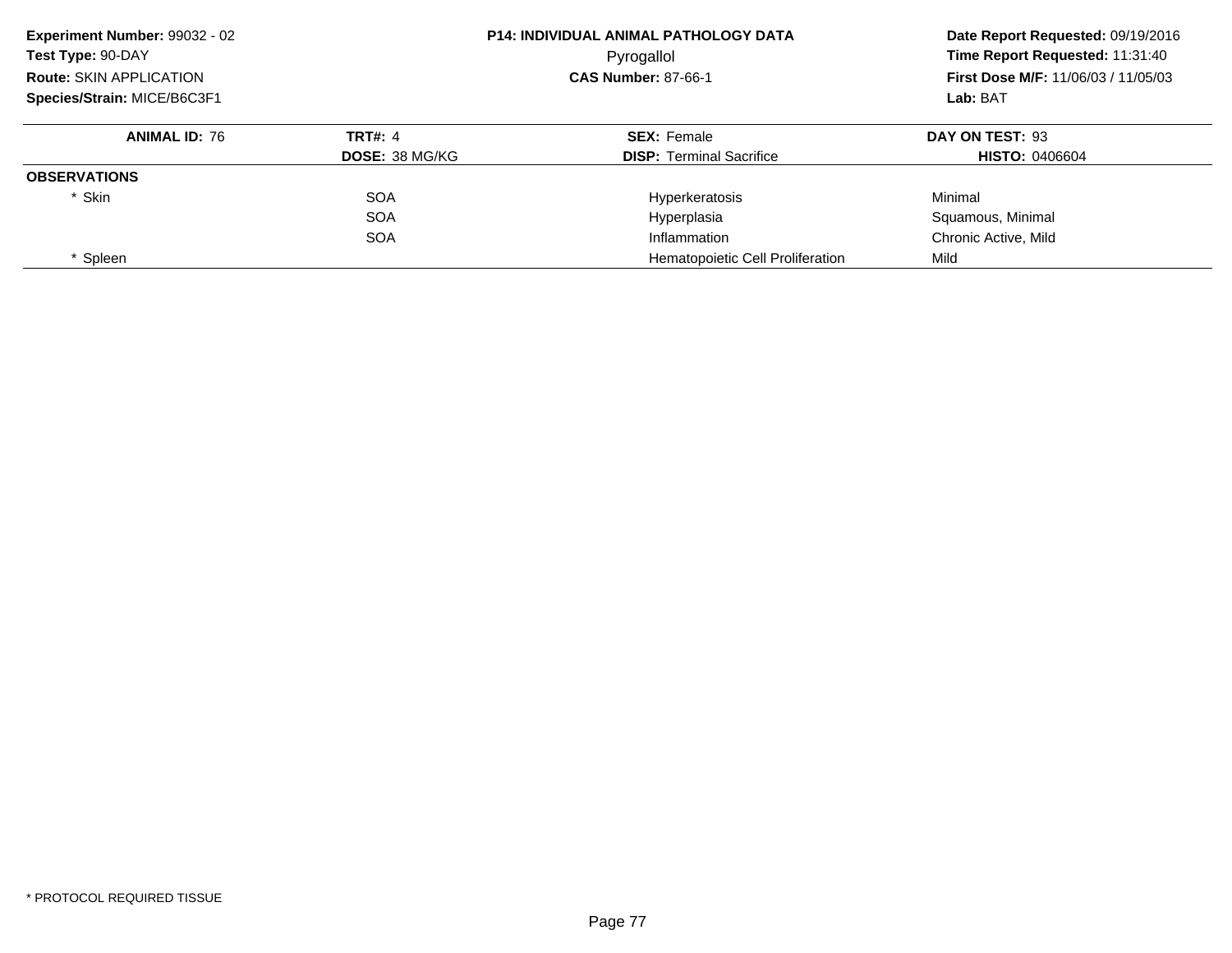| Experiment Number: 99032 - 02  |                       | <b>P14: INDIVIDUAL ANIMAL PATHOLOGY DATA</b> | Date Report Requested: 09/19/2016          |  |
|--------------------------------|-----------------------|----------------------------------------------|--------------------------------------------|--|
| Test Type: 90-DAY              |                       | Pyrogallol                                   | Time Report Requested: 11:31:40            |  |
| <b>Route: SKIN APPLICATION</b> |                       | <b>CAS Number: 87-66-1</b>                   | <b>First Dose M/F: 11/06/03 / 11/05/03</b> |  |
| Species/Strain: MICE/B6C3F1    |                       |                                              | Lab: BAT                                   |  |
| <b>ANIMAL ID: 77</b>           | <b>TRT#: 4</b>        | <b>SEX: Female</b>                           | DAY ON TEST: 93                            |  |
|                                | <b>DOSE: 38 MG/KG</b> | <b>DISP: Terminal Sacrifice</b>              | <b>HISTO: 0406605</b>                      |  |
|                                |                       | ORGAN AND ACCOUNTABLE SITE STATUS            |                                            |  |
| <b>NORMAL</b>                  |                       |                                              |                                            |  |
| Spleen                         |                       |                                              |                                            |  |
| <b>OBSERVATIONS</b>            |                       |                                              |                                            |  |
| * Skin                         | <b>SOA</b>            | Hyperkeratosis                               | Minimal                                    |  |
|                                | <b>SOA</b>            | Hyperplasia                                  | Squamous, Minimal                          |  |
|                                | <b>SOA</b>            | Inflammation                                 | Chronic Active, Mild                       |  |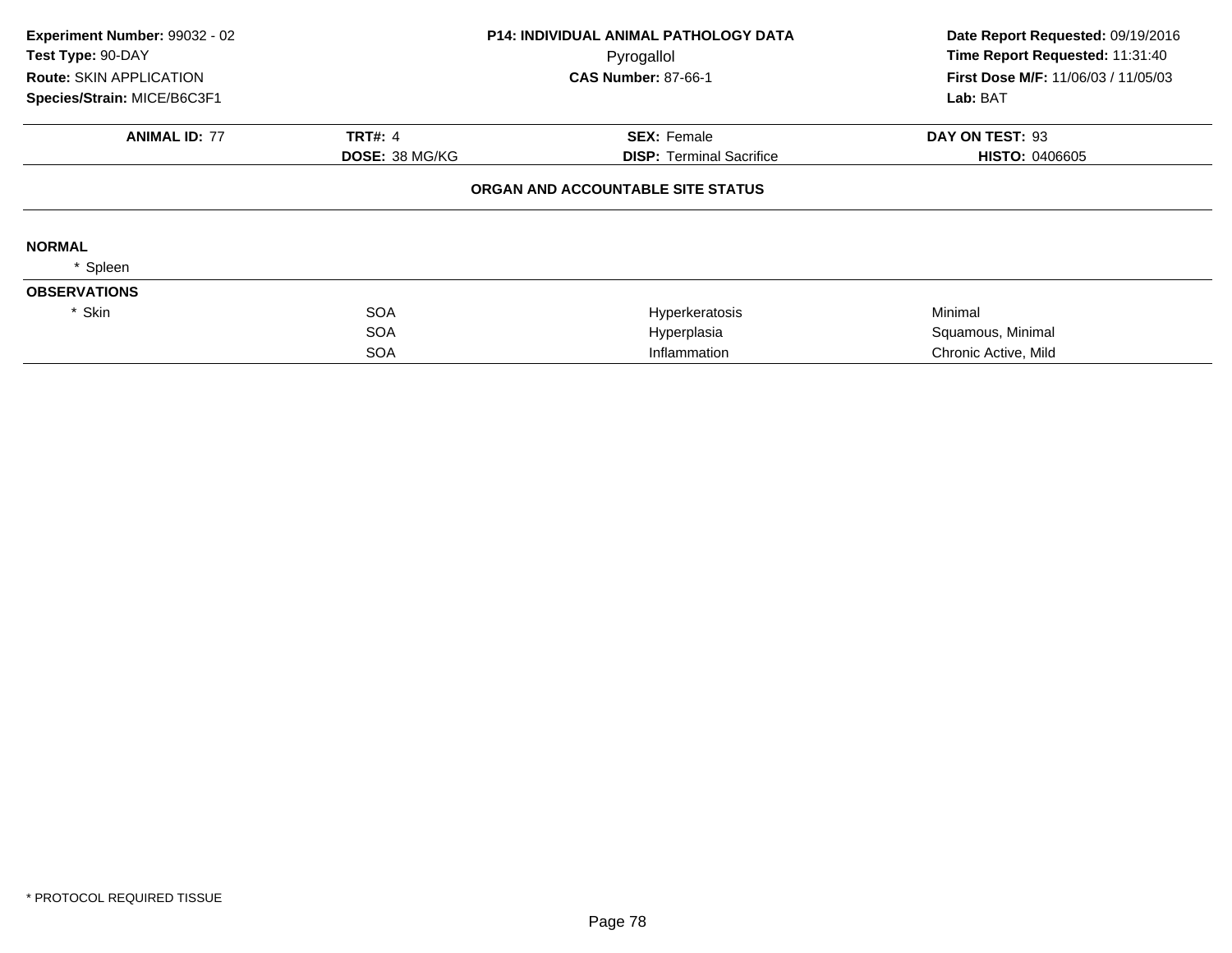| Experiment Number: 99032 - 02  |                       | <b>P14: INDIVIDUAL ANIMAL PATHOLOGY DATA</b> | Date Report Requested: 09/19/2016          |
|--------------------------------|-----------------------|----------------------------------------------|--------------------------------------------|
| Test Type: 90-DAY              |                       | Pyrogallol                                   | Time Report Requested: 11:31:40            |
| <b>Route: SKIN APPLICATION</b> |                       | <b>CAS Number: 87-66-1</b>                   | <b>First Dose M/F: 11/06/03 / 11/05/03</b> |
| Species/Strain: MICE/B6C3F1    |                       |                                              | Lab: BAT                                   |
| <b>ANIMAL ID: 78</b>           | <b>TRT#: 4</b>        | <b>SEX: Female</b>                           | DAY ON TEST: 93                            |
|                                | <b>DOSE: 38 MG/KG</b> | <b>DISP: Terminal Sacrifice</b>              | <b>HISTO: 0406606</b>                      |
|                                |                       | ORGAN AND ACCOUNTABLE SITE STATUS            |                                            |
| <b>NORMAL</b>                  |                       |                                              |                                            |
| Spleen                         |                       |                                              |                                            |
| <b>OBSERVATIONS</b>            |                       |                                              |                                            |
| * Skin                         | <b>SOA</b>            | Hyperkeratosis                               | Minimal                                    |
|                                | <b>SOA</b>            | Hyperplasia                                  | Squamous, Minimal                          |
|                                | <b>SOA</b>            | Inflammation                                 | Chronic Active, Mild                       |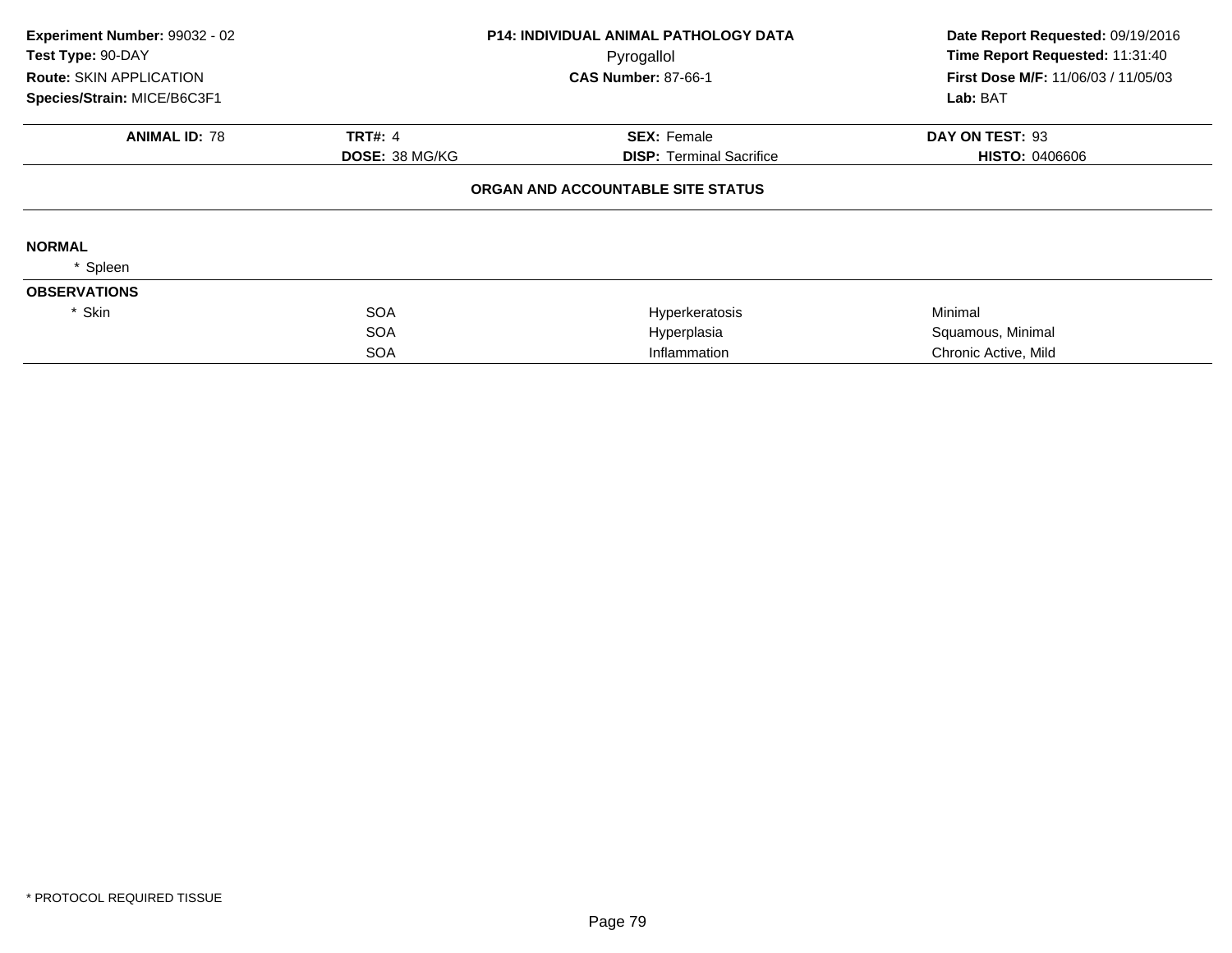| Experiment Number: 99032 - 02  |                       | <b>P14: INDIVIDUAL ANIMAL PATHOLOGY DATA</b> | Date Report Requested: 09/19/2016   |  |
|--------------------------------|-----------------------|----------------------------------------------|-------------------------------------|--|
| Test Type: 90-DAY              |                       | Pyrogallol                                   | Time Report Requested: 11:31:40     |  |
| <b>Route: SKIN APPLICATION</b> |                       | <b>CAS Number: 87-66-1</b>                   | First Dose M/F: 11/06/03 / 11/05/03 |  |
| Species/Strain: MICE/B6C3F1    |                       |                                              | Lab: BAT                            |  |
| <b>ANIMAL ID: 79</b>           | <b>TRT#: 4</b>        | <b>SEX: Female</b>                           | DAY ON TEST: 93                     |  |
|                                | <b>DOSE: 38 MG/KG</b> | <b>DISP:</b> Terminal Sacrifice              | <b>HISTO: 0406607</b>               |  |
|                                |                       | ORGAN AND ACCOUNTABLE SITE STATUS            |                                     |  |
| <b>NORMAL</b>                  |                       |                                              |                                     |  |
| Spleen                         |                       |                                              |                                     |  |
| <b>OBSERVATIONS</b>            |                       |                                              |                                     |  |
| * Skin                         | <b>SOA</b>            | Hyperkeratosis                               | Minimal                             |  |
|                                | <b>SOA</b>            | Hyperplasia                                  | Squamous, Minimal                   |  |
|                                | <b>SOA</b>            | Inflammation                                 | Chronic Active, Mild                |  |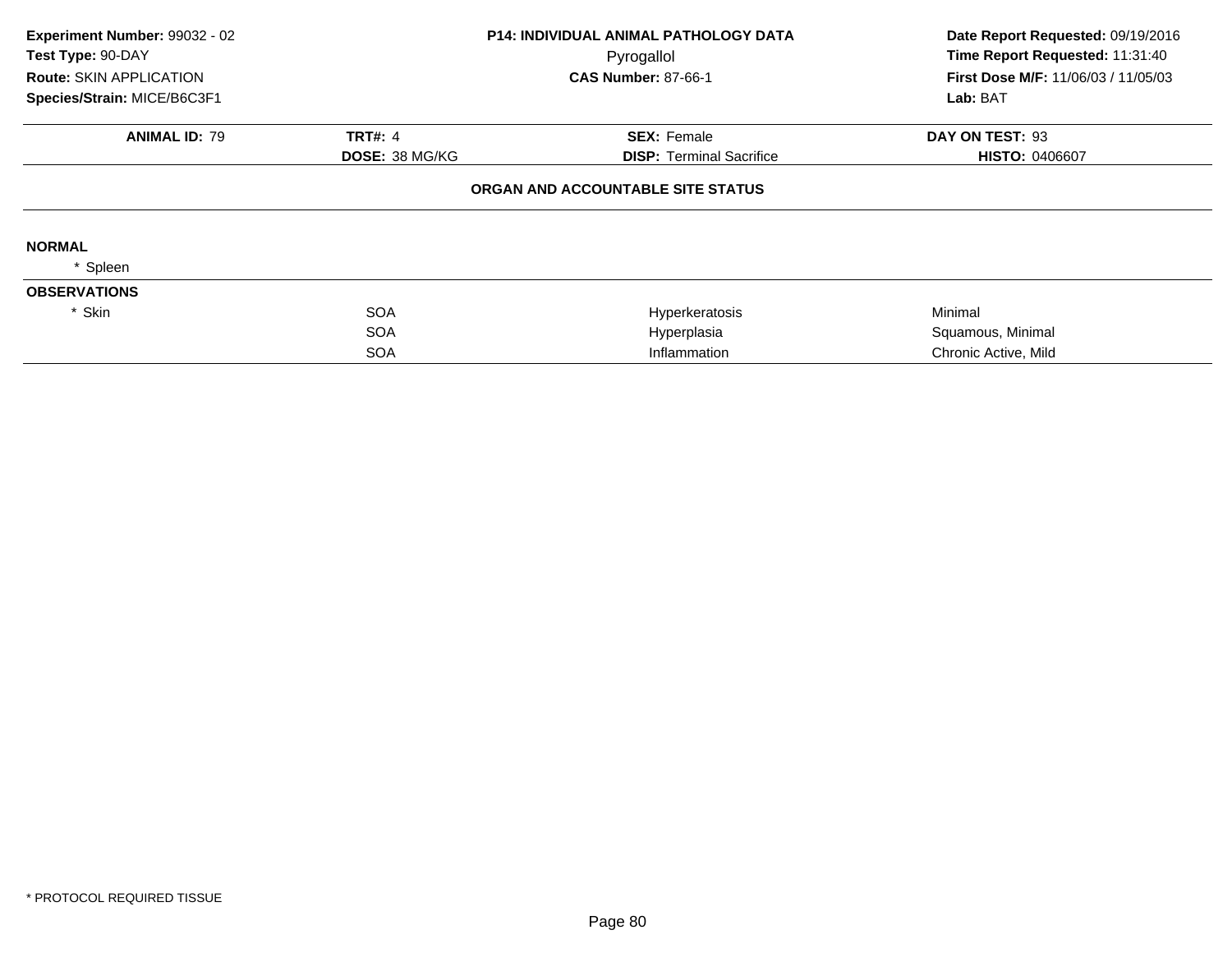| Experiment Number: 99032 - 02  |                       | <b>P14: INDIVIDUAL ANIMAL PATHOLOGY DATA</b> | Date Report Requested: 09/19/2016   |  |
|--------------------------------|-----------------------|----------------------------------------------|-------------------------------------|--|
| Test Type: 90-DAY              |                       | Pyrogallol                                   | Time Report Requested: 11:31:40     |  |
| <b>Route: SKIN APPLICATION</b> |                       | <b>CAS Number: 87-66-1</b>                   | First Dose M/F: 11/06/03 / 11/05/03 |  |
| Species/Strain: MICE/B6C3F1    |                       |                                              | Lab: BAT                            |  |
| <b>ANIMAL ID: 80</b>           | <b>TRT#: 4</b>        | <b>SEX: Female</b>                           | DAY ON TEST: 93                     |  |
|                                | <b>DOSE: 38 MG/KG</b> | <b>DISP:</b> Terminal Sacrifice              | <b>HISTO: 0406608</b>               |  |
|                                |                       | ORGAN AND ACCOUNTABLE SITE STATUS            |                                     |  |
| <b>NORMAL</b>                  |                       |                                              |                                     |  |
| Spleen                         |                       |                                              |                                     |  |
| <b>OBSERVATIONS</b>            |                       |                                              |                                     |  |
| * Skin                         | <b>SOA</b>            | Hyperkeratosis                               | Minimal                             |  |
|                                | <b>SOA</b>            | Hyperplasia                                  | Squamous, Minimal                   |  |
|                                | <b>SOA</b>            | Inflammation                                 | Chronic Active, Mild                |  |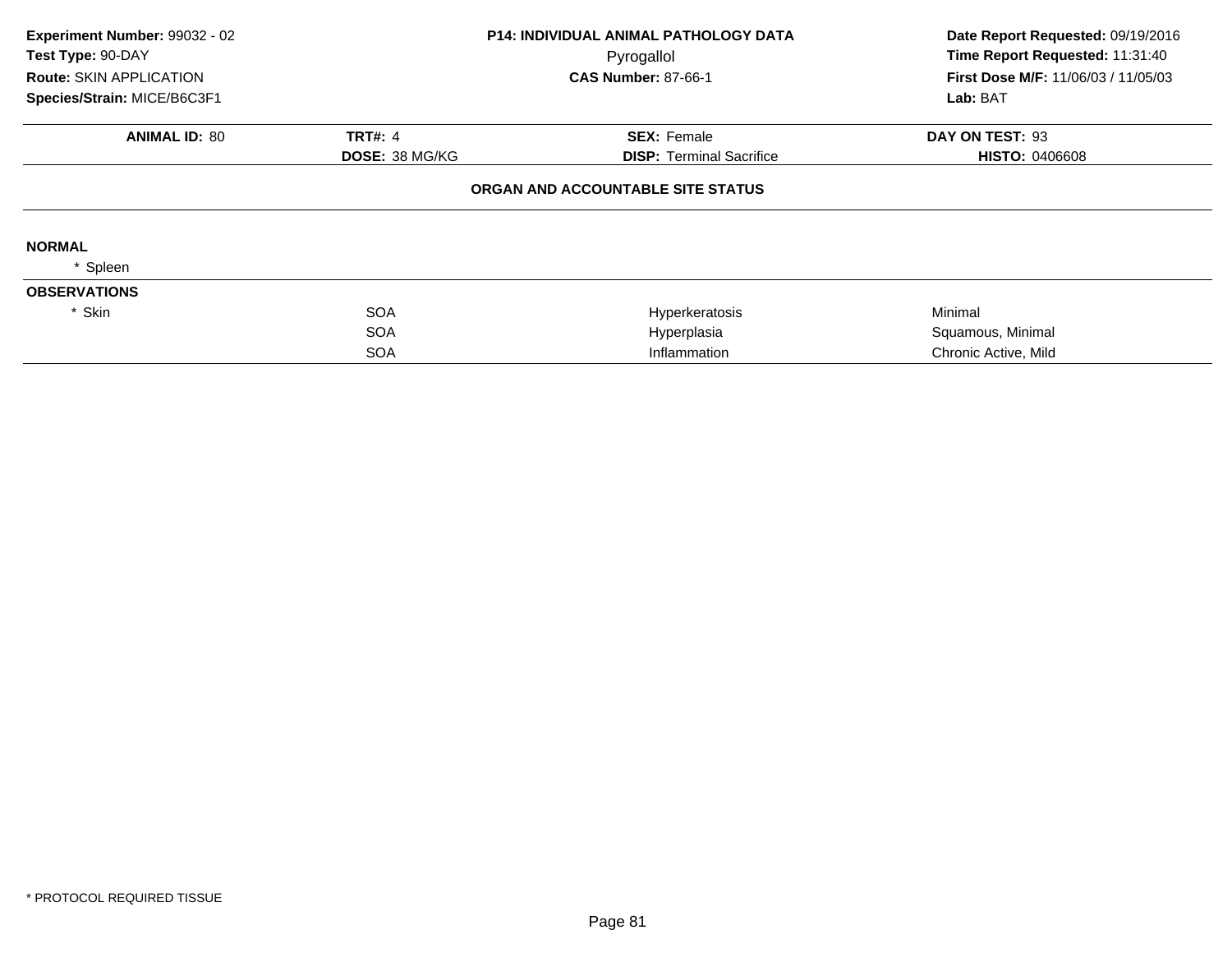| Experiment Number: 99032 - 02<br>Test Type: 90-DAY |                | <b>P14: INDIVIDUAL ANIMAL PATHOLOGY DATA</b> | Date Report Requested: 09/19/2016<br>Time Report Requested: 11:31:40 |  |
|----------------------------------------------------|----------------|----------------------------------------------|----------------------------------------------------------------------|--|
|                                                    |                | Pyrogallol<br><b>CAS Number: 87-66-1</b>     | First Dose M/F: 11/06/03 / 11/05/03                                  |  |
| <b>Route: SKIN APPLICATION</b>                     |                |                                              |                                                                      |  |
| Species/Strain: MICE/B6C3F1                        |                |                                              | Lab: BAT                                                             |  |
| <b>ANIMAL ID: 81</b>                               | <b>TRT#: 6</b> | <b>SEX: Female</b>                           | DAY ON TEST: 93                                                      |  |
|                                                    | DOSE: 75 MG/KG | <b>DISP:</b> Terminal Sacrifice              | <b>HISTO: 0406609</b>                                                |  |
|                                                    |                | ORGAN AND ACCOUNTABLE SITE STATUS            |                                                                      |  |
| <b>NORMAL</b>                                      |                |                                              |                                                                      |  |
| Spleen                                             |                |                                              |                                                                      |  |
| <b>OBSERVATIONS</b>                                |                |                                              |                                                                      |  |
| * Skin                                             | <b>SOA</b>     | Hyperkeratosis                               | Minimal                                                              |  |
|                                                    | <b>SOA</b>     | Hyperplasia                                  | Squamous, Minimal                                                    |  |
|                                                    | <b>SOA</b>     | Inflammation                                 | Chronic Active, Mild                                                 |  |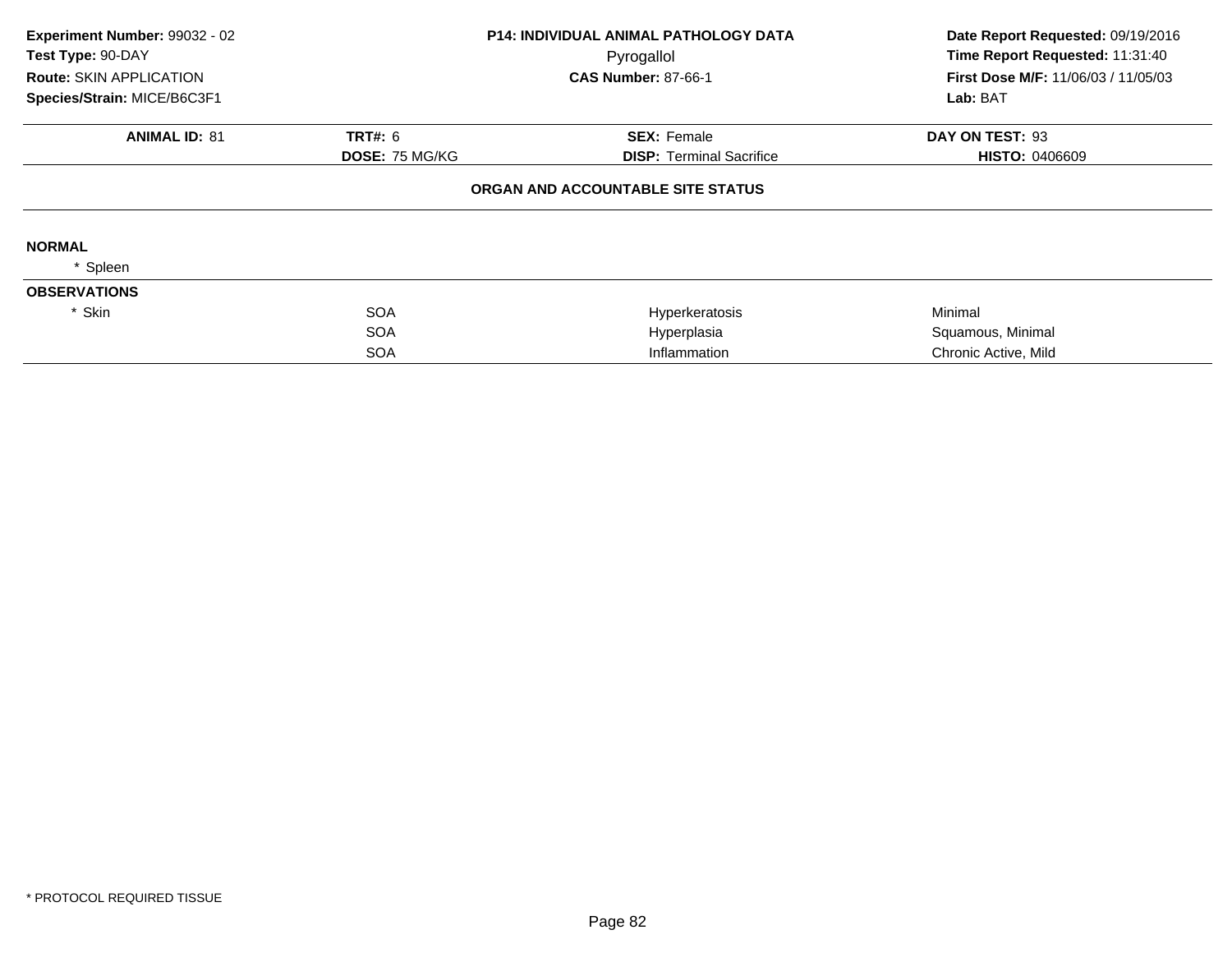| Experiment Number: 99032 - 02<br>Test Type: 90-DAY |                                                                              | <b>P14: INDIVIDUAL ANIMAL PATHOLOGY DATA</b> | Date Report Requested: 09/19/2016   |  |
|----------------------------------------------------|------------------------------------------------------------------------------|----------------------------------------------|-------------------------------------|--|
|                                                    |                                                                              | Pyrogallol                                   | Time Report Requested: 11:31:40     |  |
| Route: SKIN APPLICATION                            |                                                                              | <b>CAS Number: 87-66-1</b>                   | First Dose M/F: 11/06/03 / 11/05/03 |  |
| Species/Strain: MICE/B6C3F1                        |                                                                              |                                              | Lab: BAT                            |  |
| <b>ANIMAL ID: 82</b>                               | <b>TRT#: 6</b>                                                               | <b>SEX: Female</b>                           | DAY ON TEST: 93                     |  |
|                                                    | <b>DOSE: 75 MG/KG</b>                                                        | <b>DISP: Terminal Sacrifice</b>              | <b>HISTO: 0406610</b>               |  |
|                                                    |                                                                              | ORGAN AND ACCOUNTABLE SITE STATUS            |                                     |  |
| <b>NORMAL</b>                                      |                                                                              |                                              |                                     |  |
| * Spleen                                           |                                                                              |                                              |                                     |  |
| <b>OBSERVATIONS</b>                                |                                                                              |                                              |                                     |  |
| * Skin                                             | <b>SOA</b>                                                                   | Hyperkeratosis                               | Minimal                             |  |
|                                                    | <b>SOA</b>                                                                   | Hyperplasia                                  | Squamous, Minimal                   |  |
|                                                    | <b>SOA</b>                                                                   | Inflammation                                 | Chronic Active, Mild                |  |
|                                                    | Note: Inflammatory cells were present in the keratin of the skin at the SOA. |                                              |                                     |  |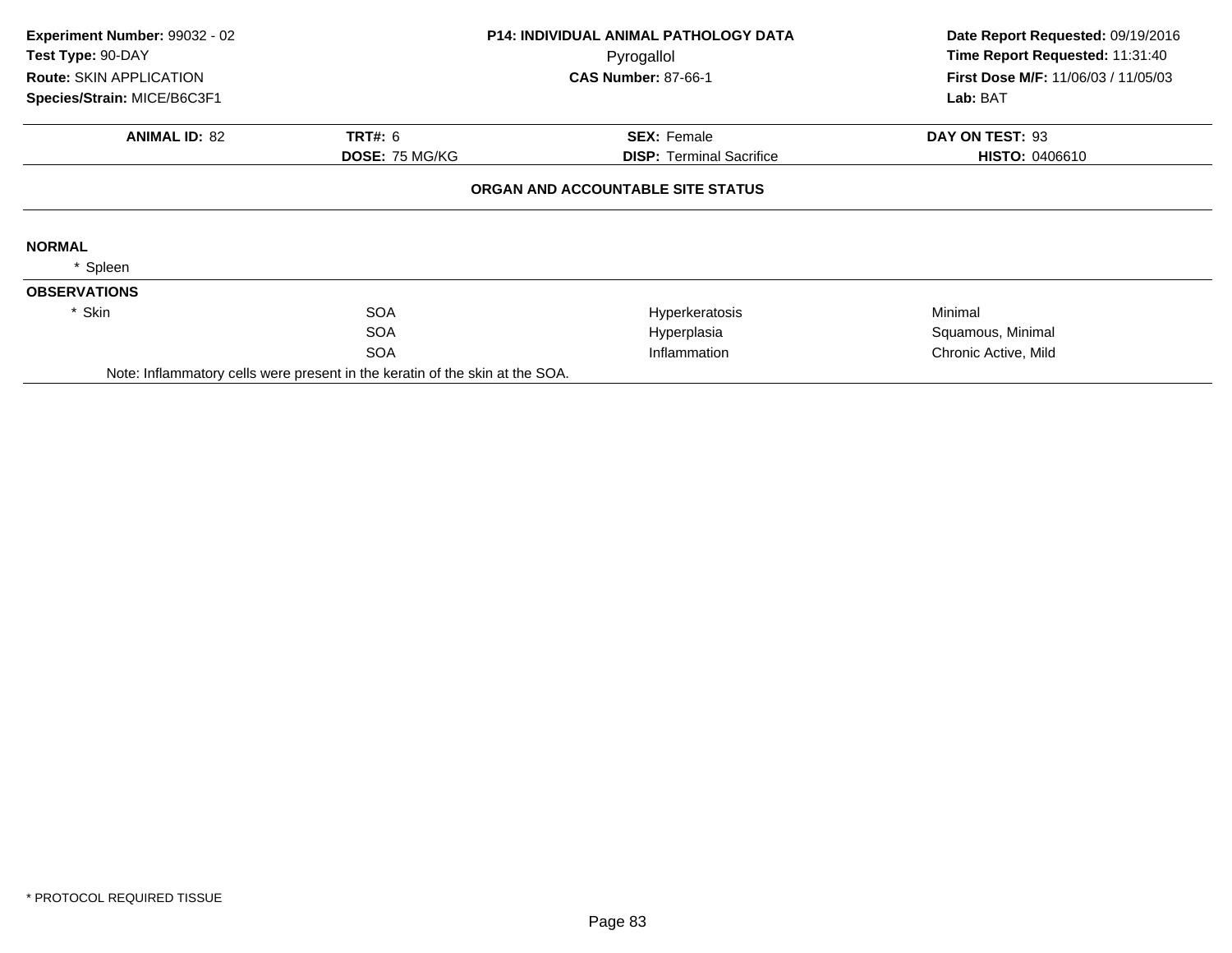| Experiment Number: 99032 - 02<br>Test Type: 90-DAY<br><b>Route: SKIN APPLICATION</b><br>Species/Strain: MICE/B6C3F1 |                       | <b>P14: INDIVIDUAL ANIMAL PATHOLOGY DATA</b><br>Pyrogallol | Date Report Requested: 09/19/2016<br>Time Report Requested: 11:31:40<br><b>First Dose M/F: 11/06/03 / 11/05/03</b><br>Lab: BAT |
|---------------------------------------------------------------------------------------------------------------------|-----------------------|------------------------------------------------------------|--------------------------------------------------------------------------------------------------------------------------------|
|                                                                                                                     |                       | <b>CAS Number: 87-66-1</b>                                 |                                                                                                                                |
|                                                                                                                     |                       |                                                            |                                                                                                                                |
| <b>ANIMAL ID: 83</b>                                                                                                | TRT#: 6               | <b>SEX: Female</b>                                         | DAY ON TEST: 93                                                                                                                |
|                                                                                                                     | <b>DOSE: 75 MG/KG</b> | <b>DISP:</b> Terminal Sacrifice                            | <b>HISTO: 0406611</b>                                                                                                          |
| <b>OBSERVATIONS</b>                                                                                                 |                       |                                                            |                                                                                                                                |
| * Skin                                                                                                              | <b>SOA</b>            | Hyperkeratosis                                             | Minimal                                                                                                                        |
|                                                                                                                     | <b>SOA</b>            | Hyperplasia                                                | Squamous, Minimal                                                                                                              |
|                                                                                                                     | <b>SOA</b>            | Inflammation                                               | Chronic Active, Mild                                                                                                           |
| * Spleen                                                                                                            |                       | Hematopoietic Cell Proliferation                           | Mild                                                                                                                           |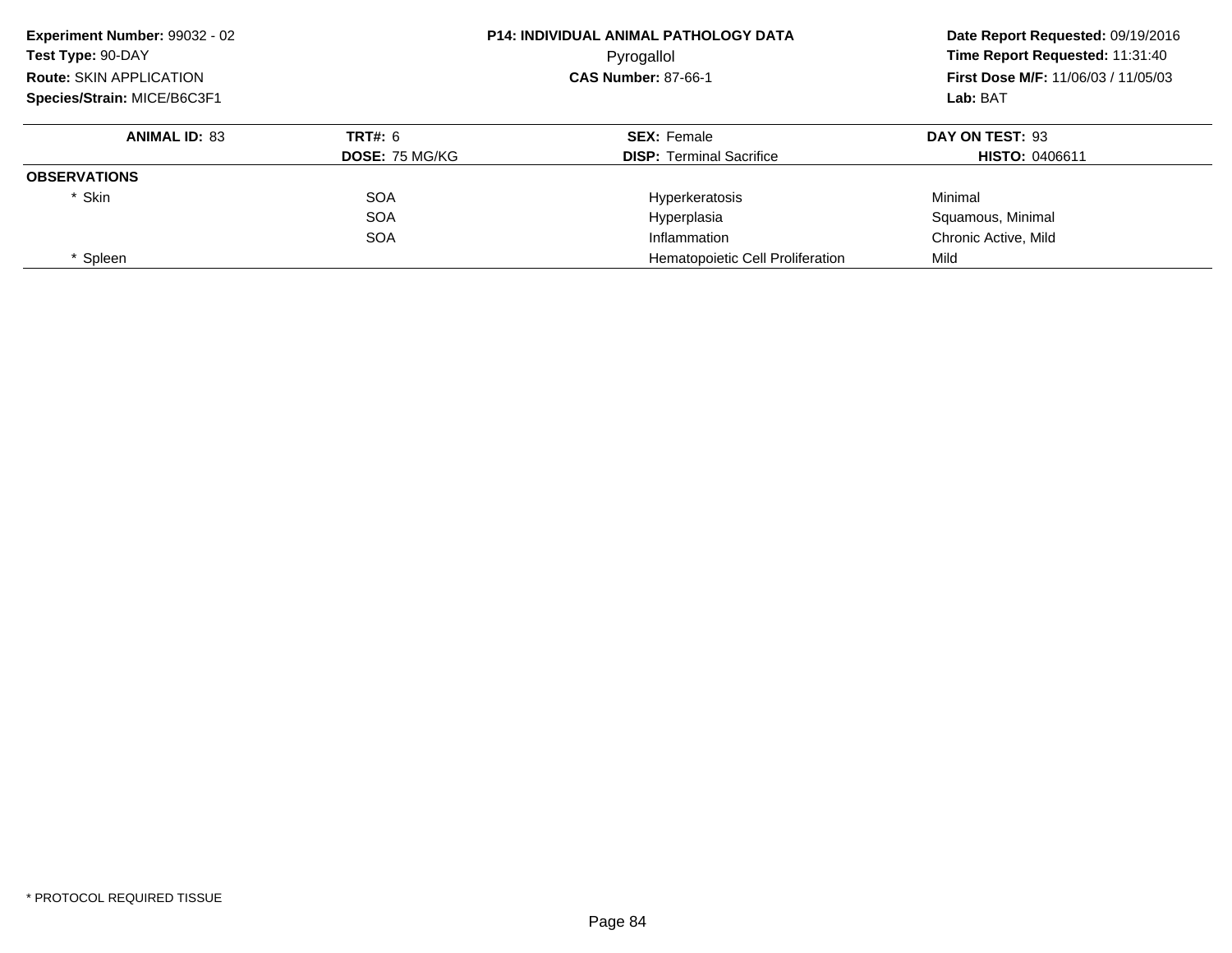| Experiment Number: 99032 - 02  |                       | <b>P14: INDIVIDUAL ANIMAL PATHOLOGY DATA</b> | Date Report Requested: 09/19/2016<br>Time Report Requested: 11:31:40 |
|--------------------------------|-----------------------|----------------------------------------------|----------------------------------------------------------------------|
| Test Type: 90-DAY              |                       | Pyrogallol                                   |                                                                      |
| <b>Route: SKIN APPLICATION</b> |                       | <b>CAS Number: 87-66-1</b>                   | <b>First Dose M/F: 11/06/03 / 11/05/03</b>                           |
| Species/Strain: MICE/B6C3F1    |                       |                                              | Lab: BAT                                                             |
| <b>ANIMAL ID: 84</b>           | TRT#: 6               | <b>SEX: Female</b>                           | DAY ON TEST: 93                                                      |
|                                | <b>DOSE: 75 MG/KG</b> | <b>DISP:</b> Terminal Sacrifice              | <b>HISTO: 0406612</b>                                                |
| <b>OBSERVATIONS</b>            |                       |                                              |                                                                      |
| * Skin                         | <b>SOA</b>            | Hyperkeratosis                               | Minimal                                                              |
|                                | <b>SOA</b>            | Hyperplasia                                  | Squamous, Minimal                                                    |
|                                | <b>SOA</b>            | Inflammation                                 | Chronic Active, Mild                                                 |
| * Spleen                       |                       | Hematopoietic Cell Proliferation             | Mild                                                                 |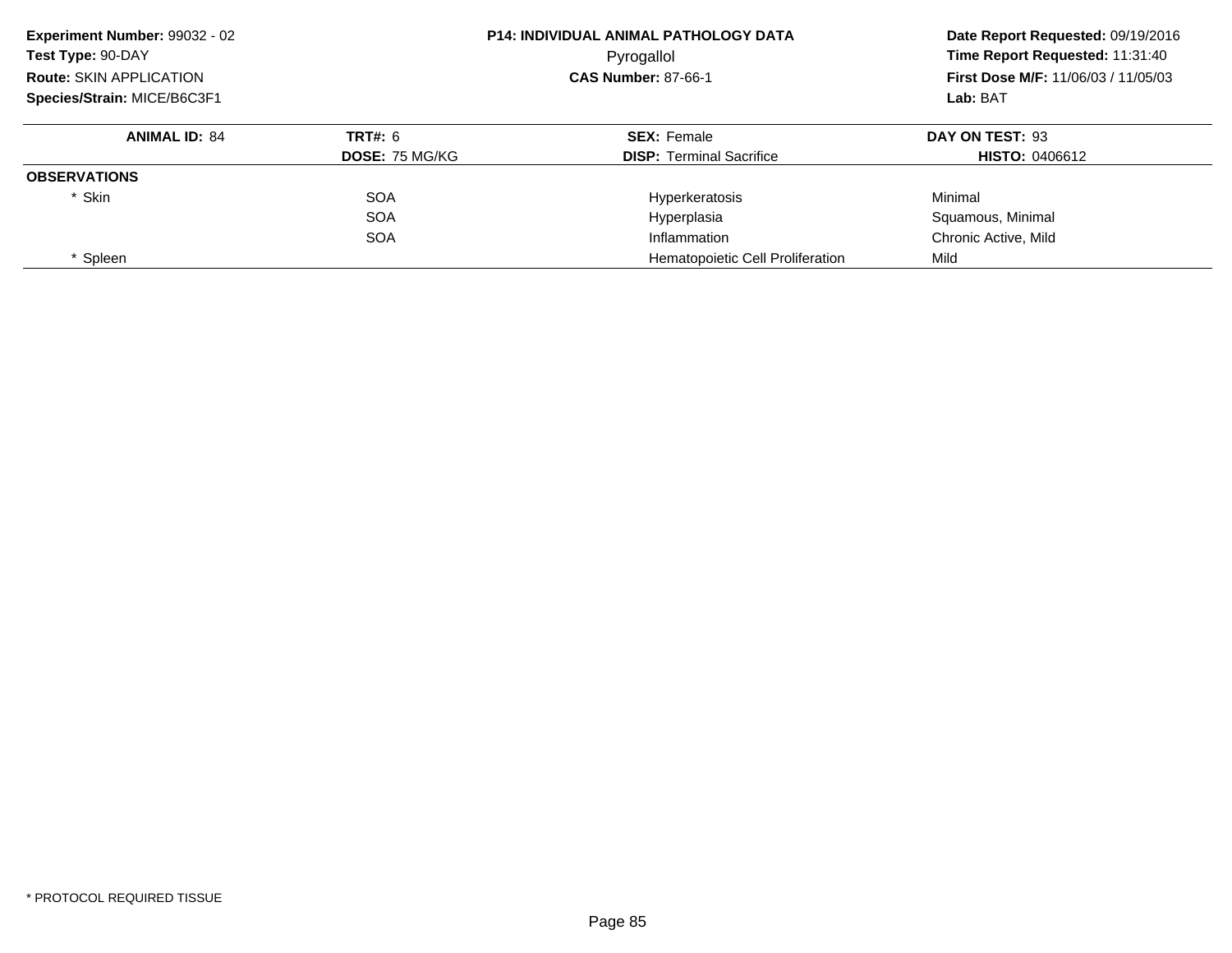| Experiment Number: 99032 - 02  |                | <b>P14: INDIVIDUAL ANIMAL PATHOLOGY DATA</b> | Date Report Requested: 09/19/2016          |
|--------------------------------|----------------|----------------------------------------------|--------------------------------------------|
| Test Type: 90-DAY              |                | Pyrogallol                                   | Time Report Requested: 11:31:40            |
| <b>Route: SKIN APPLICATION</b> |                | <b>CAS Number: 87-66-1</b>                   | <b>First Dose M/F: 11/06/03 / 11/05/03</b> |
| Species/Strain: MICE/B6C3F1    |                |                                              | Lab: BAT                                   |
| <b>ANIMAL ID: 85</b>           | <b>TRT#: 6</b> | <b>SEX: Female</b>                           | DAY ON TEST: 93                            |
|                                | DOSE: 75 MG/KG | <b>DISP: Terminal Sacrifice</b>              | <b>HISTO: 0406613</b>                      |
|                                |                | ORGAN AND ACCOUNTABLE SITE STATUS            |                                            |
| <b>NORMAL</b>                  |                |                                              |                                            |
| Spleen                         |                |                                              |                                            |
| <b>OBSERVATIONS</b>            |                |                                              |                                            |
| * Skin                         | <b>SOA</b>     | Hyperkeratosis                               | Minimal                                    |
|                                | <b>SOA</b>     | Hyperplasia                                  | Squamous, Minimal                          |
|                                | <b>SOA</b>     | Inflammation                                 | Chronic Active, Mild                       |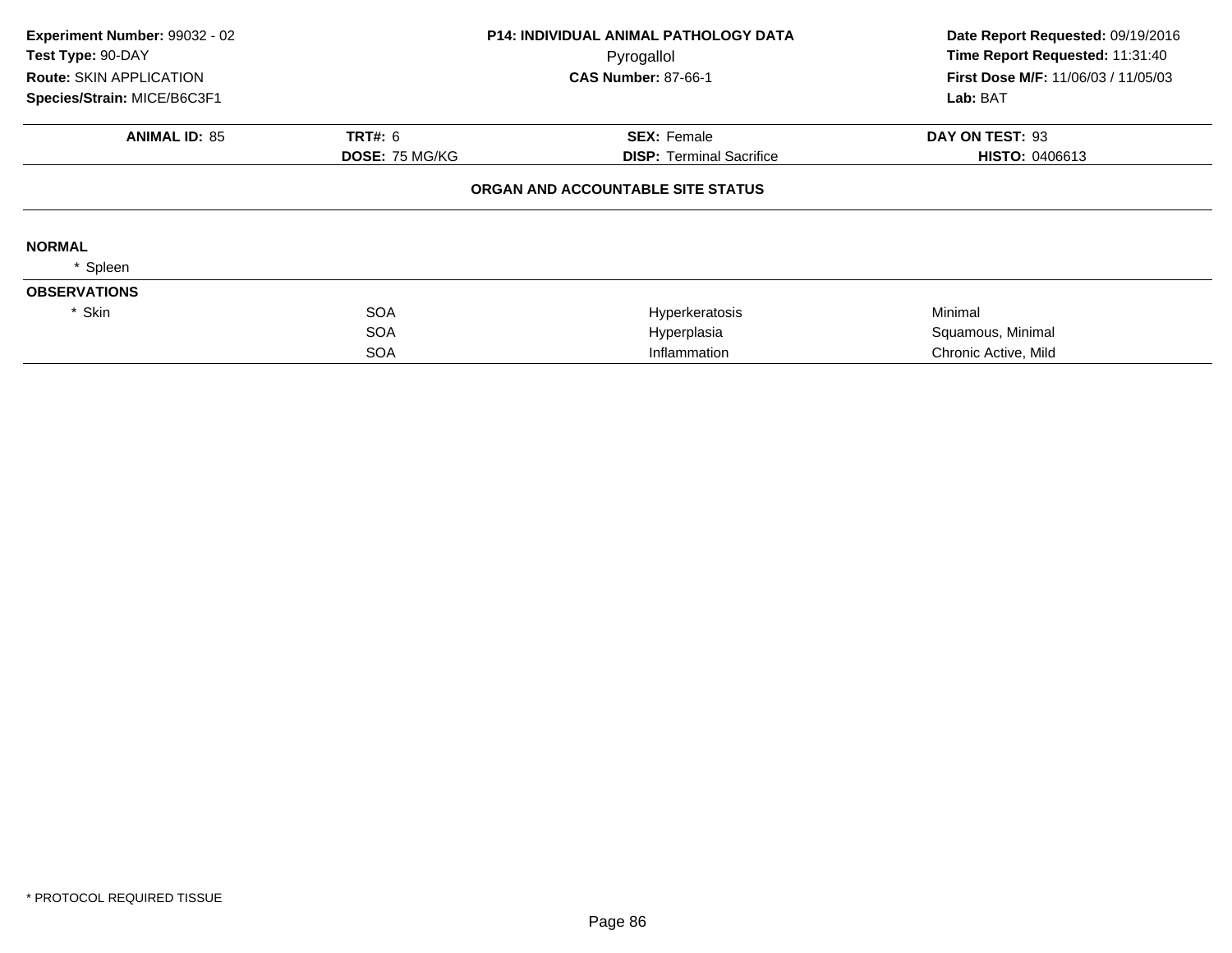| Experiment Number: 99032 - 02  |                       | <b>P14: INDIVIDUAL ANIMAL PATHOLOGY DATA</b> | Date Report Requested: 09/19/2016<br>Time Report Requested: 11:31:40 |
|--------------------------------|-----------------------|----------------------------------------------|----------------------------------------------------------------------|
| Test Type: 90-DAY              |                       | Pyrogallol                                   |                                                                      |
| <b>Route: SKIN APPLICATION</b> |                       | <b>CAS Number: 87-66-1</b>                   | <b>First Dose M/F: 11/06/03 / 11/05/03</b>                           |
| Species/Strain: MICE/B6C3F1    |                       |                                              | Lab: BAT                                                             |
| <b>ANIMAL ID: 86</b>           | <b>TRT#: 6</b>        | <b>SEX: Female</b>                           | DAY ON TEST: 93                                                      |
|                                | <b>DOSE: 75 MG/KG</b> | <b>DISP: Terminal Sacrifice</b>              | <b>HISTO: 0406614</b>                                                |
| <b>OBSERVATIONS</b>            |                       |                                              |                                                                      |
| * Skin                         | <b>SOA</b>            | Hyperkeratosis                               | Minimal                                                              |
|                                | <b>SOA</b>            | Hyperplasia                                  | Squamous, Minimal                                                    |
|                                | <b>SOA</b>            | Inflammation                                 | Chronic Active, Moderate                                             |
| * Spleen                       |                       | Hematopoietic Cell Proliferation             | Minimal                                                              |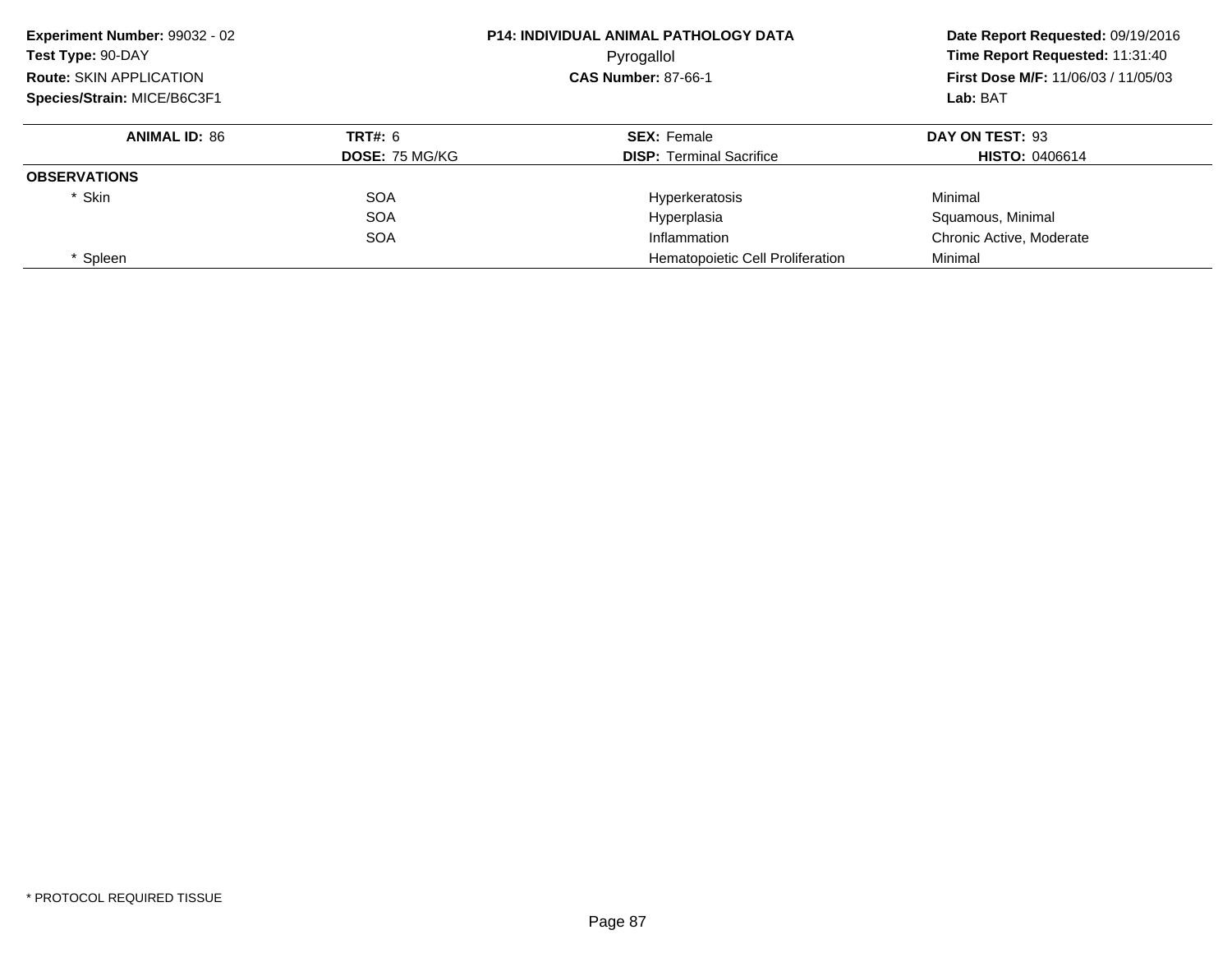| Experiment Number: 99032 - 02<br>Test Type: 90-DAY<br><b>Route: SKIN APPLICATION</b> |                       | <b>P14: INDIVIDUAL ANIMAL PATHOLOGY DATA</b><br>Pyrogallol | Date Report Requested: 09/19/2016<br>Time Report Requested: 11:31:40<br><b>First Dose M/F: 11/06/03 / 11/05/03</b> |
|--------------------------------------------------------------------------------------|-----------------------|------------------------------------------------------------|--------------------------------------------------------------------------------------------------------------------|
|                                                                                      |                       | <b>CAS Number: 87-66-1</b>                                 |                                                                                                                    |
| Species/Strain: MICE/B6C3F1                                                          |                       |                                                            | Lab: BAT                                                                                                           |
| <b>ANIMAL ID: 87</b>                                                                 | TRT#: 6               | <b>SEX: Female</b>                                         | DAY ON TEST: 93                                                                                                    |
|                                                                                      | <b>DOSE: 75 MG/KG</b> | <b>DISP:</b> Terminal Sacrifice                            | <b>HISTO: 0406615</b>                                                                                              |
| <b>OBSERVATIONS</b>                                                                  |                       |                                                            |                                                                                                                    |
| * Skin                                                                               | <b>SOA</b>            | Hyperkeratosis                                             | Minimal                                                                                                            |
|                                                                                      | <b>SOA</b>            | Hyperplasia                                                | Squamous, Minimal                                                                                                  |
|                                                                                      | <b>SOA</b>            | Inflammation                                               | Chronic Active, Mild                                                                                               |
| * Spleen                                                                             |                       | Hematopoietic Cell Proliferation                           | Minimal                                                                                                            |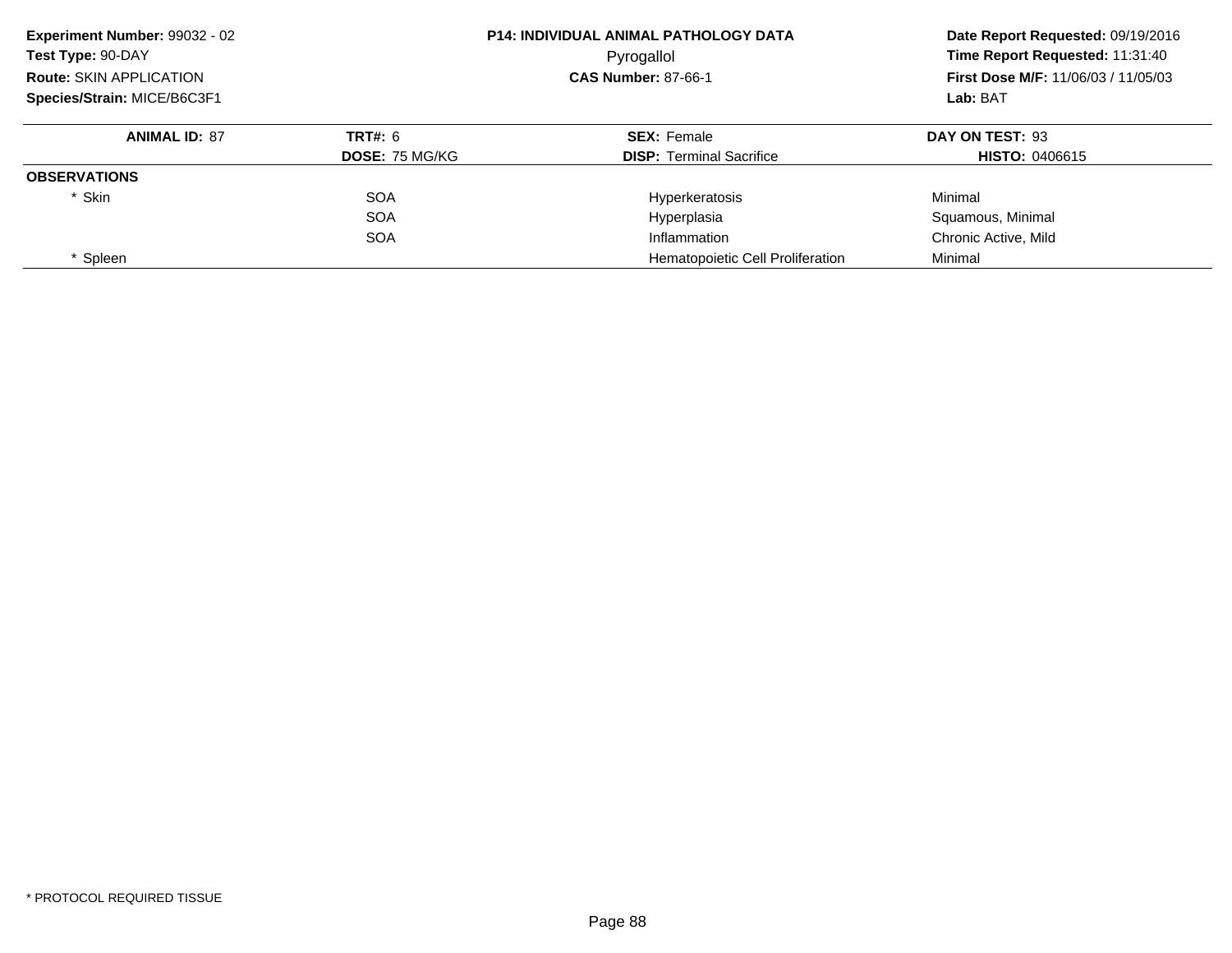| Experiment Number: 99032 - 02<br>Test Type: 90-DAY<br><b>Route: SKIN APPLICATION</b> |                       | <b>P14: INDIVIDUAL ANIMAL PATHOLOGY DATA</b><br>Pyrogallol | Date Report Requested: 09/19/2016<br>Time Report Requested: 11:31:40<br><b>First Dose M/F: 11/06/03 / 11/05/03</b> |  |
|--------------------------------------------------------------------------------------|-----------------------|------------------------------------------------------------|--------------------------------------------------------------------------------------------------------------------|--|
|                                                                                      |                       | <b>CAS Number: 87-66-1</b>                                 |                                                                                                                    |  |
| Species/Strain: MICE/B6C3F1                                                          |                       |                                                            | Lab: BAT                                                                                                           |  |
| <b>ANIMAL ID: 88</b>                                                                 | TRT#: 6               | <b>SEX: Female</b>                                         | DAY ON TEST: 93                                                                                                    |  |
|                                                                                      | <b>DOSE: 75 MG/KG</b> | <b>DISP:</b> Terminal Sacrifice                            | <b>HISTO: 0406616</b>                                                                                              |  |
| <b>OBSERVATIONS</b>                                                                  |                       |                                                            |                                                                                                                    |  |
| * Skin                                                                               | <b>SOA</b>            | Hyperkeratosis                                             | Minimal                                                                                                            |  |
|                                                                                      | <b>SOA</b>            | Hyperplasia                                                | Squamous, Minimal                                                                                                  |  |
|                                                                                      | <b>SOA</b>            | Inflammation                                               | Chronic Active, Mild                                                                                               |  |
| * Spleen                                                                             |                       | Hematopoietic Cell Proliferation                           | Mild                                                                                                               |  |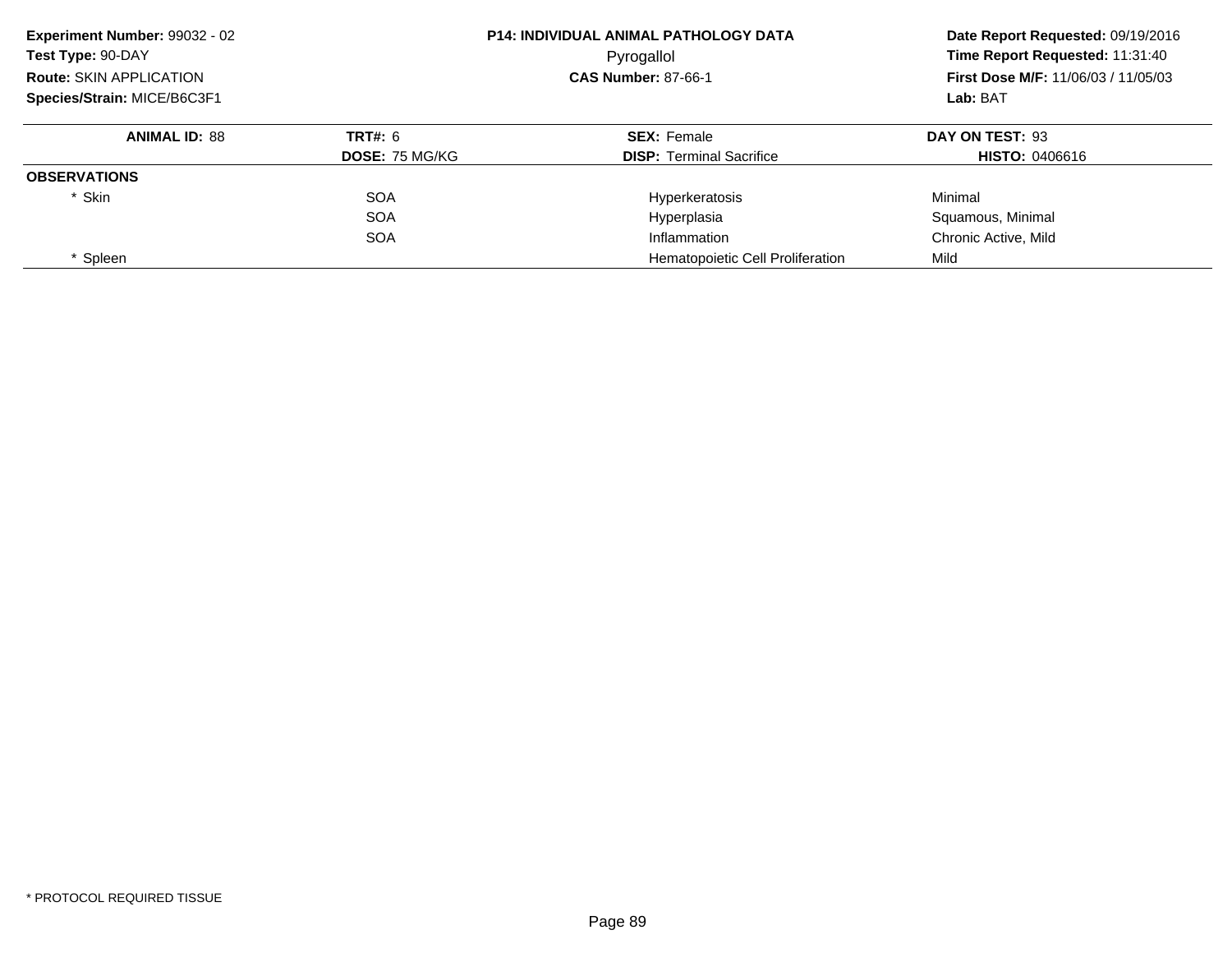| Experiment Number: 99032 - 02  |                       | <b>P14: INDIVIDUAL ANIMAL PATHOLOGY DATA</b> | Date Report Requested: 09/19/2016<br>Time Report Requested: 11:31:40 |
|--------------------------------|-----------------------|----------------------------------------------|----------------------------------------------------------------------|
| Test Type: 90-DAY              |                       | Pyrogallol                                   |                                                                      |
| <b>Route: SKIN APPLICATION</b> |                       | <b>CAS Number: 87-66-1</b>                   | <b>First Dose M/F: 11/06/03 / 11/05/03</b>                           |
| Species/Strain: MICE/B6C3F1    |                       |                                              | Lab: BAT                                                             |
| <b>ANIMAL ID: 89</b>           | <b>TRT#: 6</b>        | <b>SEX: Female</b>                           | DAY ON TEST: 93                                                      |
|                                | <b>DOSE: 75 MG/KG</b> | <b>DISP: Terminal Sacrifice</b>              | <b>HISTO: 0406617</b>                                                |
| <b>OBSERVATIONS</b>            |                       |                                              |                                                                      |
| * Skin                         | <b>SOA</b>            | Hyperkeratosis                               | Minimal                                                              |
|                                | <b>SOA</b>            | Hyperplasia                                  | Squamous, Mild                                                       |
|                                | <b>SOA</b>            | Inflammation                                 | Chronic Active, Mild                                                 |
| * Spleen                       |                       | Hematopoietic Cell Proliferation             | Mild                                                                 |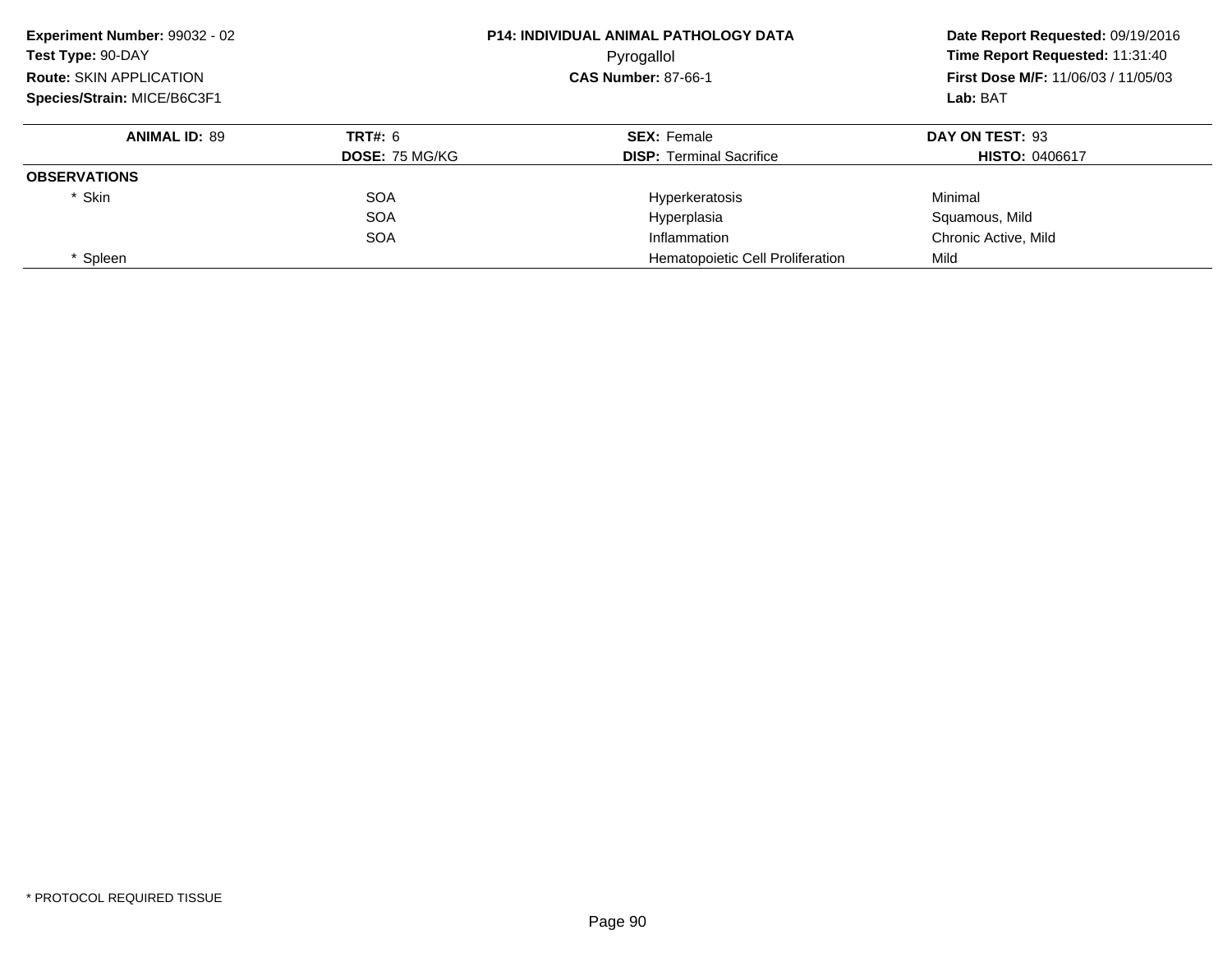| Experiment Number: 99032 - 02  |                | <b>P14: INDIVIDUAL ANIMAL PATHOLOGY DATA</b> | Date Report Requested: 09/19/2016   |
|--------------------------------|----------------|----------------------------------------------|-------------------------------------|
| Test Type: 90-DAY              |                | Pyrogallol                                   | Time Report Requested: 11:31:40     |
| <b>Route: SKIN APPLICATION</b> |                | <b>CAS Number: 87-66-1</b>                   | First Dose M/F: 11/06/03 / 11/05/03 |
| Species/Strain: MICE/B6C3F1    |                |                                              | Lab: BAT                            |
| <b>ANIMAL ID: 90</b>           | <b>TRT#: 6</b> | <b>SEX: Female</b>                           | DAY ON TEST: 93                     |
|                                | DOSE: 75 MG/KG | <b>DISP:</b> Terminal Sacrifice              | <b>HISTO: 0406618</b>               |
|                                |                | ORGAN AND ACCOUNTABLE SITE STATUS            |                                     |
| <b>NORMAL</b>                  |                |                                              |                                     |
| Spleen                         |                |                                              |                                     |
| <b>OBSERVATIONS</b>            |                |                                              |                                     |
| * Skin                         | <b>SOA</b>     | Hyperkeratosis                               | Minimal                             |
|                                | <b>SOA</b>     | Hyperplasia                                  | Squamous, Minimal                   |
|                                | <b>SOA</b>     | Inflammation                                 | Chronic Active, Mild                |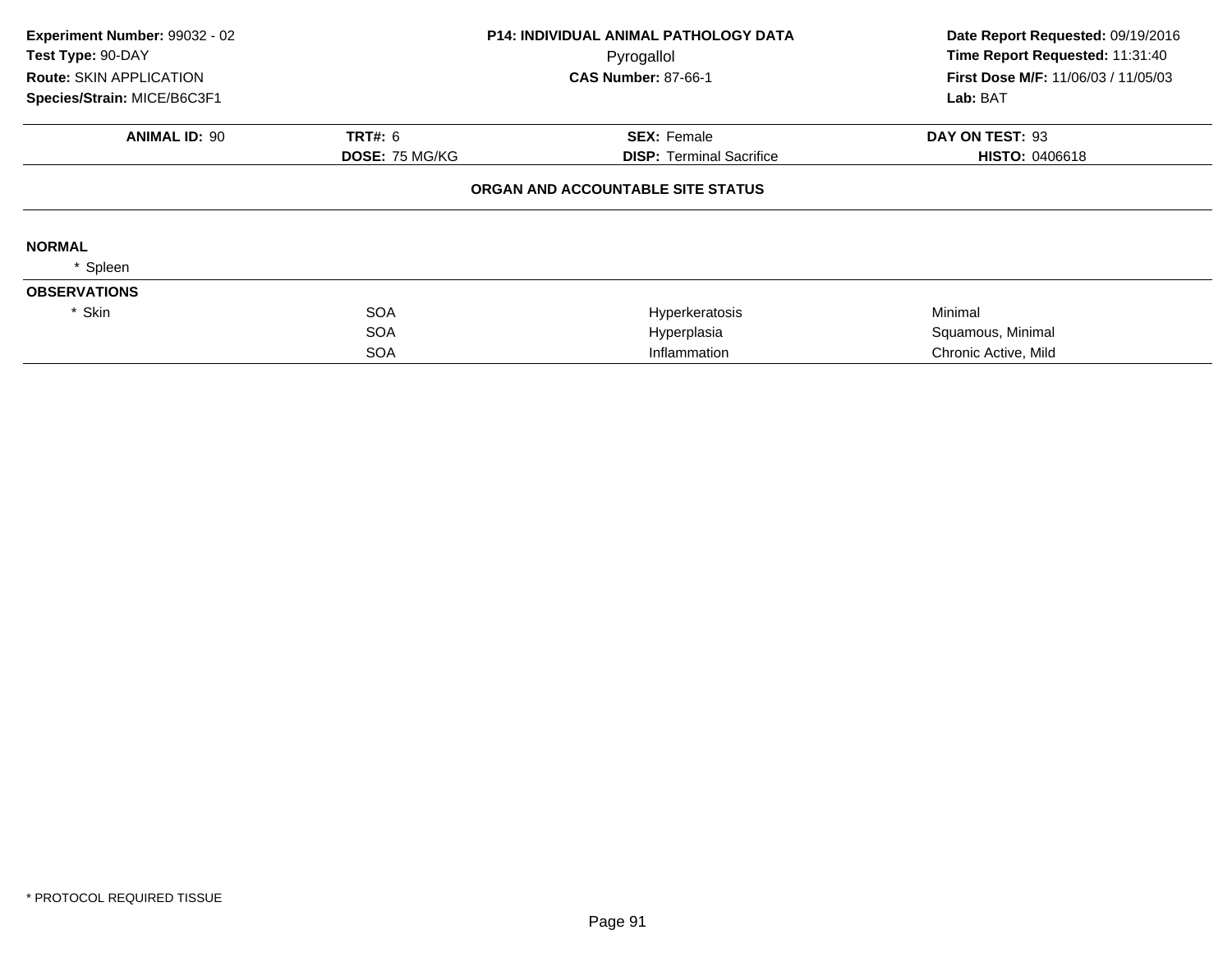| Experiment Number: 99032 - 02  |                        | <b>P14: INDIVIDUAL ANIMAL PATHOLOGY DATA</b> | Date Report Requested: 09/19/2016   |
|--------------------------------|------------------------|----------------------------------------------|-------------------------------------|
| Test Type: 90-DAY              |                        | Pyrogallol                                   | Time Report Requested: 11:31:40     |
| <b>Route: SKIN APPLICATION</b> |                        | <b>CAS Number: 87-66-1</b>                   | First Dose M/F: 11/06/03 / 11/05/03 |
| Species/Strain: MICE/B6C3F1    |                        |                                              | Lab: BAT                            |
| <b>ANIMAL ID: 91</b>           | <b>TRT#: 8</b>         | <b>SEX: Female</b>                           | DAY ON TEST: 93                     |
|                                | <b>DOSE: 150 MG/KG</b> | <b>DISP:</b> Terminal Sacrifice              | <b>HISTO: 0406619</b>               |
|                                |                        | ORGAN AND ACCOUNTABLE SITE STATUS            |                                     |
| <b>NORMAL</b>                  |                        |                                              |                                     |
| Spleen                         |                        |                                              |                                     |
| <b>OBSERVATIONS</b>            |                        |                                              |                                     |
| * Skin                         | <b>SOA</b>             | Hyperkeratosis                               | Minimal                             |
|                                | <b>SOA</b>             | Hyperplasia                                  | Squamous, Minimal                   |
|                                | <b>SOA</b>             | Inflammation                                 | Chronic Active, Mild                |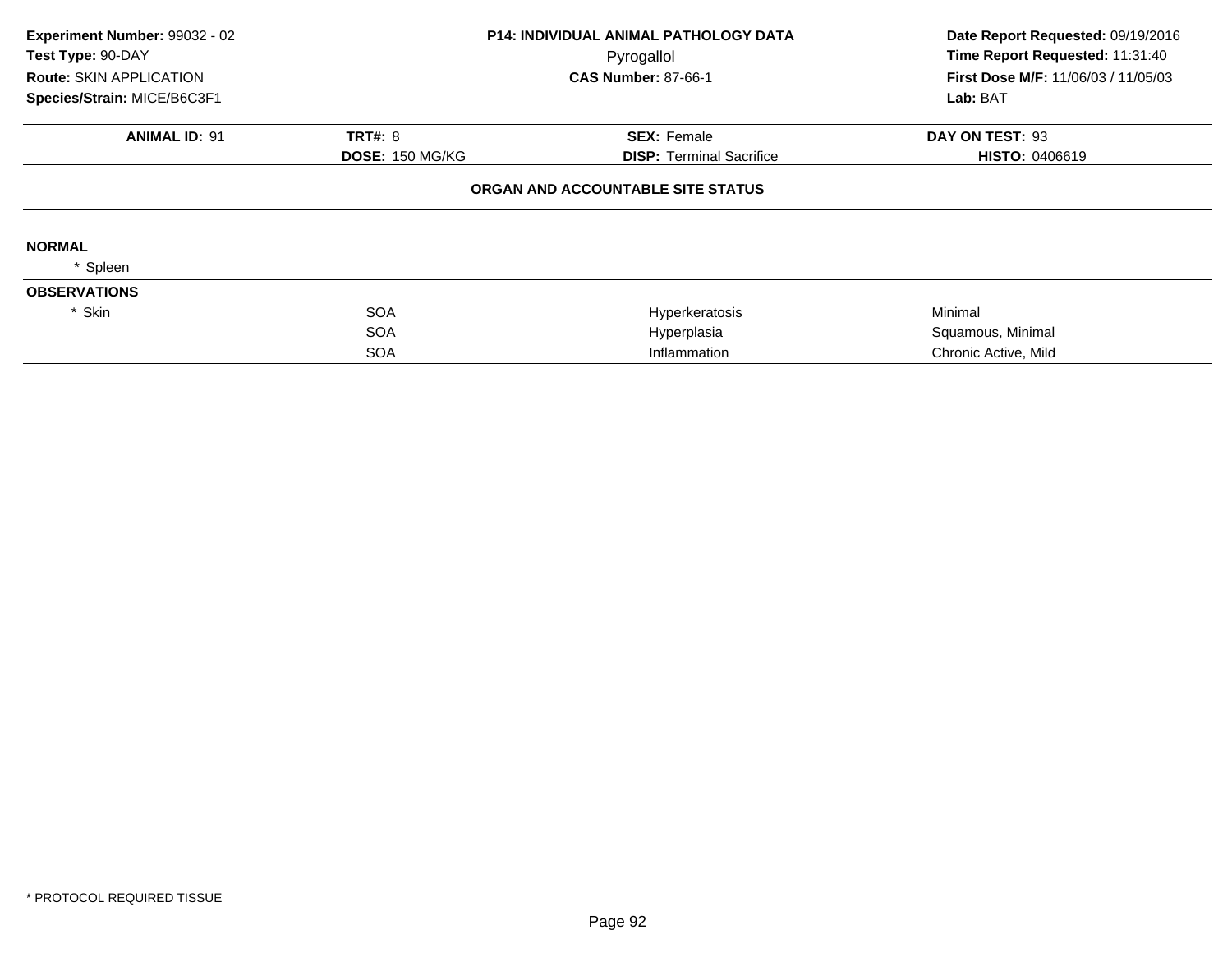| Experiment Number: 99032 - 02  |                        | <b>P14: INDIVIDUAL ANIMAL PATHOLOGY DATA</b> | Date Report Requested: 09/19/2016<br>Time Report Requested: 11:31:40 |  |
|--------------------------------|------------------------|----------------------------------------------|----------------------------------------------------------------------|--|
| Test Type: 90-DAY              |                        | Pyrogallol                                   |                                                                      |  |
| <b>Route: SKIN APPLICATION</b> |                        | <b>CAS Number: 87-66-1</b>                   | <b>First Dose M/F: 11/06/03 / 11/05/03</b>                           |  |
| Species/Strain: MICE/B6C3F1    |                        |                                              | Lab: BAT                                                             |  |
| <b>ANIMAL ID: 92</b>           | <b>TRT#: 8</b>         | <b>SEX: Female</b>                           | DAY ON TEST: 93                                                      |  |
|                                | <b>DOSE: 150 MG/KG</b> | <b>DISP:</b> Terminal Sacrifice              | <b>HISTO: 0406620</b>                                                |  |
| <b>OBSERVATIONS</b>            |                        |                                              |                                                                      |  |
| * Skin                         | <b>SOA</b>             | Hyperkeratosis                               | Minimal                                                              |  |
|                                | <b>SOA</b>             | Hyperplasia                                  | Squamous, Minimal                                                    |  |
|                                | <b>SOA</b>             | Inflammation                                 | Chronic Active, Mild                                                 |  |
| Spleen                         |                        | Hematopoietic Cell Proliferation             | Mild                                                                 |  |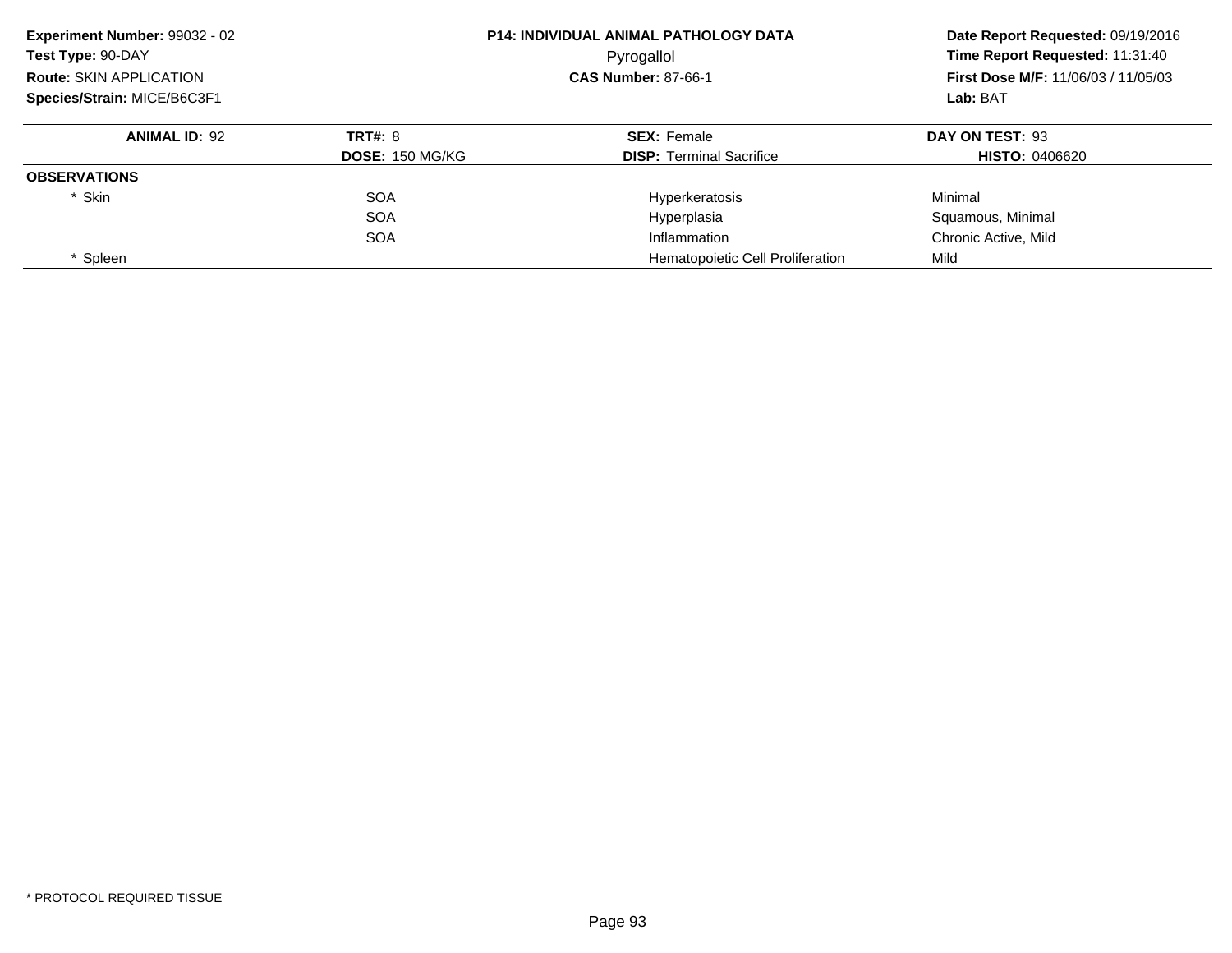| Experiment Number: 99032 - 02  |                        | <b>P14: INDIVIDUAL ANIMAL PATHOLOGY DATA</b> | Date Report Requested: 09/19/2016<br>Time Report Requested: 11:31:40 |  |
|--------------------------------|------------------------|----------------------------------------------|----------------------------------------------------------------------|--|
| Test Type: 90-DAY              |                        | Pyrogallol                                   |                                                                      |  |
| <b>Route: SKIN APPLICATION</b> |                        | <b>CAS Number: 87-66-1</b>                   | <b>First Dose M/F: 11/06/03 / 11/05/03</b>                           |  |
| Species/Strain: MICE/B6C3F1    |                        |                                              | Lab: BAT                                                             |  |
| <b>ANIMAL ID: 93</b>           | <b>TRT#: 8</b>         | <b>SEX: Female</b>                           | DAY ON TEST: 93                                                      |  |
|                                | <b>DOSE: 150 MG/KG</b> | <b>DISP:</b> Terminal Sacrifice              | <b>HISTO: 0406621</b>                                                |  |
| <b>OBSERVATIONS</b>            |                        |                                              |                                                                      |  |
| * Skin                         | <b>SOA</b>             | Hyperkeratosis                               | Minimal                                                              |  |
|                                | <b>SOA</b>             | Hyperplasia                                  | Squamous, Minimal                                                    |  |
|                                | <b>SOA</b>             | Inflammation                                 | Chronic Active, Mild                                                 |  |
| Spleen                         |                        | Hematopoietic Cell Proliferation             | Mild                                                                 |  |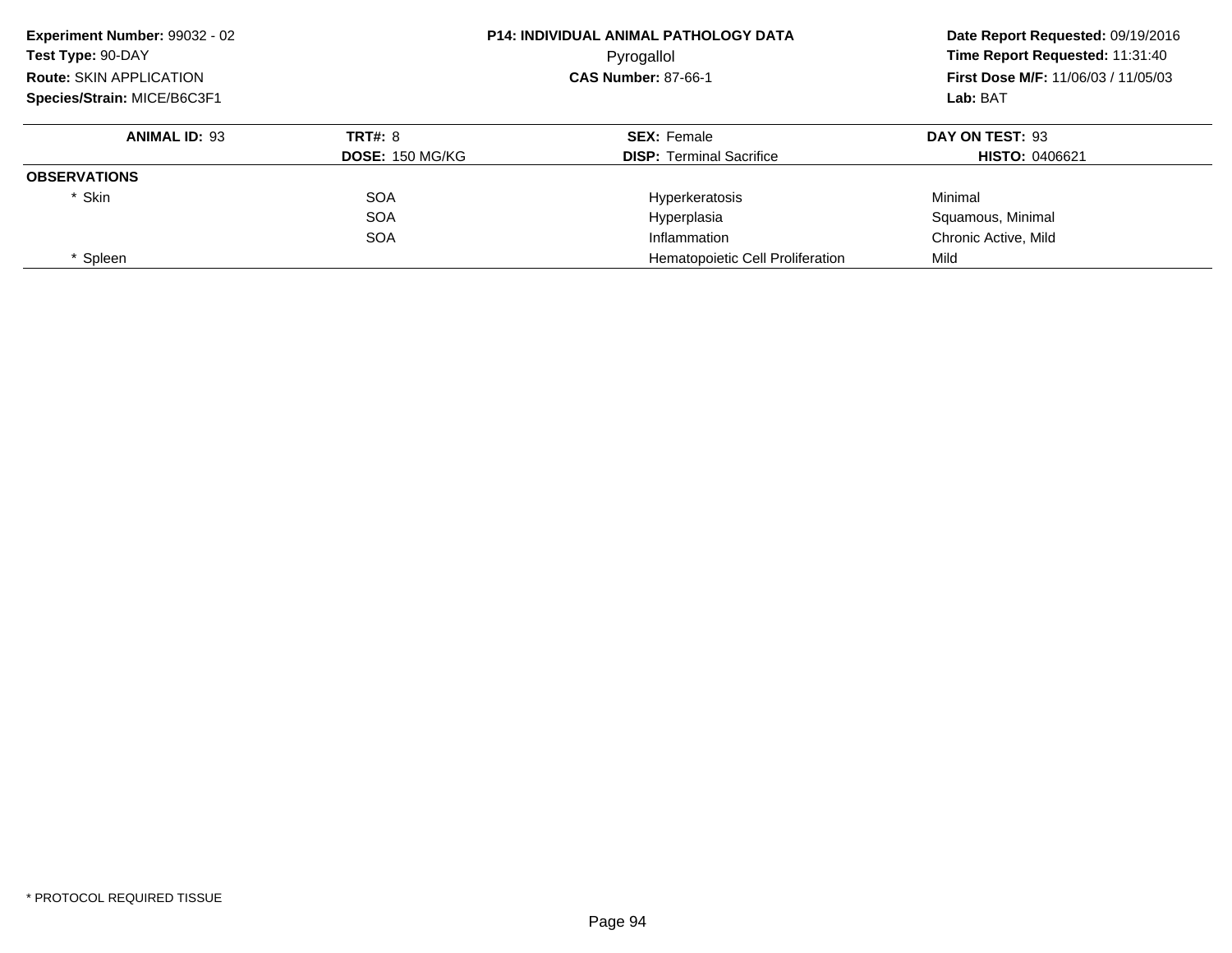| Experiment Number: 99032 - 02  |                        | <b>P14: INDIVIDUAL ANIMAL PATHOLOGY DATA</b> | Date Report Requested: 09/19/2016<br>Time Report Requested: 11:31:40 |
|--------------------------------|------------------------|----------------------------------------------|----------------------------------------------------------------------|
| Test Type: 90-DAY              |                        | Pyrogallol                                   |                                                                      |
| <b>Route: SKIN APPLICATION</b> |                        | <b>CAS Number: 87-66-1</b>                   | <b>First Dose M/F: 11/06/03 / 11/05/03</b>                           |
| Species/Strain: MICE/B6C3F1    |                        |                                              | Lab: BAT                                                             |
| <b>ANIMAL ID: 94</b>           | <b>TRT#: 8</b>         | <b>SEX: Female</b>                           | DAY ON TEST: 93                                                      |
|                                | <b>DOSE: 150 MG/KG</b> | <b>DISP: Terminal Sacrifice</b>              | <b>HISTO: 0406622</b>                                                |
| <b>OBSERVATIONS</b>            |                        |                                              |                                                                      |
| * Skin                         | <b>SOA</b>             | Hyperkeratosis                               | Minimal                                                              |
|                                | <b>SOA</b>             | Hyperplasia                                  | Squamous, Minimal                                                    |
|                                | <b>SOA</b>             | Inflammation                                 | Chronic Active, Mild                                                 |
| Spleen                         |                        | Hematopoietic Cell Proliferation             | Mild                                                                 |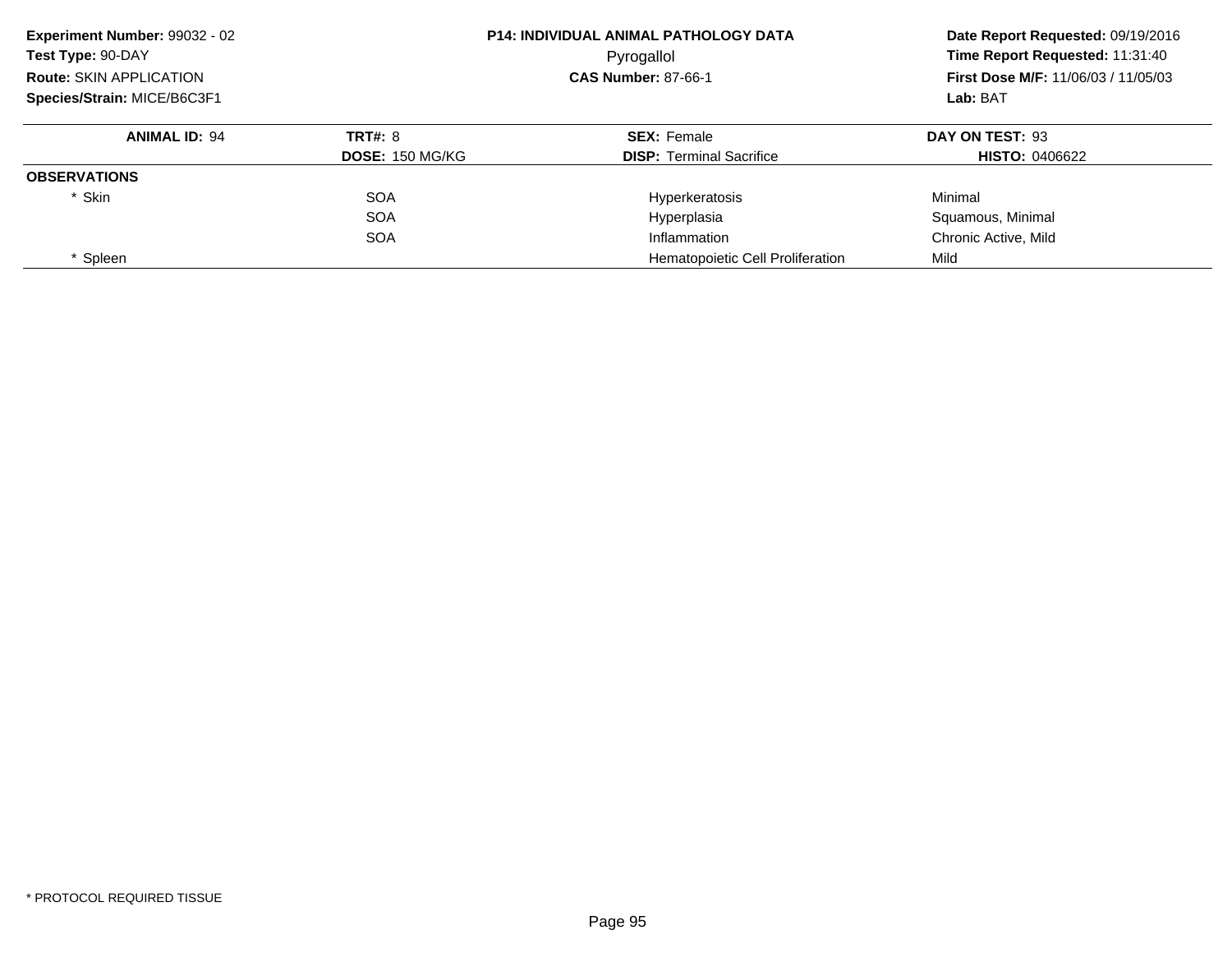| Experiment Number: 99032 - 02<br>Test Type: 90-DAY |                        | P14: INDIVIDUAL ANIMAL PATHOLOGY DATA<br>Pyrogallol | Date Report Requested: 09/19/2016<br>Time Report Requested: 11:31:40 |  |
|----------------------------------------------------|------------------------|-----------------------------------------------------|----------------------------------------------------------------------|--|
| Route: SKIN APPLICATION                            |                        | <b>CAS Number: 87-66-1</b>                          | First Dose M/F: 11/06/03 / 11/05/03                                  |  |
| Species/Strain: MICE/B6C3F1                        |                        |                                                     | Lab: BAT                                                             |  |
| <b>ANIMAL ID: 95</b>                               | <b>TRT#: 8</b>         | <b>SEX: Female</b>                                  | DAY ON TEST: 93                                                      |  |
|                                                    | <b>DOSE: 150 MG/KG</b> | <b>DISP: Terminal Sacrifice</b>                     | <b>HISTO: 0406623</b>                                                |  |
|                                                    |                        | ORGAN AND ACCOUNTABLE SITE STATUS                   |                                                                      |  |
| <b>NORMAL</b>                                      |                        |                                                     |                                                                      |  |
| Spleen                                             |                        |                                                     |                                                                      |  |
| <b>OBSERVATIONS</b>                                |                        |                                                     |                                                                      |  |
| * Skin                                             | <b>SOA</b>             | Hyperkeratosis                                      | Minimal                                                              |  |
|                                                    | <b>SOA</b>             | Hyperplasia                                         | Squamous, Minimal                                                    |  |
|                                                    | <b>SOA</b>             | Inflammation                                        | Chronic Active, Mild                                                 |  |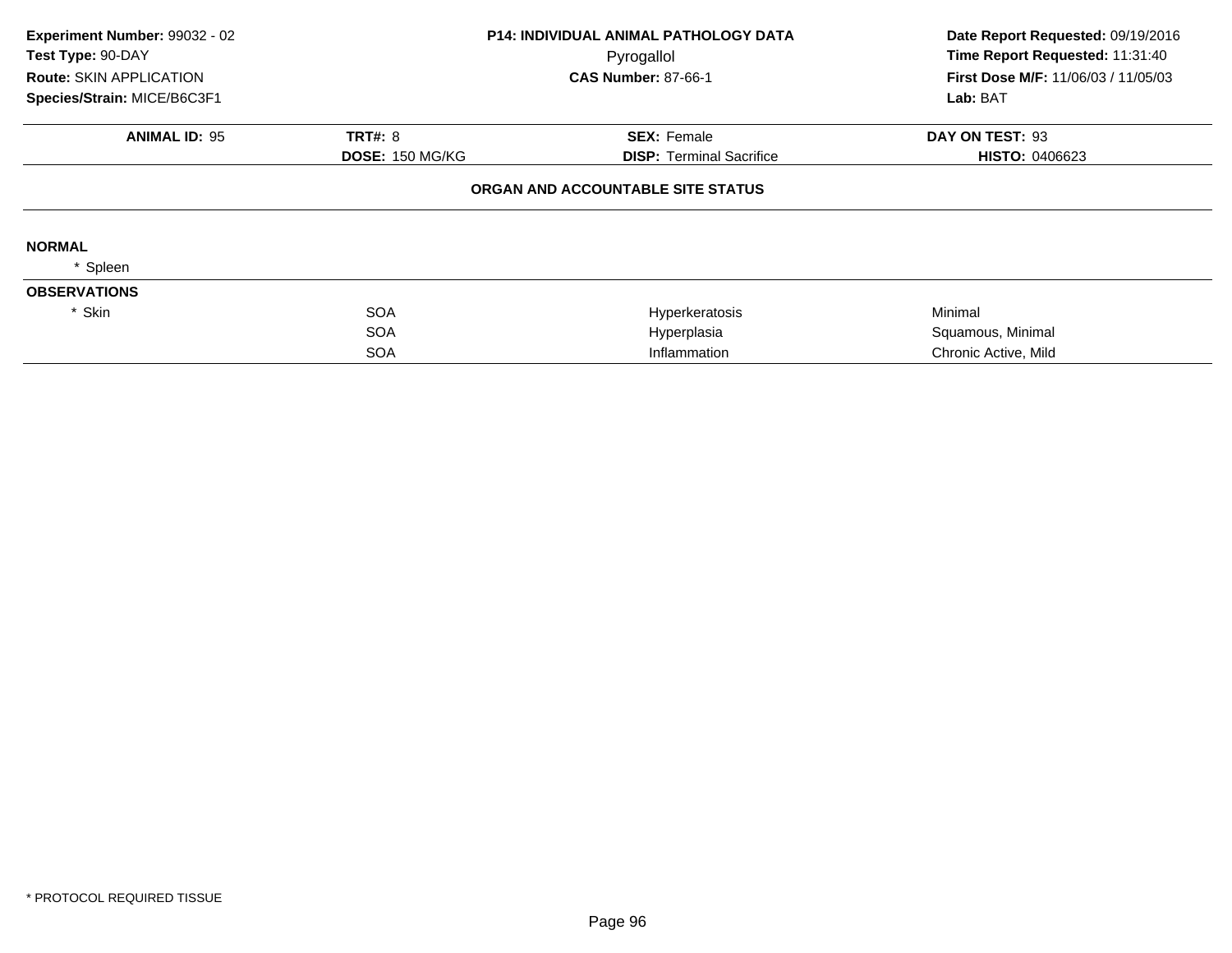| Experiment Number: 99032 - 02  |                        | <b>P14: INDIVIDUAL ANIMAL PATHOLOGY DATA</b> | Date Report Requested: 09/19/2016   |  |
|--------------------------------|------------------------|----------------------------------------------|-------------------------------------|--|
| Test Type: 90-DAY              |                        | Pyrogallol                                   | Time Report Requested: 11:31:40     |  |
| <b>Route: SKIN APPLICATION</b> |                        | <b>CAS Number: 87-66-1</b>                   | First Dose M/F: 11/06/03 / 11/05/03 |  |
| Species/Strain: MICE/B6C3F1    |                        |                                              | Lab: BAT                            |  |
| <b>ANIMAL ID: 96</b>           | <b>TRT#: 8</b>         | <b>SEX: Female</b>                           | DAY ON TEST: 93                     |  |
|                                | <b>DOSE: 150 MG/KG</b> | <b>DISP: Terminal Sacrifice</b>              | <b>HISTO: 0406624</b>               |  |
|                                |                        | ORGAN AND ACCOUNTABLE SITE STATUS            |                                     |  |
| <b>NORMAL</b>                  |                        |                                              |                                     |  |
| Spleen                         |                        |                                              |                                     |  |
| <b>OBSERVATIONS</b>            |                        |                                              |                                     |  |
| * Skin                         | <b>SOA</b>             | Hyperkeratosis                               | Minimal                             |  |
|                                | <b>SOA</b>             | Hyperplasia                                  | Squamous, Minimal                   |  |
|                                | <b>SOA</b>             | Inflammation                                 | Chronic Active, Mild                |  |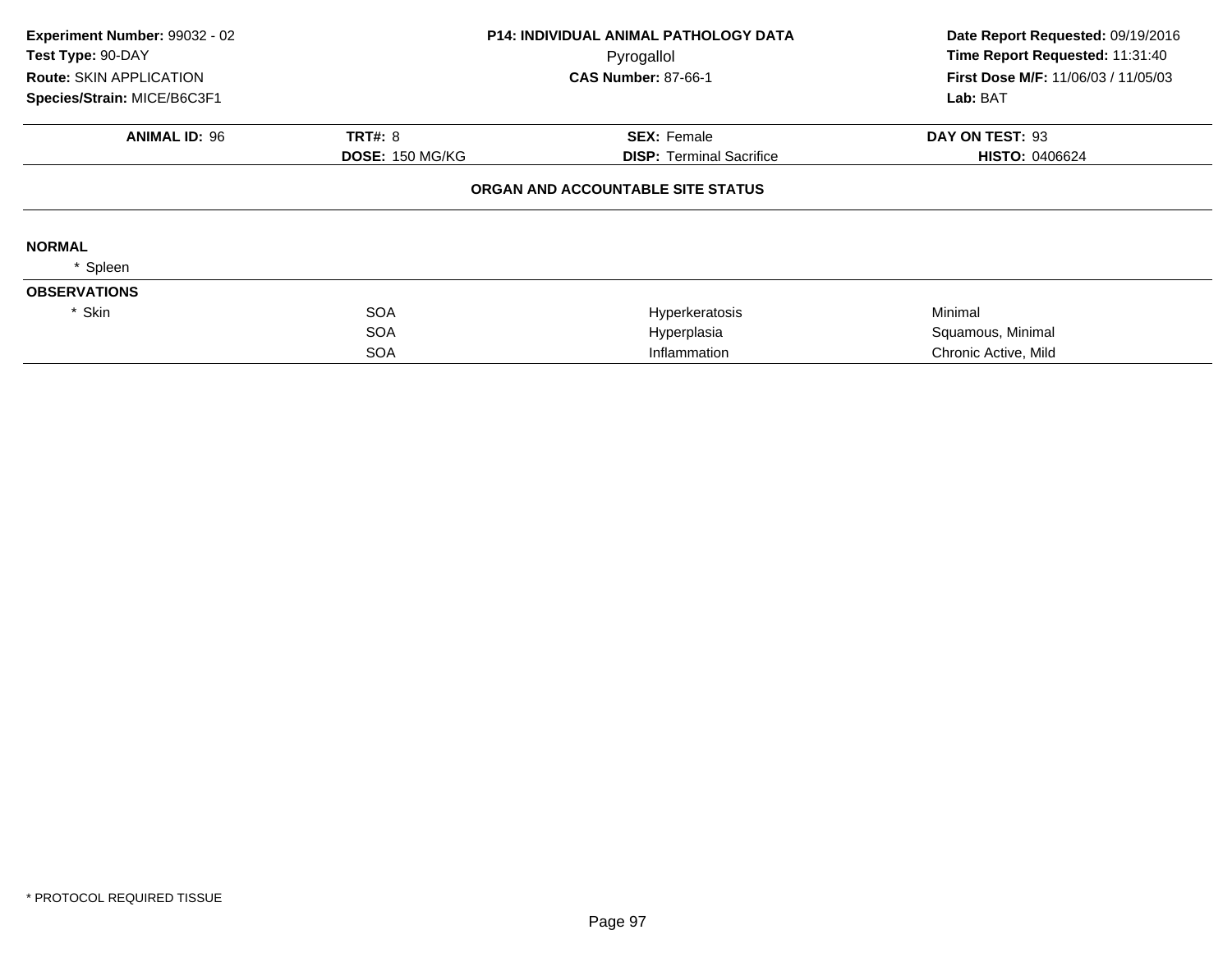| Experiment Number: 99032 - 02<br>Test Type: 90-DAY |                        | <b>P14: INDIVIDUAL ANIMAL PATHOLOGY DATA</b> | Date Report Requested: 09/19/2016<br>Time Report Requested: 11:31:40<br>First Dose M/F: 11/06/03 / 11/05/03<br>Lab: BAT |
|----------------------------------------------------|------------------------|----------------------------------------------|-------------------------------------------------------------------------------------------------------------------------|
| <b>Route: SKIN APPLICATION</b>                     |                        | Pyrogallol<br><b>CAS Number: 87-66-1</b>     |                                                                                                                         |
| Species/Strain: MICE/B6C3F1                        |                        |                                              |                                                                                                                         |
| <b>ANIMAL ID: 97</b>                               | TRT#: 8                | <b>SEX: Female</b>                           | DAY ON TEST: 93                                                                                                         |
|                                                    | <b>DOSE: 150 MG/KG</b> | <b>DISP:</b> Terminal Sacrifice              | <b>HISTO: 0406625</b>                                                                                                   |
|                                                    |                        | ORGAN AND ACCOUNTABLE SITE STATUS            |                                                                                                                         |
| <b>NORMAL</b>                                      |                        |                                              |                                                                                                                         |
| Spleen                                             |                        |                                              |                                                                                                                         |
| <b>OBSERVATIONS</b>                                |                        |                                              |                                                                                                                         |
| * Skin                                             | <b>SOA</b>             | Hyperkeratosis                               | Minimal                                                                                                                 |
|                                                    | <b>SOA</b>             | Hyperplasia                                  | Squamous, Minimal                                                                                                       |
|                                                    | <b>SOA</b>             | Inflammation                                 | Chronic Active, Mild                                                                                                    |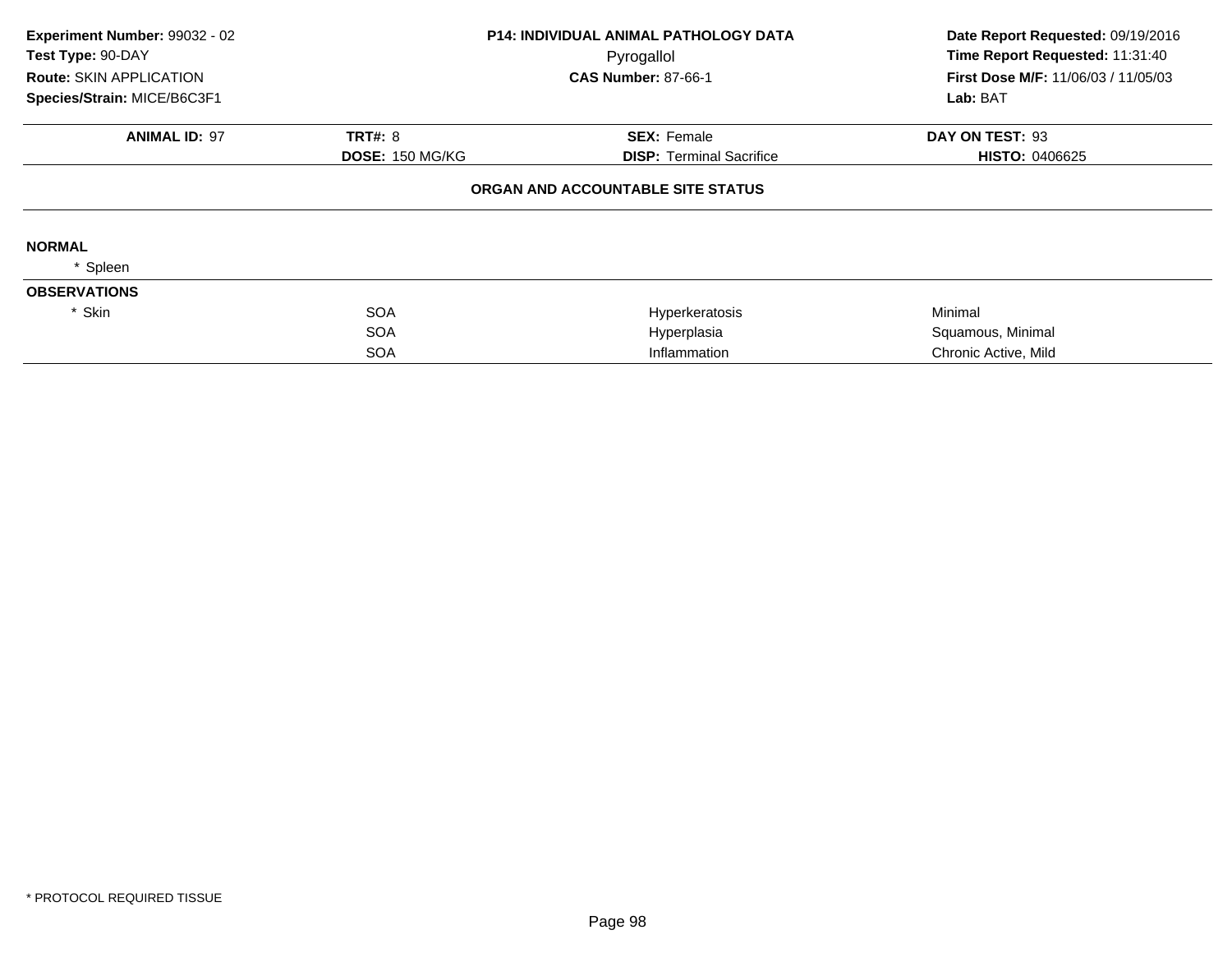| Experiment Number: 99032 - 02<br>Test Type: 90-DAY |                        | <b>P14: INDIVIDUAL ANIMAL PATHOLOGY DATA</b> | Date Report Requested: 09/19/2016<br>Time Report Requested: 11:31:40 |
|----------------------------------------------------|------------------------|----------------------------------------------|----------------------------------------------------------------------|
| <b>Route: SKIN APPLICATION</b>                     |                        | Pyrogallol<br><b>CAS Number: 87-66-1</b>     | First Dose M/F: 11/06/03 / 11/05/03                                  |
| Species/Strain: MICE/B6C3F1                        |                        |                                              | Lab: BAT                                                             |
| <b>ANIMAL ID: 98</b>                               | <b>TRT#: 8</b>         | <b>SEX: Female</b>                           | DAY ON TEST: 93                                                      |
|                                                    | <b>DOSE: 150 MG/KG</b> | <b>DISP: Terminal Sacrifice</b>              | <b>HISTO: 0406626</b>                                                |
|                                                    |                        | ORGAN AND ACCOUNTABLE SITE STATUS            |                                                                      |
| <b>NORMAL</b>                                      |                        |                                              |                                                                      |
| Spleen                                             |                        |                                              |                                                                      |
| <b>OBSERVATIONS</b>                                |                        |                                              |                                                                      |
| * Skin                                             | <b>SOA</b>             | Hyperkeratosis                               | Minimal                                                              |
|                                                    | <b>SOA</b>             | Hyperplasia                                  | Squamous, Minimal                                                    |
|                                                    | <b>SOA</b>             | Inflammation                                 | Chronic Active, Mild                                                 |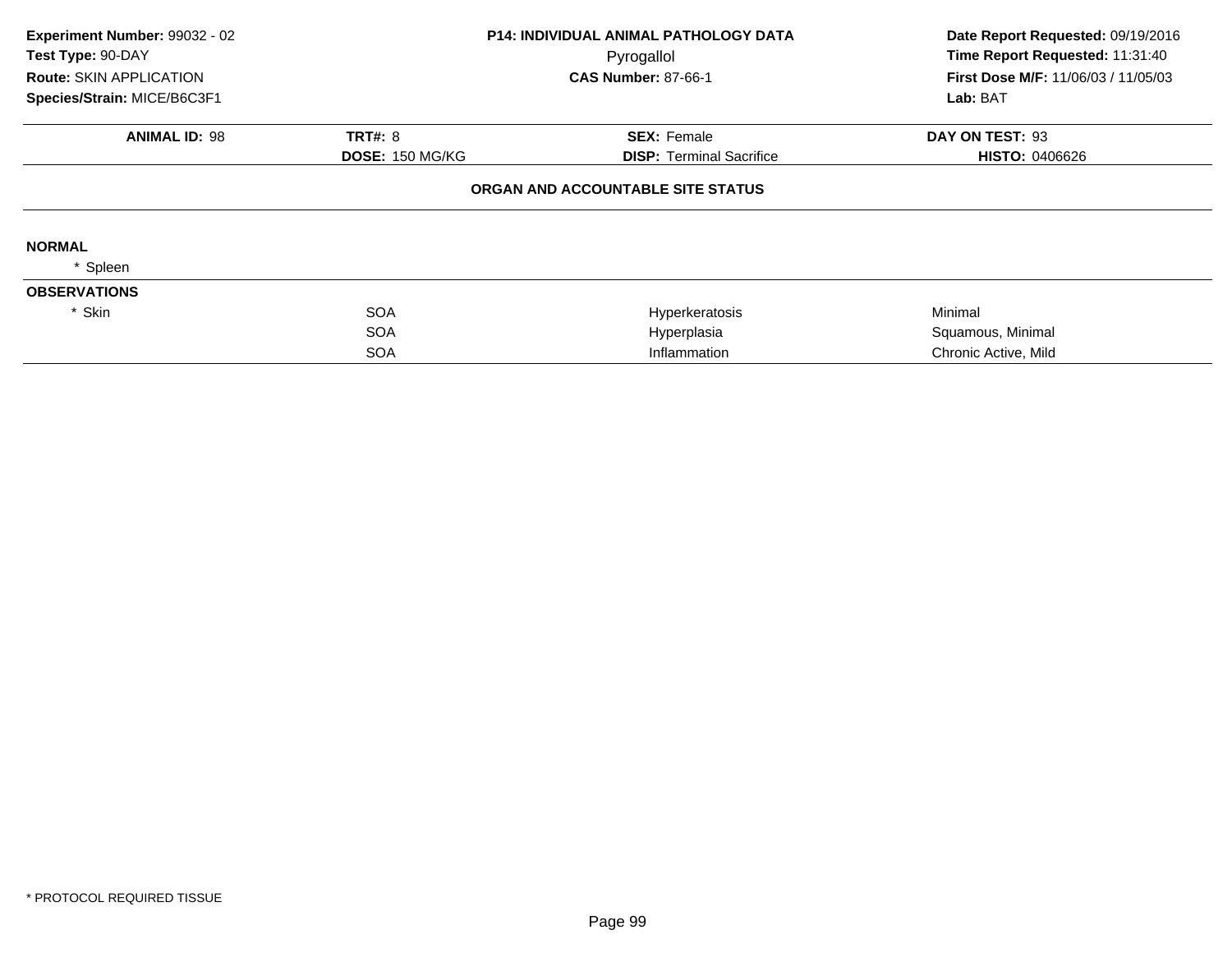| Experiment Number: 99032 - 02  |                        | <b>P14: INDIVIDUAL ANIMAL PATHOLOGY DATA</b> | Date Report Requested: 09/19/2016<br>Time Report Requested: 11:31:40<br><b>First Dose M/F: 11/06/03 / 11/05/03</b><br>Lab: BAT |
|--------------------------------|------------------------|----------------------------------------------|--------------------------------------------------------------------------------------------------------------------------------|
| Test Type: 90-DAY              |                        | Pyrogallol                                   |                                                                                                                                |
| <b>Route: SKIN APPLICATION</b> |                        | <b>CAS Number: 87-66-1</b>                   |                                                                                                                                |
| Species/Strain: MICE/B6C3F1    |                        |                                              |                                                                                                                                |
| <b>ANIMAL ID: 99</b>           | <b>TRT#: 8</b>         | <b>SEX: Female</b>                           | DAY ON TEST: 93                                                                                                                |
|                                | <b>DOSE: 150 MG/KG</b> | <b>DISP: Terminal Sacrifice</b>              | <b>HISTO: 0406627</b>                                                                                                          |
| <b>OBSERVATIONS</b>            |                        |                                              |                                                                                                                                |
| * Skin                         | <b>SOA</b>             | Hyperkeratosis                               | Minimal                                                                                                                        |
|                                | <b>SOA</b>             | Hyperplasia                                  | Squamous, Minimal                                                                                                              |
|                                | <b>SOA</b>             | Inflammation                                 | Chronic Active, Mild                                                                                                           |
| Spleen                         |                        | Hematopoietic Cell Proliferation             | Mild                                                                                                                           |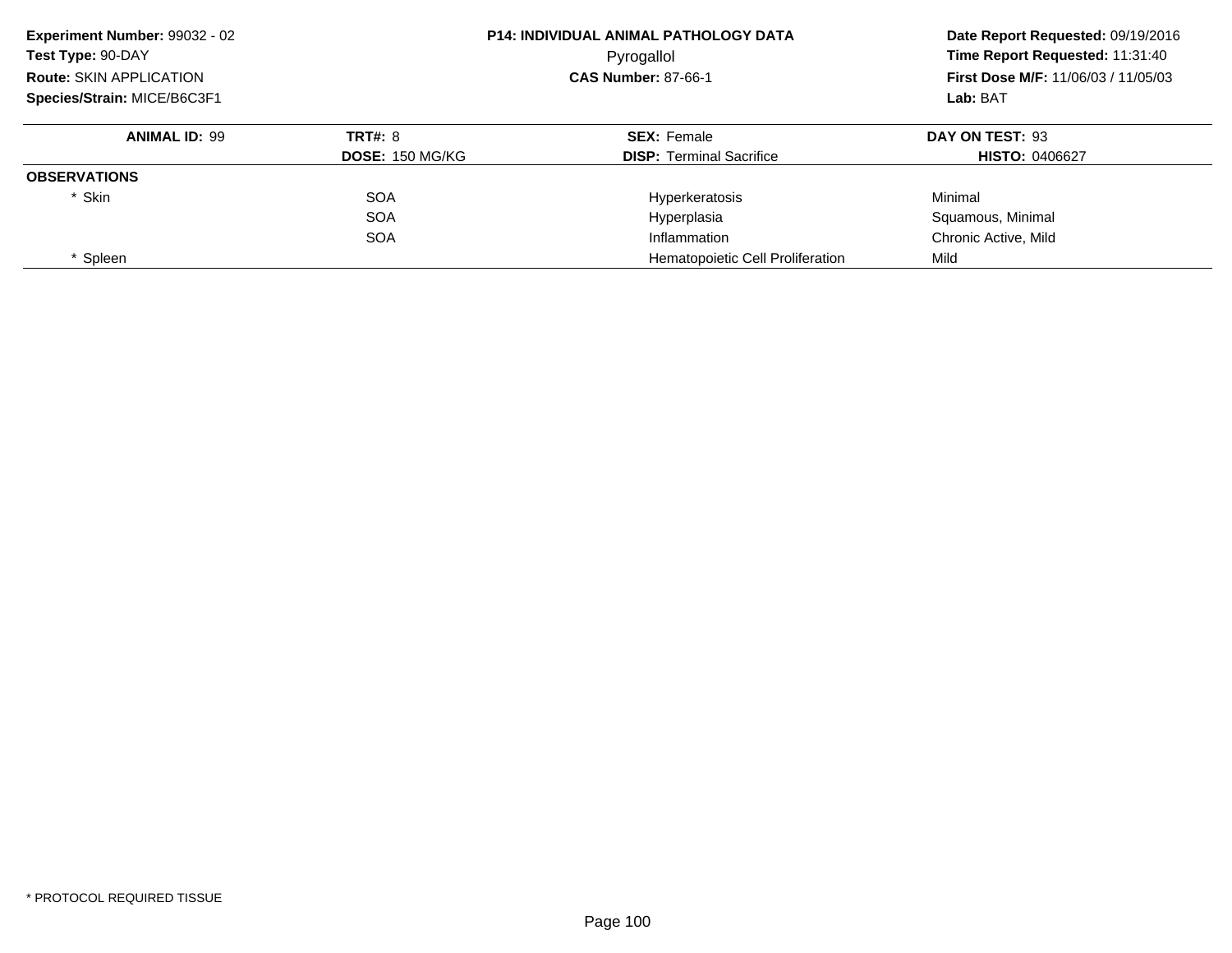| Experiment Number: 99032 - 02<br>Test Type: 90-DAY |                        | <b>P14: INDIVIDUAL ANIMAL PATHOLOGY DATA</b><br>Pyrogallol | Date Report Requested: 09/19/2016<br>Time Report Requested: 11:31:40 |
|----------------------------------------------------|------------------------|------------------------------------------------------------|----------------------------------------------------------------------|
| <b>Route: SKIN APPLICATION</b>                     |                        | <b>CAS Number: 87-66-1</b>                                 | First Dose M/F: 11/06/03 / 11/05/03                                  |
| Species/Strain: MICE/B6C3F1                        |                        |                                                            | Lab: BAT                                                             |
| <b>ANIMAL ID: 100</b>                              | TRT#: 8                | <b>SEX: Female</b>                                         | DAY ON TEST: 93                                                      |
|                                                    | <b>DOSE: 150 MG/KG</b> | <b>DISP:</b> Terminal Sacrifice                            | <b>HISTO: 0406628</b>                                                |
|                                                    |                        | ORGAN AND ACCOUNTABLE SITE STATUS                          |                                                                      |
| <b>NORMAL</b>                                      |                        |                                                            |                                                                      |
| Spleen                                             |                        |                                                            |                                                                      |
| <b>OBSERVATIONS</b>                                |                        |                                                            |                                                                      |
| * Skin                                             | <b>SOA</b>             | Hyperkeratosis                                             | Minimal                                                              |
|                                                    | <b>SOA</b>             | Hyperplasia                                                | Squamous, Minimal                                                    |
|                                                    | <b>SOA</b>             | Inflammation                                               | Chronic Active, Mild                                                 |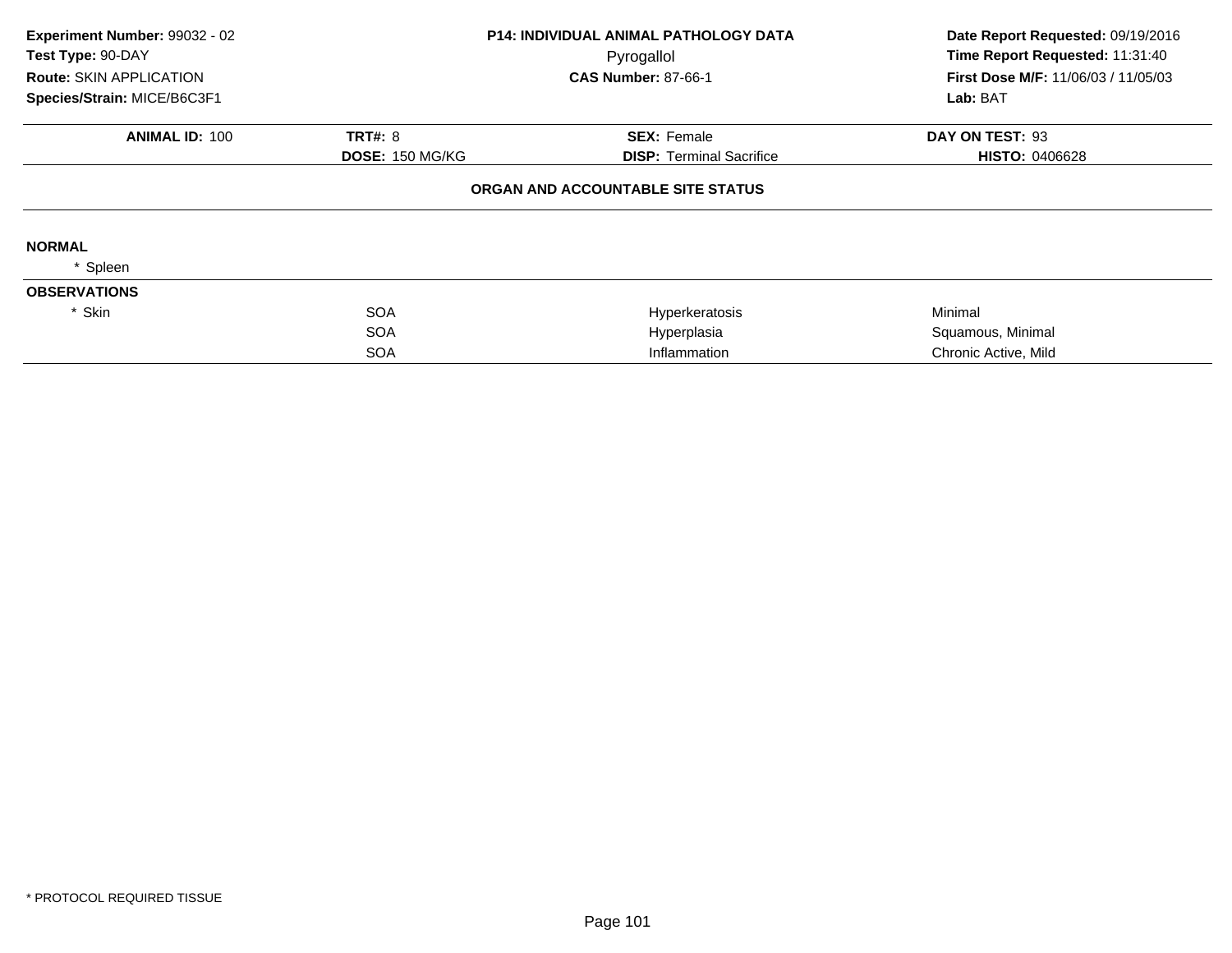| Experiment Number: 99032 - 02<br>Test Type: 90-DAY<br><b>Route: SKIN APPLICATION</b><br>Species/Strain: MICE/B6C3F1 |                                                                         | <b>P14: INDIVIDUAL ANIMAL PATHOLOGY DATA</b><br>Pyrogallol<br><b>CAS Number: 87-66-1</b> |                       |
|---------------------------------------------------------------------------------------------------------------------|-------------------------------------------------------------------------|------------------------------------------------------------------------------------------|-----------------------|
| <b>ANIMAL ID: 101</b>                                                                                               | <b>TRT#: 10</b>                                                         | <b>SEX: Female</b>                                                                       | DAY ON TEST: 93       |
|                                                                                                                     | <b>DOSE: 300 MG/KG</b>                                                  | <b>DISP: Terminal Sacrifice</b>                                                          | <b>HISTO: 0406629</b> |
| <b>OBSERVATIONS</b>                                                                                                 |                                                                         |                                                                                          |                       |
| * Skin                                                                                                              | <b>SOA</b>                                                              | Hyperkeratosis                                                                           | Minimal               |
|                                                                                                                     | <b>SOA</b>                                                              | Hyperplasia                                                                              | Squamous, Mild        |
|                                                                                                                     | <b>SOA</b>                                                              | Inflammation                                                                             | Chronic Active, Mild  |
|                                                                                                                     | Note: There was a yellow-brown discoloration of the keratin at the SOA. |                                                                                          |                       |
| [Hyperkeratosis TGLs = 1-11]                                                                                        |                                                                         |                                                                                          |                       |
| [ Hyperplasia                                                                                                       | $TGLs = 1-11$ ]                                                         |                                                                                          |                       |
| Inflammation                                                                                                        | $TGLS = 1-11$                                                           |                                                                                          |                       |
| * Spleen                                                                                                            |                                                                         | Hematopoietic Cell Proliferation                                                         | Mild                  |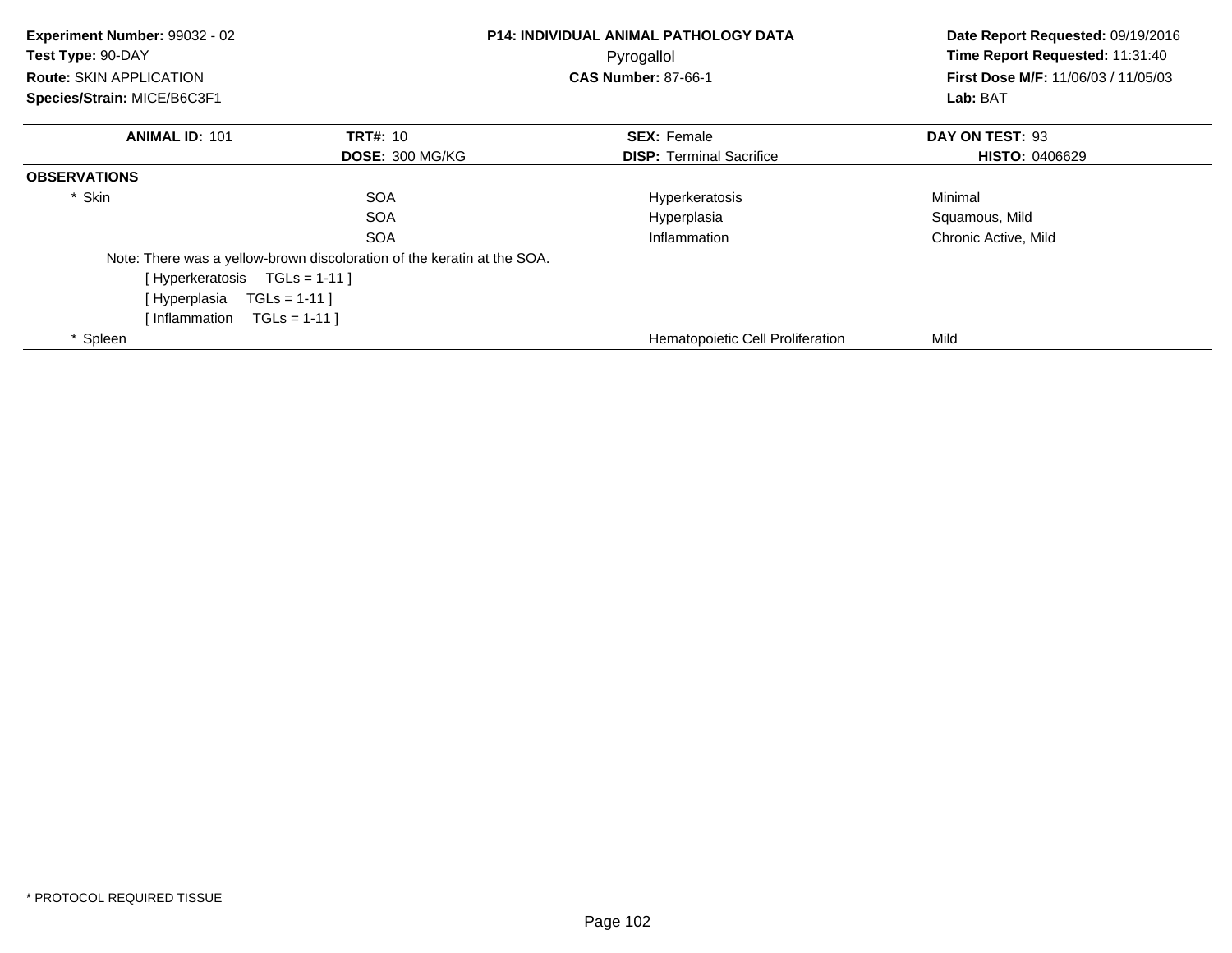| Experiment Number: 99032 - 02<br>Test Type: 90-DAY<br><b>Route: SKIN APPLICATION</b><br>Species/Strain: MICE/B6C3F1 |                                                                                                  | <b>P14: INDIVIDUAL ANIMAL PATHOLOGY DATA</b><br>Pyrogallol<br><b>CAS Number: 87-66-1</b> | Date Report Requested: 09/19/2016<br>Time Report Requested: 11:31:40<br>First Dose M/F: 11/06/03 / 11/05/03<br>Lab: BAT |
|---------------------------------------------------------------------------------------------------------------------|--------------------------------------------------------------------------------------------------|------------------------------------------------------------------------------------------|-------------------------------------------------------------------------------------------------------------------------|
| <b>ANIMAL ID: 102</b>                                                                                               | <b>TRT#: 10</b>                                                                                  | <b>SEX: Female</b>                                                                       | DAY ON TEST: 93                                                                                                         |
|                                                                                                                     | <b>DOSE: 300 MG/KG</b>                                                                           | <b>DISP:</b> Terminal Sacrifice                                                          | <b>HISTO: 0406630</b>                                                                                                   |
| <b>OBSERVATIONS</b>                                                                                                 |                                                                                                  |                                                                                          |                                                                                                                         |
| * Skin                                                                                                              | <b>SOA</b>                                                                                       | Hyperkeratosis                                                                           | Minimal                                                                                                                 |
|                                                                                                                     | <b>SOA</b>                                                                                       | Hyperplasia                                                                              | Squamous, Mild                                                                                                          |
|                                                                                                                     | <b>SOA</b>                                                                                       | Inflammation                                                                             | Chronic Active, Mild                                                                                                    |
|                                                                                                                     | Note: The keratin at the SOA contained a few inflammatory cells and was discolored yellow-brown. |                                                                                          |                                                                                                                         |
| [Hyperkeratosis TGLs = 1-11]                                                                                        |                                                                                                  |                                                                                          |                                                                                                                         |
| [Hyperplasia                                                                                                        | $TGLs = 1-11$                                                                                    |                                                                                          |                                                                                                                         |
| [ Inflammation                                                                                                      | $TGLs = 1-11$                                                                                    |                                                                                          |                                                                                                                         |
| * Spleen                                                                                                            |                                                                                                  | <b>Hematopoietic Cell Proliferation</b>                                                  | Mild                                                                                                                    |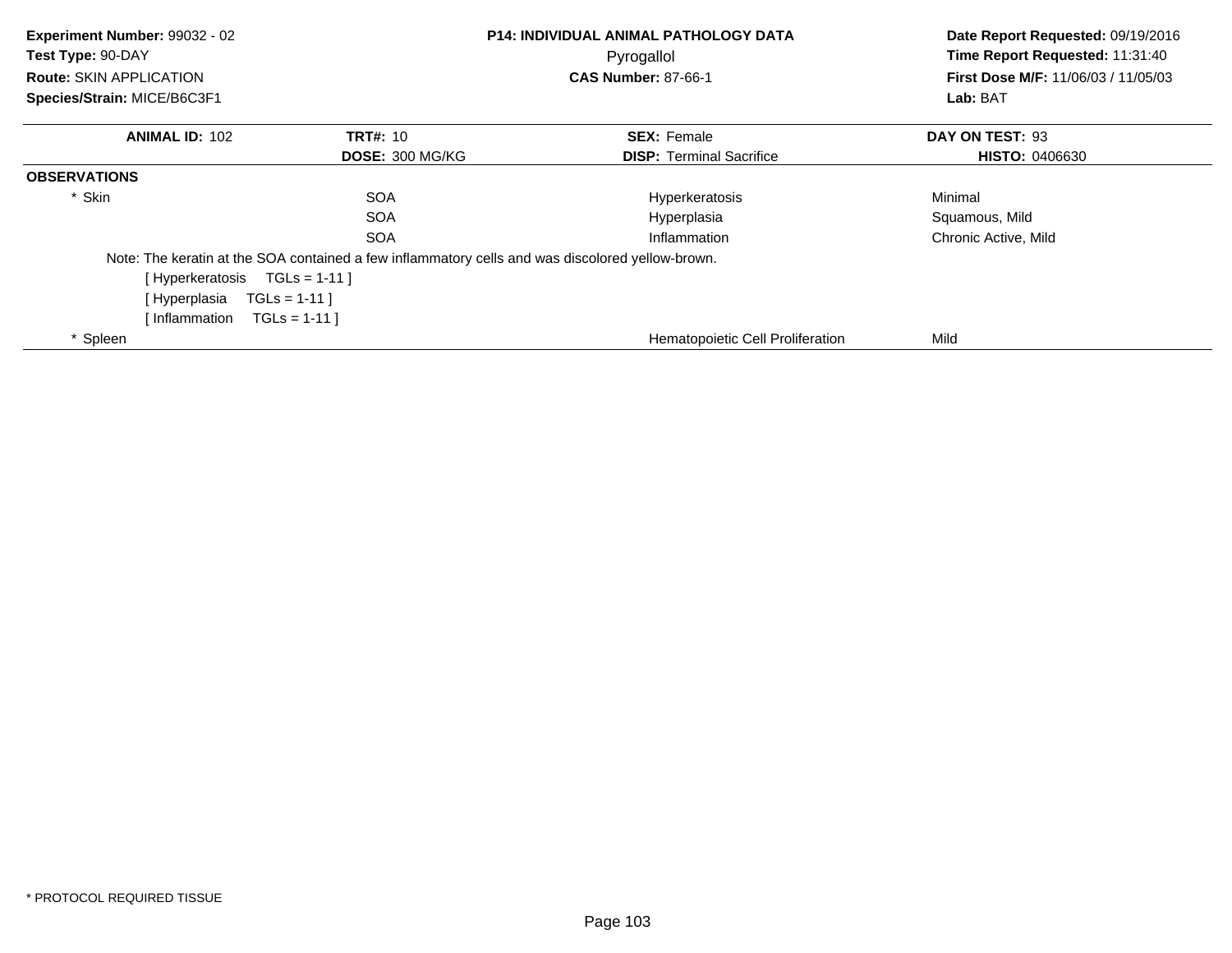| Experiment Number: 99032 - 02<br>Test Type: 90-DAY<br><b>Route: SKIN APPLICATION</b><br>Species/Strain: MICE/B6C3F1 |                        | <b>P14: INDIVIDUAL ANIMAL PATHOLOGY DATA</b><br>Pyrogallol<br><b>CAS Number: 87-66-1</b> | Date Report Requested: 09/19/2016<br>Time Report Requested: 11:31:40<br><b>First Dose M/F: 11/06/03 / 11/05/03</b><br>Lab: BAT |
|---------------------------------------------------------------------------------------------------------------------|------------------------|------------------------------------------------------------------------------------------|--------------------------------------------------------------------------------------------------------------------------------|
| <b>ANIMAL ID: 103</b>                                                                                               | <b>TRT#: 10</b>        | <b>SEX: Female</b>                                                                       | DAY ON TEST: 93                                                                                                                |
|                                                                                                                     | <b>DOSE: 300 MG/KG</b> | <b>DISP:</b> Terminal Sacrifice                                                          | <b>HISTO: 0406631</b>                                                                                                          |
| <b>OBSERVATIONS</b>                                                                                                 |                        |                                                                                          |                                                                                                                                |
| * Skin                                                                                                              | <b>SOA</b>             | Hyperkeratosis                                                                           | Minimal                                                                                                                        |
|                                                                                                                     | <b>SOA</b>             | Hyperplasia                                                                              | Squamous, Mild                                                                                                                 |
|                                                                                                                     | <b>SOA</b>             | Inflammation                                                                             | Chronic Active, Mild                                                                                                           |
| [Hyperkeratosis                                                                                                     | $TGLs = 1-11$          |                                                                                          |                                                                                                                                |
| [Hyperplasia                                                                                                        | $TGLS = 1-11$          |                                                                                          |                                                                                                                                |
| [Inflammation                                                                                                       | $TGLS = 1-111$         |                                                                                          |                                                                                                                                |
| * Spleen                                                                                                            |                        | Hematopoietic Cell Proliferation                                                         | Mild                                                                                                                           |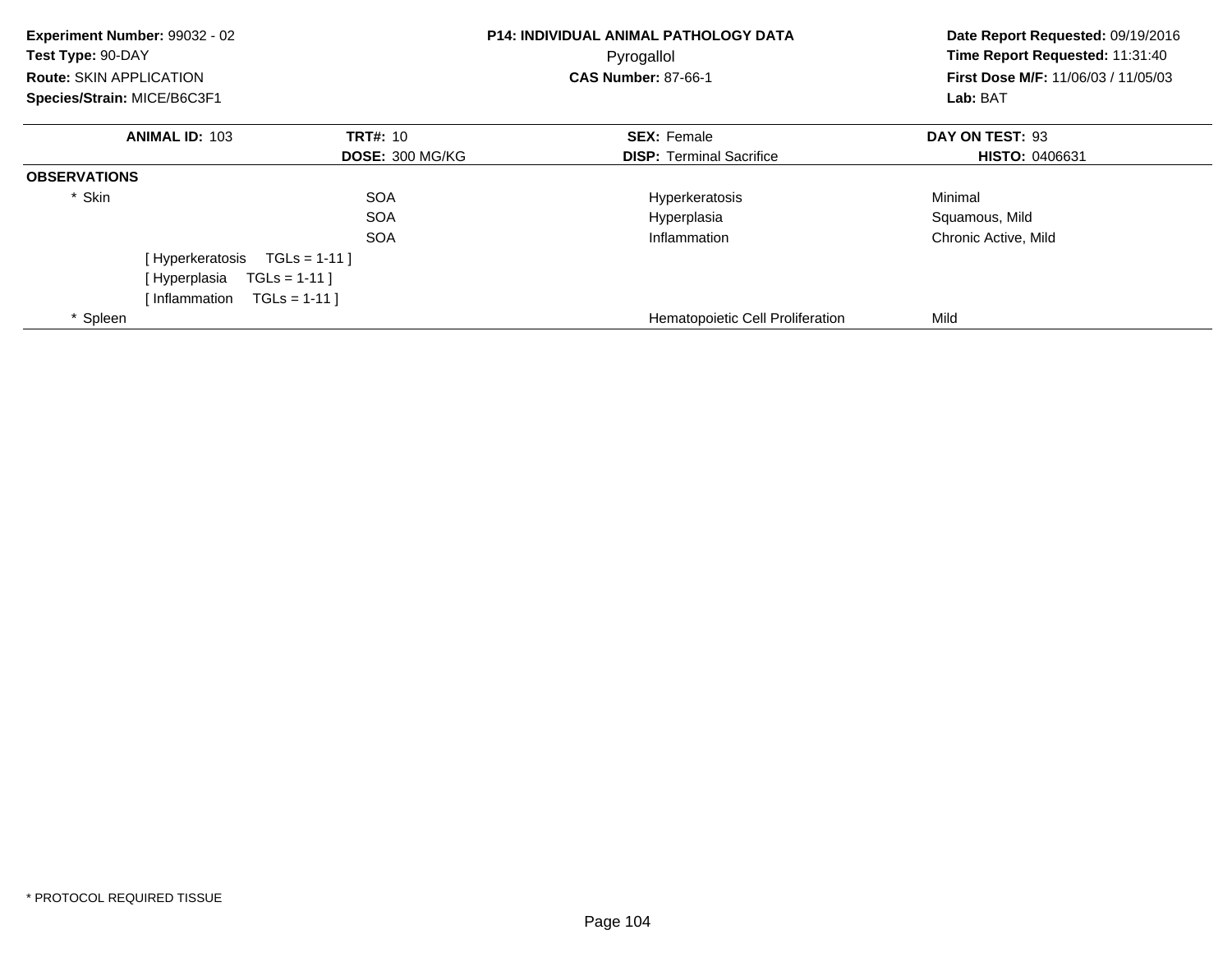| Experiment Number: 99032 - 02<br>Test Type: 90-DAY |                        | <b>P14: INDIVIDUAL ANIMAL PATHOLOGY DATA</b><br>Pyrogallol | Date Report Requested: 09/19/2016<br>Time Report Requested: 11:31:40 |  |
|----------------------------------------------------|------------------------|------------------------------------------------------------|----------------------------------------------------------------------|--|
| <b>Route: SKIN APPLICATION</b>                     |                        | <b>CAS Number: 87-66-1</b>                                 | First Dose M/F: 11/06/03 / 11/05/03                                  |  |
| Species/Strain: MICE/B6C3F1                        |                        |                                                            | Lab: BAT                                                             |  |
| <b>ANIMAL ID: 104</b>                              | <b>TRT#: 10</b>        | <b>SEX: Female</b>                                         | DAY ON TEST: 93                                                      |  |
|                                                    | <b>DOSE: 300 MG/KG</b> | <b>DISP:</b> Terminal Sacrifice                            | <b>HISTO: 0406632</b>                                                |  |
|                                                    |                        | ORGAN AND ACCOUNTABLE SITE STATUS                          |                                                                      |  |
| <b>NORMAL</b>                                      |                        |                                                            |                                                                      |  |
| Spleen                                             |                        |                                                            |                                                                      |  |
| <b>OBSERVATIONS</b>                                |                        |                                                            |                                                                      |  |
| * Skin                                             | <b>SOA</b>             | Hyperkeratosis                                             | Minimal                                                              |  |
|                                                    | <b>SOA</b>             | Hyperplasia                                                | Squamous, Minimal                                                    |  |
|                                                    | <b>SOA</b>             | Inflammation                                               | Chronic Active, Mild                                                 |  |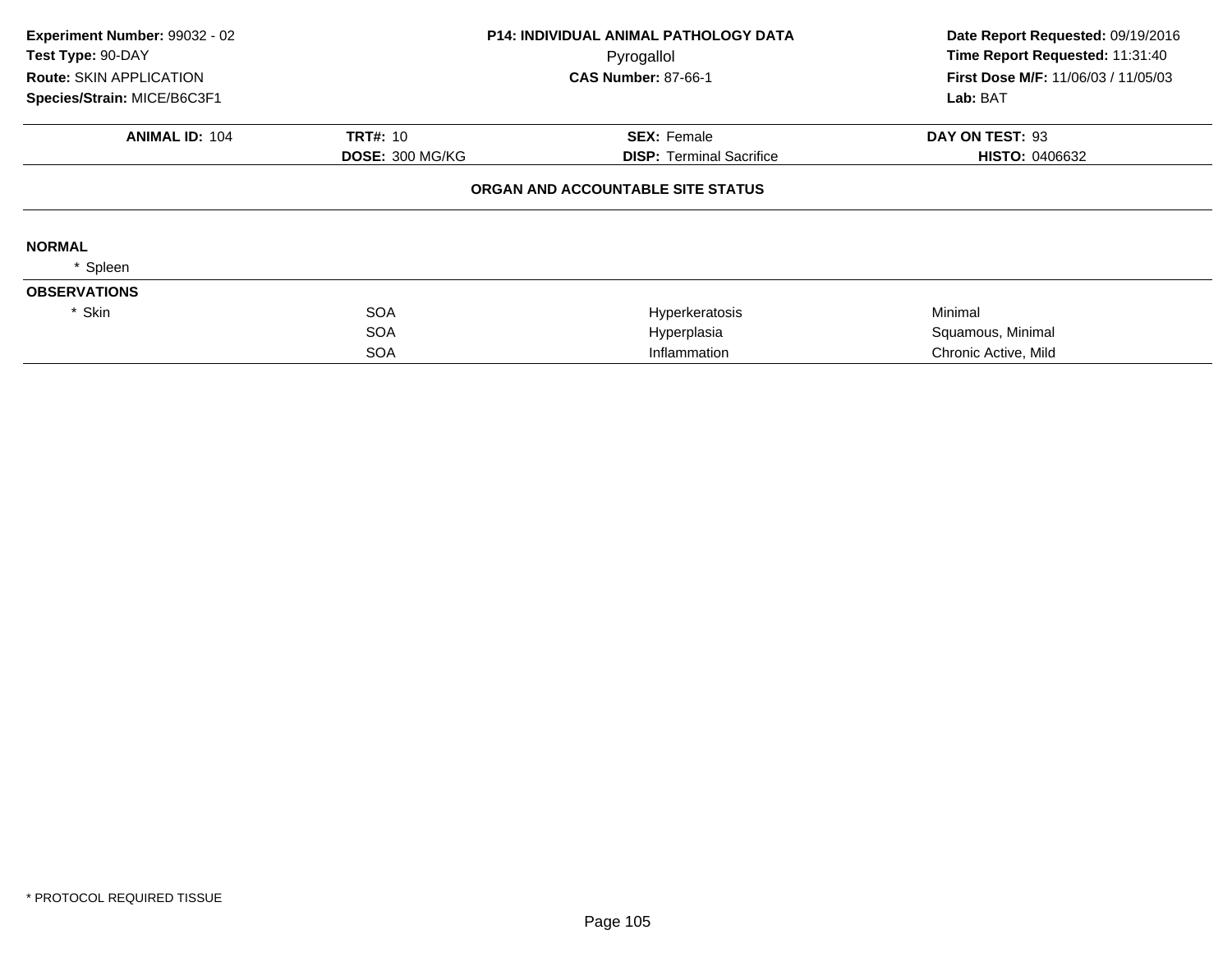| Experiment Number: 99032 - 02<br>Test Type: 90-DAY<br><b>Route: SKIN APPLICATION</b><br>Species/Strain: MICE/B6C3F1 |                                                           | P14: INDIVIDUAL ANIMAL PATHOLOGY DATA<br>Pyrogallol<br><b>CAS Number: 87-66-1</b> | Date Report Requested: 09/19/2016<br>Time Report Requested: 11:31:40<br>First Dose M/F: 11/06/03 / 11/05/03<br>Lab: BAT |
|---------------------------------------------------------------------------------------------------------------------|-----------------------------------------------------------|-----------------------------------------------------------------------------------|-------------------------------------------------------------------------------------------------------------------------|
| <b>ANIMAL ID: 105</b>                                                                                               | <b>TRT#: 10</b>                                           | <b>SEX: Female</b>                                                                | DAY ON TEST: 93                                                                                                         |
|                                                                                                                     | <b>DOSE: 300 MG/KG</b>                                    | <b>DISP:</b> Terminal Sacrifice                                                   | <b>HISTO: 0406633</b>                                                                                                   |
| <b>OBSERVATIONS</b>                                                                                                 |                                                           |                                                                                   |                                                                                                                         |
| * Skin                                                                                                              | <b>SOA</b>                                                | Hyperkeratosis                                                                    | Mild                                                                                                                    |
|                                                                                                                     | <b>SOA</b>                                                | Hyperplasia                                                                       | Squamous, Mild                                                                                                          |
|                                                                                                                     | <b>SOA</b>                                                | Inflammation                                                                      | Chronic Active, Moderate                                                                                                |
|                                                                                                                     | Note: The keratin at the SOA was discolored yellow-brown. |                                                                                   |                                                                                                                         |
| [Hyperkeratosis TGLs = 1-11]                                                                                        |                                                           |                                                                                   |                                                                                                                         |
| [ Hyperplasia                                                                                                       | $TGLs = 1-11$ ]                                           |                                                                                   |                                                                                                                         |
| [Inflammation                                                                                                       | $TGLs = 1-11$                                             |                                                                                   |                                                                                                                         |
| * Spleen                                                                                                            |                                                           | Hematopoietic Cell Proliferation                                                  | Mild                                                                                                                    |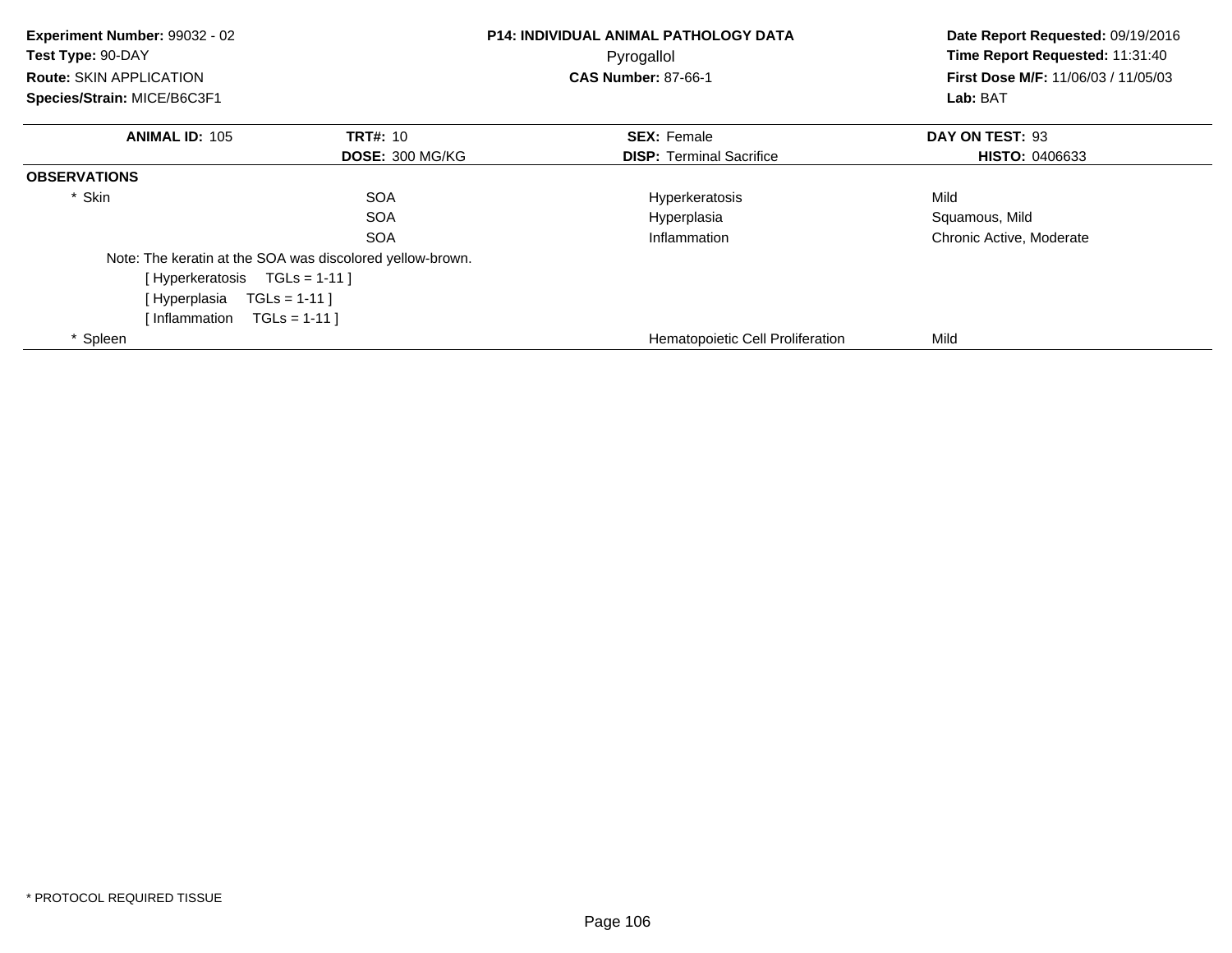| Experiment Number: 99032 - 02<br>Test Type: 90-DAY |                 | <b>P14: INDIVIDUAL ANIMAL PATHOLOGY DATA</b><br>Pyrogallol | Date Report Requested: 09/19/2016<br>Time Report Requested: 11:31:40 |
|----------------------------------------------------|-----------------|------------------------------------------------------------|----------------------------------------------------------------------|
| Route: SKIN APPLICATION                            |                 | <b>CAS Number: 87-66-1</b>                                 | First Dose M/F: 11/06/03 / 11/05/03                                  |
| Species/Strain: MICE/B6C3F1                        |                 |                                                            | Lab: BAT                                                             |
| <b>ANIMAL ID: 106</b>                              | <b>TRT#: 10</b> | <b>SEX: Female</b>                                         | DAY ON TEST: 93                                                      |
|                                                    | DOSE: 300 MG/KG | <b>DISP:</b> Terminal Sacrifice                            | <b>HISTO: 0406634</b>                                                |
|                                                    |                 | ORGAN AND ACCOUNTABLE SITE STATUS                          |                                                                      |
| <b>NORMAL</b>                                      |                 |                                                            |                                                                      |
| Spleen                                             |                 |                                                            |                                                                      |
| <b>OBSERVATIONS</b>                                |                 |                                                            |                                                                      |
| * Skin                                             | <b>SOA</b>      | Hyperkeratosis                                             | Minimal                                                              |
|                                                    | <b>SOA</b>      | Hyperplasia                                                | Squamous, Minimal                                                    |
|                                                    | <b>SOA</b>      | Inflammation                                               | Chronic Active, Mild                                                 |
| [Hyperkeratosis                                    | $TGLs = 1-11$   |                                                            |                                                                      |
| [ Hyperplasia                                      | $TGLs = 1-11$ ] |                                                            |                                                                      |
| [Inflammation                                      | $TGLS = 1-11$   |                                                            |                                                                      |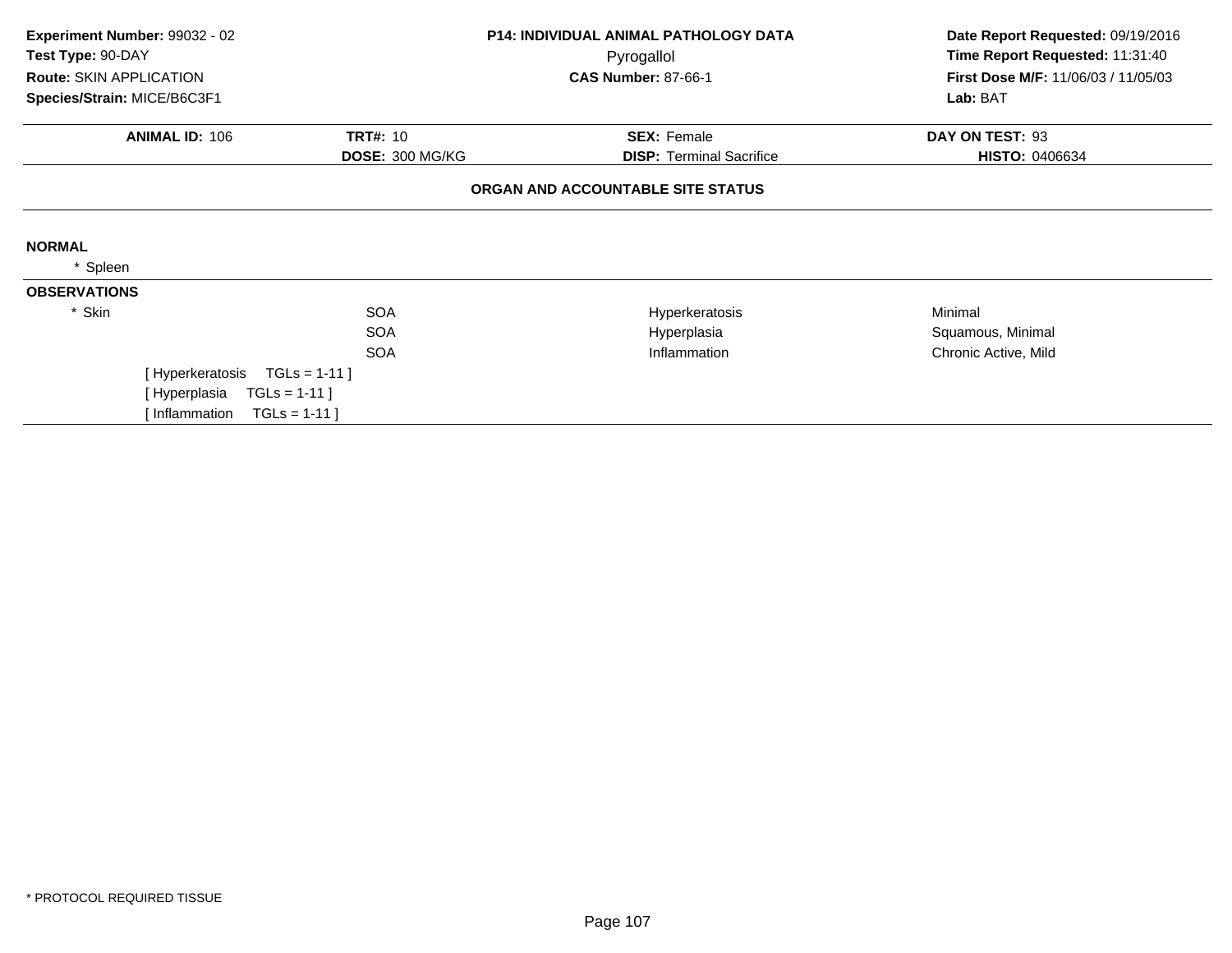| Experiment Number: 99032 - 02<br>Test Type: 90-DAY | <b>P14: INDIVIDUAL ANIMAL PATHOLOGY DATA</b><br>Pyrogallol |                                         | Date Report Requested: 09/19/2016<br>Time Report Requested: 11:31:40 |
|----------------------------------------------------|------------------------------------------------------------|-----------------------------------------|----------------------------------------------------------------------|
| <b>Route: SKIN APPLICATION</b>                     |                                                            | <b>CAS Number: 87-66-1</b>              | <b>First Dose M/F: 11/06/03 / 11/05/03</b><br>Lab: BAT               |
| Species/Strain: MICE/B6C3F1                        |                                                            |                                         |                                                                      |
| <b>ANIMAL ID: 107</b>                              | TRT#: 10                                                   | <b>SEX: Female</b>                      | DAY ON TEST: 93                                                      |
|                                                    | <b>DOSE: 300 MG/KG</b>                                     | <b>DISP:</b> Terminal Sacrifice         | <b>HISTO: 0406635</b>                                                |
| <b>OBSERVATIONS</b>                                |                                                            |                                         |                                                                      |
| * Skin                                             | <b>SOA</b>                                                 | Hyperkeratosis                          | Minimal                                                              |
|                                                    | <b>SOA</b>                                                 | Hyperplasia                             | Squamous, Minimal                                                    |
|                                                    | <b>SOA</b>                                                 | Inflammation                            | Chronic Active, Mild                                                 |
| * Spleen                                           |                                                            | <b>Hematopoietic Cell Proliferation</b> | Mild                                                                 |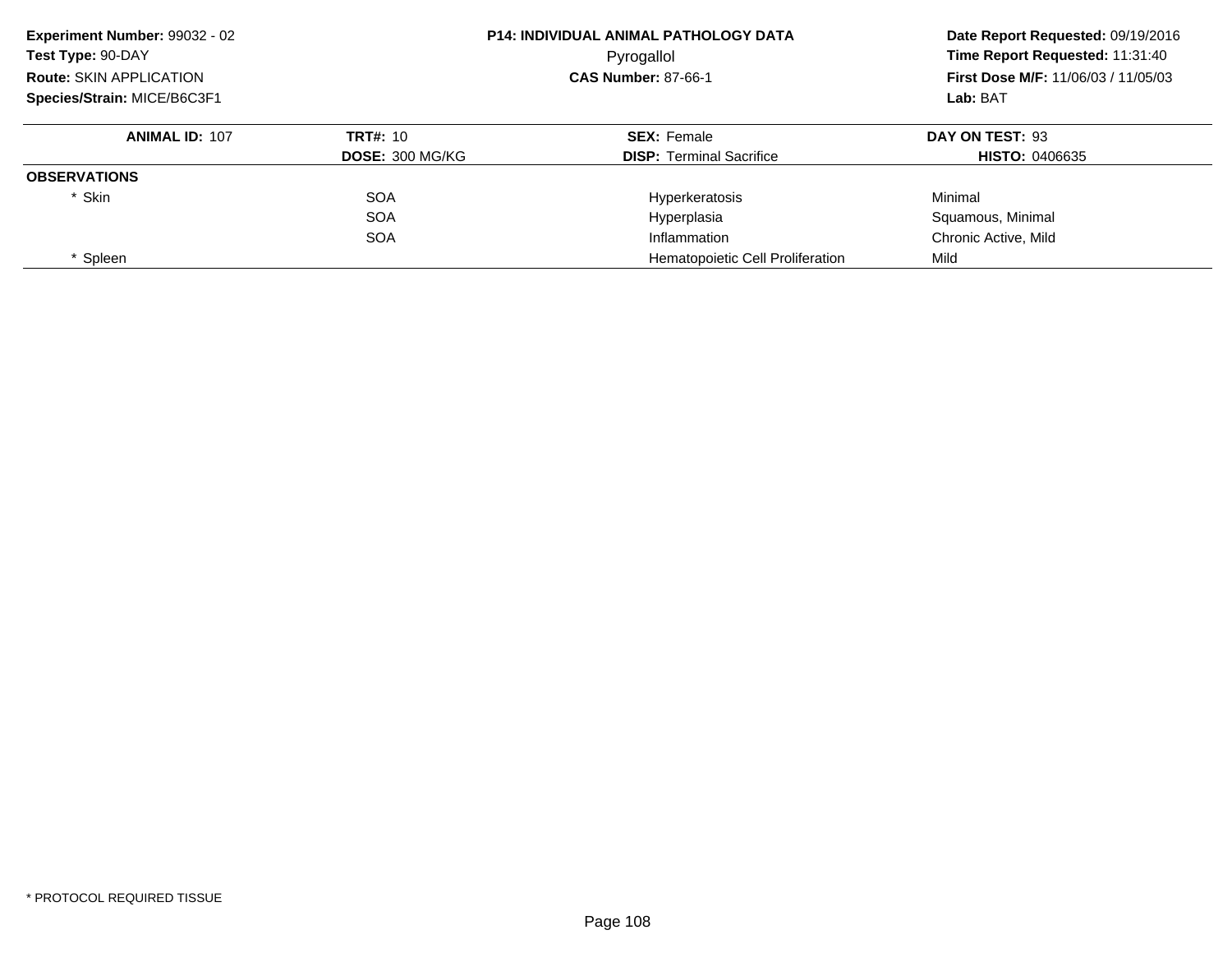| Experiment Number: 99032 - 02<br>Test Type: 90-DAY |                        | <b>P14: INDIVIDUAL ANIMAL PATHOLOGY DATA</b> | Date Report Requested: 09/19/2016<br>Time Report Requested: 11:31:40 |  |
|----------------------------------------------------|------------------------|----------------------------------------------|----------------------------------------------------------------------|--|
|                                                    |                        | Pyrogallol                                   |                                                                      |  |
| <b>Route: SKIN APPLICATION</b>                     |                        | <b>CAS Number: 87-66-1</b>                   | First Dose M/F: 11/06/03 / 11/05/03                                  |  |
| Species/Strain: MICE/B6C3F1                        |                        |                                              | Lab: BAT                                                             |  |
| <b>ANIMAL ID: 108</b>                              | <b>TRT#: 10</b>        | <b>SEX: Female</b>                           | DAY ON TEST: 93                                                      |  |
|                                                    | <b>DOSE: 300 MG/KG</b> | <b>DISP:</b> Terminal Sacrifice              | <b>HISTO: 0406636</b>                                                |  |
| <b>OBSERVATIONS</b>                                |                        |                                              |                                                                      |  |
| * Skin                                             | <b>SOA</b>             | Hyperplasia                                  | Squamous, Minimal                                                    |  |
|                                                    | <b>SOA</b>             | Inflammation                                 | Chronic Active, Mild                                                 |  |
| Spleen                                             |                        | Hematopoietic Cell Proliferation             | Mild                                                                 |  |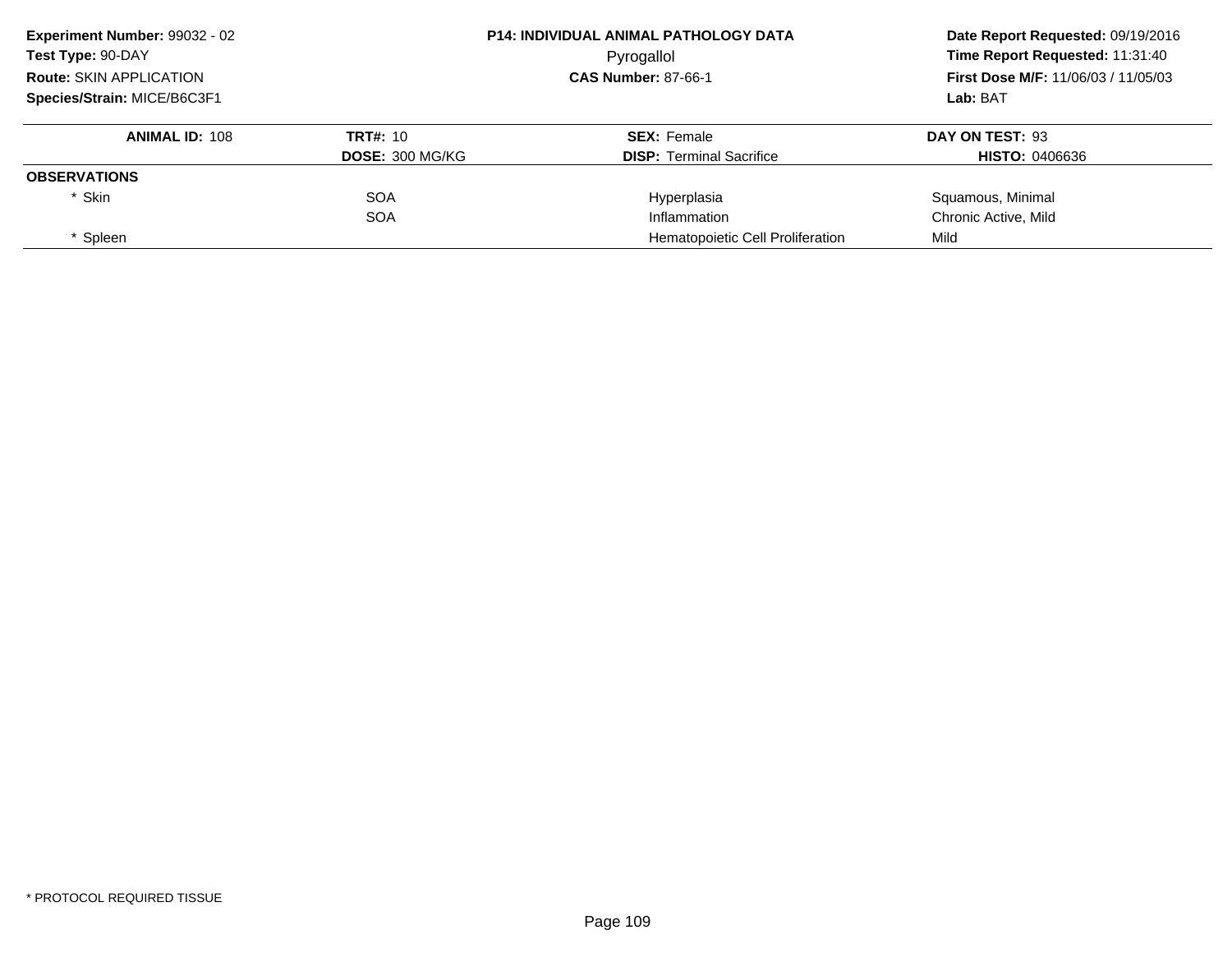| Experiment Number: 99032 - 02  |                        | <b>P14: INDIVIDUAL ANIMAL PATHOLOGY DATA</b> | Date Report Requested: 09/19/2016<br>Time Report Requested: 11:31:40<br><b>First Dose M/F: 11/06/03 / 11/05/03</b> |
|--------------------------------|------------------------|----------------------------------------------|--------------------------------------------------------------------------------------------------------------------|
| Test Type: 90-DAY              |                        | Pyrogallol                                   |                                                                                                                    |
| <b>Route: SKIN APPLICATION</b> |                        | <b>CAS Number: 87-66-1</b>                   |                                                                                                                    |
| Species/Strain: MICE/B6C3F1    |                        |                                              | Lab: BAT                                                                                                           |
| <b>ANIMAL ID: 109</b>          | <b>TRT#: 10</b>        | <b>SEX: Female</b>                           | DAY ON TEST: 93                                                                                                    |
|                                | <b>DOSE: 300 MG/KG</b> | <b>DISP:</b> Terminal Sacrifice              | <b>HISTO: 0406637</b>                                                                                              |
| <b>OBSERVATIONS</b>            |                        |                                              |                                                                                                                    |
| * Skin                         | <b>SOA</b>             | Hyperkeratosis                               | Minimal                                                                                                            |
|                                | <b>SOA</b>             | Hyperplasia                                  | Squamous, Minimal                                                                                                  |
|                                | <b>SOA</b>             | Inflammation                                 | Chronic Active, Mild                                                                                               |
| * Spleen                       |                        | <b>Hematopoietic Cell Proliferation</b>      | Mild                                                                                                               |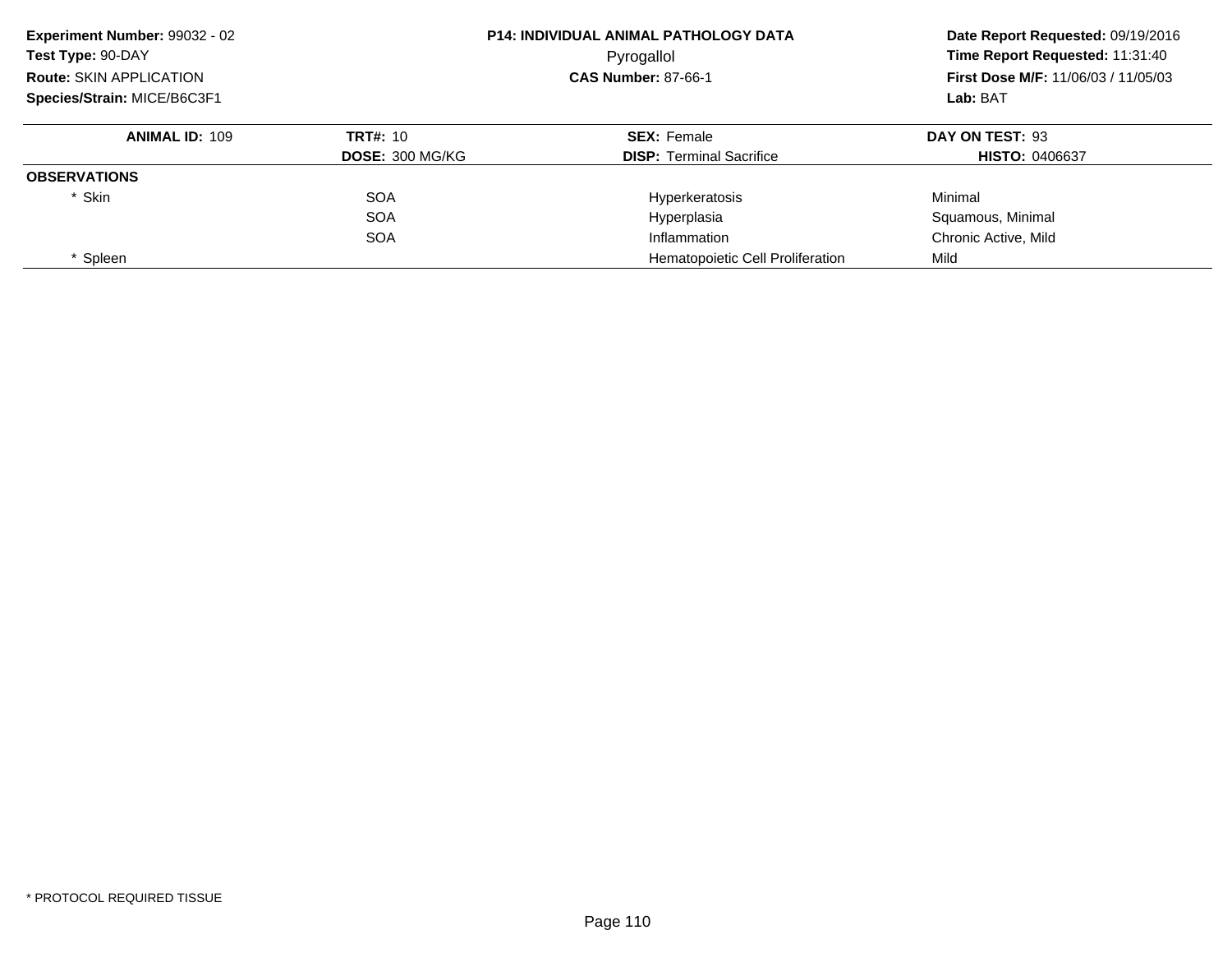| Experiment Number: 99032 - 02<br>Test Type: 90-DAY |                        | <b>P14: INDIVIDUAL ANIMAL PATHOLOGY DATA</b><br>Pyrogallol | Date Report Requested: 09/19/2016<br>Time Report Requested: 11:31:40 |  |
|----------------------------------------------------|------------------------|------------------------------------------------------------|----------------------------------------------------------------------|--|
| <b>Route: SKIN APPLICATION</b>                     |                        | <b>CAS Number: 87-66-1</b>                                 | First Dose M/F: 11/06/03 / 11/05/03                                  |  |
| Species/Strain: MICE/B6C3F1                        |                        |                                                            | Lab: BAT                                                             |  |
| <b>ANIMAL ID: 110</b>                              | <b>TRT#: 10</b>        | <b>SEX: Female</b>                                         | DAY ON TEST: 93                                                      |  |
|                                                    | <b>DOSE: 300 MG/KG</b> | <b>DISP:</b> Terminal Sacrifice                            | <b>HISTO: 0406638</b>                                                |  |
|                                                    |                        | ORGAN AND ACCOUNTABLE SITE STATUS                          |                                                                      |  |
| <b>NORMAL</b>                                      |                        |                                                            |                                                                      |  |
| Spleen                                             |                        |                                                            |                                                                      |  |
| <b>OBSERVATIONS</b>                                |                        |                                                            |                                                                      |  |
| * Skin                                             | <b>SOA</b>             | Hyperkeratosis                                             | Minimal                                                              |  |
|                                                    | <b>SOA</b>             | Hyperplasia                                                | Squamous, Minimal                                                    |  |
|                                                    | <b>SOA</b>             | Inflammation                                               | Chronic Active, Mild                                                 |  |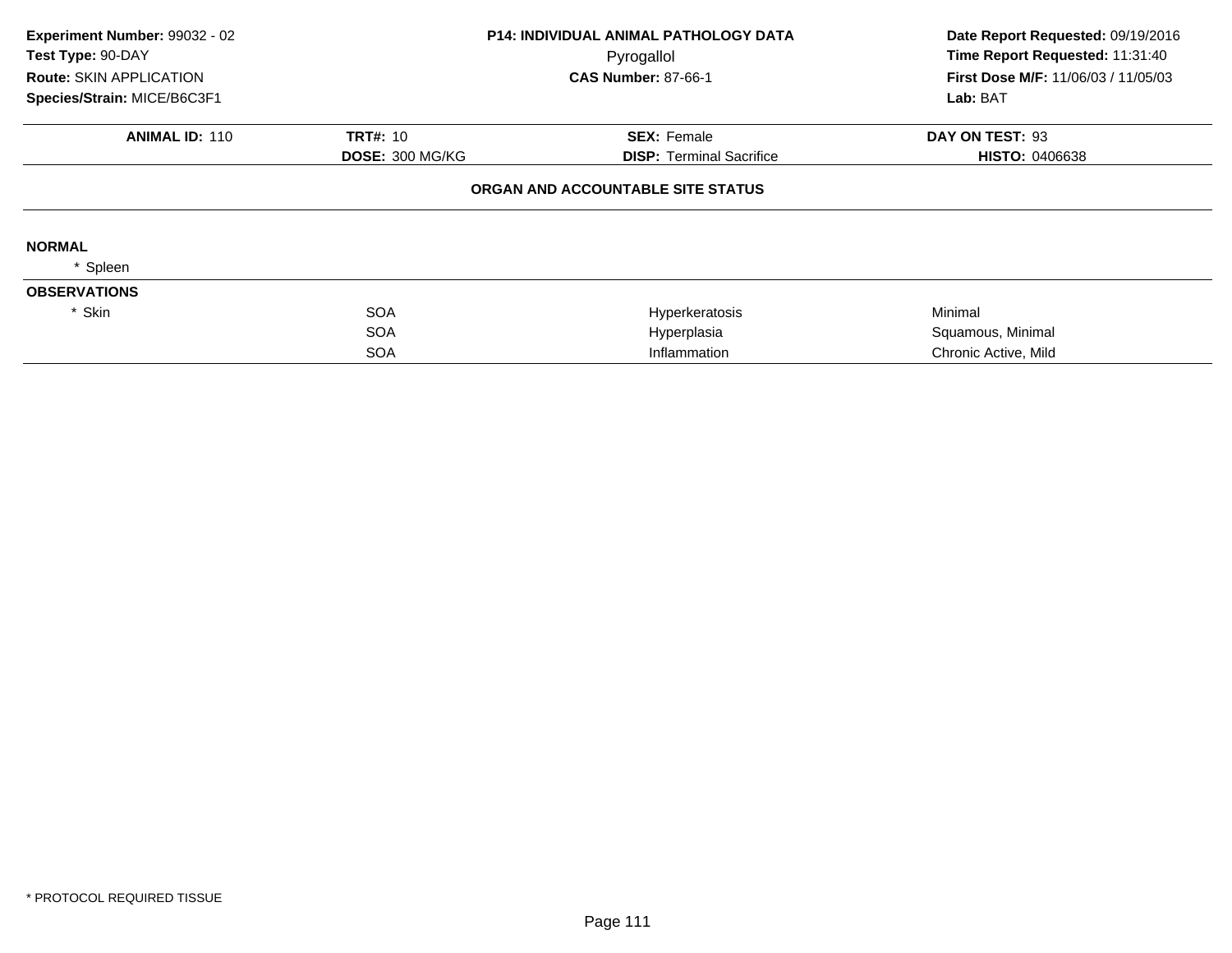| Experiment Number: 99032 - 02 | P14: INDIVIDUAL ANIMAL PATHOLOGY DATA                                                         | Date Report Requested: 09/19/2016 |                                     |
|-------------------------------|-----------------------------------------------------------------------------------------------|-----------------------------------|-------------------------------------|
| Test Type: 90-DAY             |                                                                                               | Pyrogallol                        | Time Report Requested: 11:31:40     |
| Route: SKIN APPLICATION       |                                                                                               | <b>CAS Number: 87-66-1</b>        | First Dose M/F: 11/06/03 / 11/05/03 |
| Species/Strain: MICE/B6C3F1   |                                                                                               |                                   | Lab: BAT                            |
| <b>ANIMAL ID: 111</b>         | <b>TRT#: 12</b>                                                                               | <b>SEX: Female</b>                | DAY ON TEST: 93                     |
|                               | DOSE: 600 MG/KG                                                                               | <b>DISP: Terminal Sacrifice</b>   | HISTO: 0406639                      |
|                               |                                                                                               | ORGAN AND ACCOUNTABLE SITE STATUS |                                     |
| <b>NORMAL</b>                 |                                                                                               |                                   |                                     |
| * Adrenal Medulla             | <b>Blood Vessel</b>                                                                           | <b>Bone</b>                       | * Bone Marrow                       |
| * Brain                       | * Clitoral Gland                                                                              | * Esophagus                       | * Eye                               |
| * Gallbladder                 | * Harderian Gland                                                                             | * Heart                           | * Intestine Large, Cecum            |
| * Intestine Large, Colon      | * Intestine Large, Rectum                                                                     | * Intestine Small, Duodenum       | * Intestine Small, Ileum            |
| * Intestine Small, Jejunum    | * Islets, Pancreatic                                                                          | * Kidney                          | * Lung                              |
| * Lymph Node, Mandibular      | * Lymph Node, Mesenteric                                                                      | * Mammary Gland                   | * Nose                              |
| * Ovary                       | * Pancreas                                                                                    | * Parathyroid Gland               | * Pituitary Gland                   |
| * Salivary Glands             | * Stomach, Forestomach                                                                        | * Stomach, Glandular              | * Thymus                            |
| * Thyroid Gland               | * Trachea                                                                                     | * Uterus                          |                                     |
| <b>OBSERVATIONS</b>           |                                                                                               |                                   |                                     |
| * Adrenal Cortex              | Subcapsular                                                                                   | Hyperplasia                       | Mild                                |
| * Liver                       |                                                                                               | Hematopoietic Cell Proliferation  | Minimal                             |
| * Skin                        | <b>SOA</b>                                                                                    | Hyperkeratosis                    | Minimal                             |
|                               | <b>SOA</b>                                                                                    | Hyperplasia                       | Squamous, Minimal                   |
|                               | <b>SOA</b>                                                                                    | Inflammation                      | Chronic Active, Mild                |
|                               | Note: The keratin at the SOA contained inflammatory cells and was discolored yellowish brown. |                                   |                                     |
| * Spleen                      |                                                                                               | Hematopoietic Cell Proliferation  | Mild                                |
| * Urinary Bladder             |                                                                                               | Inflammation                      | Minimal                             |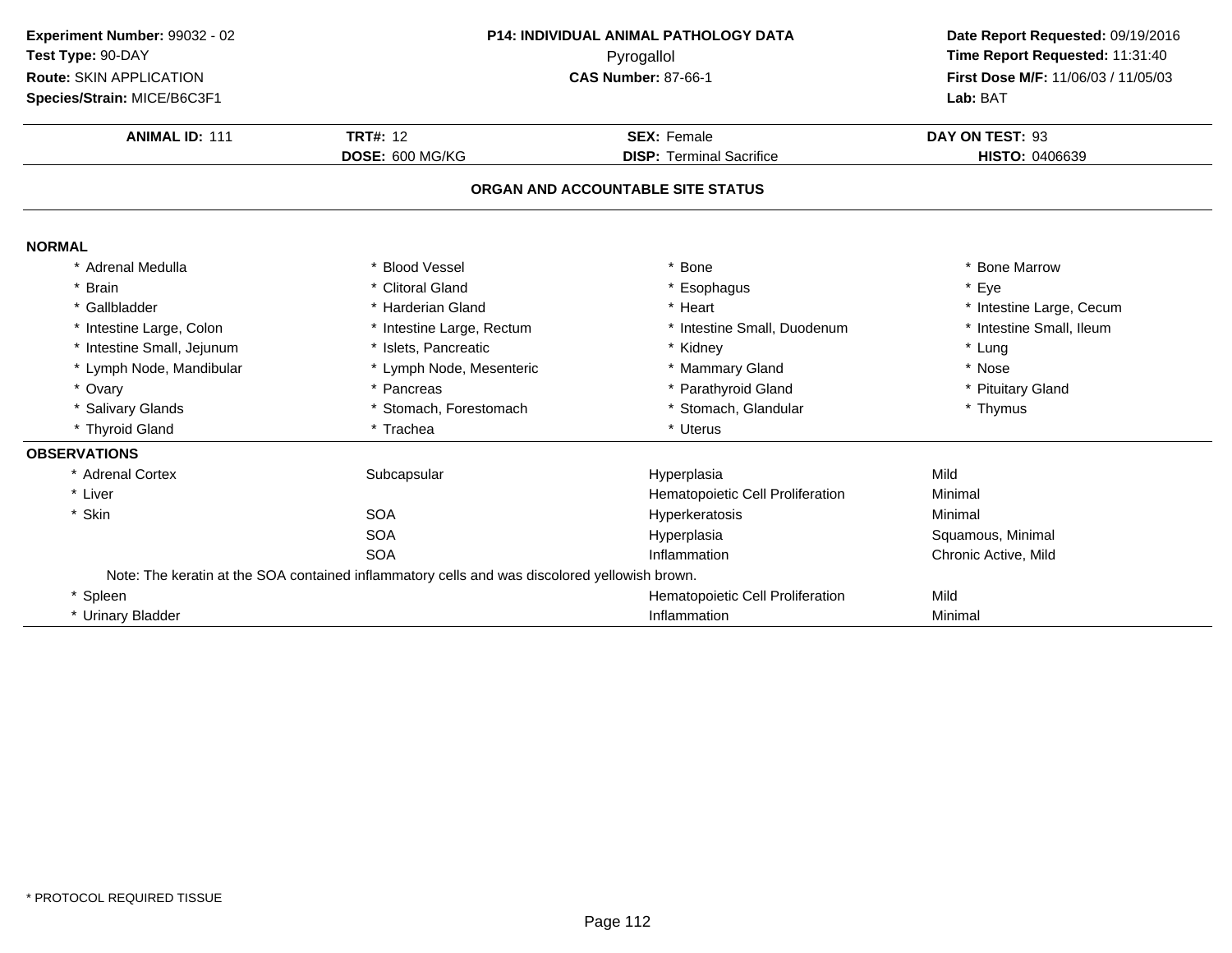| Experiment Number: 99032 - 02  |                                                                                                                  | P14: INDIVIDUAL ANIMAL PATHOLOGY DATA | Date Report Requested: 09/19/2016<br>Time Report Requested: 11:31:40<br>First Dose M/F: 11/06/03 / 11/05/03 |
|--------------------------------|------------------------------------------------------------------------------------------------------------------|---------------------------------------|-------------------------------------------------------------------------------------------------------------|
| Test Type: 90-DAY              |                                                                                                                  | Pyrogallol                            |                                                                                                             |
| Route: SKIN APPLICATION        |                                                                                                                  | <b>CAS Number: 87-66-1</b>            |                                                                                                             |
| Species/Strain: MICE/B6C3F1    |                                                                                                                  |                                       | Lab: BAT                                                                                                    |
| <b>ANIMAL ID: 112</b>          | <b>TRT#: 12</b>                                                                                                  | <b>SEX: Female</b>                    | DAY ON TEST: 93                                                                                             |
|                                | DOSE: 600 MG/KG                                                                                                  | <b>DISP: Terminal Sacrifice</b>       | HISTO: 0406640                                                                                              |
|                                |                                                                                                                  | ORGAN AND ACCOUNTABLE SITE STATUS     |                                                                                                             |
| <b>NORMAL</b>                  |                                                                                                                  |                                       |                                                                                                             |
| * Adrenal Medulla              | <b>Blood Vessel</b>                                                                                              | <b>Bone</b>                           | * Bone Marrow                                                                                               |
| * Brain                        | * Clitoral Gland                                                                                                 | * Esophagus                           | * Eye                                                                                                       |
| * Gallbladder                  | * Harderian Gland                                                                                                | * Heart                               | * Intestine Large, Cecum                                                                                    |
| * Intestine Large, Colon       | * Intestine Large, Rectum                                                                                        | * Intestine Small, Duodenum           | * Intestine Small, Ileum                                                                                    |
| * Intestine Small, Jejunum     | * Islets, Pancreatic                                                                                             | * Lung                                | * Lymph Node, Mandibular                                                                                    |
| * Lymph Node, Mesenteric       | * Mammary Gland                                                                                                  | * Nose                                | * Ovary                                                                                                     |
| * Pancreas                     | * Pituitary Gland                                                                                                | * Salivary Glands                     | * Stomach, Forestomach                                                                                      |
| * Stomach, Glandular           | * Thymus                                                                                                         | * Thyroid Gland                       | * Trachea                                                                                                   |
| * Urinary Bladder              | * Uterus                                                                                                         |                                       |                                                                                                             |
| <b>MISSING</b>                 |                                                                                                                  |                                       |                                                                                                             |
| * Parathyroid Gland            |                                                                                                                  |                                       |                                                                                                             |
| <b>OBSERVATIONS</b>            |                                                                                                                  |                                       |                                                                                                             |
| * Adrenal Cortex               | Subcapsular                                                                                                      | Hyperplasia                           | Mild                                                                                                        |
| * Kidney                       |                                                                                                                  | Inflammation                          | Minimal                                                                                                     |
| * Liver                        |                                                                                                                  | Hematopoietic Cell Proliferation      | Minimal                                                                                                     |
|                                |                                                                                                                  | Inflammation                          | Minimal                                                                                                     |
| * Skin                         | <b>SOA</b>                                                                                                       | Hyperkeratosis                        | Mild                                                                                                        |
|                                | <b>SOA</b>                                                                                                       | Hyperplasia                           | Squamous, Mild                                                                                              |
|                                | <b>SOA</b>                                                                                                       | Inflammation                          | Chronic Active, Mild                                                                                        |
|                                | Note: The keratin at the SOA contained inflammatory cells, parakeratotic cells, and was discolored yellow-brown. |                                       |                                                                                                             |
| [Hyperkeratosis TGLs = 1-11]   |                                                                                                                  |                                       |                                                                                                             |
| $TGLs = 1-11$<br>[Hyperplasia  |                                                                                                                  |                                       |                                                                                                             |
| [Inflammation<br>$TGLs = 1-11$ |                                                                                                                  |                                       |                                                                                                             |
| * Spleen                       |                                                                                                                  | Hematopoietic Cell Proliferation      | Mild                                                                                                        |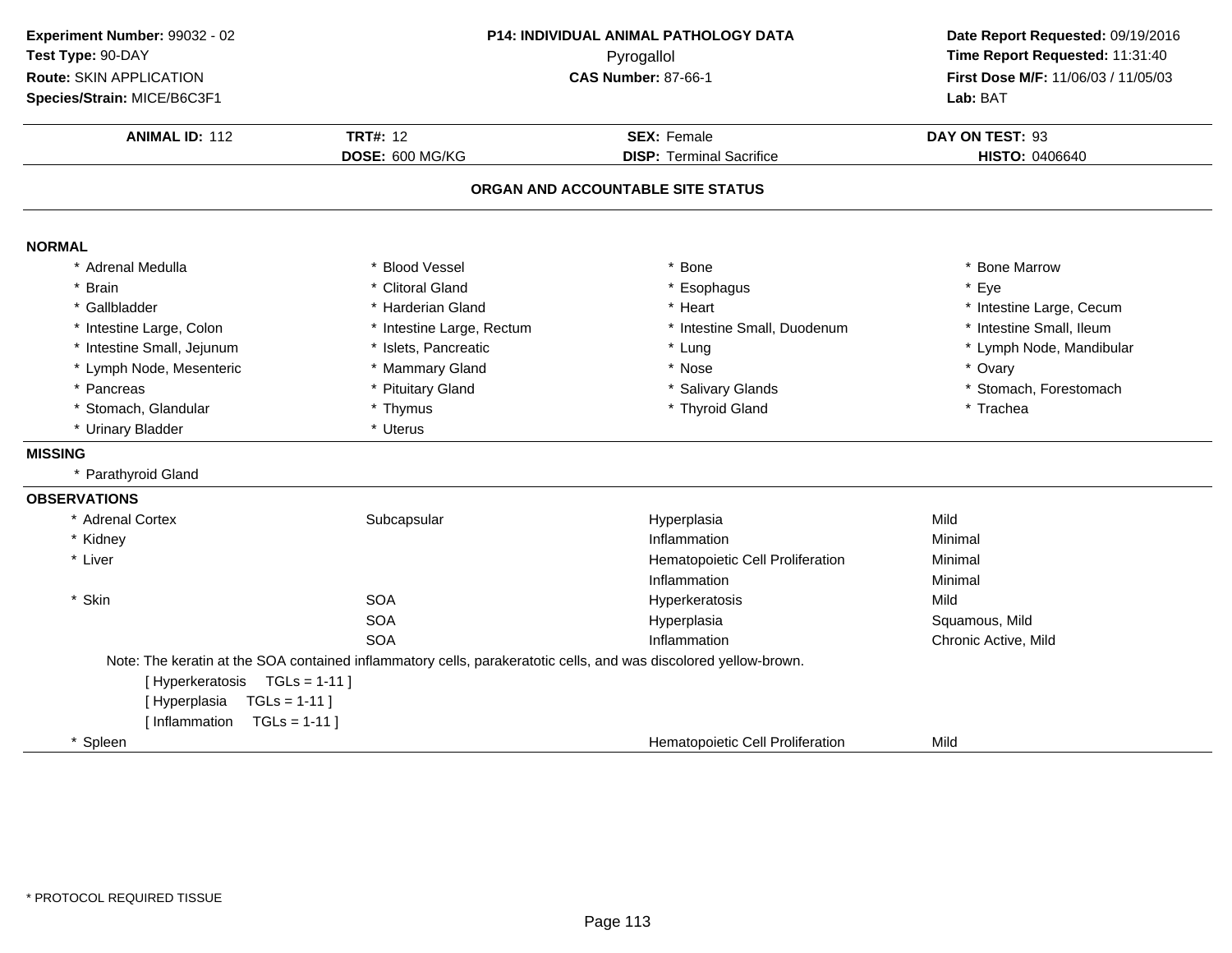| Experiment Number: 99032 - 02<br>Test Type: 90-DAY        |                                    | <b>P14: INDIVIDUAL ANIMAL PATHOLOGY DATA</b><br>Pyrogallol | Date Report Requested: 09/19/2016<br>Time Report Requested: 11:31:40 |
|-----------------------------------------------------------|------------------------------------|------------------------------------------------------------|----------------------------------------------------------------------|
| Route: SKIN APPLICATION<br>Species/Strain: MICE/B6C3F1    |                                    | <b>CAS Number: 87-66-1</b>                                 |                                                                      |
| <b>ANIMAL ID: 113</b>                                     | <b>TRT#: 12</b><br>DOSE: 600 MG/KG | <b>SEX: Female</b><br><b>DISP: Terminal Sacrifice</b>      | DAY ON TEST: 93<br><b>HISTO: 0406641</b>                             |
|                                                           |                                    | ORGAN AND ACCOUNTABLE SITE STATUS                          |                                                                      |
|                                                           |                                    |                                                            |                                                                      |
| <b>NORMAL</b>                                             |                                    |                                                            |                                                                      |
| * Adrenal Medulla<br>* Brain                              | * Blood Vessel<br>* Clitoral Gland | * Bone                                                     | * Bone Marrow<br>* Eye                                               |
| * Gallbladder                                             | * Harderian Gland                  | * Esophagus<br>* Heart                                     | * Intestine Large, Cecum                                             |
|                                                           | * Intestine Large, Rectum          |                                                            | * Intestine Small, Ileum                                             |
| * Intestine Large, Colon<br>* Intestine Small, Jejunum    | * Islets, Pancreatic               | * Intestine Small, Duodenum<br>* Lung                      | * Lymph Node, Mandibular                                             |
|                                                           | * Mammary Gland                    | * Nose                                                     | * Ovary                                                              |
| * Lymph Node, Mesenteric<br>* Pancreas                    | * Parathyroid Gland                | * Pituitary Gland                                          | * Salivary Glands                                                    |
| * Spleen                                                  | * Stomach, Forestomach             | * Stomach, Glandular                                       | * Thymus                                                             |
| * Thyroid Gland                                           | * Trachea                          | * Urinary Bladder                                          | * Uterus                                                             |
|                                                           |                                    |                                                            |                                                                      |
| <b>OBSERVATIONS</b>                                       |                                    |                                                            |                                                                      |
| * Adrenal Cortex                                          | Subcapsular                        | Hyperplasia                                                | Mild                                                                 |
| * Kidney                                                  |                                    | Inflammation                                               | Minimal                                                              |
| * Liver                                                   |                                    | Inflammation                                               | Minimal                                                              |
| * Skin                                                    | <b>SOA</b>                         | Hyperkeratosis                                             | Minimal                                                              |
|                                                           | <b>SOA</b>                         | Hyperplasia                                                | Squamous, Mild                                                       |
|                                                           | <b>SOA</b>                         | Inflammation                                               | Chronic Active, Mild                                                 |
| Note: The keratin at the SOA was discolored yellow-brown. |                                    |                                                            |                                                                      |
| [Hyperkeratosis TGLs = 1-11]                              |                                    |                                                            |                                                                      |
| $TGLs = 1-11$<br>[Hyperplasia                             |                                    |                                                            |                                                                      |
| $TGLs = 1-11$ ]<br>[ Inflammation                         |                                    |                                                            |                                                                      |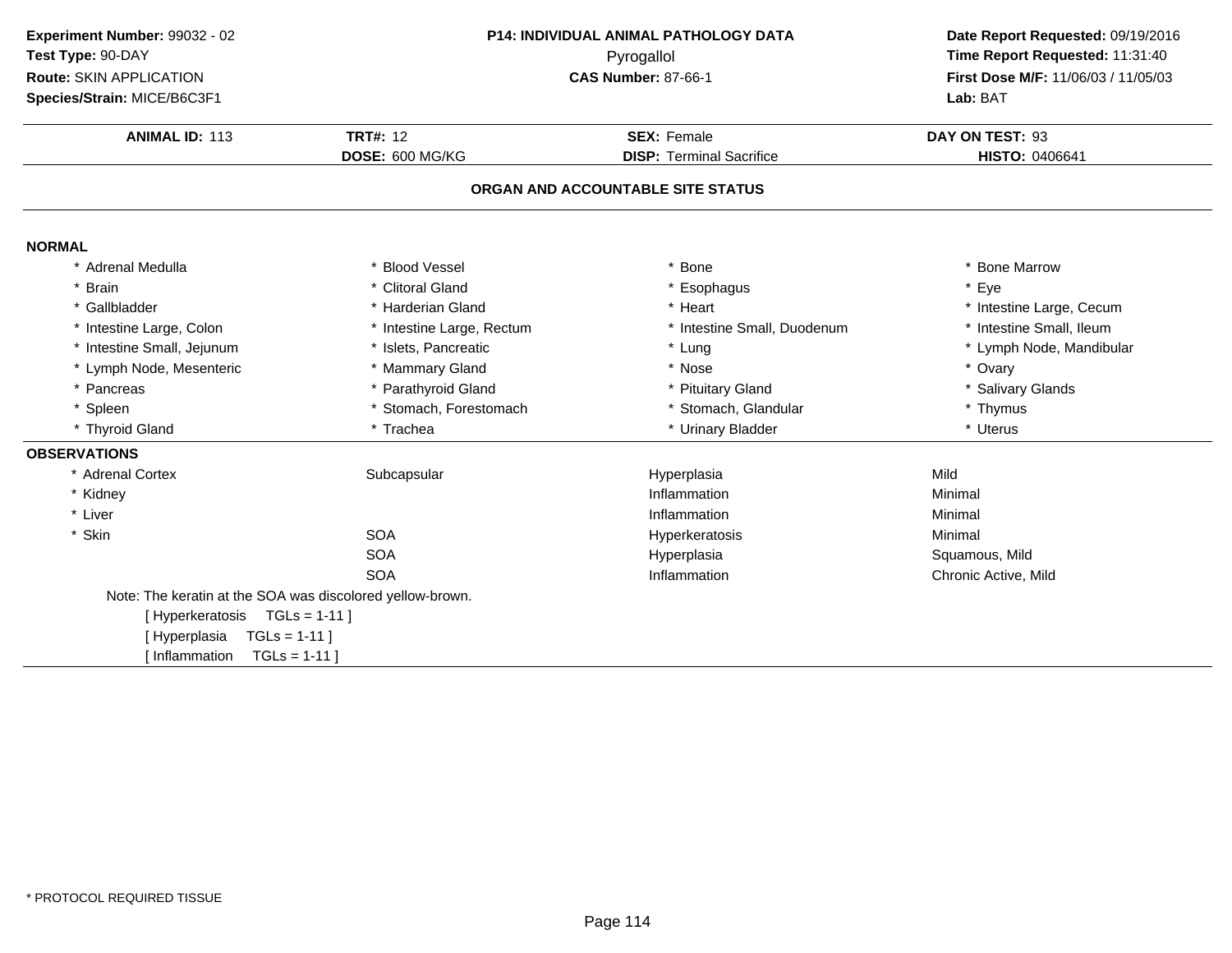| Experiment Number: 99032 - 02 |                                                                                                                       | P14: INDIVIDUAL ANIMAL PATHOLOGY DATA | Date Report Requested: 09/19/2016<br>Time Report Requested: 11:31:40<br>First Dose M/F: 11/06/03 / 11/05/03 |
|-------------------------------|-----------------------------------------------------------------------------------------------------------------------|---------------------------------------|-------------------------------------------------------------------------------------------------------------|
| Test Type: 90-DAY             |                                                                                                                       | Pyrogallol                            |                                                                                                             |
| Route: SKIN APPLICATION       |                                                                                                                       | <b>CAS Number: 87-66-1</b>            |                                                                                                             |
| Species/Strain: MICE/B6C3F1   |                                                                                                                       |                                       | Lab: BAT                                                                                                    |
| <b>ANIMAL ID: 114</b>         | <b>TRT#: 12</b>                                                                                                       | <b>SEX: Female</b>                    | DAY ON TEST: 93                                                                                             |
|                               | DOSE: 600 MG/KG                                                                                                       | <b>DISP: Terminal Sacrifice</b>       | <b>HISTO: 0406642</b>                                                                                       |
|                               |                                                                                                                       | ORGAN AND ACCOUNTABLE SITE STATUS     |                                                                                                             |
| <b>NORMAL</b>                 |                                                                                                                       |                                       |                                                                                                             |
| * Adrenal Medulla             | * Blood Vessel                                                                                                        | <b>Bone</b>                           | * Bone Marrow                                                                                               |
| <b>Brain</b>                  | * Clitoral Gland                                                                                                      | * Esophagus                           | * Eye                                                                                                       |
| * Gallbladder                 | * Harderian Gland                                                                                                     | * Heart                               | * Intestine Large, Cecum                                                                                    |
| * Intestine Large, Colon      | * Intestine Large, Rectum                                                                                             | * Intestine Small, Duodenum           | * Intestine Small, Ileum                                                                                    |
| * Intestine Small, Jejunum    | * Islets, Pancreatic                                                                                                  | * Kidney                              | * Lung                                                                                                      |
| * Lymph Node, Mandibular      | * Lymph Node, Mesenteric                                                                                              | * Mammary Gland                       | * Nose                                                                                                      |
| * Ovary                       | * Pancreas                                                                                                            | * Parathyroid Gland                   | * Pituitary Gland                                                                                           |
| * Salivary Glands             | * Spleen                                                                                                              | * Stomach, Forestomach                | * Stomach, Glandular                                                                                        |
| * Thymus                      | * Thyroid Gland                                                                                                       | * Trachea                             | * Urinary Bladder                                                                                           |
| * Uterus                      |                                                                                                                       |                                       |                                                                                                             |
| <b>OBSERVATIONS</b>           |                                                                                                                       |                                       |                                                                                                             |
| * Adrenal Cortex              | Subcapsular                                                                                                           | Hyperplasia                           | Minimal                                                                                                     |
| * Liver                       |                                                                                                                       | Inflammation                          | Minimal                                                                                                     |
| * Skin                        | <b>SOA</b>                                                                                                            | Hyperkeratosis                        | Mild                                                                                                        |
|                               | <b>SOA</b>                                                                                                            | Hyperplasia                           | Squamous, Mild                                                                                              |
|                               | <b>SOA</b>                                                                                                            | Inflammation                          | Chronic Active, Mild                                                                                        |
|                               | <b>SOA</b>                                                                                                            | <b>Necrosis</b>                       | Minimal                                                                                                     |
|                               | <b>SOA</b>                                                                                                            | Ulcer                                 | Mild                                                                                                        |
|                               | Note: A few inflammatory cells were present in the keratin and in some areas the keratin was discolored yellow-brown. |                                       |                                                                                                             |
| [Hyperkeratosis TGLs = 1-11]  |                                                                                                                       |                                       |                                                                                                             |
| [Hyperplasia<br>$TGLS = 1-11$ |                                                                                                                       |                                       |                                                                                                             |
| I Inflammation                | $TGLs = 1-11$                                                                                                         |                                       |                                                                                                             |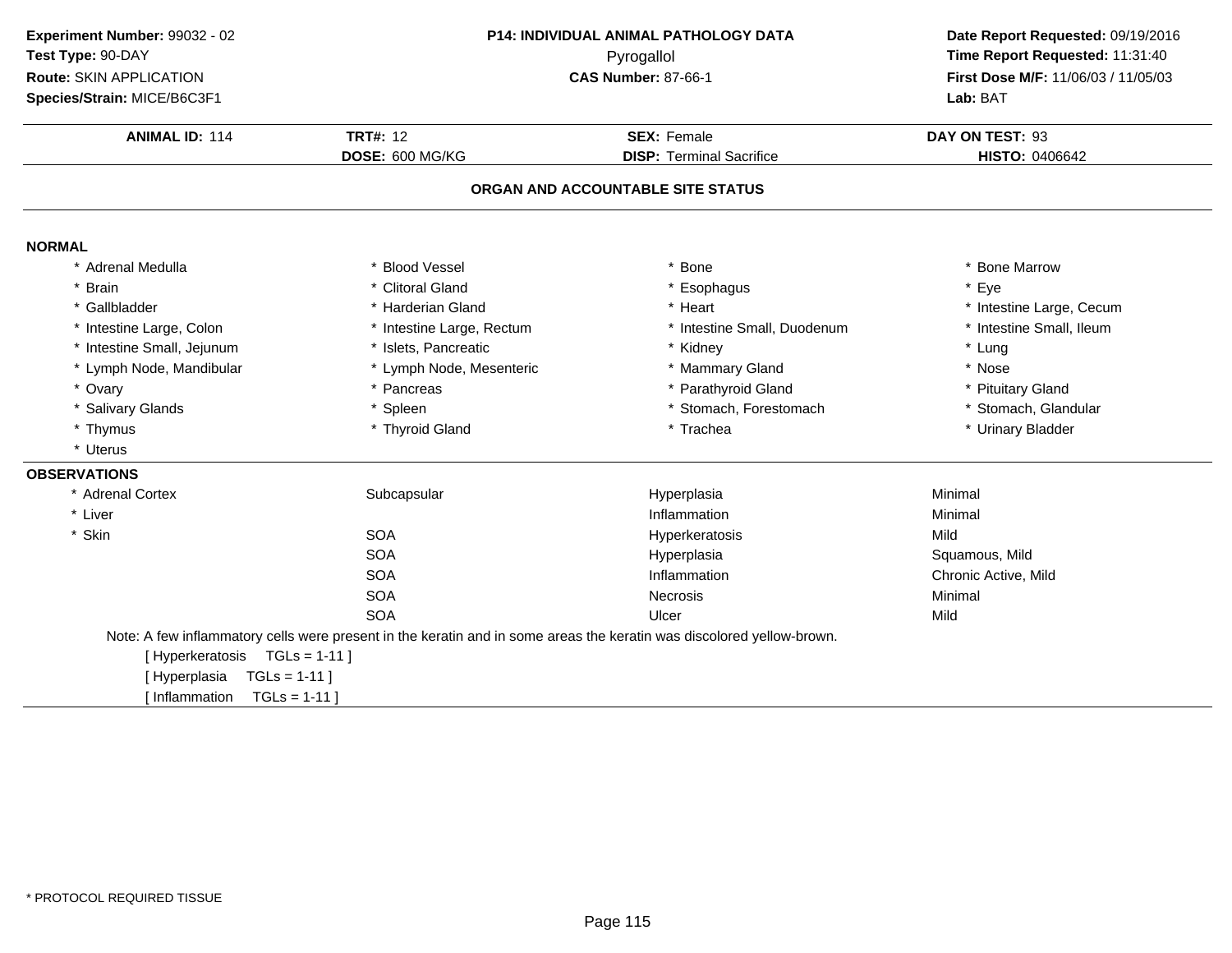| Experiment Number: 99032 - 02 |                                                                                | P14: INDIVIDUAL ANIMAL PATHOLOGY DATA | Date Report Requested: 09/19/2016<br>Time Report Requested: 11:31:40 |
|-------------------------------|--------------------------------------------------------------------------------|---------------------------------------|----------------------------------------------------------------------|
| Test Type: 90-DAY             |                                                                                | Pyrogallol                            |                                                                      |
| Route: SKIN APPLICATION       |                                                                                | <b>CAS Number: 87-66-1</b>            | First Dose M/F: 11/06/03 / 11/05/03                                  |
| Species/Strain: MICE/B6C3F1   |                                                                                |                                       | Lab: BAT                                                             |
|                               |                                                                                |                                       |                                                                      |
| <b>ANIMAL ID: 115</b>         | <b>TRT#: 12</b>                                                                | <b>SEX: Female</b>                    | DAY ON TEST: 93                                                      |
|                               | DOSE: 600 MG/KG                                                                | <b>DISP: Terminal Sacrifice</b>       | <b>HISTO: 0406643</b>                                                |
|                               |                                                                                | ORGAN AND ACCOUNTABLE SITE STATUS     |                                                                      |
| <b>NORMAL</b>                 |                                                                                |                                       |                                                                      |
| Adrenal Medulla               | * Blood Vessel                                                                 | Bone                                  | * Bone Marrow                                                        |
| <b>Brain</b>                  | * Clitoral Gland                                                               | * Esophagus                           | * Eye                                                                |
| Gallbladder                   | * Harderian Gland                                                              | * Heart                               | * Intestine Large, Cecum                                             |
| * Intestine Large, Colon      | * Intestine Large, Rectum                                                      | * Intestine Small, Duodenum           | * Intestine Small, Ileum                                             |
| * Intestine Small, Jejunum    | * Islets, Pancreatic                                                           | * Lung                                | * Lymph Node, Mandibular                                             |
| * Lymph Node, Mesenteric      | * Mammary Gland                                                                | * Nose                                | * Ovary                                                              |
| * Pancreas                    | * Parathyroid Gland                                                            | * Pituitary Gland                     | * Salivary Glands                                                    |
| * Stomach, Forestomach        | * Stomach, Glandular                                                           | * Thymus                              | * Thyroid Gland                                                      |
| * Trachea                     | * Uterus                                                                       |                                       |                                                                      |
| <b>OBSERVATIONS</b>           |                                                                                |                                       |                                                                      |
| * Adrenal Cortex              | Subcapsular                                                                    | Hyperplasia                           | Mild                                                                 |
| * Kidney                      |                                                                                | Inflammation                          | Minimal                                                              |
| * Liver                       |                                                                                | Hematopoietic Cell Proliferation      | Minimal                                                              |
| * Skin                        | <b>SOA</b>                                                                     | Hyperkeratosis                        | Mild                                                                 |
|                               | <b>SOA</b>                                                                     | Hyperplasia                           | Squamous, Moderate                                                   |
|                               | <b>SOA</b>                                                                     | Inflammation                          | Chronic Active, Mild                                                 |
|                               | Note: A yellow-brown discoloration occurred in some of the keratin at the SOA. |                                       |                                                                      |
| [Hyperkeratosis TGLs = 1-11]  |                                                                                |                                       |                                                                      |
| [Hyperplasia<br>$TGLs = 1-11$ |                                                                                |                                       |                                                                      |
| [Inflammation $TGLs = 1-11$ ] |                                                                                |                                       |                                                                      |
| * Spleen                      |                                                                                | Hematopoietic Cell Proliferation      | Mild                                                                 |
| * Urinary Bladder             |                                                                                | <b>Infiltration Cellular</b>          | Mononuclear CI, Minimal                                              |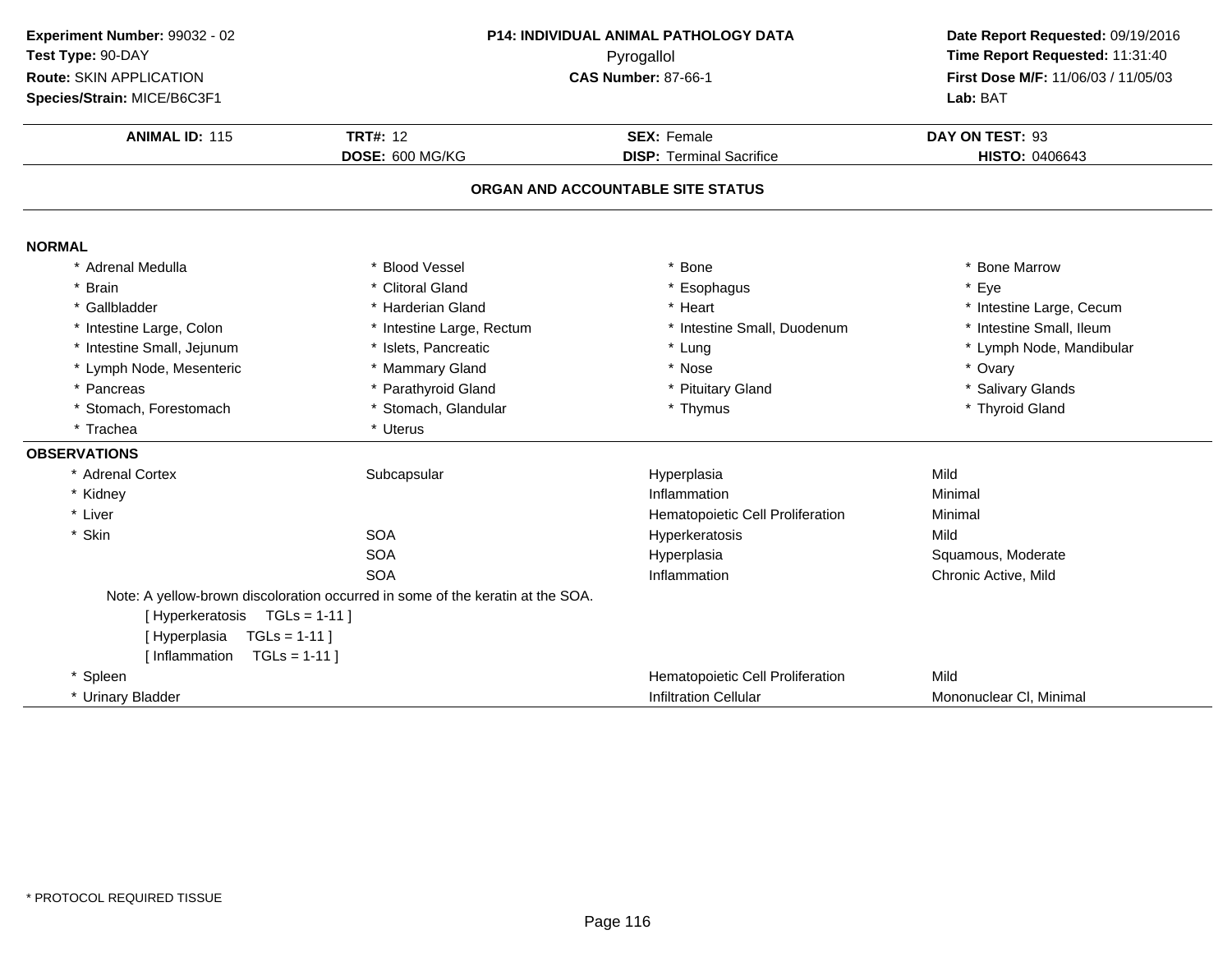| Experiment Number: 99032 - 02     |                                                                                            | P14: INDIVIDUAL ANIMAL PATHOLOGY DATA | Date Report Requested: 09/19/2016                                      |  |
|-----------------------------------|--------------------------------------------------------------------------------------------|---------------------------------------|------------------------------------------------------------------------|--|
| Test Type: 90-DAY                 |                                                                                            | Pyrogallol                            | Time Report Requested: 11:31:40<br>First Dose M/F: 11/06/03 / 11/05/03 |  |
| Route: SKIN APPLICATION           |                                                                                            | <b>CAS Number: 87-66-1</b>            |                                                                        |  |
| Species/Strain: MICE/B6C3F1       |                                                                                            |                                       | Lab: BAT                                                               |  |
| <b>ANIMAL ID: 116</b>             | <b>TRT#: 12</b>                                                                            | <b>SEX: Female</b>                    | DAY ON TEST: 93                                                        |  |
|                                   | DOSE: 600 MG/KG                                                                            | <b>DISP: Terminal Sacrifice</b>       | <b>HISTO: 0406644</b>                                                  |  |
|                                   |                                                                                            |                                       |                                                                        |  |
|                                   |                                                                                            | ORGAN AND ACCOUNTABLE SITE STATUS     |                                                                        |  |
| <b>NORMAL</b>                     |                                                                                            |                                       |                                                                        |  |
| * Adrenal Medulla                 | * Blood Vessel                                                                             | * Bone                                | * Bone Marrow                                                          |  |
| * Brain                           | * Clitoral Gland                                                                           | * Esophagus                           | * Eye                                                                  |  |
| * Gallbladder                     | * Harderian Gland                                                                          | * Heart                               | * Intestine Large, Cecum                                               |  |
| * Intestine Large, Colon          | * Intestine Large, Rectum                                                                  | * Intestine Small, Duodenum           | * Intestine Small, Ileum                                               |  |
| * Intestine Small, Jejunum        | * Islets, Pancreatic                                                                       | * Lung                                | * Lymph Node, Mandibular                                               |  |
| * Lymph Node, Mesenteric          | * Mammary Gland                                                                            | * Nose                                | * Ovary                                                                |  |
| * Pancreas                        | * Parathyroid Gland                                                                        | * Pituitary Gland                     | * Salivary Glands                                                      |  |
| * Spleen                          | * Stomach, Forestomach                                                                     | * Stomach, Glandular                  | * Thymus                                                               |  |
| * Thyroid Gland                   | * Trachea                                                                                  | * Urinary Bladder                     | * Uterus                                                               |  |
| <b>OBSERVATIONS</b>               |                                                                                            |                                       |                                                                        |  |
| * Adrenal Cortex                  | Subcapsular                                                                                | Hyperplasia                           | Minimal                                                                |  |
| * Kidney                          |                                                                                            | Inflammation                          | Minimal                                                                |  |
| * Liver                           |                                                                                            | Hematopoietic Cell Proliferation      | Minimal                                                                |  |
|                                   |                                                                                            | Inflammation                          | Minimal                                                                |  |
| * Skin                            | <b>SOA</b>                                                                                 | Erosion                               | Mild                                                                   |  |
|                                   | <b>SOA</b>                                                                                 | Hyperkeratosis                        | Mild                                                                   |  |
|                                   | <b>SOA</b>                                                                                 | Hyperplasia                           | Squamous, Moderate                                                     |  |
|                                   | <b>SOA</b>                                                                                 | Inflammation                          | Chronic Active, Moderate                                               |  |
|                                   | Note: The keratin at the SOA contained inflammatory cells and was discolored yellow-brown. |                                       |                                                                        |  |
| [Hyperkeratosis TGLs = 1-11]      |                                                                                            |                                       |                                                                        |  |
| $TGLs = 1-11$<br>[Hyperplasia     |                                                                                            |                                       |                                                                        |  |
| I Inflammation<br>$TGLs = 1-11$ ] |                                                                                            |                                       |                                                                        |  |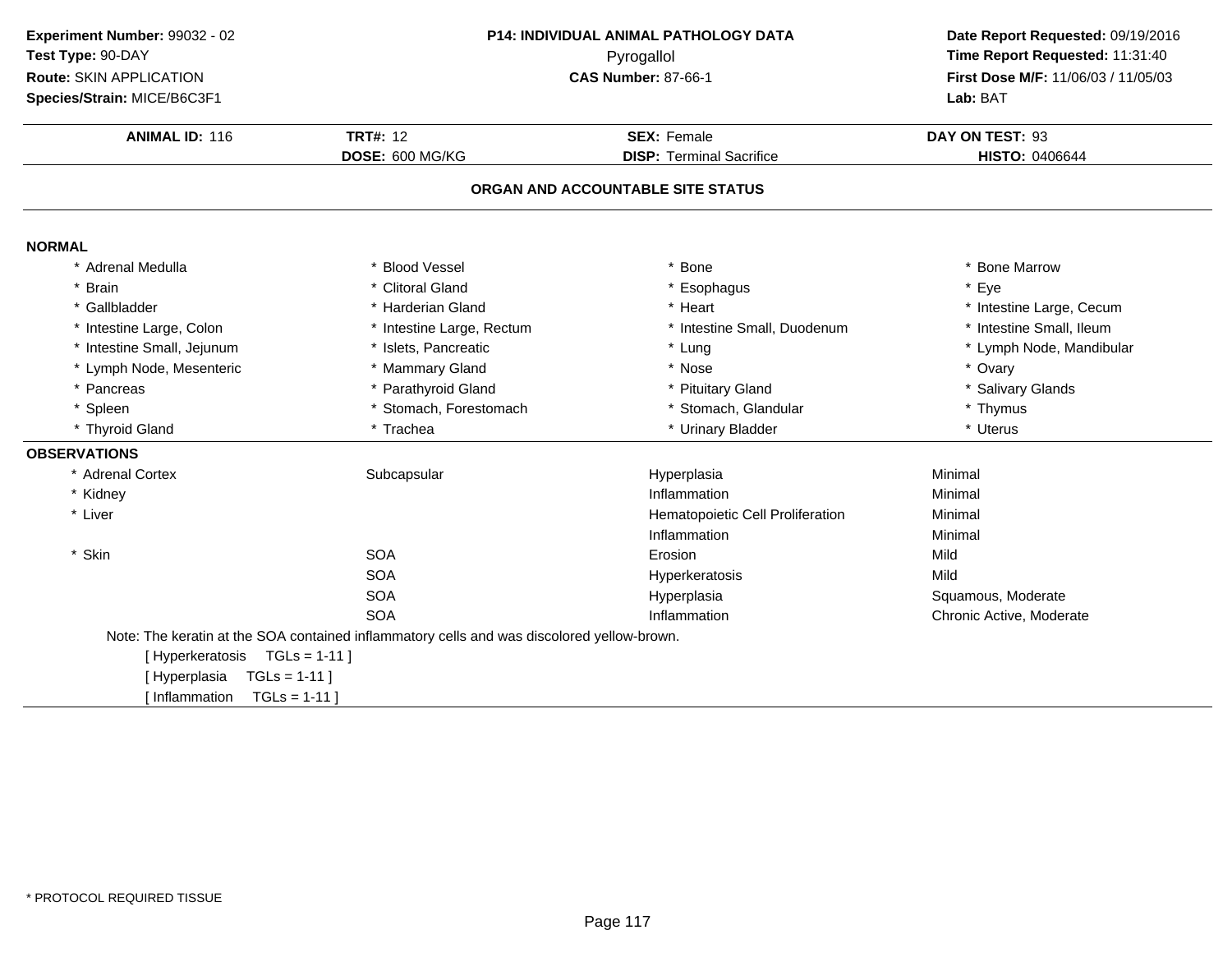| Experiment Number: 99032 - 02  |                                                                                 | P14: INDIVIDUAL ANIMAL PATHOLOGY DATA | Date Report Requested: 09/19/2016   |
|--------------------------------|---------------------------------------------------------------------------------|---------------------------------------|-------------------------------------|
| Test Type: 90-DAY              | Pyrogallol                                                                      |                                       | Time Report Requested: 11:31:40     |
| Route: SKIN APPLICATION        |                                                                                 | <b>CAS Number: 87-66-1</b>            | First Dose M/F: 11/06/03 / 11/05/03 |
| Species/Strain: MICE/B6C3F1    |                                                                                 |                                       | Lab: BAT                            |
|                                |                                                                                 |                                       |                                     |
| <b>ANIMAL ID: 117</b>          | <b>TRT#: 12</b>                                                                 | <b>SEX: Female</b>                    | DAY ON TEST: 93                     |
|                                | DOSE: 600 MG/KG                                                                 | <b>DISP: Terminal Sacrifice</b>       | HISTO: 0406645                      |
|                                |                                                                                 | ORGAN AND ACCOUNTABLE SITE STATUS     |                                     |
| <b>NORMAL</b>                  |                                                                                 |                                       |                                     |
| * Adrenal Medulla              | * Blood Vessel                                                                  | * Bone                                | * Bone Marrow                       |
| * Brain                        | * Clitoral Gland                                                                | Esophagus                             | * Eye                               |
| * Gallbladder                  | * Heart                                                                         | * Intestine Large, Cecum              | * Intestine Large, Colon            |
| * Intestine Large, Rectum      | * Intestine Small, Duodenum                                                     | * Intestine Small, Ileum              | * Intestine Small, Jejunum          |
| * Islets, Pancreatic           | * Liver                                                                         | * Lymph Node, Mandibular              | * Lymph Node, Mesenteric            |
| * Mammary Gland                | * Nose                                                                          | * Ovary                               | * Parathyroid Gland                 |
| * Pituitary Gland              | * Salivary Glands                                                               | * Stomach, Forestomach                | * Stomach, Glandular                |
| * Thymus                       | * Thyroid Gland                                                                 | * Trachea                             | * Urinary Bladder                   |
| * Uterus                       |                                                                                 |                                       |                                     |
| <b>OBSERVATIONS</b>            |                                                                                 |                                       |                                     |
| * Adrenal Cortex               | Subcapsular                                                                     | Hyperplasia                           | Mild                                |
| * Harderian Gland              |                                                                                 | Inflammation                          | Focal, Mild                         |
| * Kidney                       |                                                                                 | Inflammation                          | Minimal                             |
| * Lung                         | Perivascular                                                                    | Inflammation                          | Mild                                |
| * Pancreas                     |                                                                                 | Ectopic Spleen                        |                                     |
| * Skin                         | <b>SOA</b>                                                                      | Hyperkeratosis                        | Minimal                             |
|                                | <b>SOA</b>                                                                      | Hyperplasia                           | Squamous, Minimal                   |
|                                | <b>SOA</b>                                                                      | Inflammation                          | Chronic Active, Mild                |
|                                | <b>SOA</b>                                                                      | Ulcer                                 | Mild                                |
|                                | Note: The keratin contained inflammatory cells and was discolored yellow-brown. |                                       |                                     |
| [Hyperkeratosis TGLs = 1-11]   |                                                                                 |                                       |                                     |
| $TGLs = 1-11$<br>[Hyperplasia  |                                                                                 |                                       |                                     |
| [Inflammation<br>$TGLs = 1-11$ |                                                                                 |                                       |                                     |
| * Spleen                       |                                                                                 | Hematopoietic Cell Proliferation      | Mild                                |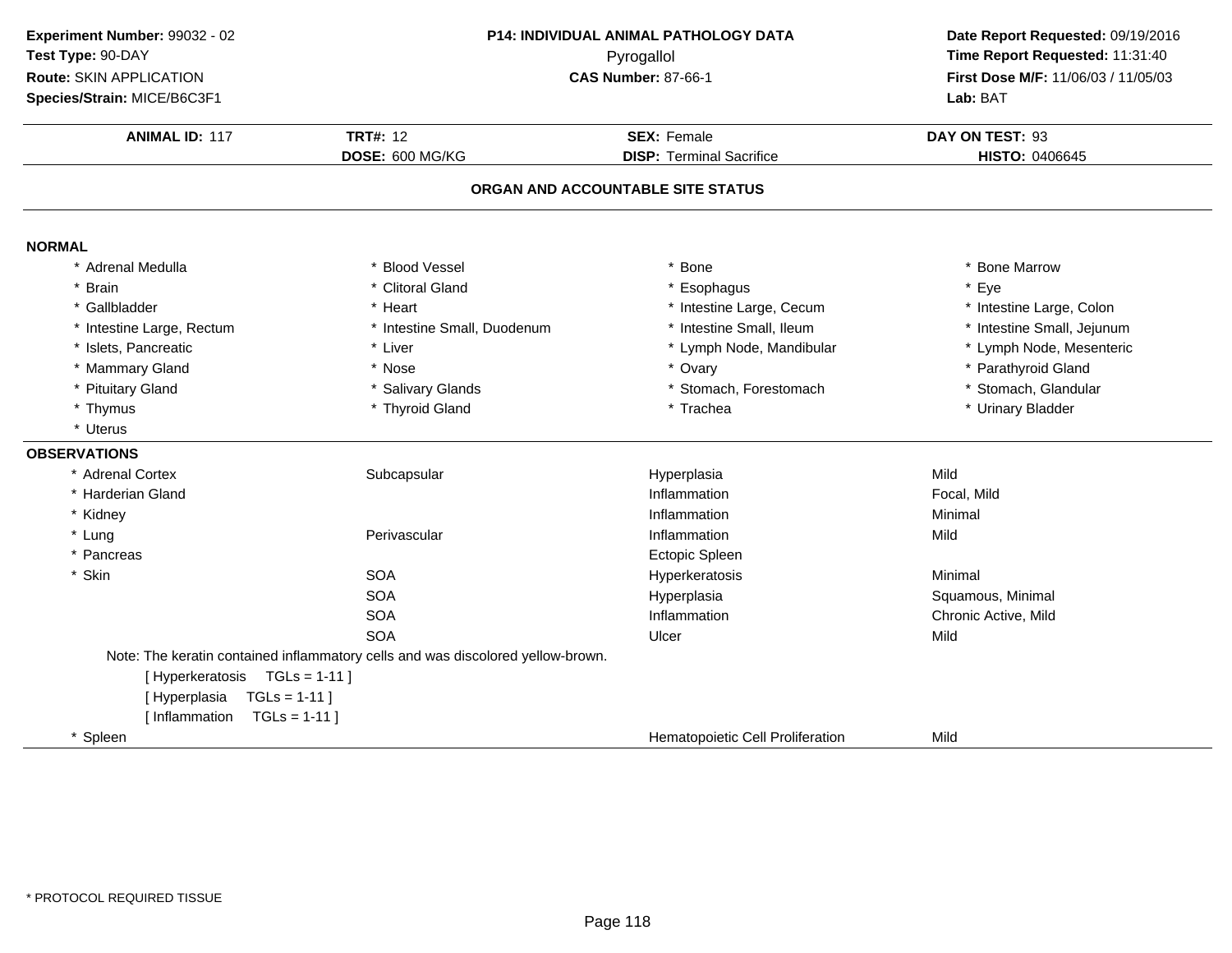| Experiment Number: 99032 - 02<br>Test Type: 90-DAY<br><b>Route: SKIN APPLICATION</b><br>Species/Strain: MICE/B6C3F1 | P14: INDIVIDUAL ANIMAL PATHOLOGY DATA<br>Pyrogallol<br><b>CAS Number: 87-66-1</b><br><b>TRT#: 12</b><br><b>SEX: Female</b><br>DOSE: 600 MG/KG<br><b>DISP: Terminal Sacrifice</b> |                                   | Date Report Requested: 09/19/2016<br>Time Report Requested: 11:31:40<br>First Dose M/F: 11/06/03 / 11/05/03<br>Lab: BAT |  |
|---------------------------------------------------------------------------------------------------------------------|----------------------------------------------------------------------------------------------------------------------------------------------------------------------------------|-----------------------------------|-------------------------------------------------------------------------------------------------------------------------|--|
| <b>ANIMAL ID: 118</b>                                                                                               |                                                                                                                                                                                  |                                   | DAY ON TEST: 93<br>HISTO: 0406646                                                                                       |  |
|                                                                                                                     |                                                                                                                                                                                  | ORGAN AND ACCOUNTABLE SITE STATUS |                                                                                                                         |  |
| <b>NORMAL</b>                                                                                                       |                                                                                                                                                                                  |                                   |                                                                                                                         |  |
| * Adrenal Medulla                                                                                                   | <b>Blood Vessel</b>                                                                                                                                                              | Bone                              | * Bone Marrow                                                                                                           |  |
| <b>Brain</b>                                                                                                        | * Clitoral Gland                                                                                                                                                                 | * Esophagus                       | * Eye                                                                                                                   |  |
| * Gallbladder                                                                                                       | * Harderian Gland                                                                                                                                                                | * Heart                           | * Intestine Large, Cecum                                                                                                |  |
| * Intestine Large, Colon                                                                                            | * Intestine Large, Rectum                                                                                                                                                        | * Intestine Small, Duodenum       | * Intestine Small, Ileum                                                                                                |  |
| * Intestine Small, Jejunum                                                                                          | * Islets, Pancreatic                                                                                                                                                             | * Liver                           | * Lung                                                                                                                  |  |
| * Lymph Node, Mandibular                                                                                            | * Lymph Node, Mesenteric                                                                                                                                                         | * Mammary Gland                   | * Nose                                                                                                                  |  |
| * Ovary                                                                                                             | * Pancreas                                                                                                                                                                       | * Pituitary Gland                 | * Salivary Glands                                                                                                       |  |
| * Stomach, Forestomach                                                                                              | * Stomach, Glandular                                                                                                                                                             | * Thymus                          | * Thyroid Gland                                                                                                         |  |
| * Trachea                                                                                                           | * Urinary Bladder                                                                                                                                                                | * Uterus                          |                                                                                                                         |  |
| <b>OBSERVATIONS</b>                                                                                                 |                                                                                                                                                                                  |                                   |                                                                                                                         |  |
| * Adrenal Cortex                                                                                                    | Subcapsular                                                                                                                                                                      | Hyperplasia                       | Mild                                                                                                                    |  |
| * Kidney                                                                                                            |                                                                                                                                                                                  | Inflammation                      | Minimal                                                                                                                 |  |
| * Parathyroid Gland                                                                                                 |                                                                                                                                                                                  | <b>Ectopic Thymus</b>             |                                                                                                                         |  |
| * Skin                                                                                                              | <b>SOA</b>                                                                                                                                                                       | Hyperkeratosis                    | Minimal                                                                                                                 |  |
|                                                                                                                     | <b>SOA</b>                                                                                                                                                                       | Hyperplasia                       | Squamous, Mild                                                                                                          |  |
|                                                                                                                     | <b>SOA</b>                                                                                                                                                                       | Inflammation                      | Chronic Active, Mild                                                                                                    |  |
| $TGLs = 1-11$<br>[Hyperkeratosis                                                                                    |                                                                                                                                                                                  |                                   |                                                                                                                         |  |
| [Hyperplasia<br>$TGLs = 1-11$                                                                                       |                                                                                                                                                                                  |                                   |                                                                                                                         |  |
| [ Inflammation<br>$TGLS = 1-11$                                                                                     |                                                                                                                                                                                  |                                   |                                                                                                                         |  |
| * Spleen                                                                                                            |                                                                                                                                                                                  | Hematopoietic Cell Proliferation  | Mild                                                                                                                    |  |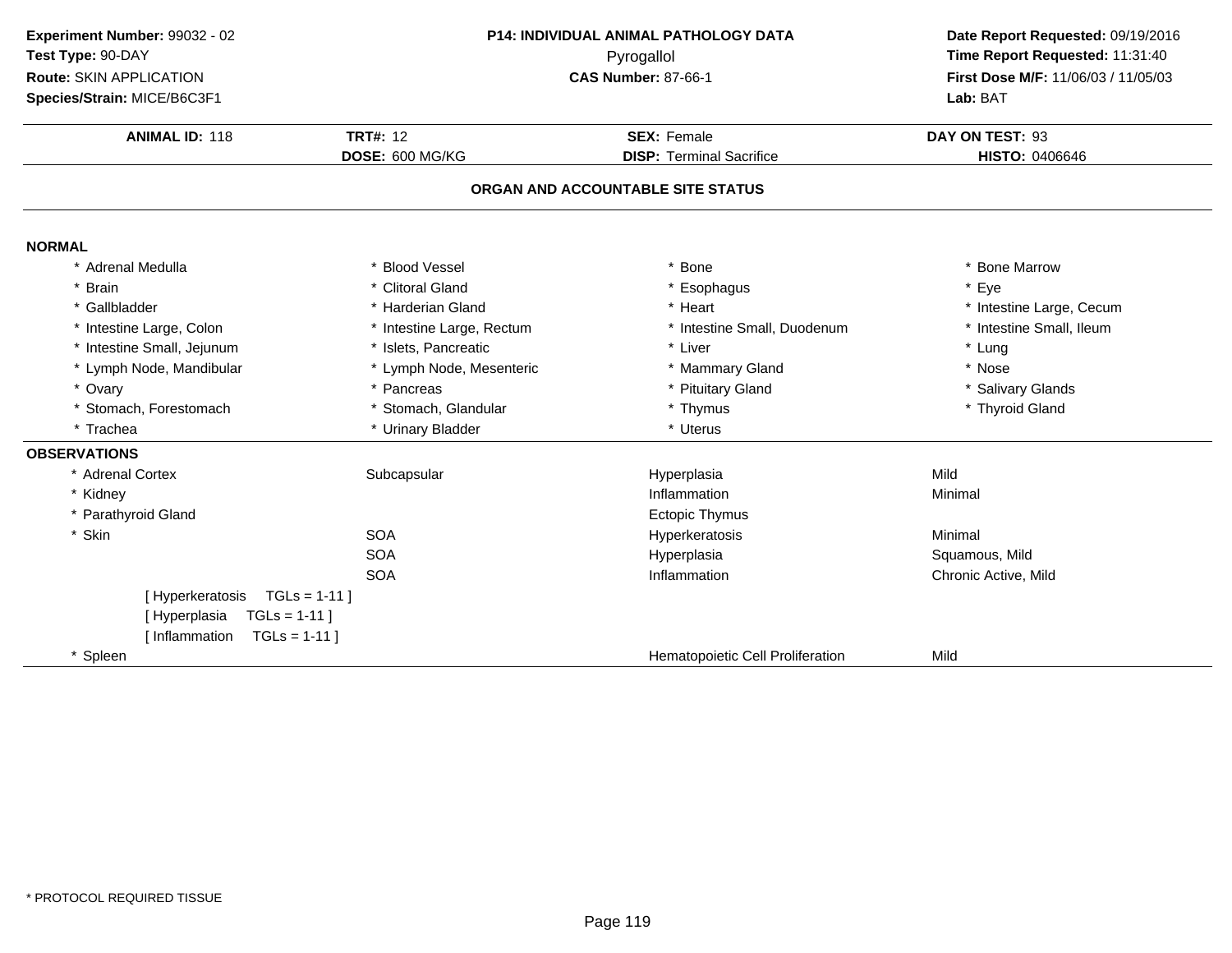| Experiment Number: 99032 - 02<br>Test Type: 90-DAY<br>Route: SKIN APPLICATION<br>Species/Strain: MICE/B6C3F1 | P14: INDIVIDUAL ANIMAL PATHOLOGY DATA<br>Pyrogallol<br><b>CAS Number: 87-66-1</b><br><b>TRT#: 12</b><br><b>SEX: Female</b><br><b>ANIMAL ID: 119</b><br>DOSE: 600 MG/KG<br><b>DISP: Terminal Sacrifice</b> |                                   | Date Report Requested: 09/19/2016<br>Time Report Requested: 11:31:40<br>First Dose M/F: 11/06/03 / 11/05/03<br>Lab: BAT |  |
|--------------------------------------------------------------------------------------------------------------|-----------------------------------------------------------------------------------------------------------------------------------------------------------------------------------------------------------|-----------------------------------|-------------------------------------------------------------------------------------------------------------------------|--|
|                                                                                                              |                                                                                                                                                                                                           |                                   | DAY ON TEST: 93<br>HISTO: 0406647                                                                                       |  |
|                                                                                                              |                                                                                                                                                                                                           | ORGAN AND ACCOUNTABLE SITE STATUS |                                                                                                                         |  |
| <b>NORMAL</b>                                                                                                |                                                                                                                                                                                                           |                                   |                                                                                                                         |  |
| * Adrenal Medulla                                                                                            | * Blood Vessel                                                                                                                                                                                            | * Bone                            | <b>Bone Marrow</b>                                                                                                      |  |
| * Brain                                                                                                      | * Clitoral Gland                                                                                                                                                                                          | * Esophagus                       | * Eye                                                                                                                   |  |
| * Gallbladder                                                                                                | * Harderian Gland                                                                                                                                                                                         | * Heart                           | * Intestine Large, Cecum                                                                                                |  |
| * Intestine Large, Colon                                                                                     | * Intestine Large, Rectum                                                                                                                                                                                 | * Intestine Small, Duodenum       | * Intestine Small, Ileum                                                                                                |  |
| * Intestine Small, Jejunum                                                                                   | * Islets, Pancreatic                                                                                                                                                                                      | * Kidney                          | * Lung                                                                                                                  |  |
| * Lymph Node, Mandibular                                                                                     | * Lymph Node, Mesenteric                                                                                                                                                                                  | * Mammary Gland                   | * Nose                                                                                                                  |  |
| * Ovary                                                                                                      | * Pancreas                                                                                                                                                                                                | * Parathyroid Gland               | * Pituitary Gland                                                                                                       |  |
| * Salivary Glands                                                                                            | * Stomach, Forestomach                                                                                                                                                                                    | * Stomach, Glandular              | * Thymus                                                                                                                |  |
| * Thyroid Gland                                                                                              | * Trachea                                                                                                                                                                                                 | * Urinary Bladder                 | * Uterus                                                                                                                |  |
| <b>OBSERVATIONS</b>                                                                                          |                                                                                                                                                                                                           |                                   |                                                                                                                         |  |
| * Adrenal Cortex                                                                                             | Subcapsular                                                                                                                                                                                               | Hyperplasia                       | Minimal                                                                                                                 |  |
| * Eye<br>Note: Both optic nerves missing.                                                                    |                                                                                                                                                                                                           |                                   |                                                                                                                         |  |
| * Liver                                                                                                      |                                                                                                                                                                                                           | Hematopoietic Cell Proliferation  | Minimal                                                                                                                 |  |
| * Skin                                                                                                       | <b>SOA</b>                                                                                                                                                                                                | Hyperkeratosis                    | Minimal                                                                                                                 |  |
|                                                                                                              | <b>SOA</b>                                                                                                                                                                                                | Hyperplasia                       | Squamous, Minimal                                                                                                       |  |
|                                                                                                              | <b>SOA</b>                                                                                                                                                                                                | Inflammation                      | Chronic Active, Mild                                                                                                    |  |
| $TGLs = 1-11$<br>[Hyperkeratosis                                                                             |                                                                                                                                                                                                           |                                   |                                                                                                                         |  |
| [Hyperplasia<br>$TGLs = 1-11$                                                                                |                                                                                                                                                                                                           |                                   |                                                                                                                         |  |
| * Spleen                                                                                                     |                                                                                                                                                                                                           | Hematopoietic Cell Proliferation  | Mild                                                                                                                    |  |